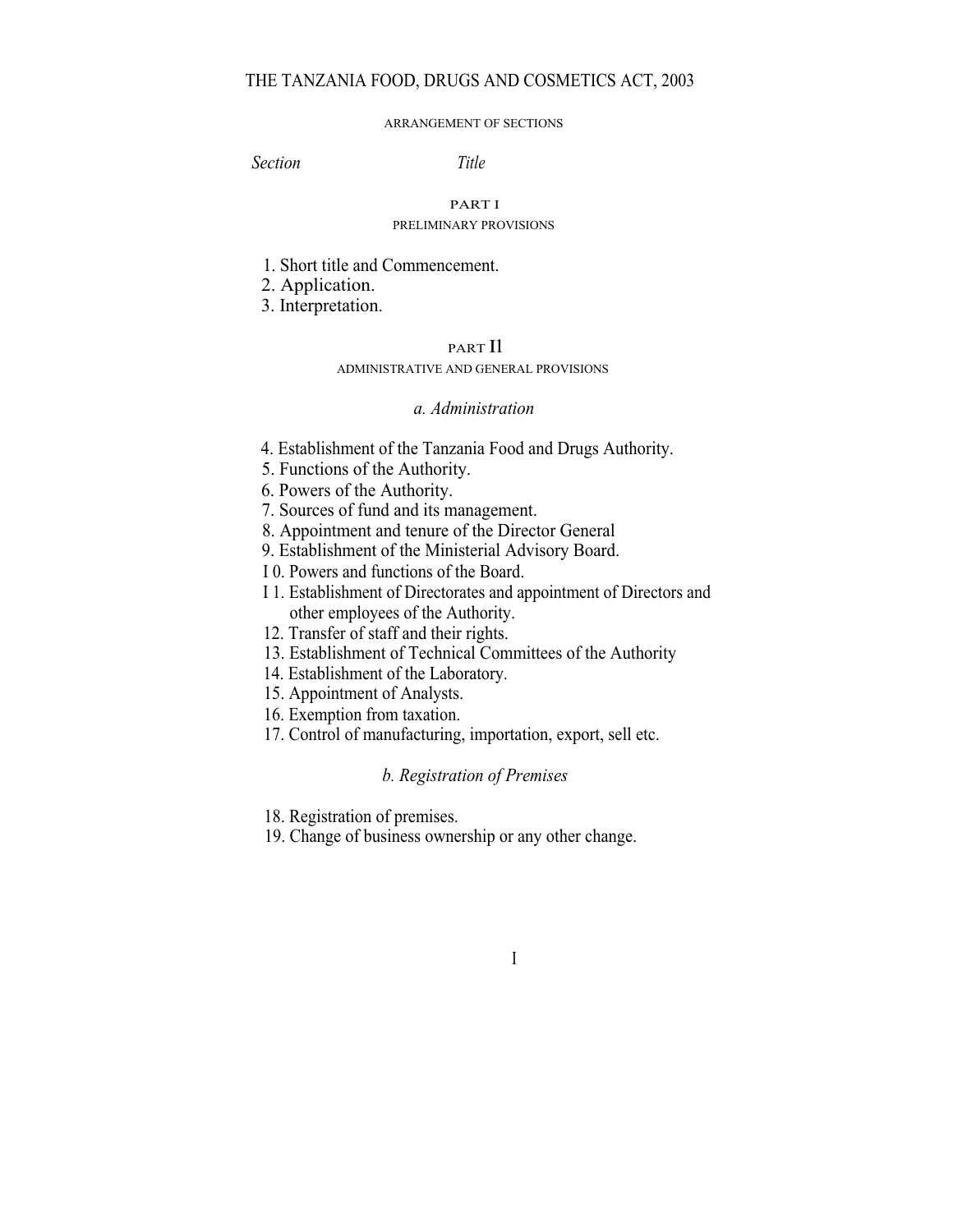### c. Licences and Permits

- 20. Application for licences or permits.
- 2 1. Types and issuance of licences or permits.
- 22. Restriction on dealing in products regulated under this Act.
- 23. Exemptions when dealings in drugs.
- 24. Exception when Supplying and dispensing drugs.
- 25. Suspension, variation and revocation of licence or permits.
- 26. Licence to sell, supply or dispense specified drugs.
- 27. Authority to issue Dispensing Certificates.

### PART 111

#### PROVISIONS REGARDING FOOD

#### a. Registration and Composition Of Food

- 28. Registration of pre-packaged food.
- 29. Regulations regarding the composition of food.
- 30. Prohibition on food adulteration.
- 3 1. General protection for purchasers of food.
- 32. Offences regarding sale, etc. Of unfit food.
- 33. Food offered as prizes, etc.
- 34. Examination of food suspected to be unfit for human consumption.
- 35. Power to seize and dispose of carcass unfit for human consumption.

### b. Importation

- 36. Restriction On importation of food.
- 37. Application for registration Of importers.
- 38. Restriction on movement of imported food.

### '. Milk, Milk Products and Milk Substitutes

- 39. Rules relating to milk, milk products and milk substitutes.
- 40. Milk from diseased dairy animals not to be used for human consumption.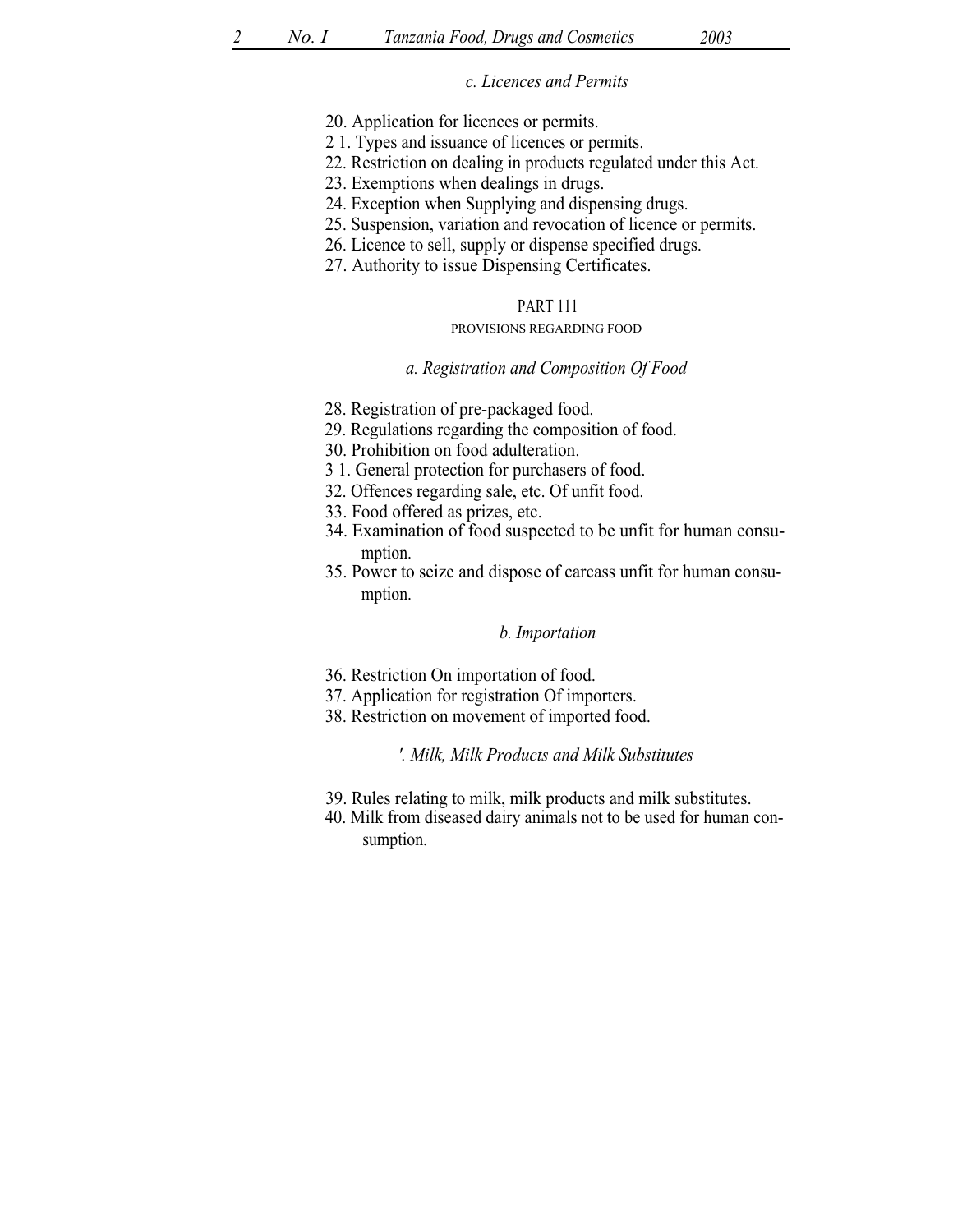d. Premisesfor Slaughter of Animals and Sale of Meat

- 41. Restriction on use of premises for slaughter of animals and sale of meat.
- 42. Regulations regarding premises for slaughtering, slaughter and butchery facilities etc.
- 43. Transport of meat.

## e. Food Hygiene

- 44. Minister to make regulations regarding food hygiene.
- 45. Duty to report certain diseases and conditions.
- 46. Notification of food borne diseases.

# PART IV

#### PROVISIONS REGARDING DRUGS

#### a. Pharmacy

- 47. Restriction on Pharmacy business and use of title.
- 48. Conditions for body corporate to become authorized seller of drugs and poisons.
- 49. Disposal of stocks by disentitled person -
- 50. Restrictions on directions by the Authority.

### b. Registration of Drugs, Medical Devices or Herbal Drugs

- 51. Conditions for registration of drugs, medical devices or herbal drugs.
- 52. Application for registration of drugs, medical devices or herbal drugs.
- 53. Registration of drugs, medical devices and herbal drugs.
- 54. Register of drugs, medical devices and herbal drugs.
- 55. Cancellation and variation of conditions of registration.
- 56. Drugs, medical devices and herbal drugs to be labelled.
- 57. Sale of unregistered drugs, medical devices and herbal drugs for specified purposes.
- 58. Prohibitions, controls and restrictions in respect of drugs, medical. devices, herbal drugs, poisons and certain substances.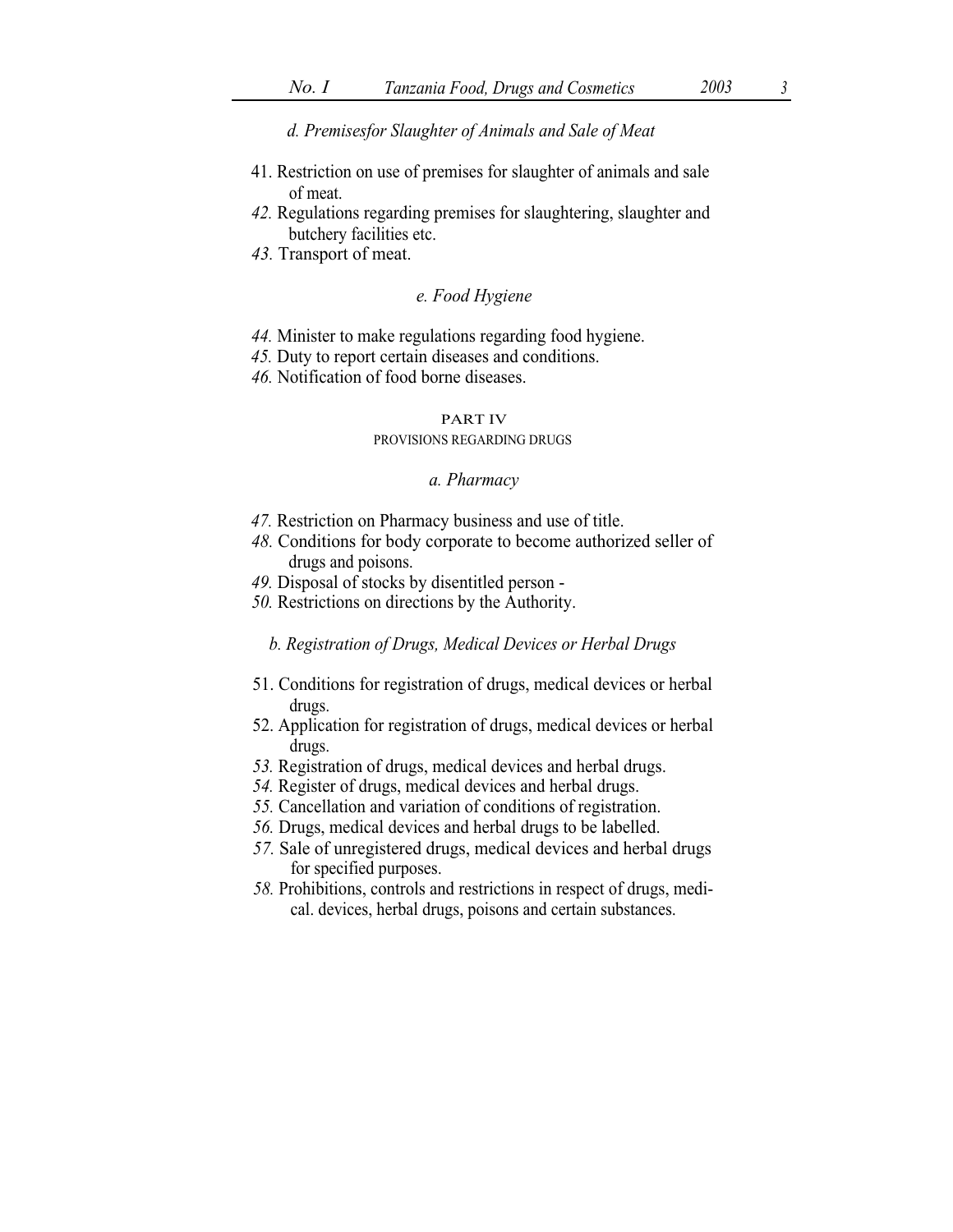- 59. Prohibition of sale of drugs, medical devices or herbal drugs which do not comply with prescribed requirements.
- 60. Prohibition of the manufacture, sale and distribution of undesirable drugs, medical devices or herbal drugs.
- c. Clinical Trials of Drugs, Medical Devices or Herbal Drugs
- 61. Clinical trials of drugs, medical devices or herbal drugs.
- 62. Conduct of clinical trials.
- 63. Application to conduct clinical trials.
- 64. Authority to cause investigation to be conducted.
- 65. Conditions to conduct clinical trials.
- 66. Consent for clinical trials.
- 67. Supply of information prior to clinical trials, etc.
- 68. Power of the Authority to stop or suspend clinical trials.
- 69. Monitoring of clinical trials by the Authority.
- 70. Reports on clinical trials.
- 71. Offences and penalties.
- 72. Renewal and revocation of clinical trial certificate.

## d. Dealing in Drugs, Medical Devices, Herbal Drugs or Poisons

- 73. Import and export of drugs, medical devices, herbal drugs or poisons.
- 74. Sale and administration of drugs subject to prescription by appropriate practitioners.
- 75. Prohibition of sale of adulterated or unfit drugs, medical devices and herbal drugs.
- 76. Counterfeit drug or medical devices.

## e. Drugs and Poisons List

- 77. Drugs, medical devices, herbal drugs and poisons list.
- 78. Application of the Drugs and Prevention of Illicit Traffic in Drug Act.
- 79. Provision for non medicinal products.

# f ProhibitedDrugs

- 80. Interpretation of ''deal in'' and ''prohibited drugs''
- 81. Prohibited drugs.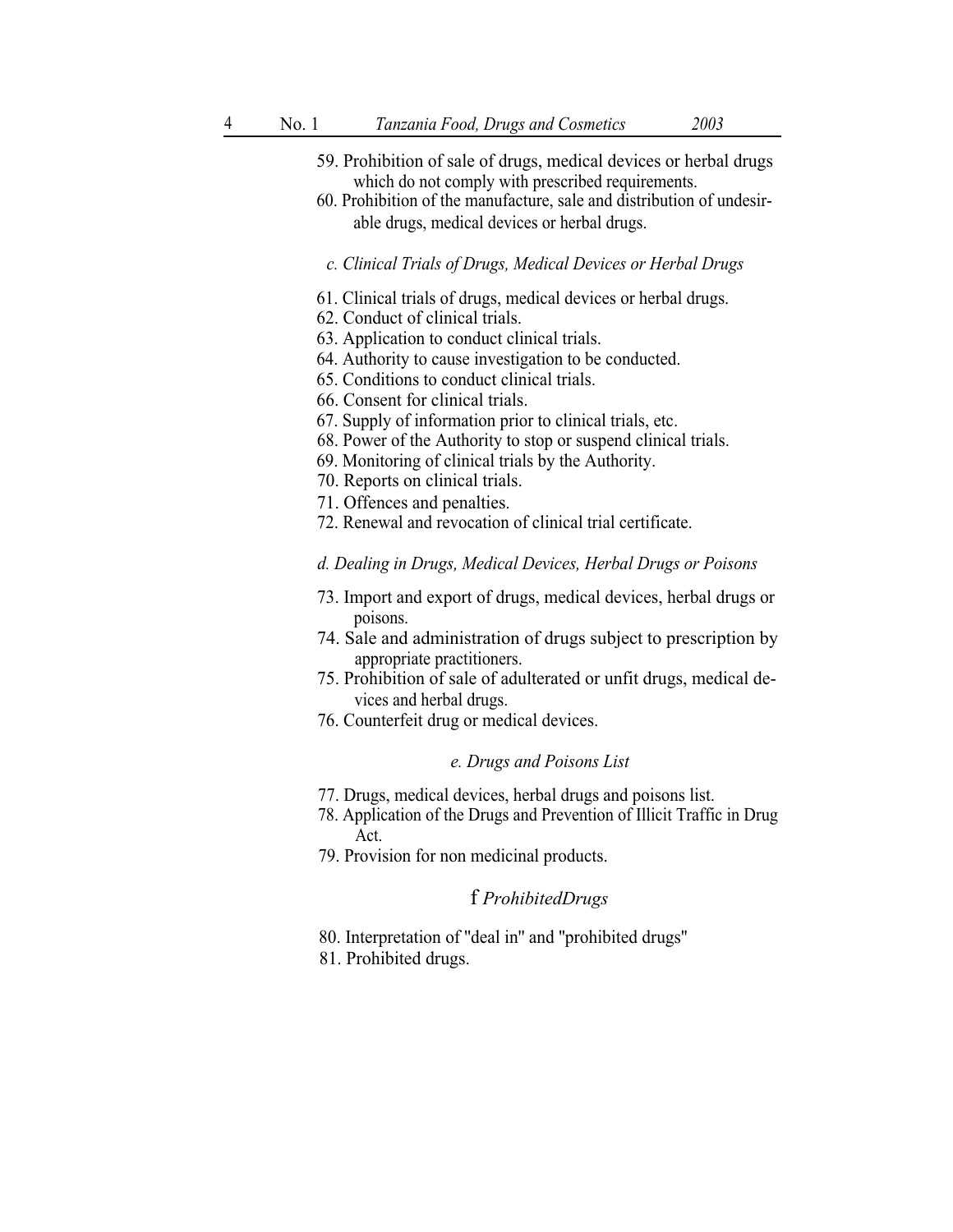- 82. Prohibition to deal in prohibited drugs.
- 83. Forfeiture on conviction and prohibition from driving.
- 84. Safe custody of forfeited prohibited drugs.
- 85. Destruction of forfeited prohibited drugs.

## PART V

### **COSMETICS**

- 86. Restriction on manufacture, importation, distribution and sale of cosmetics.
- 87. Prohibited ingredients.
- 88. Prohibition of manufacture and sale of certain cosmetics.
- 89. Counterfeit cosmetics.
- 90. Power to prohibit the manufacture, importation and distribution of cosmetics in public interest.
- 91. Penalties.

## PART VI

### PACKAGING AND LABELLING

- 92. Labelling of products regulated under this Act.
- 93. Leaflets.
- 94. Containers and Packages.

## PART VII

#### PROMOTION

- 95. Regulation on promotion of food, drugs, medical devices or herbal drugs.
- 96. Advertisement of products regulated under this Act.
- 97. Meaning of advertisement.
- 98. Restriction on food, drugs, medical devices or herbal drugs advertisement.

## PART VIII

### ENFORCEMENT AND LEGAL PROCEEDINGS

a. Inspection, Sampling and Analysis

99. Powers to seize, forfeit, condemn and destruct unfit products, devices, etc.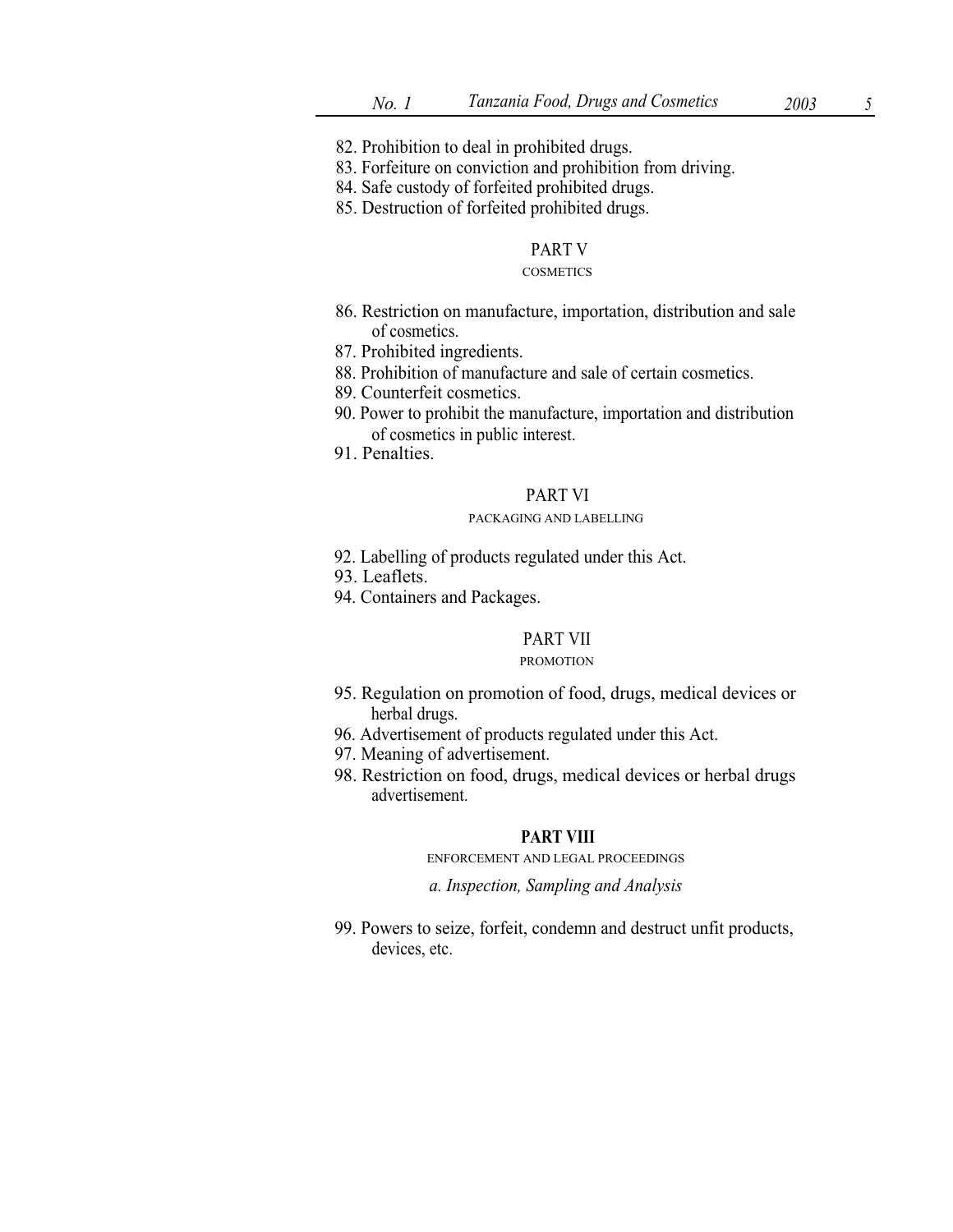# THE UNITED REPUBLIC OF TANZANIA



No. I OF 2003

I ASSENT,

President

----------------------------

An Act to provide for the efficient and comprehensive regulation and control of food, drugs, medical devices, cosmetics, herbal drugs and poisons and to repeal the Food (Control of Quality) Act, 1978, the Pharmaceuticals and Poisons Act, 1978 and to provide for related matters.

I I

ENACTED by the Parliament of the United Republic of Tanzania.

## PART I PRELIMINARY PROVISIONS

1. This Act may be cited as the Tanzania Food, Drugs and Cosmetics Short title Act, 2003 and shall come into operation on such date as the Minister and commemay, by notice published in the *Gazette* appoint.

2. This Act shall apply in the manner in which the Minister may,  $\frac{\text{Applica-}}{\text{tion}}$ from time to time, by order in the Gazette, direct.

3. In this Act, unless the context otherwise requires - Interpretation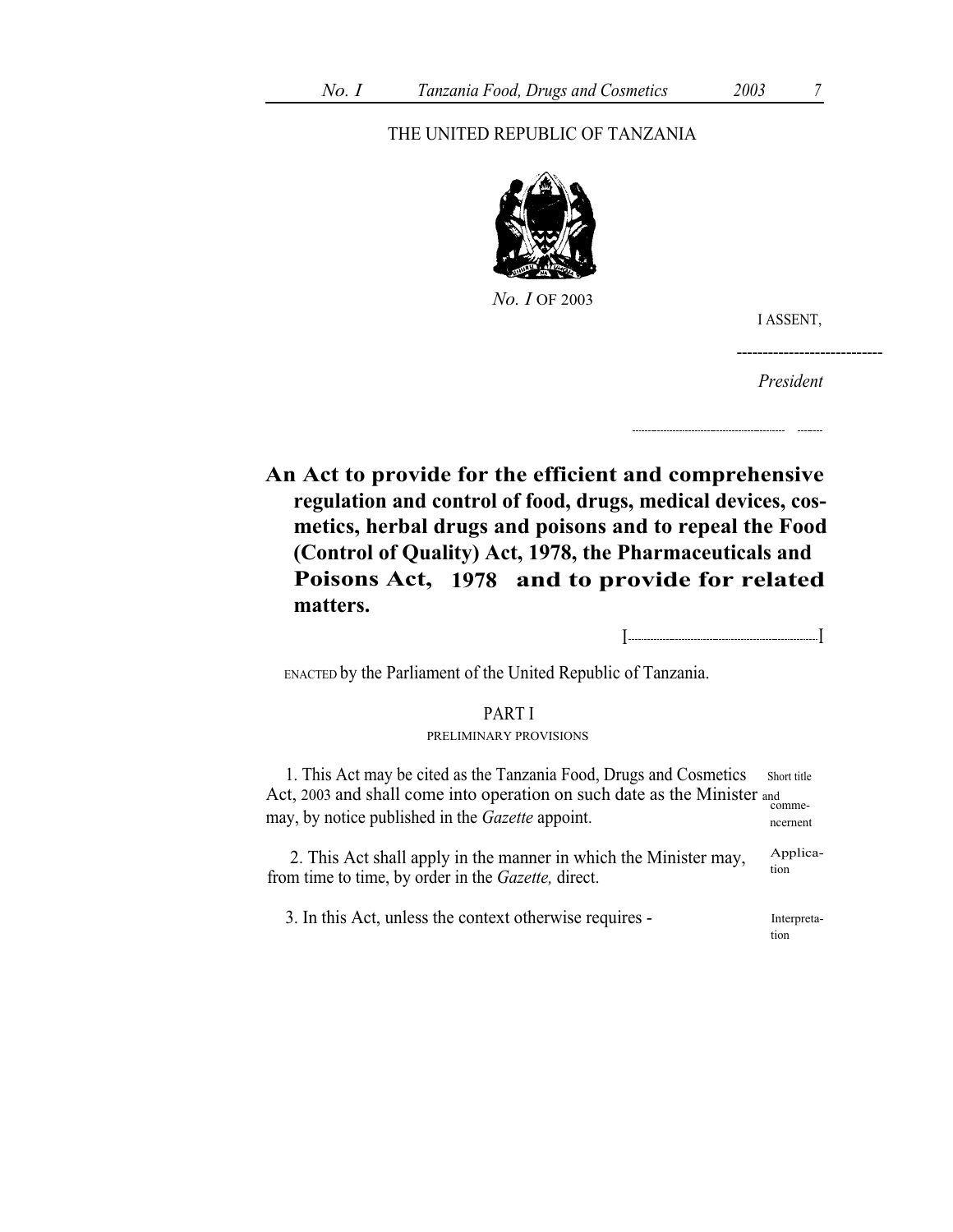''administer'' means administering of substance or article to a human being or an animal whether orally, by injection or by introduction into the body in any other way, or by external application, whether by direct contact with the body or not and any reference in this Act to administering a substance or article shall be construed as a reference to administering it either in its existing state or after it has been dissolved or dispersed in, sprayed, or diluted or mixed with, some other substance used as a vehicle for such administration;

"analyst'' means a person designated as an analyst by the Minister on advice of the Director General for the purposes of this Act under seetion 15;

"animal'' means all vertebrates, invertebrates or other fauna except man; "assemble" in relation to a medicinal product means and includes:

- (a) enclosing the product, with or without other medicinal products of the same description in a container which is labelled before the product is sold or supplied; or
- (b) where the product, with or without other medicinal products of the same description, is already enclosed in the container in which it is to be sold or supplied, and is labelled before the product is sold or supplied;

44 association'' includes a body corporate partinership or unincorporate;

- ''Authority'' means the Tanzania Food and Drugs Authority, or the acronym "TFDA" established by section 4;<br>"authorized seller of pharmaceutical products" means a person, other
- than a person lawfully conducting a retail pharmacy business, who may sell poisons pursuant to section 48;
- ''Board'' means the Ministerial Advisory Board established under seetion 9 of this Act;
- ''business'' includes professional practice and any activity carried on by person or a body of persons in relation to products regulated under this Act;

"certificate'' means a certificate issued by the Authority under this Act;

"composition" in relation to a drug products means the ingredients of which it consists, proportions, degree of strength, quality and purity in which those ingredients are contained;

"container'' in relation to products regulated under this Act, means a bottle, j ar, box, packet, sachet or other receptacle which contains or is to contain in it, not being a capsule or other article in which the product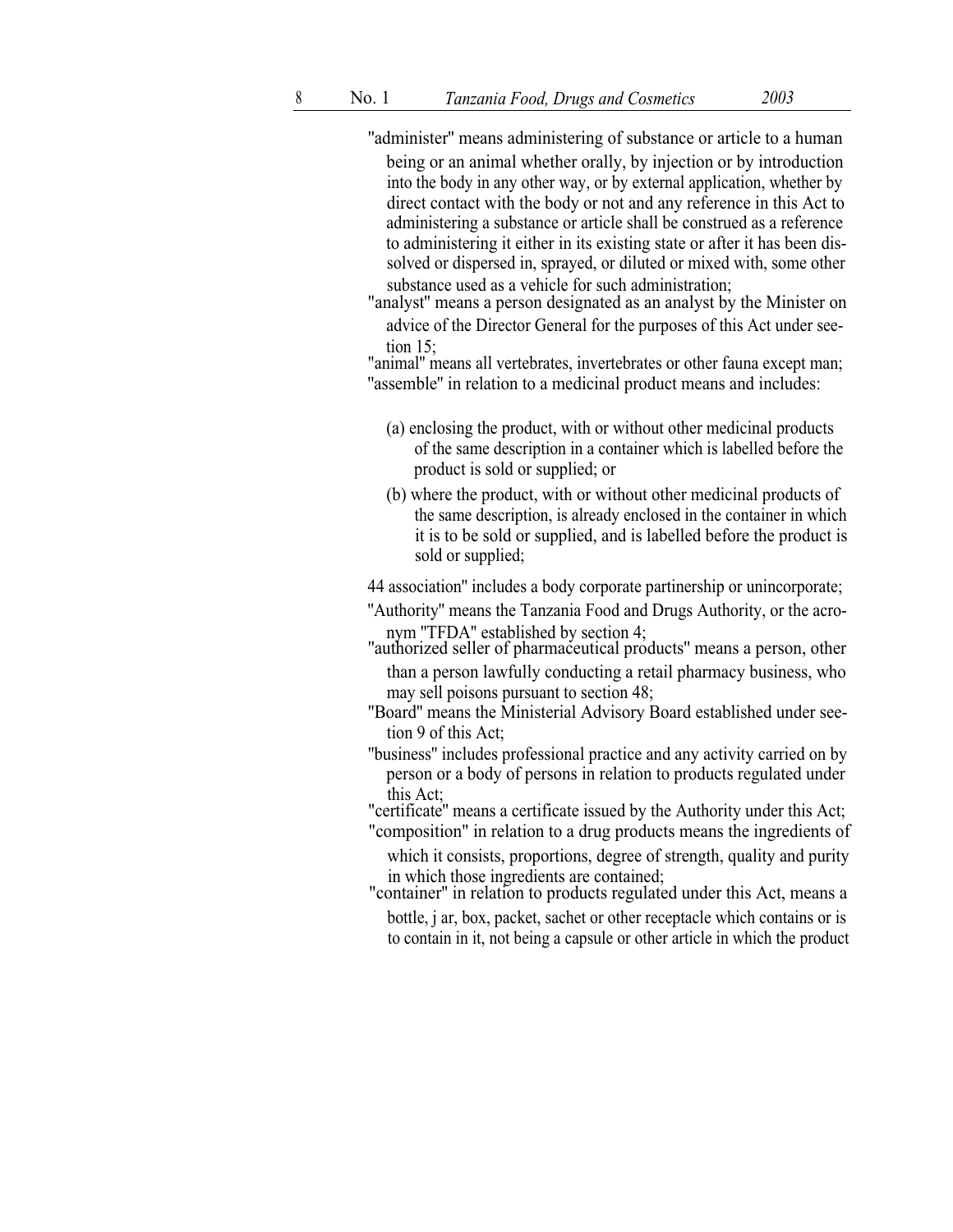is or is to be administered or eaten, and, where any such receptacle is or is to be contained in another such receptacle, includes the former

- "controlled drug" means any narcotic drug, psychotropic substance or precursor as listed under section 77 of this Act;
- "cosmetic'' means any article intended to be used by means of rubbing,

pouring, steaming, sprinkling, spraying on or otherwise applied to the human body or any part thereof for cleansing, beautifying, promoting attractiveness or altering the appearance and includes any article intended for use as component of a cosmetic; such articles exclude articles intended besides the above purposes for use in the diagnosis, treatment or prevention of diseases and those intended to affect the structure or any function of the body;

"cream" in relation to food means that part of milk, rich in fat which has been separated by skimming or by any other means;

''dentist'' means a person who is registered as a dentist under the Medi- cap.409 cal. Practitioners and Dentists Ordinance;

''Director General'' means the Chief Executive of the Tanzania Food and Drug Authority appointed under section 8(l) of this Act;

''dispense'' means the supply of a drug, drug product or poison on and in accordance with a prescription lawfully given by a medical practitioners, dentists or veterinary surgeon;

'drug" <sub>i</sub>''medicine'' or "pharmaceutical product" means any substance or mixture of substances manufactured, sold or presented for use in--

- (a) the diagnosis, treatment, mitigation or prevention of a disease, disorder, abnon-nal physical or mental state, or the symptoms thereof, in man or animal;
- (b) restoring, correcting or beneficial modification of organic or mental functions in man or animal; or
- (c) disinfection in premises in which food and drugs are manufactured, prepared or kept, hospitals, equipment and farm houses;
- (d) articles intended for use as a component of any articles specified in clause (a), (b) or (c); but does not include medical devices or their components, parts or accessories;
- ''food'' means any article other than drugs, cosmetics and tobacco used as food or drink for human consumption and includes any substance used in manufacture or treatment of food;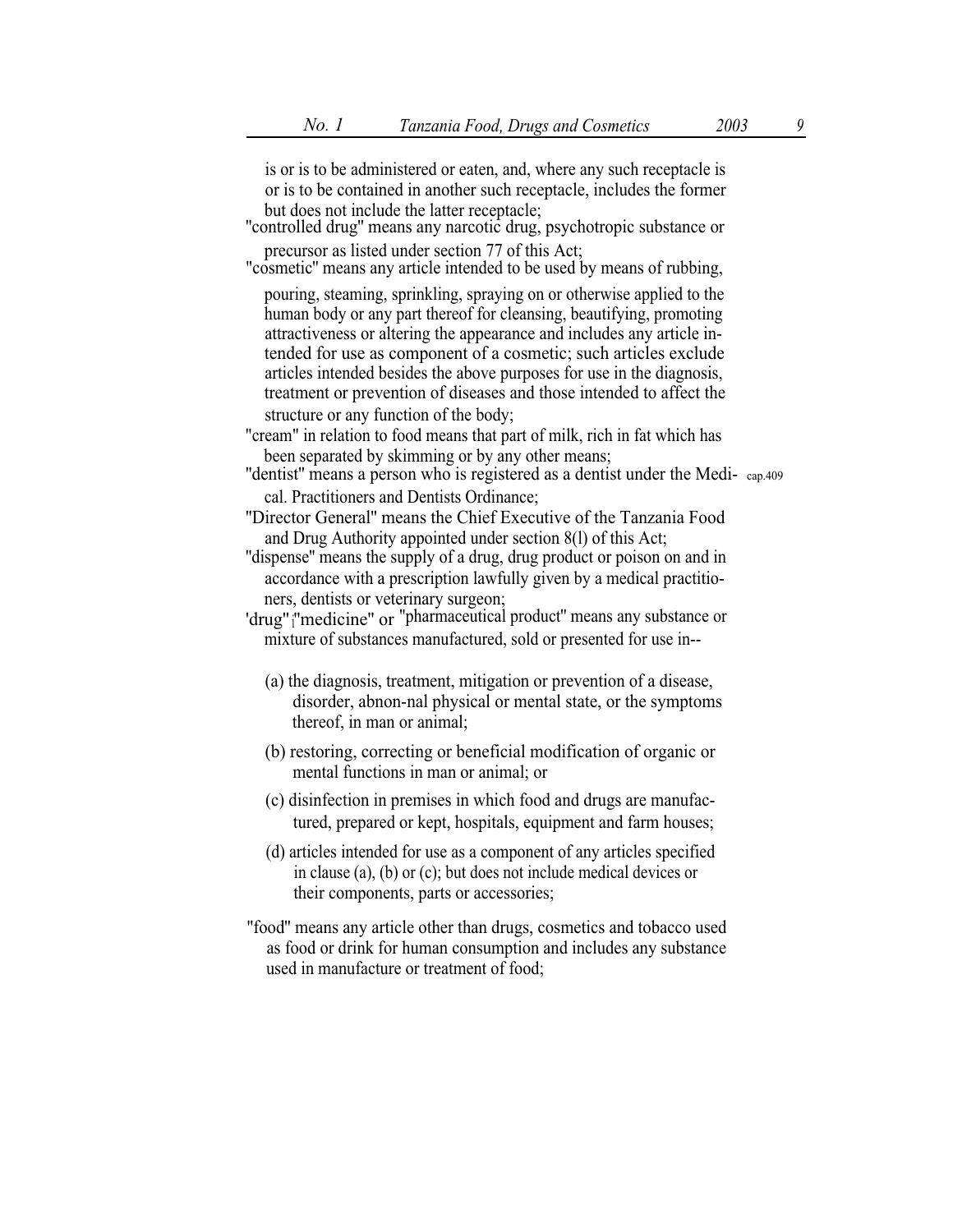''food borne disease'' means any disease of infectious or toxic in nature caused or thought to be caused by consumption of contaminated food;

- "general sale drug'' means any drug whose use does not need the direction or prescription by a medical practitioner, dentist or veterinary surgeon;
- ''herbal drug'' means any labelled preparation in pharmaceutical dosage form that contains as active ingredients one or more substances of natural origin that are derived from plants;
- ''human consumption'' includes use in the manufacture of food for human consumption and ''consume'' shall be construed accordingly;
- ''ingredient'' in relation to the manufacture or preparation of a product regulated under this Act includes anything which is the sole ingredient or in combination of that product as manufactured or prepared; ''inspector'' means an inspector appointed, authorised or recognised as
- such under section 1 05;

''International drug control convention'' means -

- (a) the Single Convention on Narcotic Drugs, 1961, adopted by the United Nations Conference at New York in March, 1961;
- (b) the Protocol, amending the Convention mentioned in sub-clause (a), adopted by the United Nations Conference at Geneva in March, 1972;
- (c) the Convention on Psychotropic Substances, 1971, adopted by the United Nations Conference at Vienna in February 1, 197 1;
- (d) United Nations Convention against Illicit Traffic in Narcotic Drugs and Psychotropic Substances adopted at Vienna on 19'' December, 1988; and
- (e) any other international drug control convention, or protocol or other instrument amending an International Drug Convention, relating to narcotic drugs, precursor chemicals or psychotropic substances which may be ratified or acceded to by the United Republic after the commencement of this Act;

''label'' means any tag, brand, mark, pictorial or other descriptive matter, written, printed, stenciled, marked, embosed or impressed on or attached to a container of any food, drug, cosmetics or medical devices; 'leaflet'' means and includes any written information related to food, drug, medical devices or cosmetic products;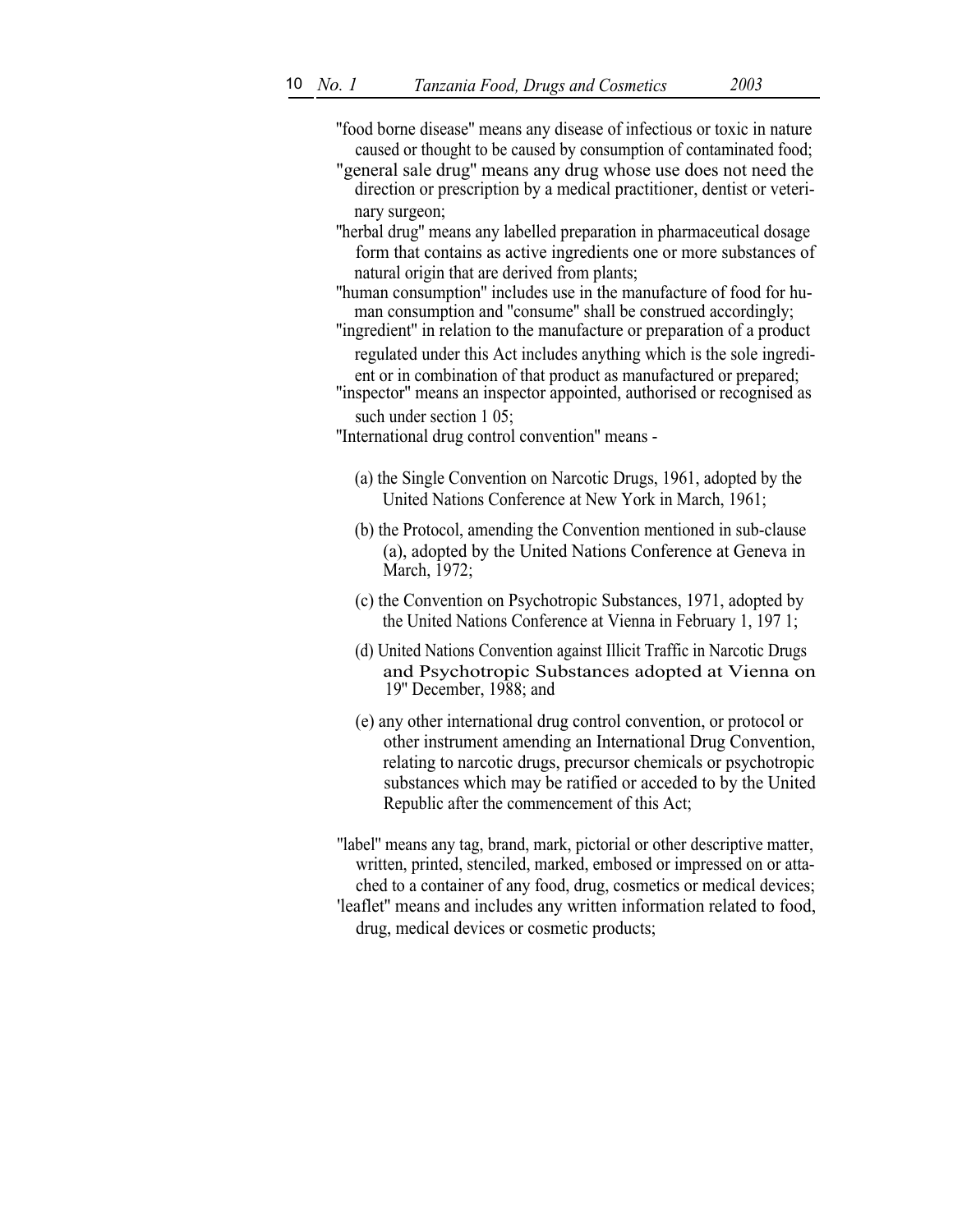- ''manufacture'' includes all operations involved in the production, preparation, processing, compounding, formulating, filling, refining, transformation, packing, packaging, re-packaging and labelling of prod-
- "manufacturer" means a person or a firm that is engaged in the manufac-
- ture of products regulated under this Act;<br>"medical device" or "devices" means, an instrument, apparatus, implement, medical equipment, machine, contrivance, implant, in vitro reagent, or other similar or related article, including any component, part or accessory, which is -
	- (a) recognized in the Official National Formulary, or Pharmacopoeia or any supplement to them;
	- (b) intended for use in the diagnosis of disease or other conditions, or in the cure, mitigation, treatment or prevention of disease, in man or other animals or;
	- (c) intended to affect the structure or any function of the body of man or other animals, and which does not achieve any of its principal intended purposes through chemical action within the body of man or other animals and which is not dependent upon being metabolised for the achievement of any of its principle intended purposes;

''medical practitioner'' means a person who is registered as a medical

practitioner under the Medical Practitioners and Dentists Ordinance; ''Milk substitutes'' means a product manufactured using non milk ingre-

dients to imitate the properties and characteristics of milk; ''Minister'' means the Minister for the time being responsible for health;

''narcotic drugs'' means any of the substances natural or synthetic referred to in the Single Convention on Narcotic Drugs of 1961 in-

tended for medical and scientific purposes;

"package" in relation to any product regulated under this Act, means

any box, packet or any other article in which one or more primary containers of products regulated under this Act are to be enclosed in one or more other boxes, packets or articles in question, the collective number thereof,

''Permanent Secretary'' means the Permanent Secretary for the time being responsible for health;

''pharmacopoeia'' means a current edition of Tanzania Pharmacopoeia, British Pharmacopoeia, European Pharmacopoeia, United States Cap 409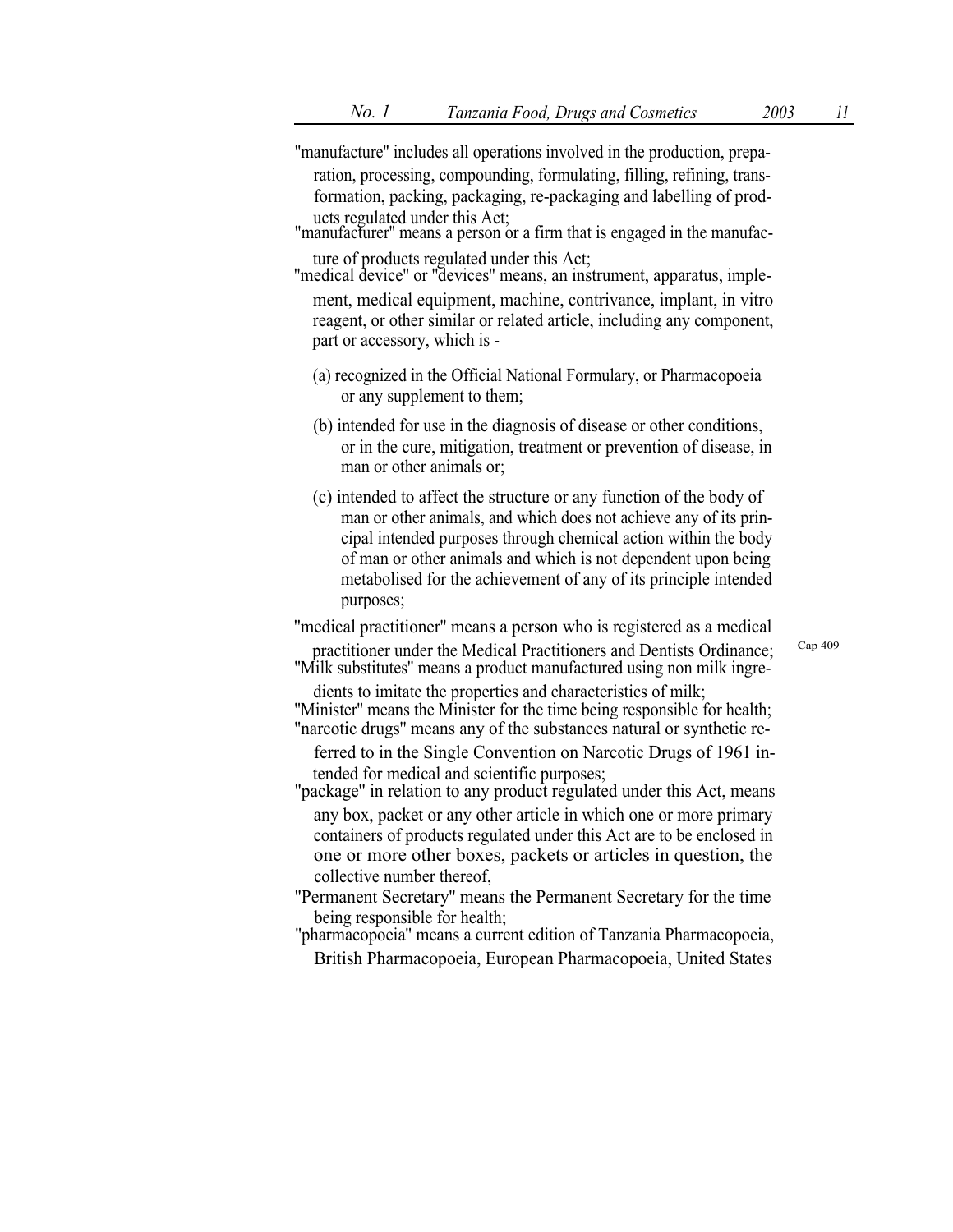Pharmacopoeia, the International Pharmacopoeia and any other pharmacopoeia approved by the Authority;<br>"pharmacy" includes a registered pharmacy department in a hospital,

- 
- clinic or health centre or a community pharmacy; ''pharmacist'' means a person who is registered as a pharmacist under

Act No. 7 of 2OO2

the Pharmacy Act, 2002;

- "poison'' means a substance specified in the Poisons List prescribed under section 77;
- ''precursor chemicals'' means all substances used in the manufacture of Narcotic drugs or Psychotropic substances as provided for under the International Drug Control Conventions;
- ''premises'' includes land, buildings, structures, basements and vessels and in relation to any building includes a part of a building and any cartilage, forecourt, yard, or place of storage used in connection with building or part of that building; and in relation to ''vessel'', means ship, boat, air craft, and includes a carriage or receptacle of any kind, whether open or closed:
- " prescription'' means a lawful written direction by a medical practitioner, dentist, or veterinary surgeon for the preparation and dispensation of a drug by a pharmacist;
- ''prescription medicine'' means any drug product required to be dispensed only upon a prescription given by a medical practitioner, dentist or
- veterinary surgeon or any other person approved by the Minister; " products regulated under this Act'' means food, drugs, cosmetics, poi-
- sons, herbal drugs and medical devices; " psychotropic substances'' means any substance natural or synthetic or any natural material, or any salt or preparation of such substance or material referred to in the Convention of Psychotropic Substances of 1971 intended for medical and scientific purposes:
- " retail pharmacy business" means a business which consists of or includes the retail sale of drug products but does not include a professional practice carried on by a medical practitioner, dentist or veteri-
- nary surgeon; "sanitary convenience'' means a latrine, privy, urinal, water closet, pit-
- latrine or earth closet; "sell'' or "sale'' means sell by wholesale or retail and include import, offer, advertise, keep, expose, display, transmit, consign, convey or deliver for sale or authorise, direct or allow a sale or prepare or possess for purposes of sale, and barter or exchange supply or dispose of to any person whether for a consideration or otherwise;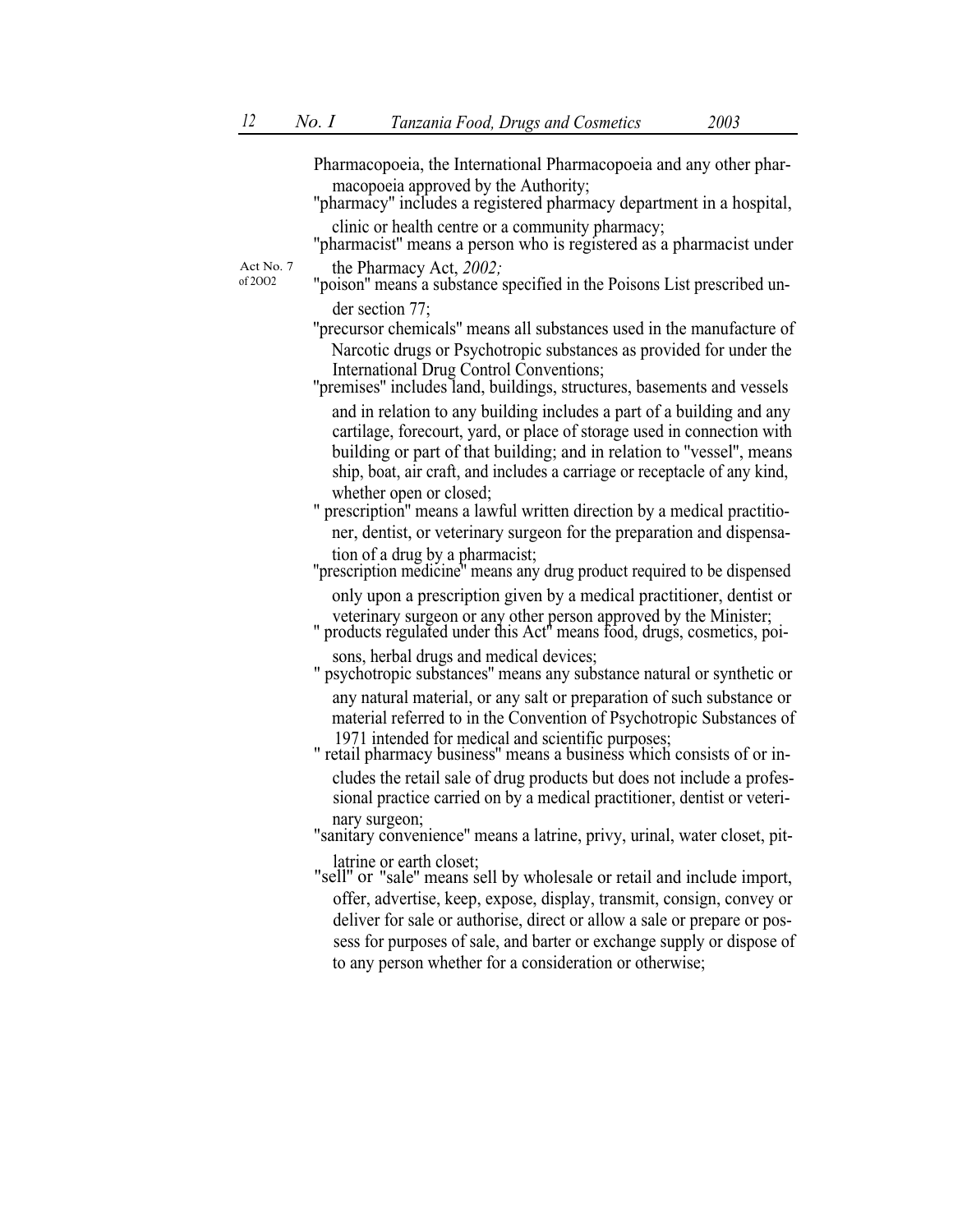| "slaughter facility" means and includes a slaughterhouse, slaughter slab,                                                                                                        |            |
|----------------------------------------------------------------------------------------------------------------------------------------------------------------------------------|------------|
| abattoir and any premises or place habitually used for slaughter of                                                                                                              |            |
| animals for human consumption;<br>"substance" means any natural or artificial substance, whether in solid                                                                        |            |
| or liquid form or in the form of a gas, vapour or radiation;<br>"superintendent" for the purpose of this Act, means a person who is a                                            |            |
| managers and controls the business of a pharmacist;<br>"Tanzanian National Formulary" "National Formulary" means a com-                                                          |            |
| pendium known by that name published by the Tanzania Food and<br>Drug Authority which comprises of drug names, drug formula clini-                                               |            |
| cal uses and other information concerning medicines;<br>"traditional health practitioner" means any person practicing traditional                                                |            |
| medicine and registered under the Traditional and Alternative Medi-<br>cine Act, 2002;                                                                                           | Act No. of |
| "treatment" in relation to disease, includes anything done or provided<br>for alleviating the effects of the disease, whether it is done or pro-<br>vided by way of cure or not; | 2002       |
| "unfit product" means a product regulated under this Act which violates                                                                                                          |            |
| any provision of this Act; and<br>"veterinary surgeon" means a person who is registered as a veterinary                                                                          |            |
| surgeon under the Veterinary Surgeons Ordinance.                                                                                                                                 | Cap 376    |

### PART H

### ADMINISTRATIVE AND GENERAL PROVISIONS

#### a. ,Administration

4.-(I) There is hereby established the Tanzania Food and Drugs Authority or by the acronym ''TFDA''.

(2) The Authority shall be an Executive Agency and shall operate in accordance with the Executive Agencies Act, 1997.

(3) The Authority shall have a common seal and the seal of the Authority shall be authenticated by the signature of the Director General or m his absence any person acting on his behalf authorised by him in writing.

(4) The Authority in discharging its functions under this Act, in addition to the functions and powers conferred under sections 5 and 6 shall, take into account the functions as may be specified under the law relating to the establishment of executive agencies.

Establishment of Tanzania Drugs Authority Act No. 30, 1997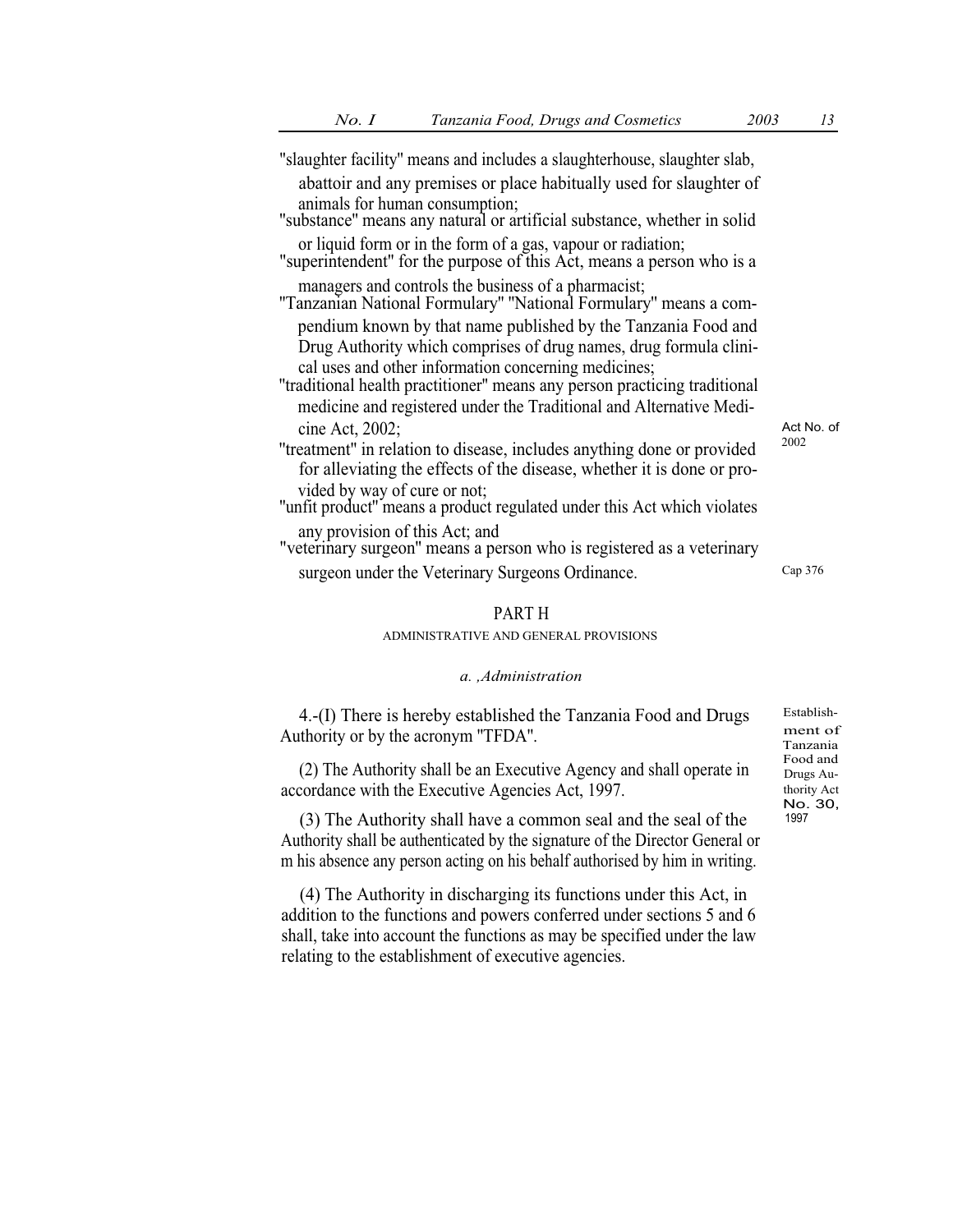Functions of the Authority

5.-(1) The Authority shall be the regulatory body for the products regulated under this Act, and shall in particular-

- (a) regulate all matters relating to quality, and safety of food, drugs, herbal drugs, medical devices, poisons and cosmetics;
- (b) regulate in accordance with this Act, the importation, manufacture, labelling, marking or identification, storages promotion, sell and distribution of food, drugs, cosmetics, herbal drugs and medical devices or any materials or substances used in the manufacture of products regulated under this Act;
- (c) ensure that evidence of existing and new adverse events, interactions and information about pharmacovigilance of products being monitored globally, are analysed and acted upon;
- (d) ensure that, clinical trials on drugs, medical devices and herbal drugs are being conducted in accordance with prescribed standards;
- (e) foster co-operation between the Authority and other institutions or organizations and other stakeholders;
- (f) approve and register products regulated under this Act, manufactured within or imported into, and intended for use in the United Republic;
- $(g)$  examine, grant, issue, suspend, cancel and revoke certificates and licences or permits issued under this Act;
- (h) appoint inspectors and order inspection of any premises;
- (i) promote rational use of drugs, medical devices and herbal drug;
- ü) establish and maintain the Tanzania National Formulary and Tanzania Pharmacopoeia;
- (k) provide the public with unbiased information on products regulated under this Act;
- (1) prescribe standards of quality in respect of products regulated under this Act, manufactured or intended to be manufactured or imported into or exported from the United Republic;
- (m) maintain registers prescribed under this Act;
- (n) be responsible for its human resource management and development;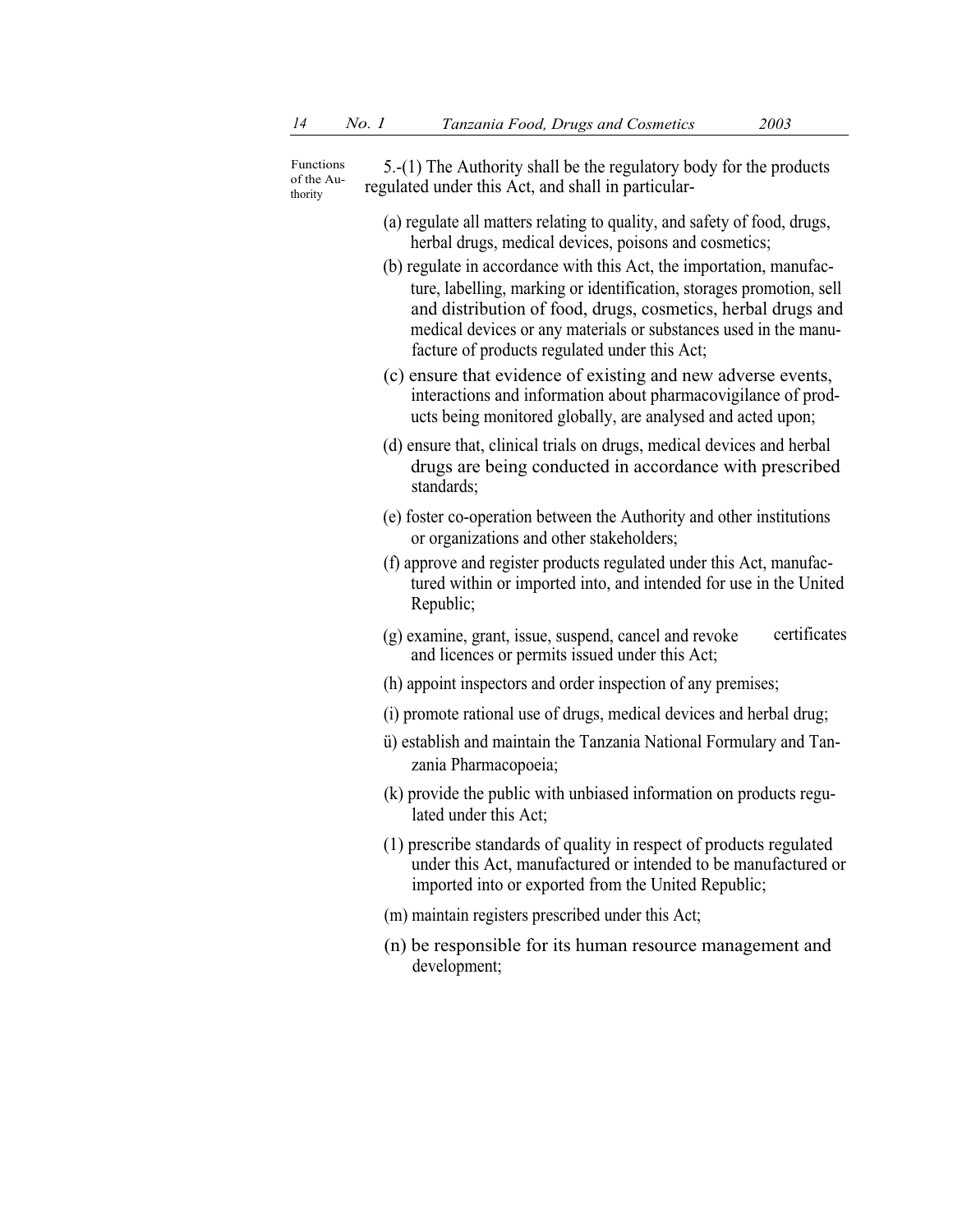...

I

| provisions of this Act,                                                                                                                                                                                                                                                 |                                                        |
|-------------------------------------------------------------------------------------------------------------------------------------------------------------------------------------------------------------------------------------------------------------------------|--------------------------------------------------------|
| (p) attend to and, where possible, take legal measures on complaints<br>made by consumers against manufacturers of products regulated<br>under this Act;                                                                                                                |                                                        |
| (q) carry out such other functions as may be conferred upon the Au-<br>thority by any written law or as are incidental to the performance<br>of its functions under this Act;                                                                                           |                                                        |
| (r) do such acts or take such measures as are, in the opinion of the<br>Authority, necessary or expedient for the prevention of health<br>hazards to consumers which may result from the consumption or<br>use of low or bad quality products regulated under this Act. |                                                        |
| (2) In the performance of its functions, the Authority shall as far as<br>is practicable, maintain a system of consultation and cooperation<br>with -                                                                                                                   |                                                        |
| (a) any government institution dealing in atomic energy;                                                                                                                                                                                                                |                                                        |
| (b) the Inter Ministerial Anti Drug Commission established by the<br>Drugs and Prevention of Illicit Traffic in Drugs Act, 1995;                                                                                                                                        | Act No.9 of<br>1995                                    |
| (c) the Fisheries and Forestry and Bee keeping divisions in the Min-<br>istry responsible for fisheries and bee keeping matters;                                                                                                                                        | Act No.6 of<br>1970                                    |
| (d) the Tanzania Bureau of Standards established by Standard Act,<br>1975:                                                                                                                                                                                              | Act No.3 of<br>1975                                    |
| (e) the Directorate of Veterinary Services in the Ministry responsible<br>for Livestock Development; or                                                                                                                                                                 |                                                        |
| (f) any body or Institution established by or under any other written<br>law and having functions similar to those specified in subsection<br>(1) or having functions which relate to food, drugs, medical de-<br>vices, herbal drugs.                                  |                                                        |
| 6. For the better performance of its functions, the Authority in<br>addition to the powers granted under the Executive Agencies Act, 1997<br>shall subject to this Act have powers to:                                                                                  | Powers of<br>the Author-<br>ity<br>Act No. 30,<br>1997 |
|                                                                                                                                                                                                                                                                         |                                                        |
|                                                                                                                                                                                                                                                                         |                                                        |

(o) promote, monitor and ensure successful implementation of the provisions of this Act;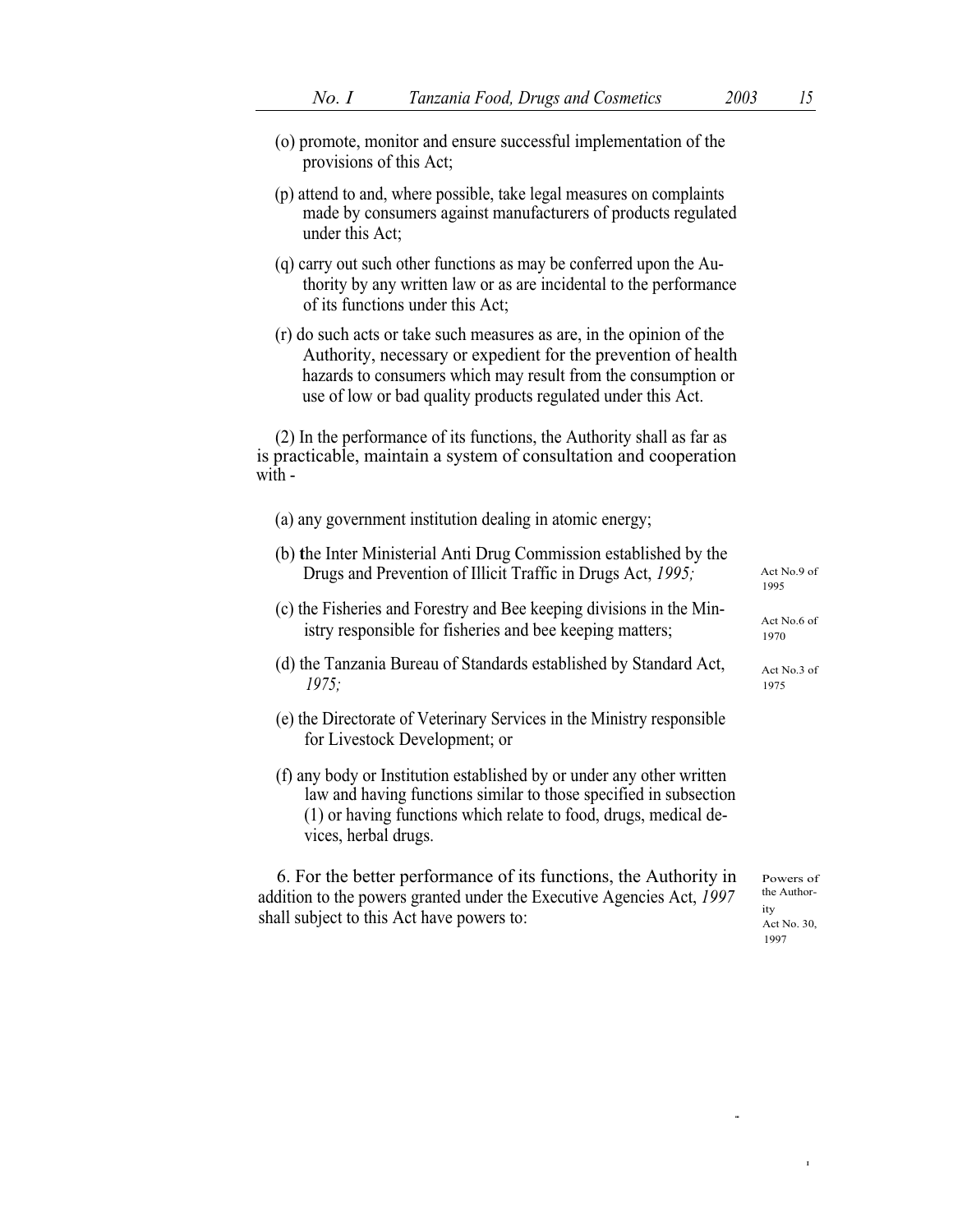- (a) enter or remove any name from any register prescribed under this Act or, subject to such conditions as the Authority may impose, restore it thereto;
- (b) hire and terminate services;
- (c) condemn and order destruction or disposal in any way any product regulated under this Act found to be unfit for its intended use;
- (d) regulate its own procedures;

Sources of fund and its manageinent

- 7.-(1) The funds and resources of the Authority shall, in addition to those provided for under the Executive Agency Act, 1997 include:
	- (a) interest from deposits;
	- (b) proceeds derived from sell of assets and any other source of income identified by the Authority and legally obtained.

(2) The funds and resources of the Authority shall be applied for the purposes for which the Authority is established and managed as provided for under the Executive Agencies Act, 1997,

(3) The financial year of the Authority shall start on the first day of July of each year and end on the last day of June of the next following year.

(4) Without prejudice to the generality of the financial provisions under this Act, the Authority shall establish a General Fund into which all money received by it shall be paid and out of which all payments required to be made by the Authority shall be effected.

(5) Subject to the approval of the Board, the Authority may invest any monies in such a manner as it deems fit.

8.41) There shall be a Director General appointed by the Minister on the advice of the Civil Service Commission as provided for under section 9 of the Executive Agencies Act, 1997 from among persons who possess the relevant qualifications, experience and competence to manage efficiently and effectively, the affairs of the Authority in accordance Appointment and tenure of the Director General Act; No. 30 of with modem management standards and he shall hold the office on such<br>1997 terms and conditions of service as the Minister may specify in the instrument of appointment.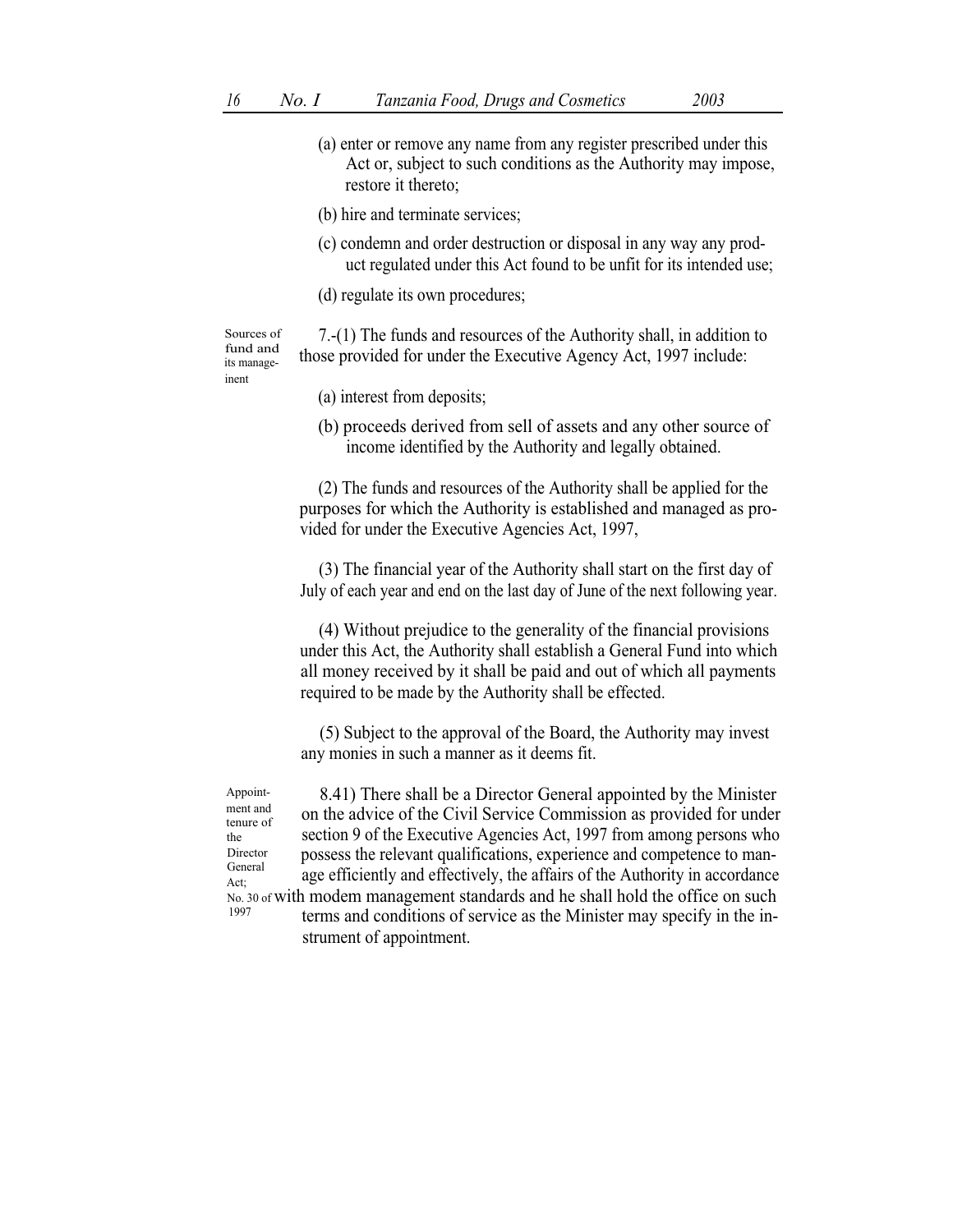(2) For the purpose of assisting the Civil Service Commission to select the best candidate for appointment as Director General, the Board shall submit to the Commission a short list of candidates who submitted their applications for such office under an open and competitive system, together with an objective assessment of the suitability of each candidate, and the Board shall be entitled to be represented, either by one of its members or by any other person appointed by the Board for that purpose, at the proceedings of the Commission for selecting a candidate to be appointed.

(3) The Director General shall be the head of the Authority and shall be responsible for the day to day operations of the Authority, the proper management of its funds, property and business and for the personnel management and development, organization, control and discipline of the employees of the Authority.

- (4) The Director General shall -
- (a) be the Authority's Accounting Officer with such financial responsibilities as may be provided for under the Executive Agencies Act, 1997;
- (b) perform his functions in accordance with an Annual Performance Agreement concluded between him and the Permanent Secretary.

(5) Whenever the Director General is not in the office or is prevented by illness or other reasonable cause from discharging his functions under this Act, such functions shall be discharged by any other official appointed by him on his behalf or delegated by him on his, behalf to perform such administrative or professional functions.

(6) The Director General shall hold office for five years or for such period as maybe specified in his instrument of appointment and shall be eligible for re-appointment.

(7) The Minister may, after consultation with the Civil Service Commission, and on the recommendation of the Permanent Secretary, terminate the appointment of the Director General for -

- (a) misconduct, or
- (b) failure or inability to perform the functions of his office arising from infirmity of body or mind; or
- (c) incompetence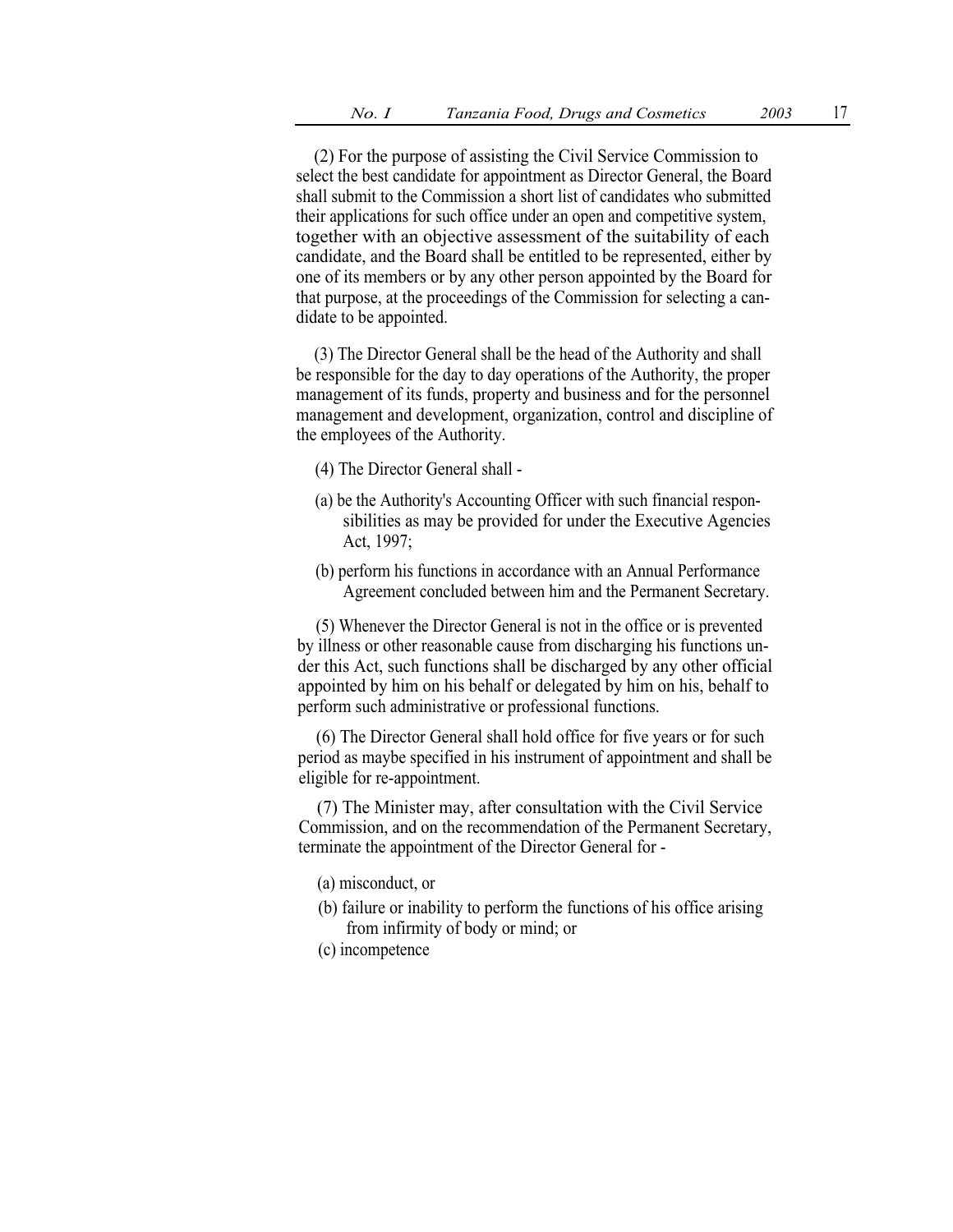| Act No. 3<br>of 1997               | (8) Where the Director General is aggrieved by the decision of the<br>Permanent Secretary made under subsection (2) of section 5 of the Ex-<br>ecutive Agencies Act, 1997 in respect of any disciplinary action against<br>him or in respect of the decision of the Minister made under subsection<br>(6) of section 9 of the Executive Agencies Act, 1997 to terminate his<br>appointment may, in accordance with such Procedure as may be pre-<br>scribed, appeal to the Minister from the decision of the Permanent Sec-<br>retary or to the Prime Minister from the decision of the Minister, as the<br>case may be. |
|------------------------------------|--------------------------------------------------------------------------------------------------------------------------------------------------------------------------------------------------------------------------------------------------------------------------------------------------------------------------------------------------------------------------------------------------------------------------------------------------------------------------------------------------------------------------------------------------------------------------------------------------------------------------|
| Establish-<br>ment of the<br>Board | 9-41) There shall be established a Ministerial Advisory Board which<br>shall consist of:                                                                                                                                                                                                                                                                                                                                                                                                                                                                                                                                 |
|                                    | (a) the Permanent Secretary who shall be the Chairman;                                                                                                                                                                                                                                                                                                                                                                                                                                                                                                                                                                   |
|                                    | (b) not more than twelve other members appointed by the Minister;<br>and                                                                                                                                                                                                                                                                                                                                                                                                                                                                                                                                                 |
|                                    | (c) the Director General who shall be the Secretary to the Board.                                                                                                                                                                                                                                                                                                                                                                                                                                                                                                                                                        |
|                                    | (2) The Schedule tp this Act shall have effect as to appointments,<br>composition and procedure of the Board, tenure of office of its mem-<br>bers, termination of their appointment, the Proceedings of the Board and<br>other matters in relation to the Board and its members.                                                                                                                                                                                                                                                                                                                                        |
|                                    | (3) The Minister may by order published in the Gazette, amend, vary<br>or replace all or any of the provisions of the First Schedule except the<br>appointment of the Chairman.                                                                                                                                                                                                                                                                                                                                                                                                                                          |
|                                    | (4) In appointing the members of Board, the Minister shall have due<br>regard to the need to include in its membership, persons who are not in<br>the public service and persons who are representative of the interests of<br>the Authority's stakeholders,                                                                                                                                                                                                                                                                                                                                                             |
|                                    | (5) A member of the Board, other than an ex-officio member, shall<br>hold an office for a period not exceeding three years or for such shorter<br>Periods as may be specified in his instrument of appointment.                                                                                                                                                                                                                                                                                                                                                                                                          |
|                                    | (6) The Director General may participate in each deliberation, except<br>in matters affecting his own interest, but he shall have no right to vote.                                                                                                                                                                                                                                                                                                                                                                                                                                                                      |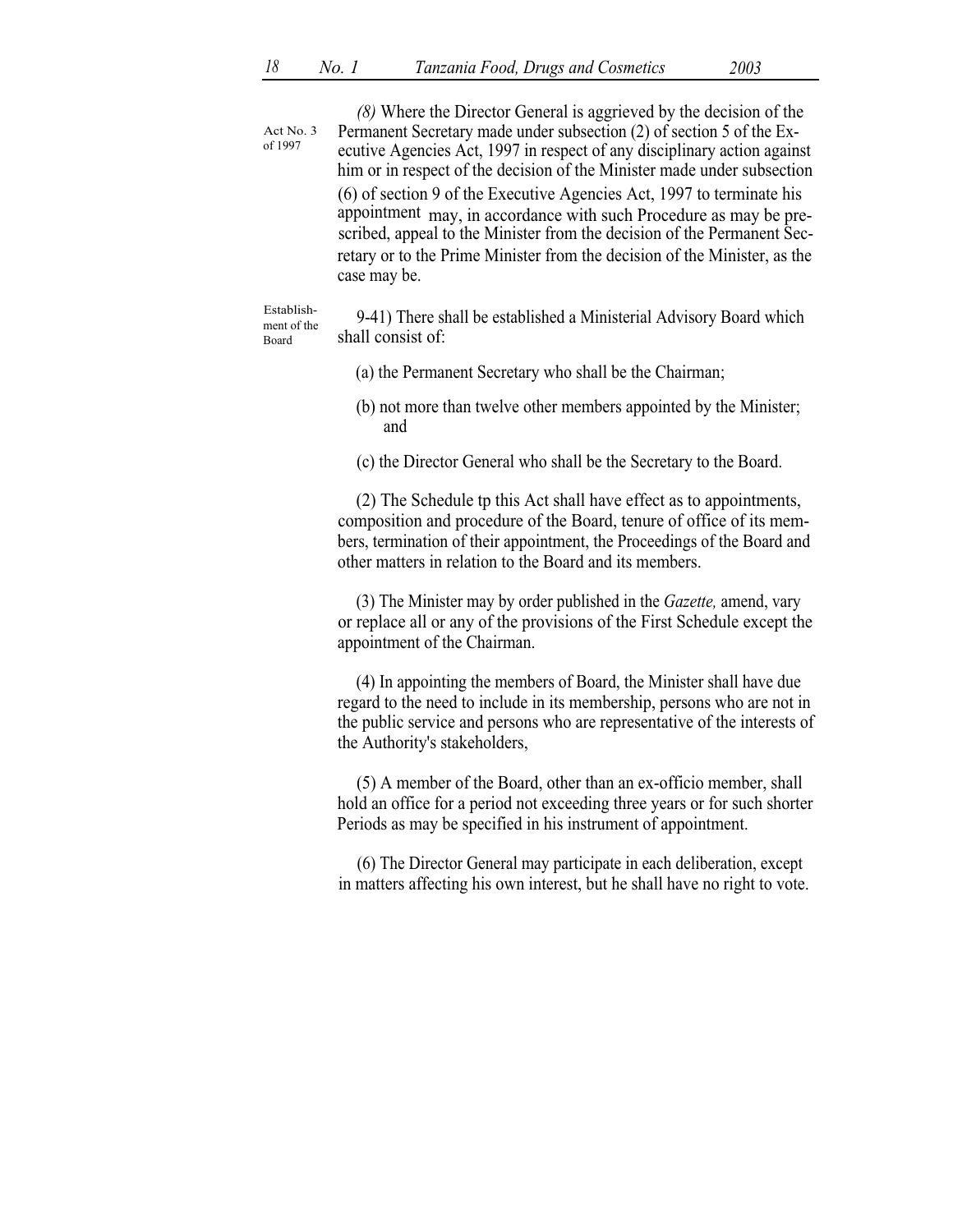10. The powers and functions of the Board shall be as provided for Powers under the Executive Agencies Act,  $1997$ .  $\frac{and}{functions}$ 

of the Board

11.-(I) The Director General shall, in consultation with the Permanent Secretary determine the organizational structure of the Tanzania Food and Drugs Authority and the distribution of responsibilities as he deems fit.

(2) Subject to subsection  $(1)$ , the Director General shall upon con-<br>other ernsultation with the Minister responsible for civil service on such terms playees of and conditions, appoint for each directorate persons who possess reland conditions, appoint for each directorate persons who possess rel- the Authorevant qualifications and experience to be directors.

(3) For the purposes of assisting the Director General to select the best candidates for appointment as directors, the Director General shall cause to be submitted to him by a body approved by the Minister responsible for civil service a short list of candidates who shall submit their applications for such office, under an open and competitive system, together with an objective assessment of the suitability of each candidate.

(4) The Director General and Directors will constitute a management team under the chairmanship of the Director General, which shall advise the Director General on all matters concerning the management and functions of the Authority.

(5) The Director General shall engage such number of other employees as he may consider necessary or desirable for the efficient and effective discharge of the functions of the Authority and on such terms and conditions of service as he may determine in accordance with any directions issued by the Minister responsible for Civil Service.

(6) The Director General shall be responsible for the discipline and control of the employees of the Authority and may terminate the appointment of an employee for -

- (a) misconduct; or
- (b) incoinpetence; or
- (c) failure or inability to perform the functions of his office arising from infirmity of body or mind.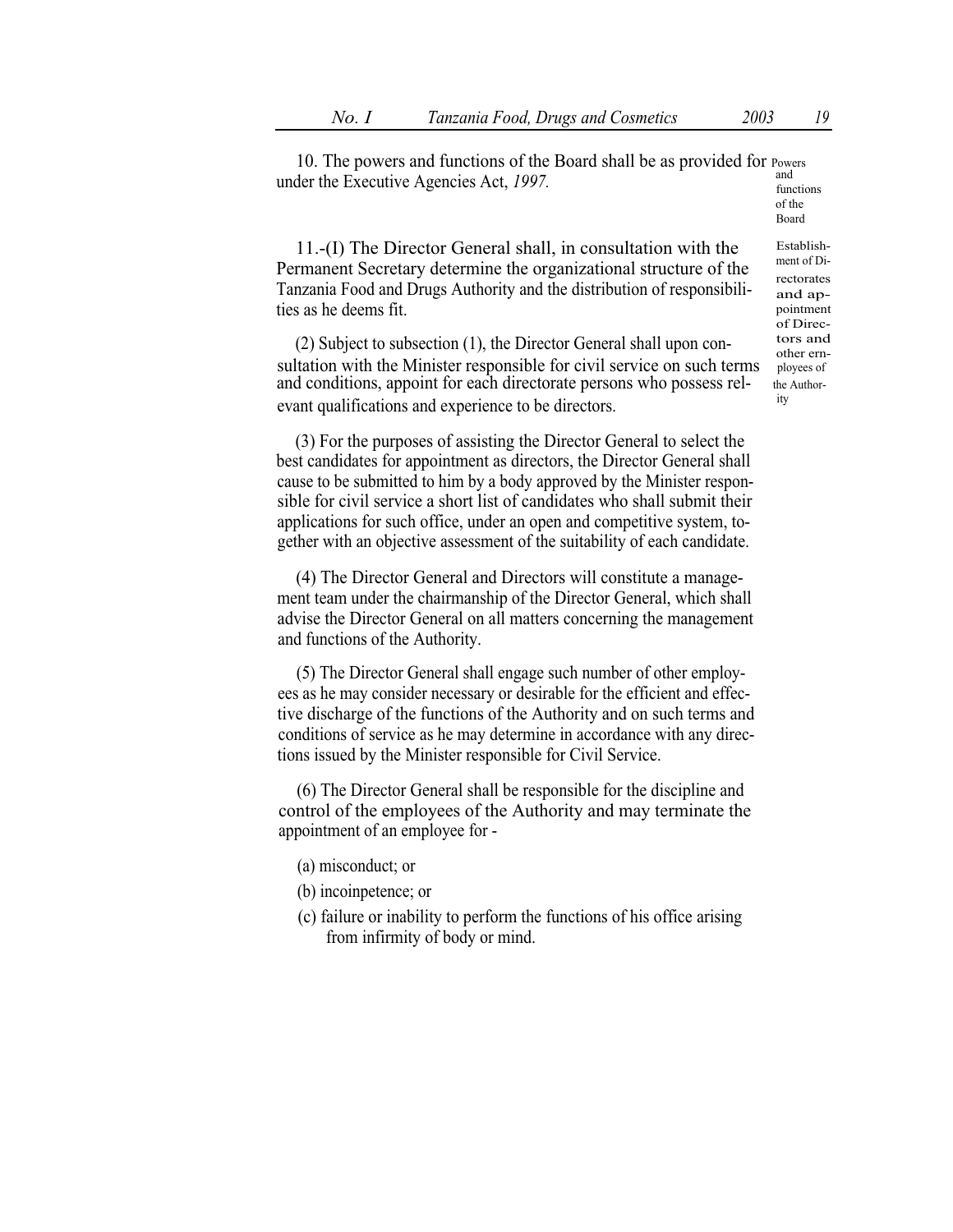(7) An employee of the Authority who is aggrieved by the decision of the Director General in respect of any disciplinary action against him or the termination of his appointment may, in accordance with such procedure as may be prescribed by the Civil Service Commission appeal to the Permanent Secretary against the decision.

Transfer of staff and their rights

12.-(I) With effect from the date on which the Act establishing the Authority comes into force, any person who, on that date holds a public office in a department in relation to which the Authority is established shall, except as may otherwise be determined by the Director General with the approval of the Permanent Secretary in respect of any such person, become an employee of the Authority; but the provisions of this subsection shall not be construed as affecting the appointment to the public service of any person who by virtue of this subsection, does not become an employee of the Authority nor his eligibility to continue to hold that office.

(2) Nothing in this section shall operate so as to prevent any employee of the Ministry of Health, the National Food Control Commission, the Pharmacy Board or any government institution from resigning or being dismissed.  $\sim$ 

(3) The terms and conditions of employment of any employee transferred from the Ministry of Health, the National Food Control Commission, the Pharmacy Board or any other government institution to the Authority shall not be less favourable than those enjoyed by that employee immediately prior to the date on which the transfer was made.

(4) Any employee of the Ministry of Health, the National Food Control Commission, the Pharmacy Board or any other government institution -

(a) whose service continues with the Authority; or

(b) whose service is transferred to the Authority,

shall be deemed to be continuous for the entire period from the date of first appointment with the respective Ministry or government institution.

(5) Where an employee whose service with the Authority is deemed to be Continuous is a member of any statutory, voluntary, pension or any other superanuation scheme, such employee shall continue to be govemed by the same laws and regulations governing such schemes and his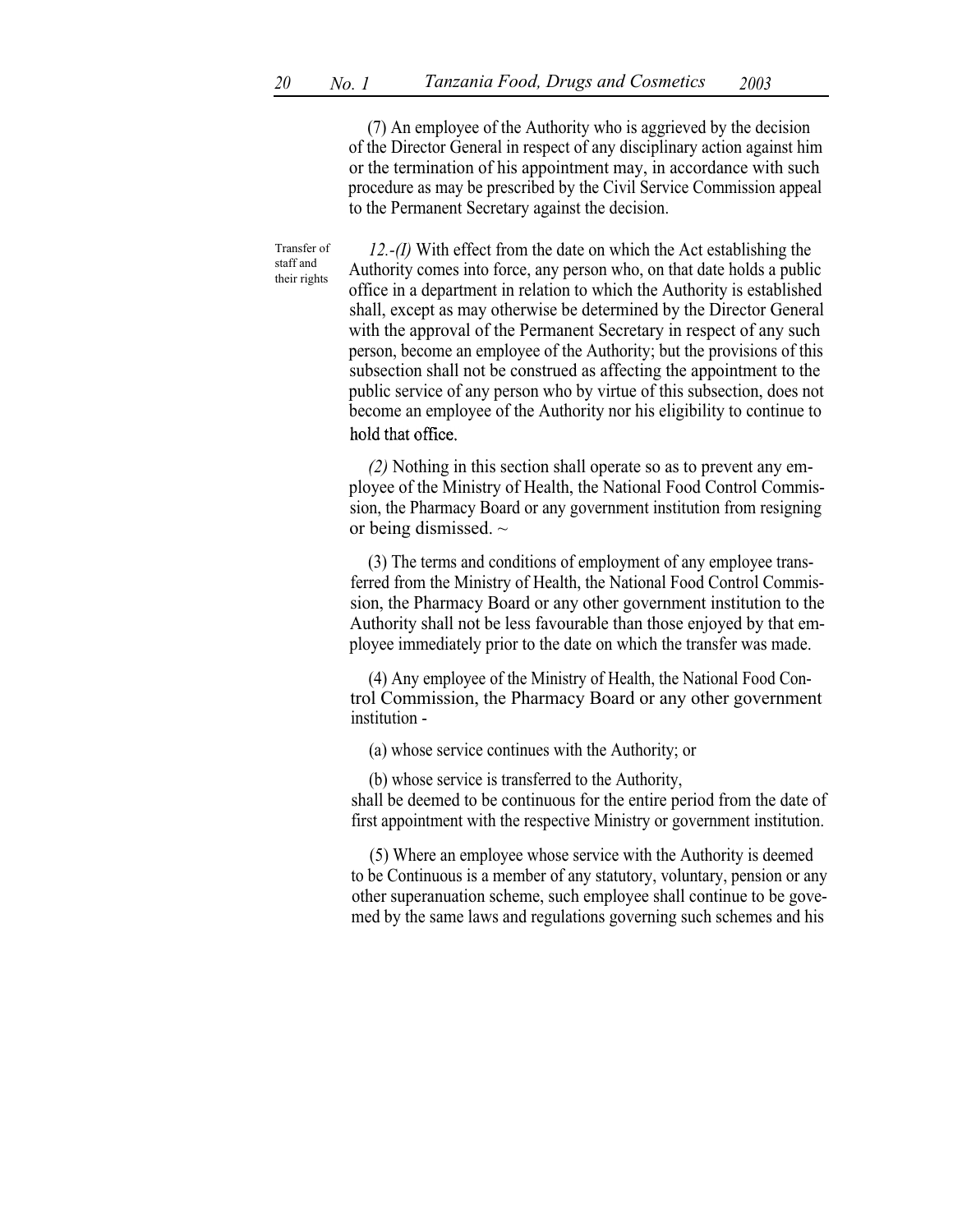service for the purpose of such scheme, shall be deemed to be service with the Authority and the Authority shall contribute to such scheme accordingly.

(6) Where an employee of the Ministry of Health, the National Food Control Commission, the Pharmacy Board or any government institution whose service is not transferred to the Authority, his service shall be transferred to the respective Ministry or Government institution which shall determine his employment status under the same laws and regulations governing his services prior to his transfer to the Pharmacy Board or the National Food Control Commission.

13.--(I) There shall be established by the Authority, Technical Committees responsible for advising the Director General on matters related to the Authority's functions under this Act. Establish-

ment of Technical Committees of the

 $(2)$  The functions and composition of the Technical Committees shall  $\overline{\phantom{a}}^{\text{Authority}}$ be set out in the regulations.

14.-41) There is hereby established within the Authority, the Establish-Laboratory to be known as the Tanzania Food and Drugs Authority ment of die Labora-Laboratory. tory

(2) The Laboratory shall perform all functions relating to the quality of products regulated under this Act and shall in particular perform the following:

- (a) analyse drugs, medical devices, herbal drugs, cosmetics, raw materials, drug adjuvant, packaging material, drug delivery systems, systemic diagnostic agents and any other product that may be deemed to constitute a drug product for the purpose of this Act;
- (b) analyse foods, food packaging materials and raw materials used in manufacture of food;

(c) conduct research and training; and

(d) do such other function as shall be determined by the Authority.

(3) The Minister may on advise of the Director General, by order published in the Gazette establish such other Food, Drug and cosmetics Laboratories to carry out the functions entrusted to the Tanzania Food,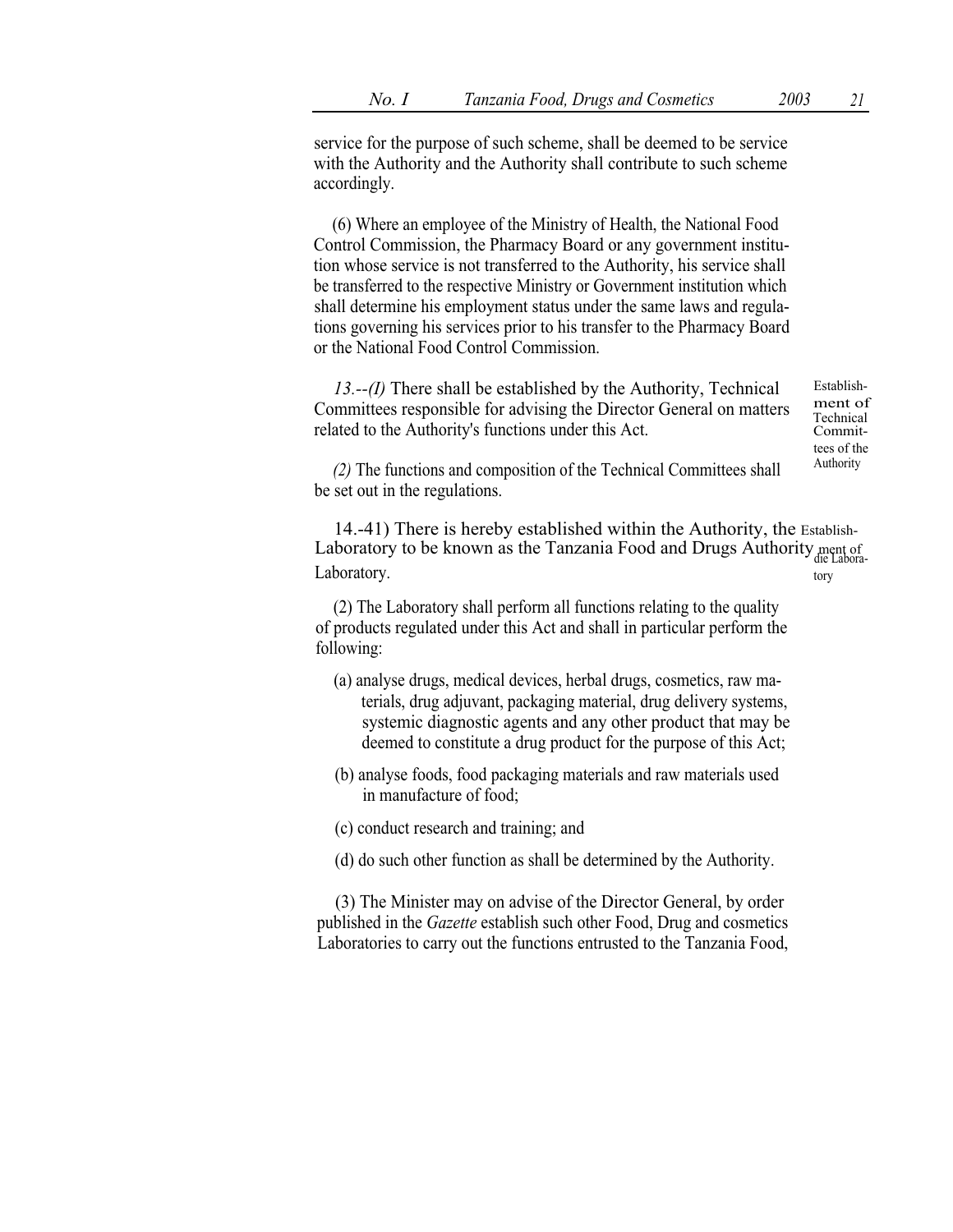Drug and Cosmetics Authority Laboratory by this Act or any regulations made thereunder.

(4) The Minister may on the advice of the Director General, by notification in the Gazette appoint any other laboratory or institution to perform such functions as he may specify for the purposes of enforcement of this Act.

(5) In performing its functions, the Tanzania Food and Drugs Authority shall take in cognisance the existence of the Government Chemical Laboratory Agency for analysis of food, drugs, cosmetics and medical devises and wherever necessary shall seek the assistance of that Laboratory.

(6) The Minister may on the advice of the Director General by order published in the Gazette, make rules prescribing -

- (a) the functions of the Tanzania Food and Drug Laboratory and the local area or areas within which such functions may be carried out;
- (b) the procedure for the submission to the said Laboratory of samples of articles of food, drugs, herbal drugs, medical devices and poisons for analysis or tests and the forms of the Laboratory's reports.
- (c) such other matters as may be necessary or expedient to enable the said Laboratory to carry out its functions.

(7) The Minister may in case of any dispute regarding analytical results appoint any laboratory or qualified person to authenticate the analytical results.

Appointment of Analysts

15.-(I) The Minister may, on advise of the Director General by notice published in the *Gazette*, appoint such persons as he thinks fit, having the necessary qualifications to be Analysts for the purposes of enforcement of this Act.

(2) The Minister when appointing Analysts under subsection (1), shall take into account not to appoint a person who has any interest in the manufacture, import or sale of any product regulated under this Act.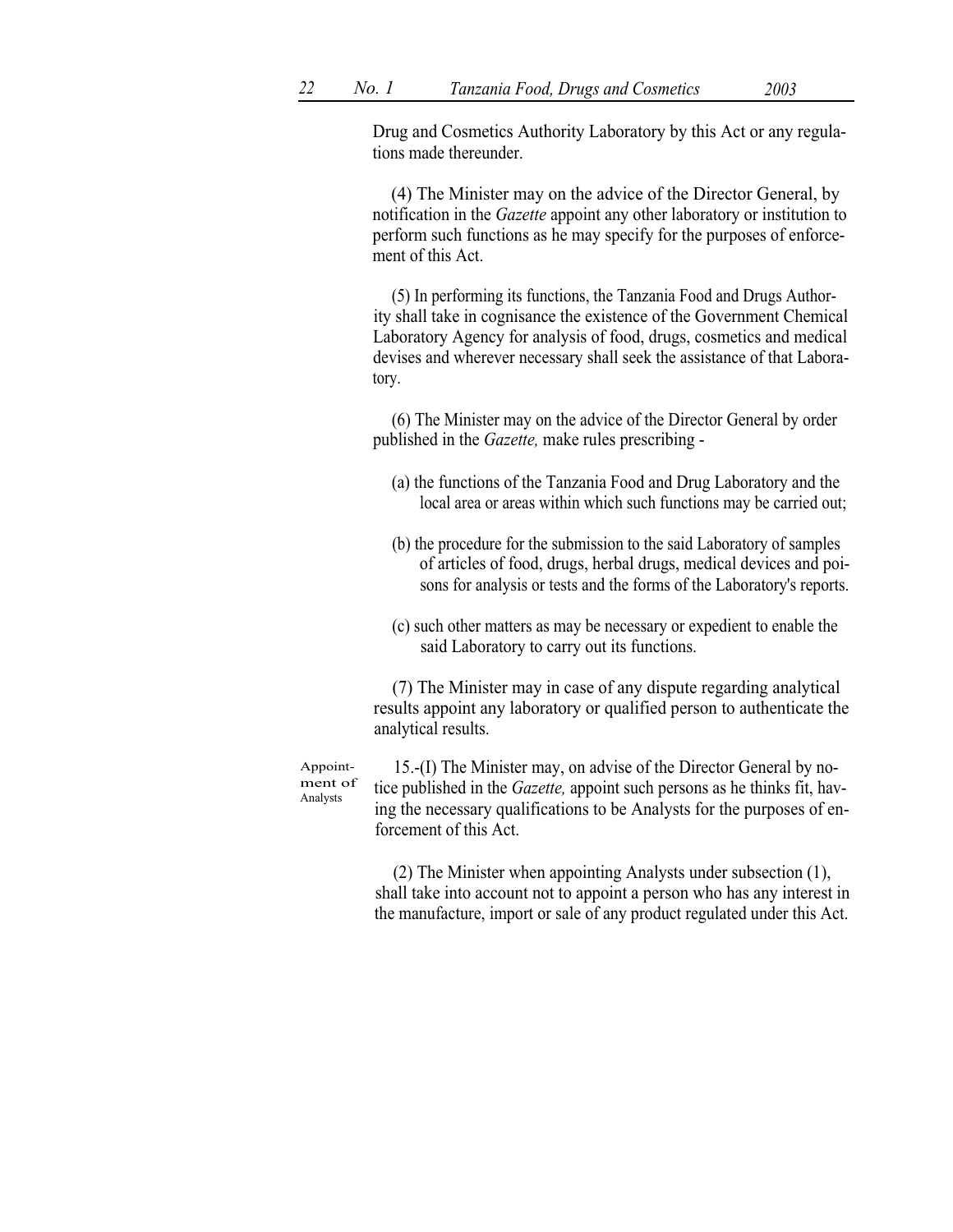sell etc.

16. Notwithstanding any other written laws, no stamp duty or any tax Exemption from shall be chargeable on receipt, contract, instrument or other document Taxation given or executed by the Authority or on behalf of the Authority or by Acts<br>any parson in respect of any functions done or performed under this Act Nos. 20 any person in respect of any functions done or performed under this Act,  $N_{\text{obs, }20}^{\text{Nos, }20}$ but nothing in this section shall be construed to exempt any person from  $\frac{1}{2}$ liability to pay income tax, stamp duty on any power of attorney, or on 33 of any document otherwise liable under the Stamp Duty Act,  $1972$  or Income Tax Act, 1973.

17. No person shall manufacture for sale, import, export, distribute, control of sell, offer or expose food for human consumption, drugs, cosmetics, medi- manufacturing, cal devises for human consumption or use unless he complies with the importaprovisions of this Act. export,

## b. Registration of Premises

18.-(I) No person shall manufacture for sale, sell, supply or store Registraproducts regulated under this Act except in premises registered under premises this section for that purpose.

(2) Every application for registration or renewal of registration of premises shall be made to the Authority in the prescribed form, and shall be accompanied by such fee as the Authority may prescribe.

- (3) The Director General or any person in his behalf -
- (a) shall register the premises if he is satisfied that the prescribed requirements for which the premises is intended have been complied with;
- (b) shall keep registers in the prescribed form of all premises registered under this section;
- (c) may, for good and sufficient reasons refuse to register, or may cause to be deleted from the register, any premises which are or have become unsuitable for the purposes for which they were registered,
- (d) shall have the final say on the location and name of the proposed premises;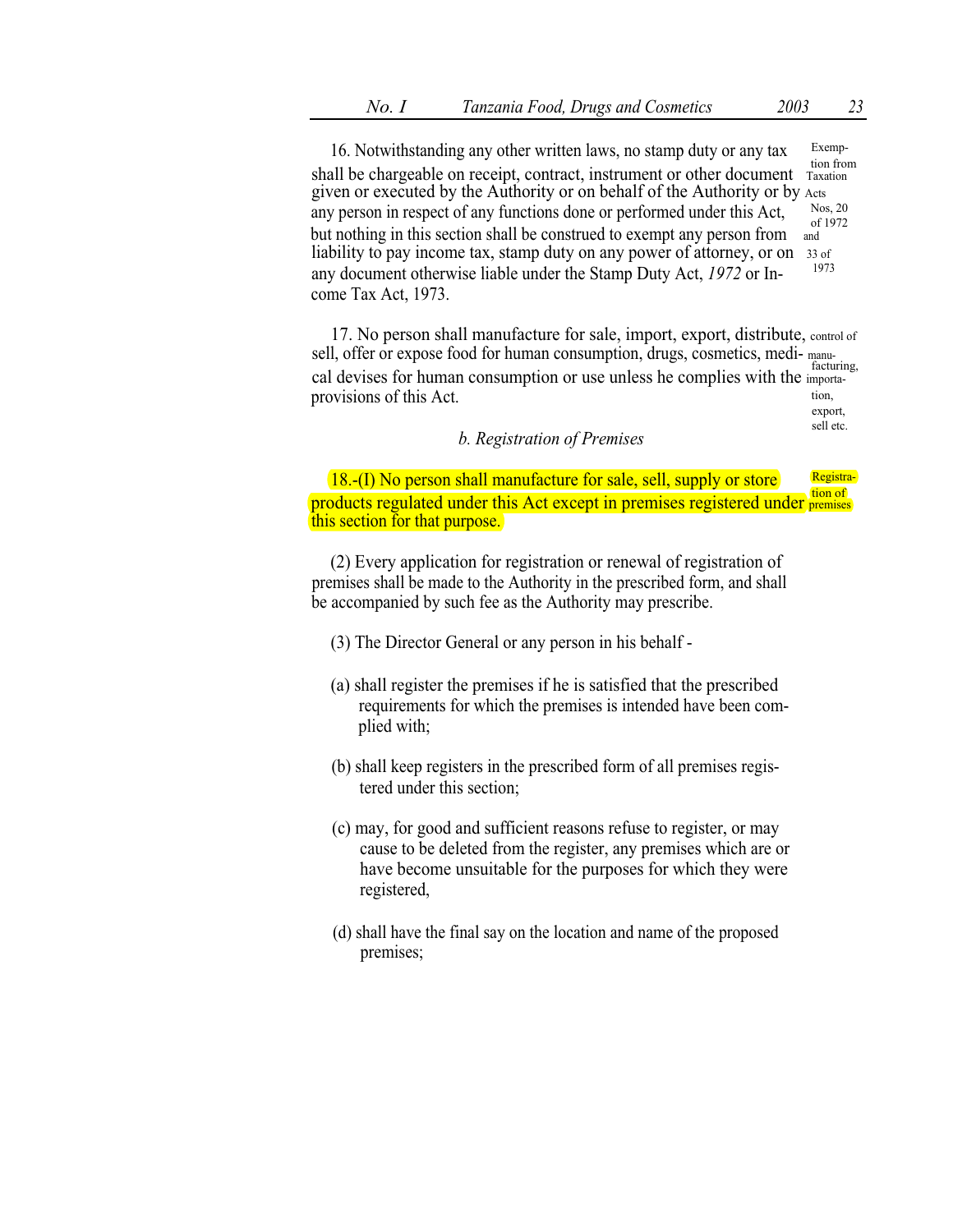(4) Any person who contravenes or fails to comply with this section, commits an offence and upon conviction is liable to a fine of not exceeding five million shillings or to imprisonment for a term of not exceeding two years or to both such fine and imprisonment.

Change of business ownership or any change

19.-(I) Any change of ownership of the business or any other change of a registered premises shall be notified to the Authority.

other (2) Registration of premises registered under section 18 shall cease to have effect upon the expiration of thirty days from the date of changing the ownership of the business of products regulated under this Act.

## c. Licences and Permits

Application for licences or permit

20.-(I) Any application for a licence or permit under this Act shall be made to the Authority in the prescribed form and shall be accompanied by such fee as may be prescribed in the regulations.

(2) Where an application is made for a licence or permit under this Part in relation to food, drugs, medical devices or herbal drug, the Authority shall, before issuing the licence or permit to which the application relates, consider the following -

- (a) in case of application for manufacturing products regulated under this Act -
	- (i) the premises in which the applicant proposes to manufacture the respective products have been inspected and registered by the Authority for that purpose;
	- (ii) that the substances he intends to use are of a quality satisfactory of the standards prescribed by the Authority in respect of the product he proposes to manufacture;
	- (iii) he has sufficient financial resources such as would enable him, in relation to the manufacture of products regulated under this Act, to maintain the standards of quality prescribed by or under this Act;
	- (iv) that he has not, within twelve months immediately preceding his present application, been convicted of an offence under this Act or any other written law relating to quality standards of products regulated under this Act;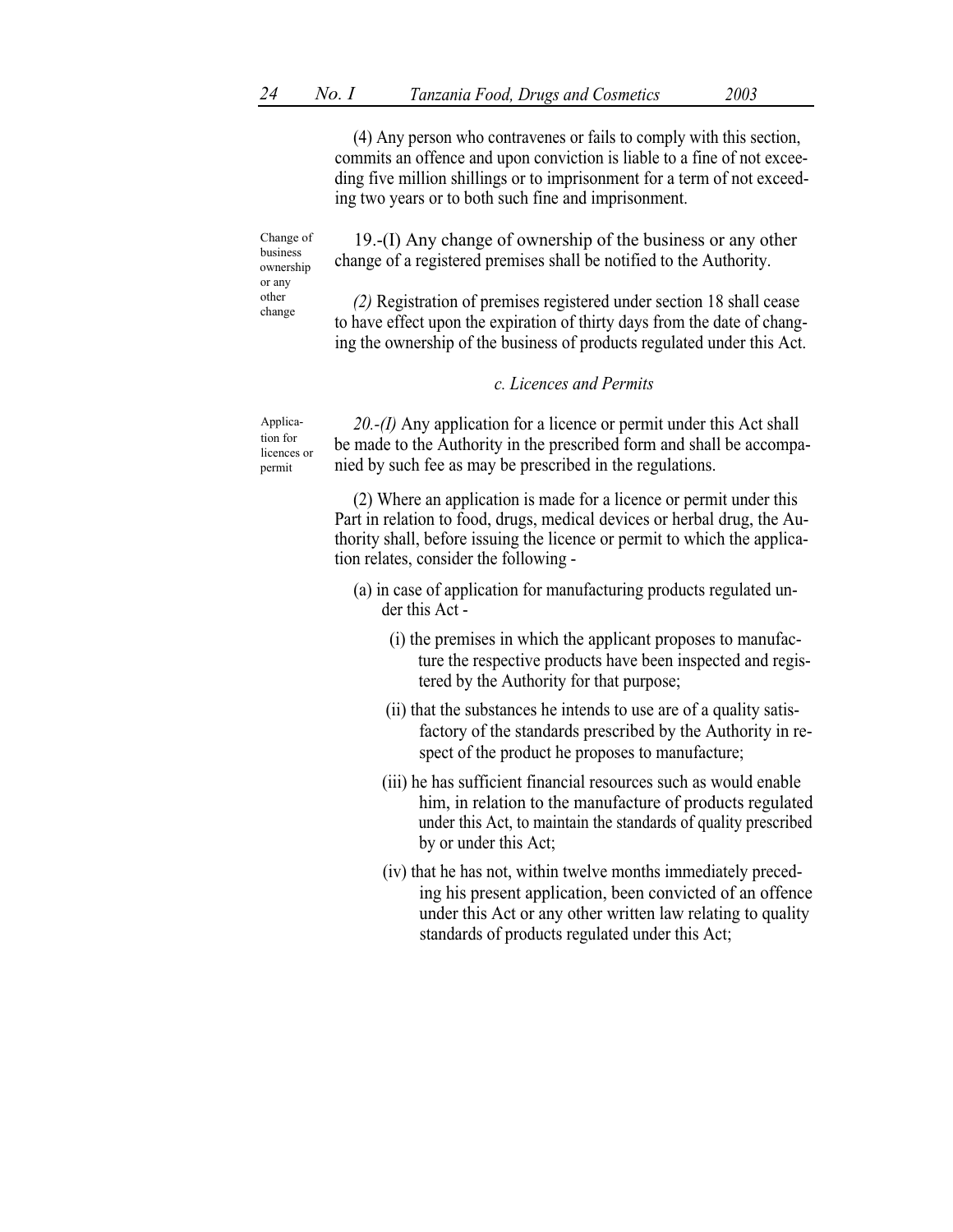- (v) that he is not disqualified in any other way from holding a licence or a person whose licence is suspended;
- (vi) that he has adequate expertise or skill or has personnel qualified to execute the business for which he is seeking to be licensed;
- (vii) that he has adequate facilities such as would enable him to maintain the standards of quality prescribed in relation to the manufacture of the products for which he is seeking to be licensed;
- (viii) that he meets in all respects such other requirements which may be prescribed in respect of manufacturers of products regulated under this Act;
- (b) in the case of an application for the licence or permit to sell products regulated under this Act -
	- (i) the premises on which products regulated under this Act, of the description to which the application relates will be stored;
	- (ii) the equipment are available for storing the products regulated under this Act on those premises;
	- (iii) suitability of the equipment and facilities which are used for distributing the products regulated under this Act;
	- (iv) the arrangements made or to be made for securing the safekeeping of, and the maintenance of adequate records in respect of products regulated under this Act stored in or distributed from those premises;
	- (v) if the Authority is satisfied that it is in the public interest that a licence to sell product under this Act should be issued or renewed, the Authority may, on application made to it in writing on prescribed forms, and on payment of the prescribed fee, issue to the applicant a licence in the form prescribed, or renew the licence as the case may be;
	- (vi) a separate licence under this section shall be required in respect of each set of premises in which the business is carried on.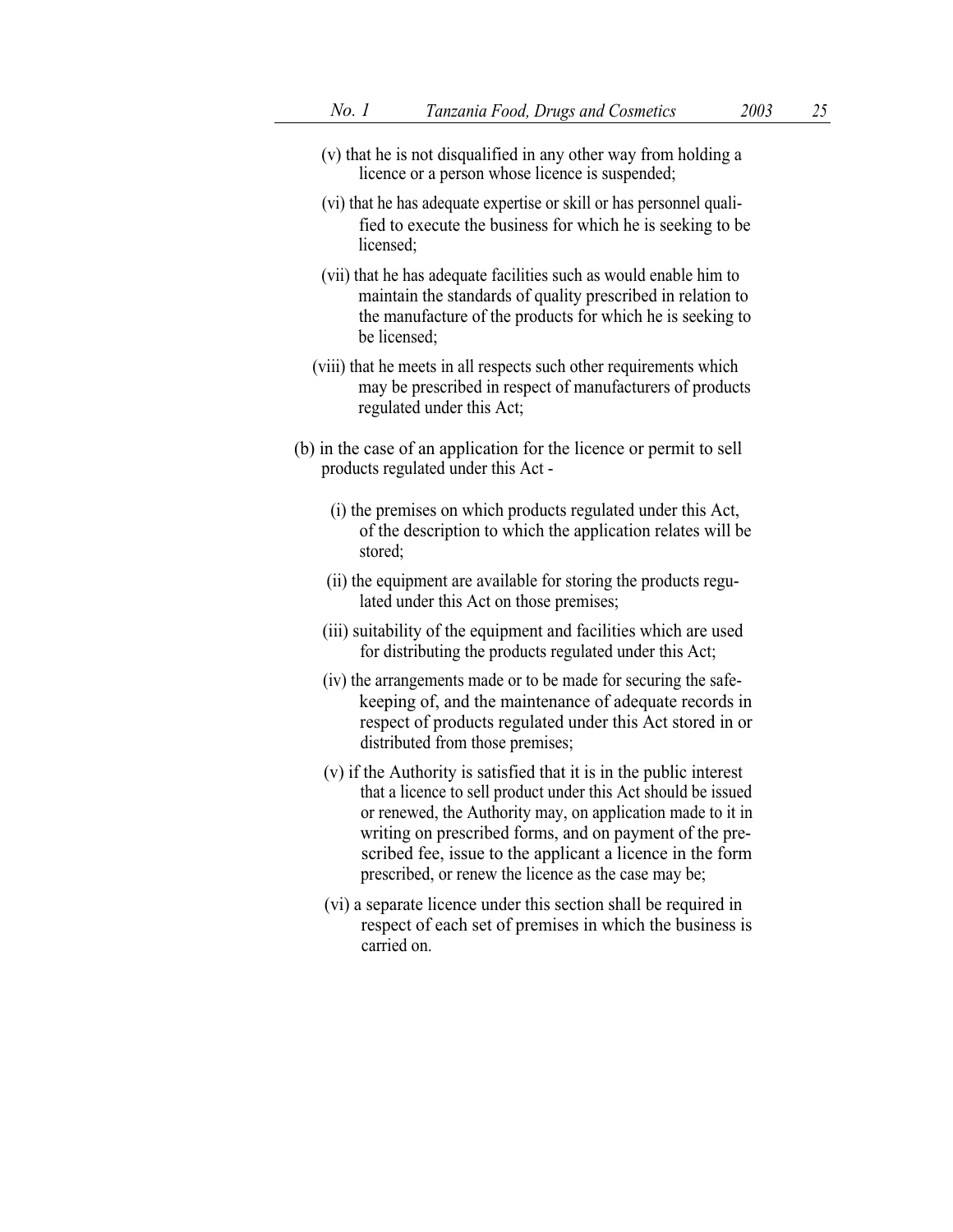(3) Subject to subsection  $2(b)$ , a licence or permit to sell drugs shall be issued or renewed under this section only if the person applying for or holding the licence or permit is or has, a registered pharmacist in control of the distribution of the drugs.

(4) Subject to the conditions specified under subsection 2(b) and any other conditions which the Authority may prescribe, a wholesale licence or permit to sell veterinary drugs shall only be issued or renewed if the person applying for or holding the licence or permit is or has, a pharmacist or a veterinary surgeon in direct control of the distribution of veterinary drugs.

(5) The Director General shall keep registers of all licence or permit issued by the Authority under this section.

(6) The Authority may refuse to issue or renew, or may revoke, a licence or permit or permit under this section, for any good and sufficient reason relating either to the applicant, licensee, quality, safety or efficacy of products or to the premises in which the business is, or is proposed to be carried on.

(7) Every licence Of Permit issued under this section shall expire on the 30th day of June next following the date of issue.

permits

Types and  $21-\text{Q}$  The Authority, shall subject to sub section (2) upon an appli-<br>issuance of cation made, issue the following licences or permitscation made, issue the following licences or permits-

(a) manufacturing licence;

(b) wholesale licence;

(c) retail licence; or

(d) any other licence or permit as the Authority may deem fit for the purpose of this Act.

(2) If the Authority is satisfied that the applicant is a fit and proper person to carry on any business set out in sub section (1) may issue to the applicant the licence or permit appropriate to such business subject to such general or special conditions as the Authority may consider appropriate to impose.

(3) A licence or permit issued under subsection (I) shall be in the form and manner as set out in the regulations made under this Act.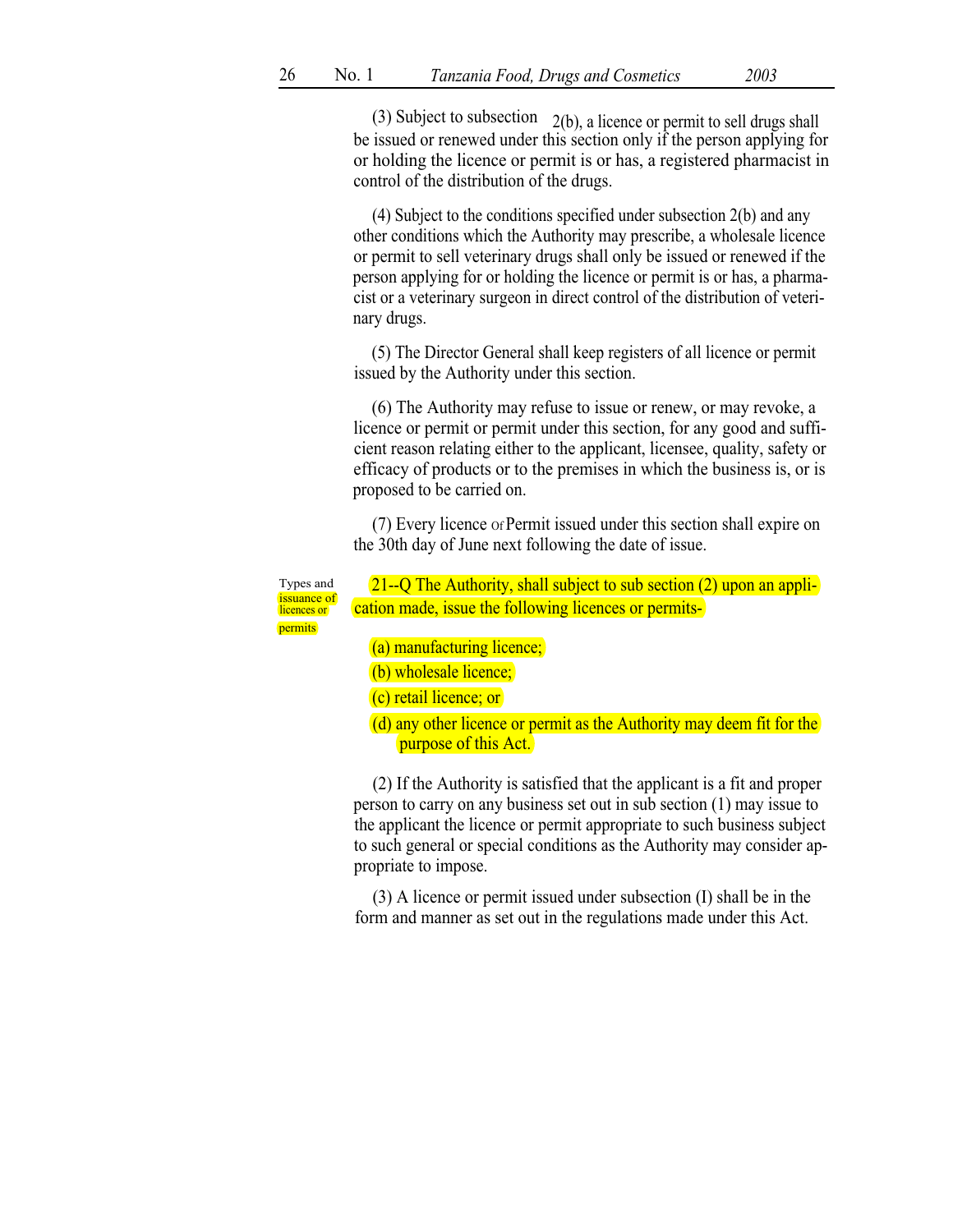(4) Where the Authority considers that the applicant is not fit and proper person to whom a licence or permit should be issued for carrying on of any business specified under this section it shall refuse to issue a licence.

22.-41) Notwithstanding the provisions of this Act or any other Restriction written laws, no person shall, on or after the appointed day, manufacture dealingsin for sale, sell, offer, supply or import any product regulated under this products<br>Act unless -Act unless -

under this Act

- (a) the product is registered in accordance with the provisions of this Act;
- (b) the person holds the appropriate licence or permit required and issued by the Authority.
- (2) No person shall in the course of any business carried on by him -
- (a) sell or manufacture any product regulated under this Act except in accordance with a licence granted for that purpose; or
- (b) manufacture or assemble any product regulated under this Act except in accordance with a manufacturer's licence granted for that purpose; or
- (c) sell, supply, import or export any product by way of wholesale dealing or retail except in accordance with licence or permit granted by the Authority for that purpose.

(3) Any person who contravenes the provisions of this section relating to the manufacture, importation or wholesale of products regulated under this Act, commits an offence and upon conviction shall be liable to a fine not exceeding five million shillings or to imprisonment for a term not exceeding two years or to both such fine and imprisonment.

(4) Any person who contravenes the provisions of this section relating to retail sale of products regulated under this Act, commits an offence and upon conviction is liable to a fine not exceeding five hundred thousands shillings or to imprisonment for a term not exceeding three months or to both such fine and imprisonment.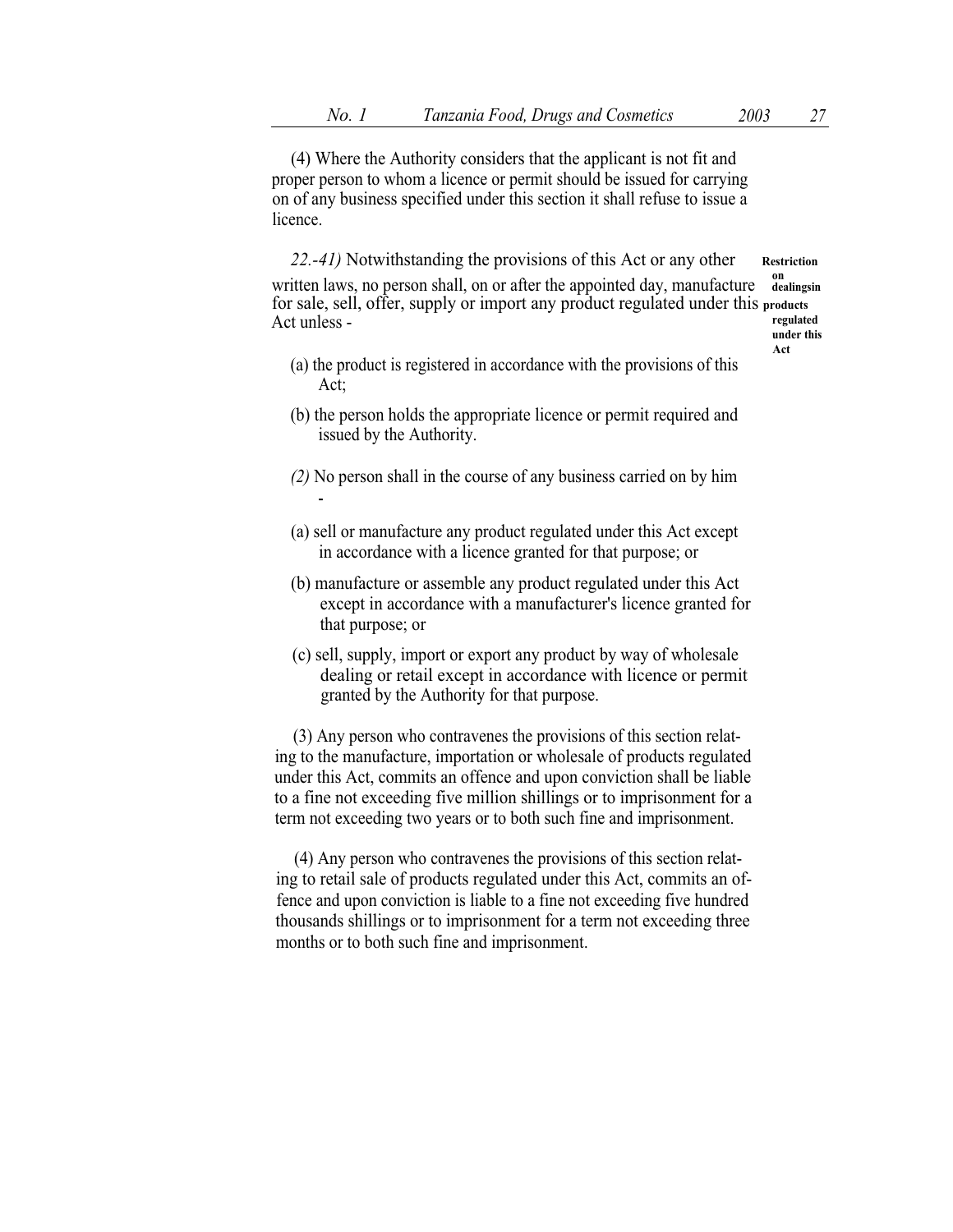| Exernp-<br>tions when | 23.-(I) The provisions of section 22 shall not apply to -                                                                                                                                                                                                                                                            |
|-----------------------|----------------------------------------------------------------------------------------------------------------------------------------------------------------------------------------------------------------------------------------------------------------------------------------------------------------------|
| dealing in<br>drugs   | (a) anything done by a medical practitioner or dentist which:                                                                                                                                                                                                                                                        |
|                       | (i) relates to a drug product specially prepared for administra-<br>tion or supply to his particular patient; or                                                                                                                                                                                                     |
|                       | (ii) relates to a drug product specially prepared by that dentist<br>at the request of another dentist for administration to a par-<br>ticular patient of that other dentist; or                                                                                                                                     |
|                       | (iii) relates to a drug product specially prepared by that medical<br>practitioner at the request of another medical practitioner<br>for administration to a particular patient of that other medi-<br>cal practitioner.                                                                                             |
|                       | (b) anything done by a veterinary surgeon which -                                                                                                                                                                                                                                                                    |
|                       | (i) relates to a drug product specially prepared for administra-<br>tion to a particular animal which is under his care; or                                                                                                                                                                                          |
|                       | (ii) relates to a, drug product specially prepared by him at the<br>request of another veterinary surgeon for administration to<br>a particular animal or group of animals under the care of<br>that other veterinary surgeon;                                                                                       |
|                       | (c) anything which is done in a pharmacy and is done by or under the<br>supervision of a pharmacist and consists of preparing, dispens-<br>ing, assembling or procuring a drug product in accordance with a<br>prescription given by a medical practitioner, dentist or a veteri-<br>nary surgeon;                   |
|                       | (d) anything which is done in a pharmacy by or under the supervi-<br>sion of a pharmacist and consists of -                                                                                                                                                                                                          |
|                       | (i) preparing or dispensing a non-prescription drug for admin-<br>istration to a person where the pharmacist is requested by or<br>on behalf of that person to do so in accordance with the<br>pharmacist own judgment as to the treatment required and<br>that person is present in the pharmacy at the time of the |

request in pursuance of which that product is prepared or

dispensed;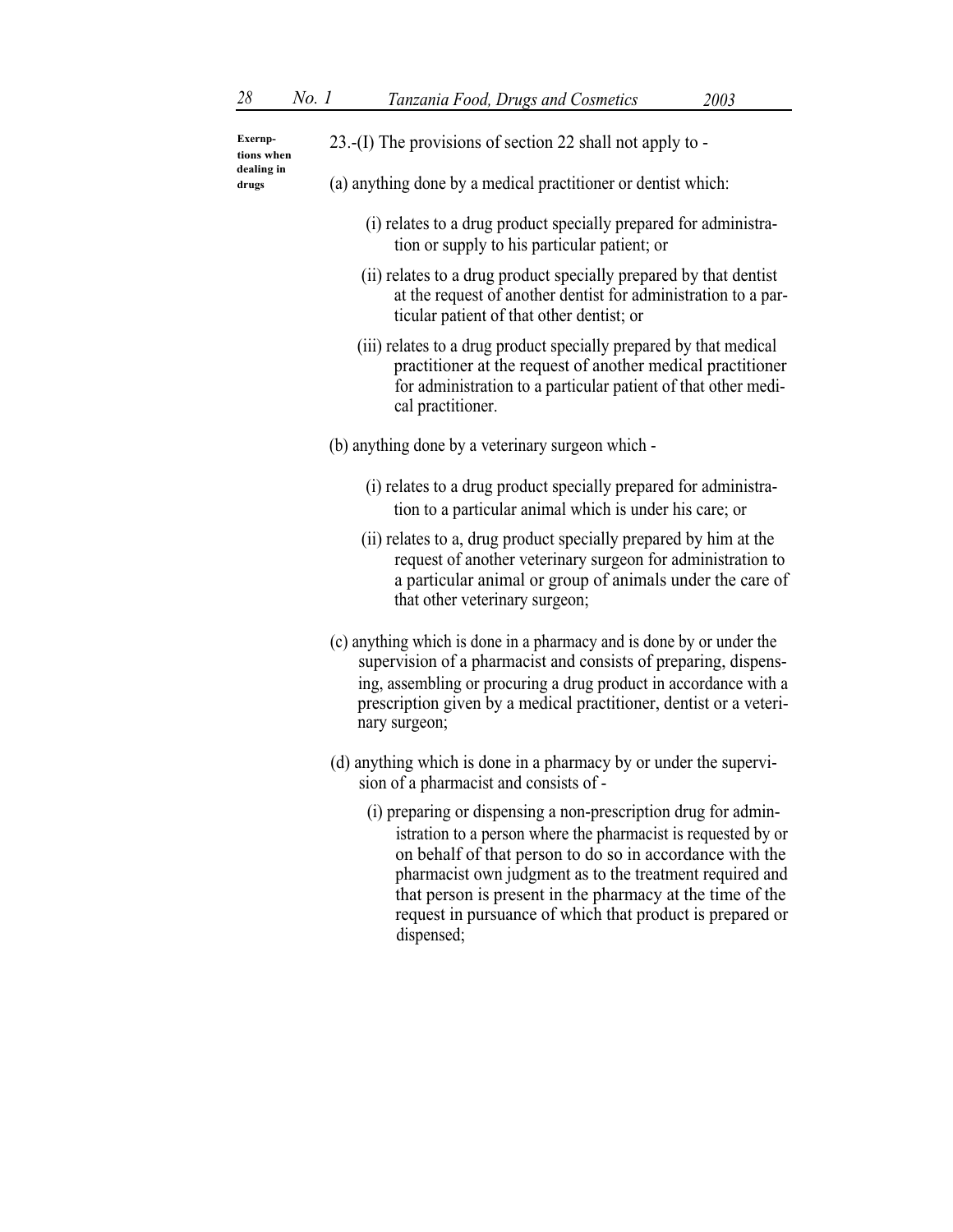- (ii) preparing a stock of drug products with a view to dispensing them as mentioned in paragraph  $(c)$  or in paragraph  $(d)(i)$ ;
- (e) anything which is done in a hospital pharmacy by or under the supervision of a pharmacist and consists of preparing a stock of drug products with a view to dispensing them as mentioned in paragraph (c); or
- (f) the importation of a drug product by any person for administration to himself or to any persons who are members of his household or the importation of a drug product where it is specially imported by or to the order of a medical practitioner or dentist for administration to his patient:

Provided that, either case the quantity so imported shall be not greater than is reasonably necessary for the purpose and is not of commercial value; or

- (g) the importation of a drug product in such circumstances as may be specified by the Authority;
- (h) the importation of any drug, medical devices or poison for purposes of research institution; or for the purpose of obtaining samples for registration.
- (i) anything done by a traditional health practitioner registered under the Traditional and Alternative Medicines Act, 2002, which relates to a herbal drug specifically prepared for administration, or supply to this particular patient.

 $24-(1)$  A medical practitioner, dentist or veterinary surgeon, or a member of the staff of a hospital, dispensary or similar institution who has been authorized to do so by the general or special order of the Minister, on the advice of the Authority may supply or dispense a prescription drug for the purpose of medical, dental or veterinary treatment, as the case may be, subject to the following conditions -

Exception when supplying and dispensing drugs

(a) the drug shall be distinctly labelled with the name and address of the person by whom it is supplied or dispensed;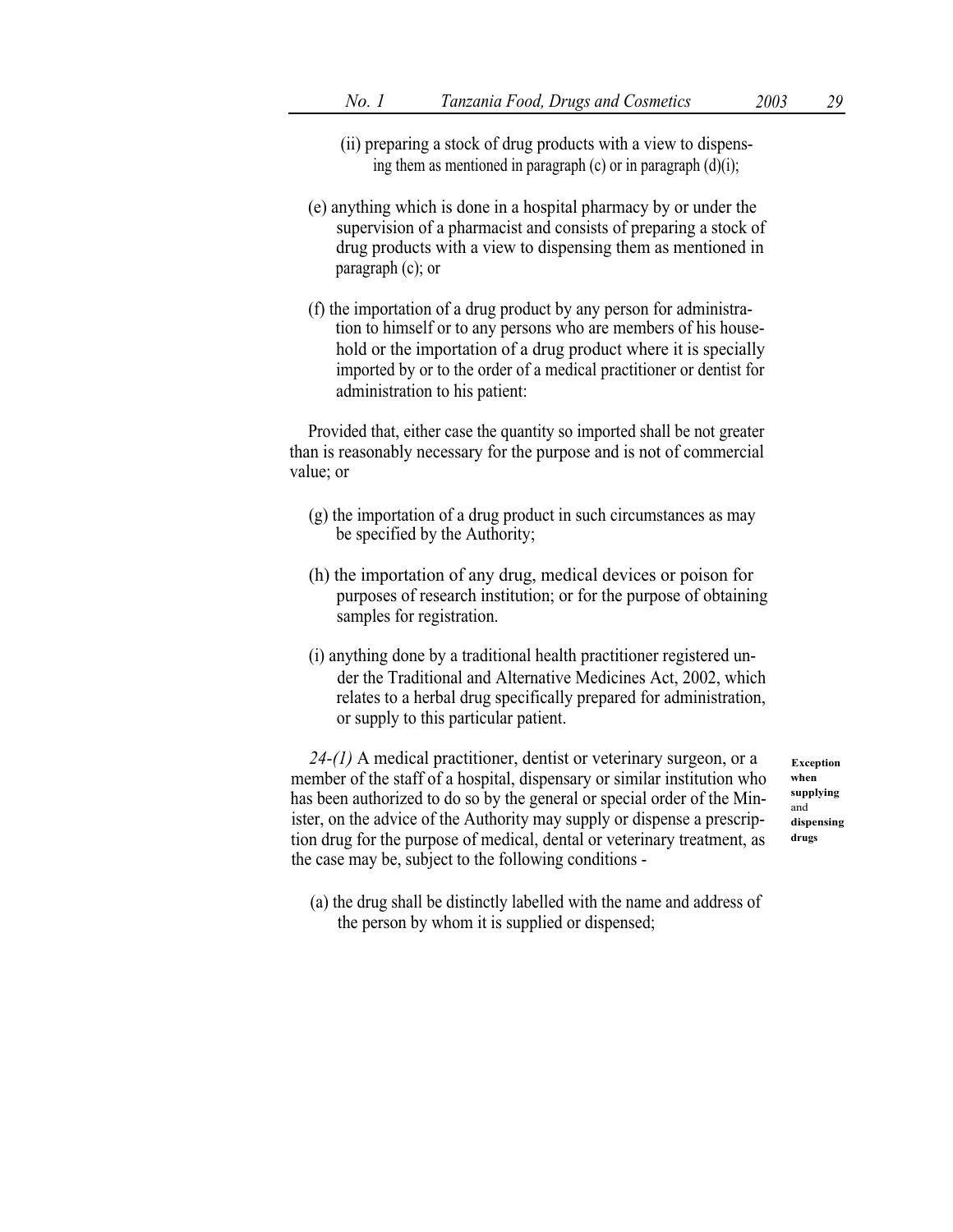- (b) the following particulars shall, within twenty four hours after the drug has been supplied or dispensed, be entered in a book used regularly for the purpose, and which shall be called the Prescription Book -
	- (i) the date on which the drug was supplied or dispensed;
	- (ii) the name, strength and the quantity supplied;
	- (iii) the name and address of the person to whom the drug was supplied;
	- (iv) the name and address of the person by whom the prescription was given.

(2) Where an authorized seller of drugs supplies a prescription drugs, shall enter its particulars in a Prescription Book kept in accordance with the provisions of this section.

(3) Any person to whom subsection (1) applies and who supplies or dispenses any prescription drug in a manner contrary to this section, commits an offence and upon conviction is liable to a fine of not less than one hundred thousand shillings or to imprisonment for a term not exceeding one month, or to both such fine and imprisonment.

Suspension, variation and revocation or permits

25.-(1) Subject to Sub Part C, the Authority may suspend a licence for such period as it may determine, or may revoke, or vary any provisions of such licence.

 $\sigma$ <sup>of licences</sup> (2) The suspension or revocation of a licence or permit under this section may be limited to products of one or more descriptions, or to any particular premises or to a particular part of any premises.

> (3) The Authority may, on the application by the holder of a licence or permit under this Part, vary the provisions of the licence or permit in accordance with any proposals contained in the application, if the Authority is satisfied that the variation will not affect the safety, quality or efficacy of such products.

Licence to sell, supply or dispense specified drugs

26.-(I) Notwithstanding any of the provisions of this Act, relating to sell, supply or dispensing of drugs and if it is in the public interest so to do, the Minister may, on advise of the Authority and by order published in the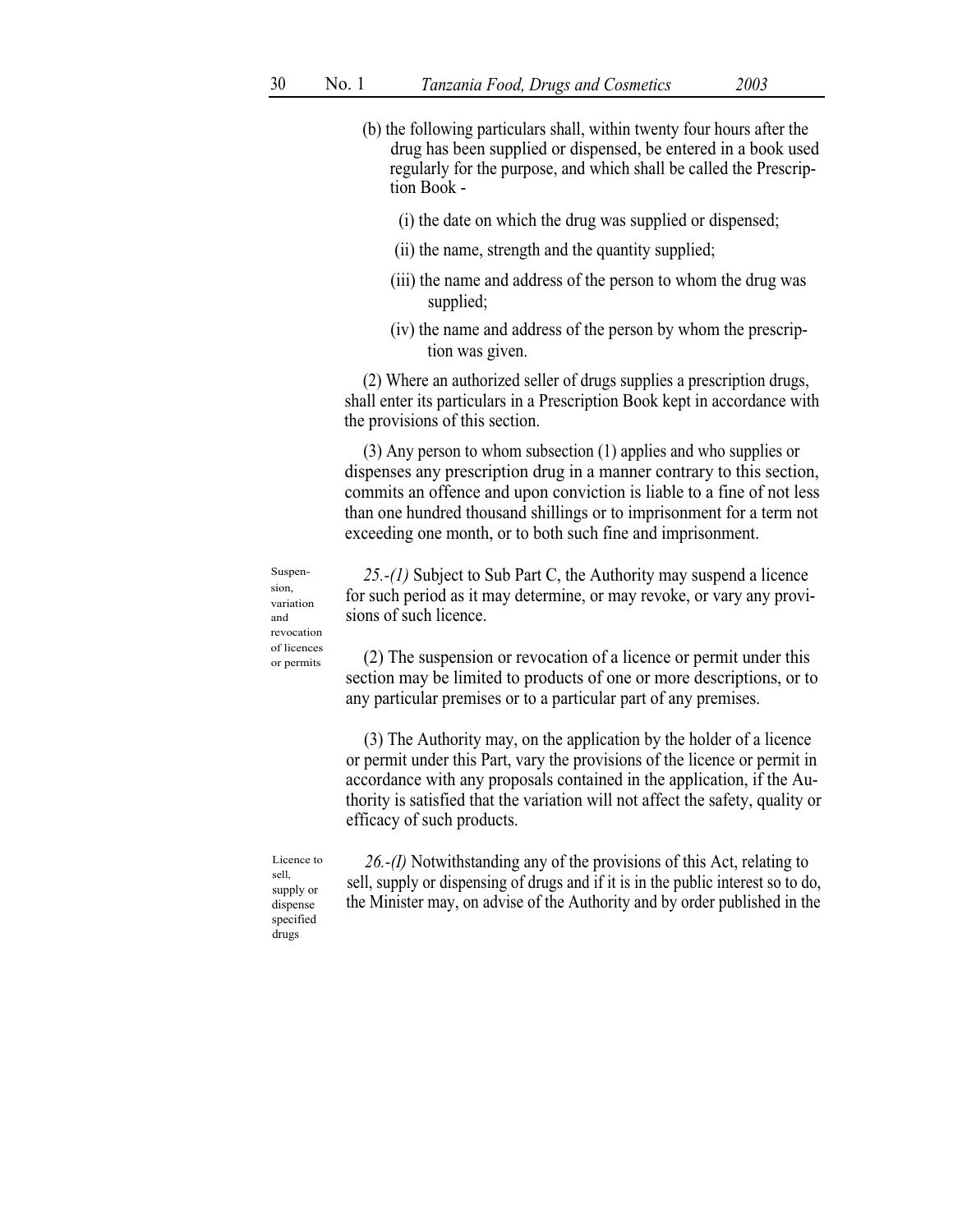Gazette, allow any person or group of persons to be licensed by the

Authority to sell, supply or dispense such drugs as may be specified and under such conditions as may be prescribed in the regulations.

(2) The Minister may in addition to any other conditions, require such a person to possess specified qualifications or training as the case may be.

27.-(l) The Authority may, when it is in the public interest and upon an application being made in a prescribed manner and subject to such conditions as may be prescribed in the regulations made under this Act, issue a dispensing certificate to a practising medical practitioner, dentist or veterinary surgeon to dispense drugs, which he is entitled to prescribe. Authority to issue Dispensing Certificates

(2) Upon application being made to the Authority pursuant to subsection (1), the Authority may issue a dispensing certificate subject to such conditions as it may deem necessary and for such duration of time as it may prescribe.

(3) The Authority may, where it is satisfied that the applicant did not or is not fulfilling the conditions issued by it may suspend, revoke or withdraw the dispensing certificate issued under subsection (1) of this section.

(4) In this section ''public interest'' means and includes facilitation of accessibility of the public to drugs within a specified area.

### PART III

### PROVISION REGARDING FOOD

#### (a) Registration and Composition of Food

28.-(l) No person shall manufacture, import, distribute, sell or Registraexpose for sale pre-packaged food unless that food or food product has tion of **been registered by the Authority pre-** pre-

food

(2) Every application for registration of pre-packaged food shall be made to the Authority in a prescribed manner together with the prescribed application fees.

(3) The Authority shall register any pre-packaging food or food product if it is satisfied that, that food or food product complies with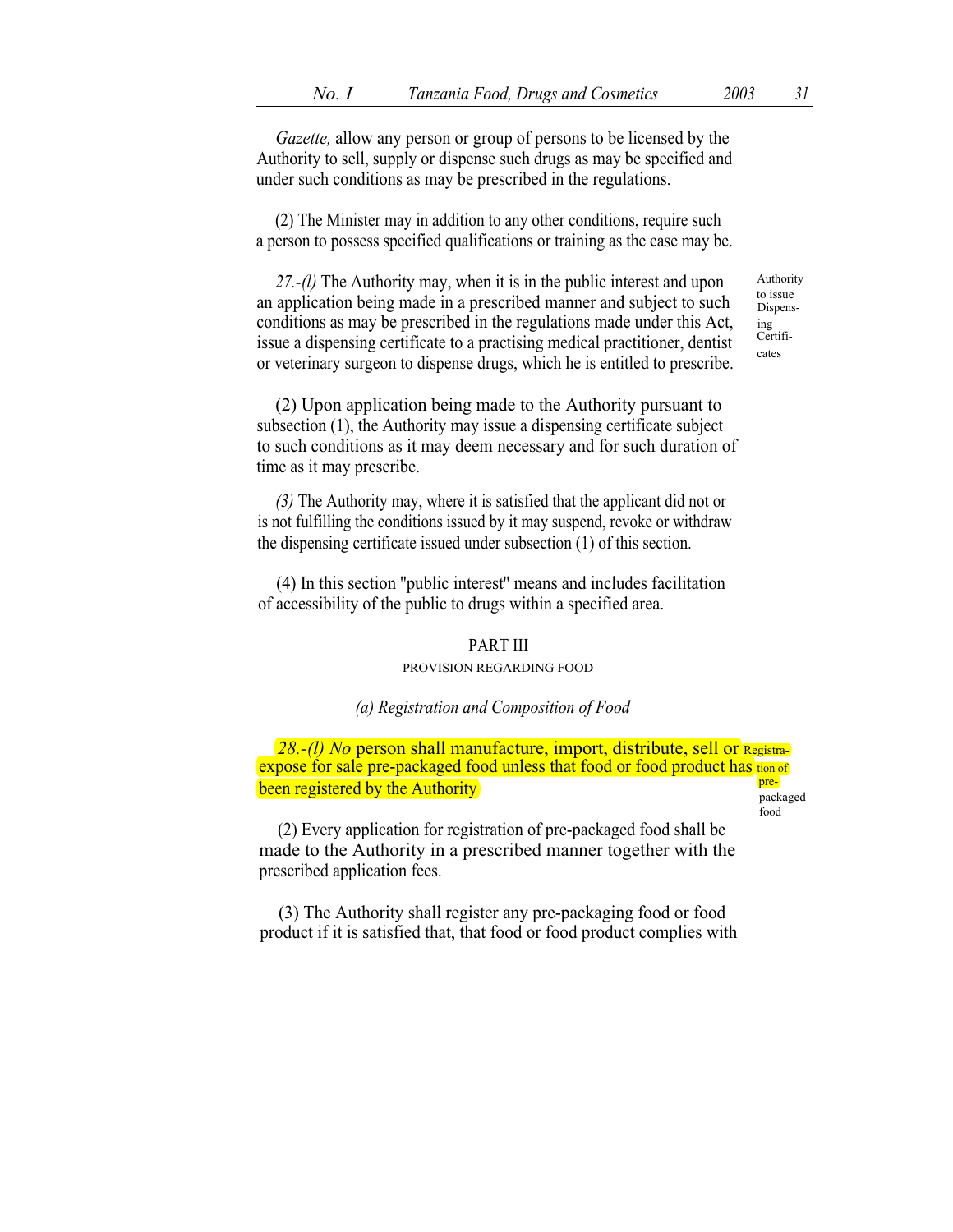prescribed standards and the manufacturing operations for such food com plies with the Prescribed current Good Manufacturing Practice requirements.

(4) The Authority may charge any applicant such costs as it may incur for the purposes of carrying out Good Manufacturing Practice, inspection or laboratory investigations prior to registration of any prepackaged food or food product.

Regula- 29.- $(I)$  The Minister may, after consultation with the Authority, make regulations prescribing standards to be complied with by manufacturers with regard to the composition of food or its microbiological or chemical or physical standards.

> (2) Without prejudice to the generality of the power conferred by subsection (1), the Minister may in those regulations -

- (a) require, prohibit or regulate the addition to food or extraction from it of any specified substance or any substance of any specifled category, or the use of any substance as an ingredient in the manufacture or preservation of that food;
- (b) prohibit, restrict or regulate the importation, manufacture or sale, possession for sale, offer or exposure for sale or the consignment or delivery, of food or,any of its ingredients which do not comply with those regulations;
- (c) Prohibit or regulate the importation of any food which, in his opinion, is or may be prejudicial to public health;
- (d) prohibit, restrict or regulate the importation, exportation or use of any specified materials, or materials of any specified category, in the manufacture of apparatus or utensils intended for use in the manufacture or preservation of food;
- (e) prescribe or provide for methods of analysis for the purpose of ascertaining the presence in any food, or the absence from it, of any specified substance, or the quantity of any substance present in any food.

(3) In making regulations under this section, the Minister shall have regard to the desirability of restricting, so far as is practicable, the use in the manufacture of food or substances of no nutritional value as foods.

tions regarding the composition of food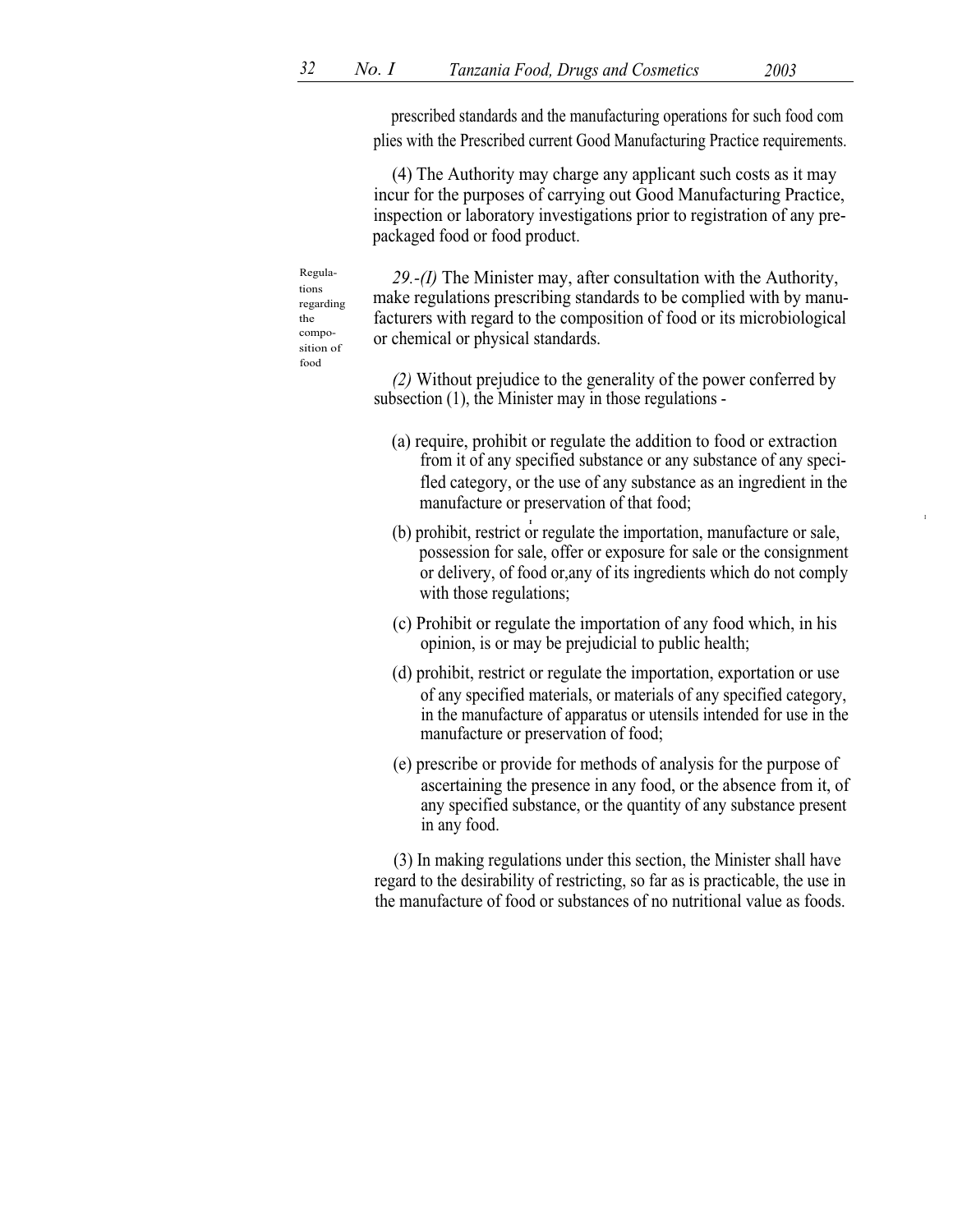$30-(-1)$  No person shall with intent to cause food to be sold for Prohibi-)  $t_{\text{total}}$  tion on  $t_{\text{total}}$ 

adultera-

- $(a)$ , add any substance to the food, use any substance as an ingredient tion of that food m its manufacture or abstract any constituent from it; or
- (b) subject the food to any other process or treatment, so as, in any such case, to produce food of a quality below the prescribed standard, whether or not that food thereby becomes injurious to health;
- (c) if that food does not comply with requirements prescribed by the Authority.

(2) Subject to this section, no person shall distribute, sell or offer, expose or advertise for sale for human consumption, or have in his possession for the purpose of distribution or sale, any food manufactured in contravention to subsection (1).

(3) Any person who contravenes any of the provisions of subsection (1) or (2), shall be guilty of an offence and shall be liable on conviction to a fine of not less than one million shillings or to imprisonment for a term not more than six months or to both such fine and imprisonment.

(4) Where, in proceedings for an offence under this section, it becomes necessary to determine whether or not any article of food is injurious to health, regard shall be not only to the probable effect of that article on the health of a person consuming it, but also to that probable cumulative effect of articles of substantially the same composition on the health of a person consuming those articles in ordinary quantities.

31.-(l) Any person who sells any food which is not of the nature, substance or quality of the food demanded by the purchaser shall be guilty of an offence.

General protection  $f_{\Omega}r$ purchasers of food

(2) Where regulations made under section 29, contained provisions prescribing the composition of, or prohibiting or restricting the addition to, any food, or the extraction from it, of any substance, a purchaser of that food shall, unless the contrary is proved, be deemed, for the purposes of subsection (1), to have demanded a food complying with the provisions of the regulations.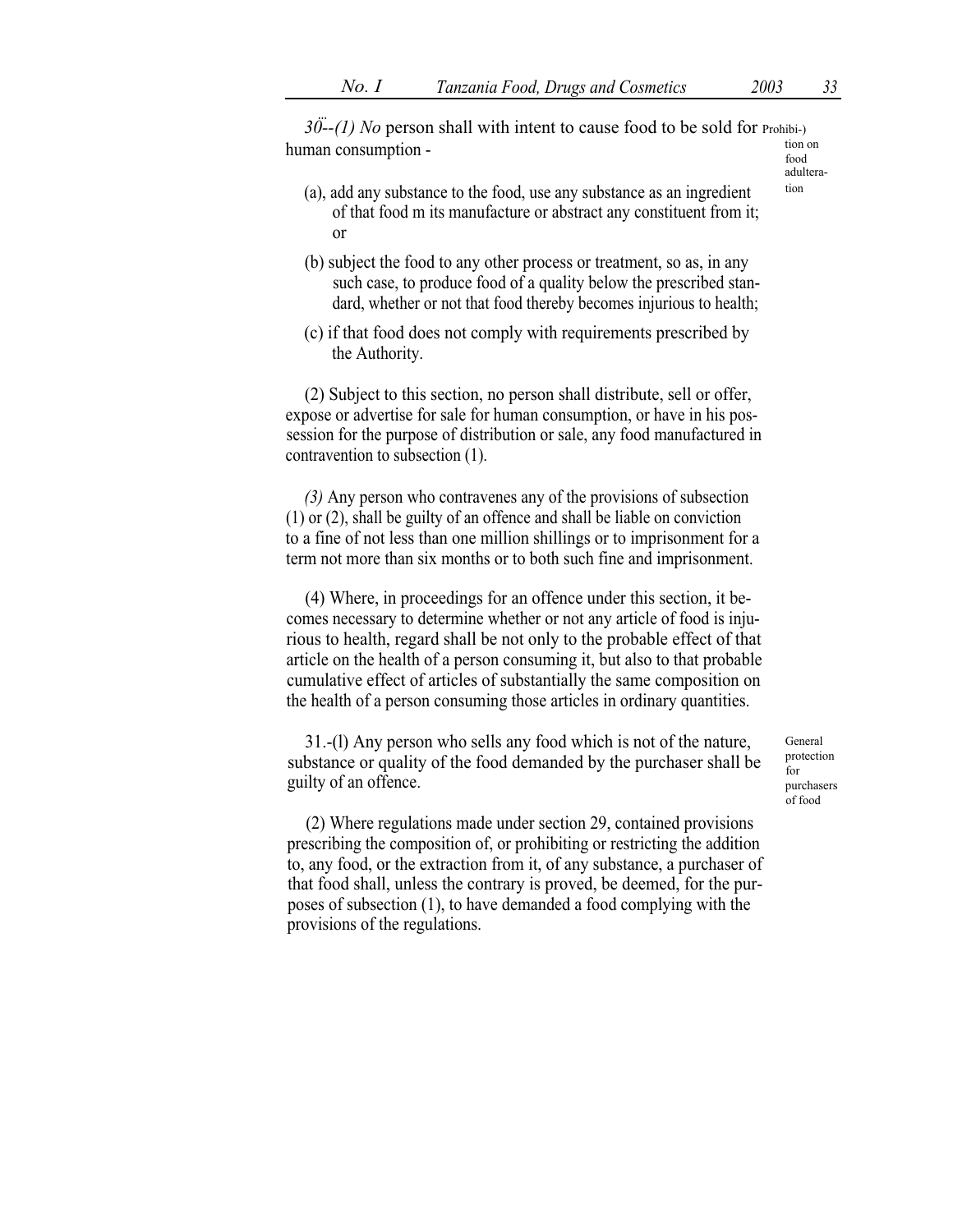(3) In any proceedings for an offence under subsection (1), it shall not be a defence for the defendant to allege that the purchaser bought for analysis or examination and therefore was not prejudiced.

(4) In this section, references to sale shall be construed as references to sale for human consumption.

| Offences<br>regarding          | $32 - 1$ ) Any person who-                               |
|--------------------------------|----------------------------------------------------------|
| sale, etc.<br>of unfit<br>food | (a) distributes, sells, or of<br>of distribution, sale o |
|                                |                                                          |

- stributes, sells, or offers or has in his possession for the purpose f distribution, sale or manufacture for sale; or
- (b) deposits with, or consigns to, any person for the Purpose of distribution or sale or manufacture for distribution or sale, any food intended, but unfit, for human consumption, shall be guilty of an offence.

(2) Where any food in respect of which an offence under paragraph (a) Of subsection (1) has been committed, if the unfit food or food products was distributed or sold to the offender by some other person, that other person, shall also be guilty of an offence.

offered as prizes,

- Food 33.-(I) The Provisions of sections 32 and 34 shall apply in relation to-
- etc (a) any food intended for human consumption which is offered as a prize or reward or donation in connection with any entertainment to which the public are admitted, whether or not on payment of money, as if such food were or had been, exposed for sale by each person in the organization of the entertainment;
	- (b) any food intended for human consumption which is offered as a prize or reward, donation or given away for the Purposes of advertisement, or in furtherance of any trade or business, as if the food were, or had been, exposed for sale by the person offering or giving it away;
	- (c) any food intended for human consumption which is exposed or deposited in any Premises for the purpose of being so offered or given away as if the food were, or had been, exported for sale by the occupier of the Premises.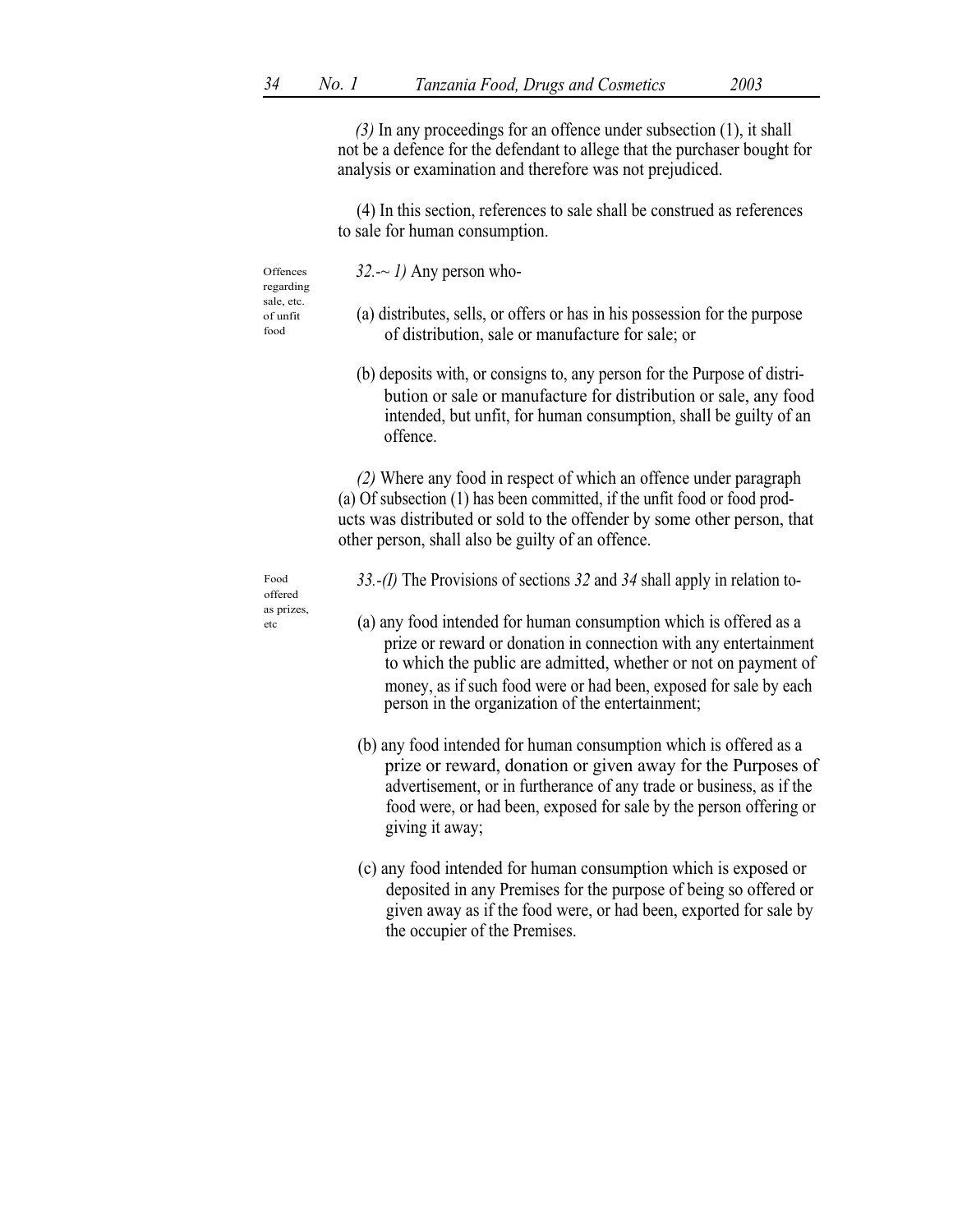(2) in this section, the expression ,,entertainment'' includes any social gathering, amusement, exhibition, performance, game, sport, lottery or trial of skill.

34.-(I) Any inspector may, at all reasonable times, examine any  $\frac{\text{Examination}}{\text{top of}}$  or  $\frac{\text{Examination}}{\text{top of}}$ food intended for human consumption which has been distributed, sold, or is offered or exposed for sale or is in the possession of, or has been suspected deposited with or consigned to, any person for the purpose of distribu- to be unfit tion or sale or manufacture for sale, if it appears to him to be unfit for human consumption, may seize it and remove it in order to have it dealt tion with in a manner provided for in this Act.

(2) An Inspector who seizes any food under subsection (1) shall inform the person in whose possession the food was found of his intention to have it disposed of in a prescribed manner.

(3) if it appears to the inspector that any perishable food examined by him is unfit for human consumption he shall condemn the food and order destruction of the same or dispose of in a prescribed manner.

(4) When it appears to the inspectors that any non-perishable food examined by him is unfit for human consumption he shall take that food to the court for farther action, and if the court is satisfied that, that food is unfit for human consumption, the court shall condemn the food and order for its destruction or disposal in a prescribed manner, and if the court is not satisfied that the food is unfit for human consumption, it may order for further actions to be taken.

(5) When the court orders for the destruction or disposal of any food which has been declared unfit for human consumption, that destruction or disposal shall be done at the owners cost.

35.-41) An Inspector may seize, and cause to be disposed of in such seize and manner as he may think fit, the carcass or any part of the carcass, Of ally dispose of animal received into a butchery facility or cold stores for the purpose of carcass<br>soll for human consumption which on examination is found to be disentified sell for human consumption which on examination is found to be diseased or unfit for human consumption, and no compensation shall be payable to the owner of that carcass or any part of it.

human consumption

power

for human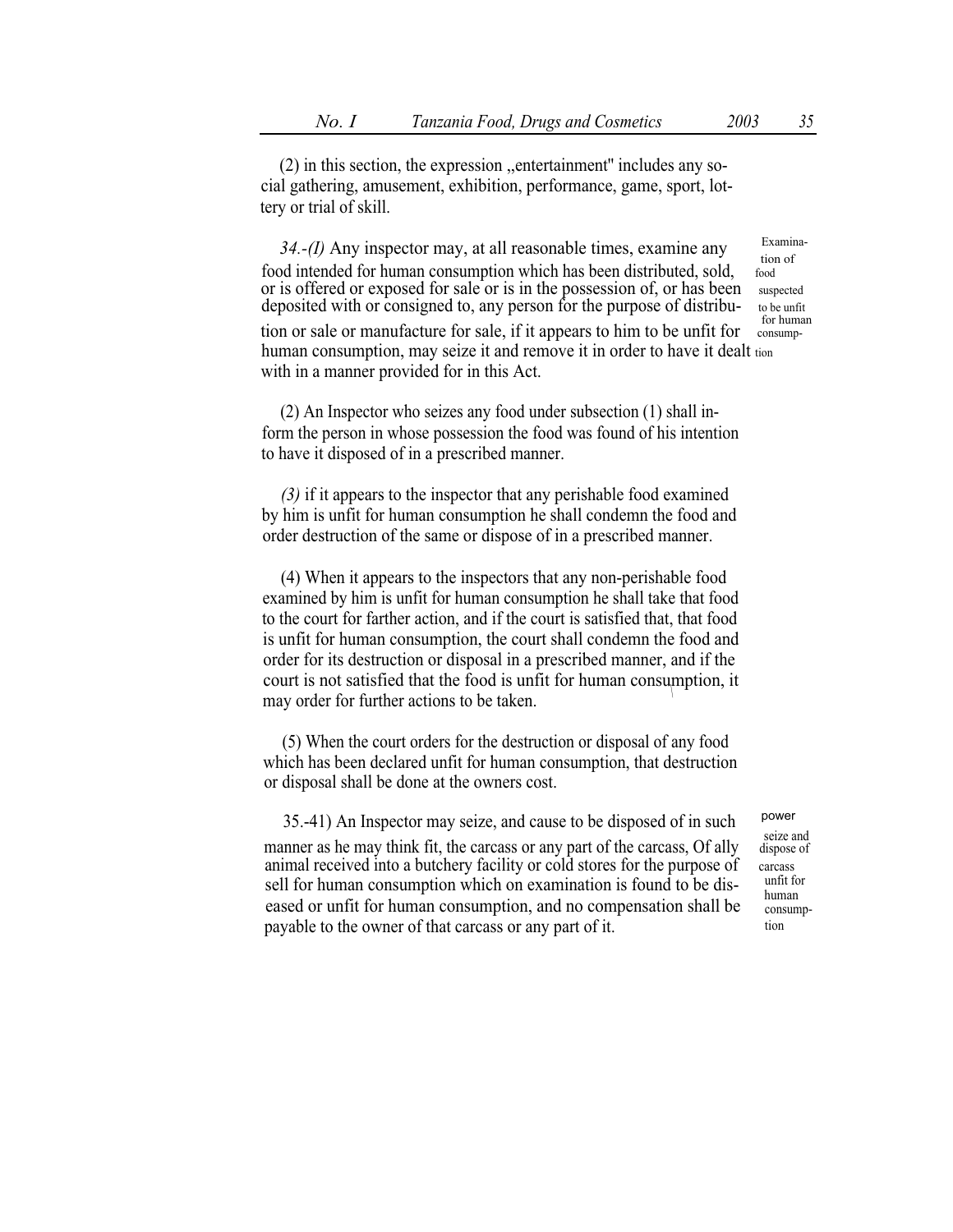(2) Where, in pursuance of subsection  $(1)$ , any carcass or a part of it is seized by an inspector, he shall, before causing it to be disposed of record or cause to be recorded-

- (a) a description or other Particulars as will suffice to identify the carcass Or Part of it; and
- (b) the grounds upon which the seizure was effected.

(3) For the purpose of this section, the inspector may deal with poultry, game and fish in the same manner as if the poultry, game and fish were carcasses or animals for slaughter.

### b. Importation

Restziction on importation of food

36.-(I) No person shall on or after the appointed day, carry on the business of an importer of food unless he is registered by the Authority under section 37 as an importer of food.

(2) The Authority shall cause to be kept and maintained in the prescribed manner a register containing -

- (a) the name of every registered importer of food;
- (b) the date of registratiofi;
- (c) the kind or kinds of food in respect of which he is registered as an importer;
- (d) chemical composition, microbiological and physical status of the food he imports; and
- (e) such other particulars as the Authority may, from time to time, prescribe.

(3) The provisions of section 37 shall be complied with, by every person registered as an importer of food on every occasion he proposes to import food which was not included in his original application for registration.

Application for registration of importers

37.-(I) Every application for registration as an importer of food shall be addressed to the Director General and shall be in a prescribed form and manner.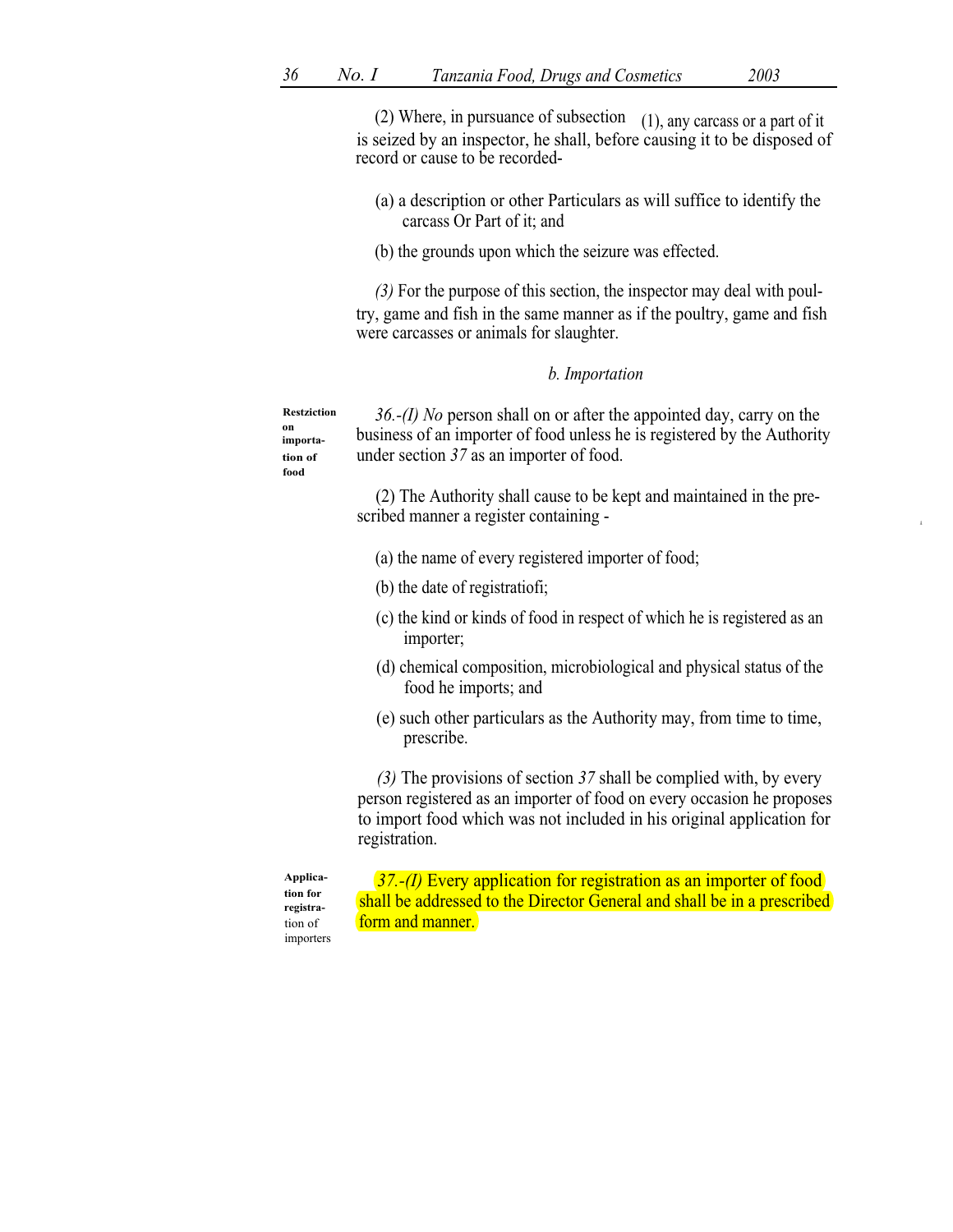(2) Upon receipt of an application for registration, the Director General shall, as soon as is practicable, proceed to consider the application and grant registration if he is satisfied that -

- (a) the composition of the food proposed to be imported is not of a quality below the specifications prescribed under this Act;
- (b) importation and consumption of the food proposed would enhance or contribute in any other way to the national effort to improve the nutritional status of the people of Tanzania;
- (c) the food or its products and practices related there to does not in any way contravene the provisions of this Act.

 $38.-(1)$  Without prejudice to any power of examining food conferred Restricby this Part, any person authorized in writing in that behalf by the Authority may give directions to the person in possession of any food which is imported for human consumption, prohibiting or restricting its removal or delivery -

tion on movement of imported food

- (a) during any period of not more than seventy-two hours; and
- (b) if within that period the authorized person so requires, until that person has notified the authorized person of the name of the person to whom, and the address to or at which, he proposes to send or deliver that food.

(2) Any person who, fails to comply with any direction given under subsection (1), or who, in a notification under that subsection, knowingly makes any false statement, shall be guilty of an offence.

c. Milk, Milk Products and Milk Substitutes

39.-4 1) The Minister may, after consultation with the Authority and relating other institutions dealing with matters related to milk, milk products or to Milk, milk substitutes and with such other person as he may determine, make  $M$  milk rules for the purposes of  $\epsilon$ rules for the purposes of -

and Milk substitutes

(a) regulating the addition to milk intended for human consumption, any water or colouring matter, or any dried or condensed milk or liquid reconstituted from condensed milk;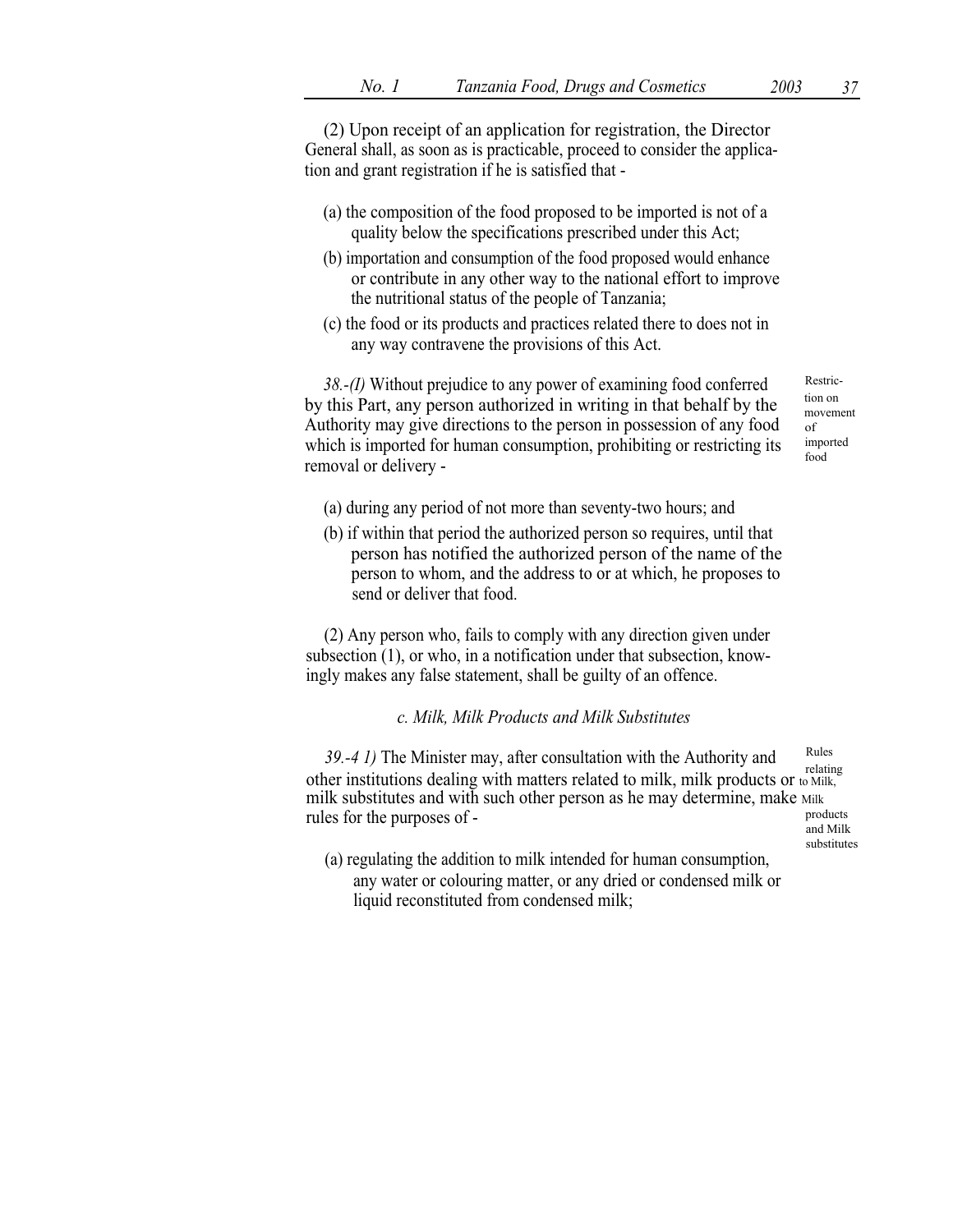- (b) regulating the extraction of any matter or substance from milk intended for distribution or sale for human consumption;
- (c) regulating in any other way the composition and other dealings in milk, milk products and milk substitutes.
- (2) Rules made under this section shall be published in the Gazette.

Milk from 40. No person shall -

diseased dairy human consumption

- animals (a) sell, or offer or expose for sale, for human consumption; or
- not to be  $($ b $)$  use in the manufacture of food for sale for human consumption, the milk of any dairy animal which to his knowledge has tuberculous milk, or is suffering from emaciation due to tuberculosis or from tuberculosis of the udder, or any infection of the udder or teats which is likely to convey diseases, or from any comatose condition, any septic condition of the uterus, anthrax or any other zoonotic diseases so diagnosed;
	- (c) sells or offer or expose for sale or use or use in the manufacture of food for human consumption the milk from any treated dairy animal during it withdrawal period.

(2) Any person who contravenes this section shall be guilty of an offence.

(3) In any proceedings under this section, an accused person shall be deemed to have known that a dairy animal was diseased, if he could with reasonable diligence have ascertained that fact.

# d. Premises for Slaughter of Animals and Sale of Meat

Restrictions on use of premises for slaughter of animals and sale of meat

41.-41) No person shall use any premises for slaughter of animals or cause or permit any animal to be slaughtered with intent to supply, sell, offer or expose for sale meat for human consumption, unless that premises is registered by the Authority.

(2) Any person who contravenes any of the provisions of this Act shall be guilty of an offence.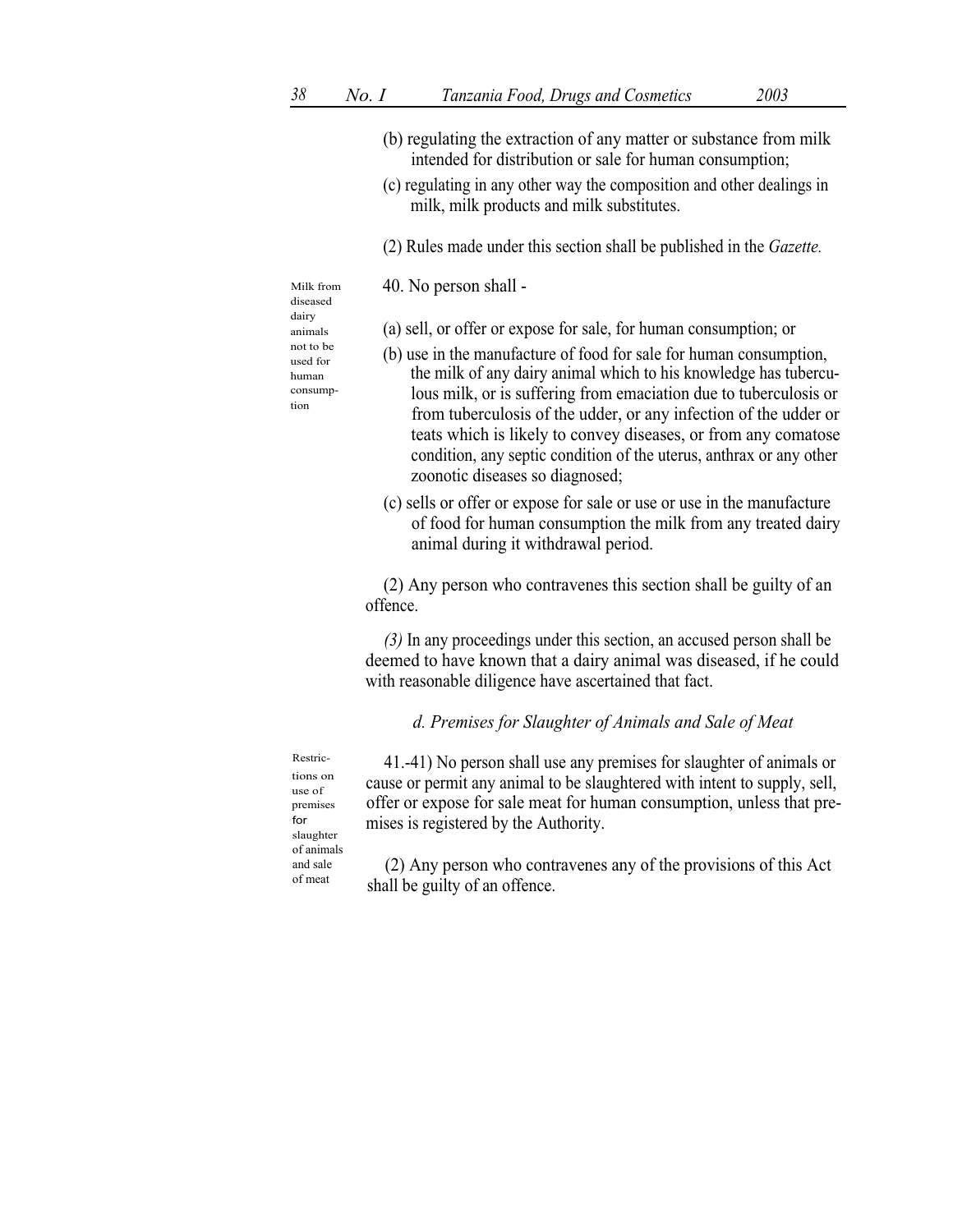42.-41) The Minister shall, on advice of the Director General after Regula-

tions consultation with the Minister responsible for Livestock Development, regarding make regulations relating to premises for the slaughter of animals or slaughtebirds and sale of meat for human consumption and may, by such regula- rung, slaughter slaughter tions:

- butchery<br>facilities,
- (a) prescribe the methods, instruments or appliances which may be  $\int_{\text{etc.}}^{\text{tac}}$ used to carry out slaughtering;
- (b) provide for and regulate the inspection of slaughter and butchery facilities to determine whether or not they are suitable for the intended purpose;
- (c) provide for the disposal, treatment or processing of waste matters, refuse and by-products resulting from the slaughtering of animals or birds in slaughterhouses;
- (d) prescribe places and circumstances in which an animal or bird may be slaughtered in a place other than a slaughterhouse, and any action or actions to be taken in the event of every such slaughter,
- (e) prescribe the manner in which carcasses and viscera are to be marked or labelled upon their being detained or seized under Part VIII;
- (f) regulate treatment and disposal of any animal, carcass or viscera, or any part of them, in relation to which a breach of this Act has been committed and the offender convicted;
- (g) prescribe or provide for any matter in relation to slaughter and slaughter facilities which appears to him to be necessary for the proper maintenance of quality standards in respect of meat intended for human consumption.

(2) Regulations made under this section may require acts or things to be performed or done to the satisfaction of a prescribed person and may empower a prescribed person to issue directions to any other person requiring acts or things to be performed or done, imposing conditions and prescribing periods and dates upon, within or before which such acts or things shall be performed or done or such conditions shall be fulfilled.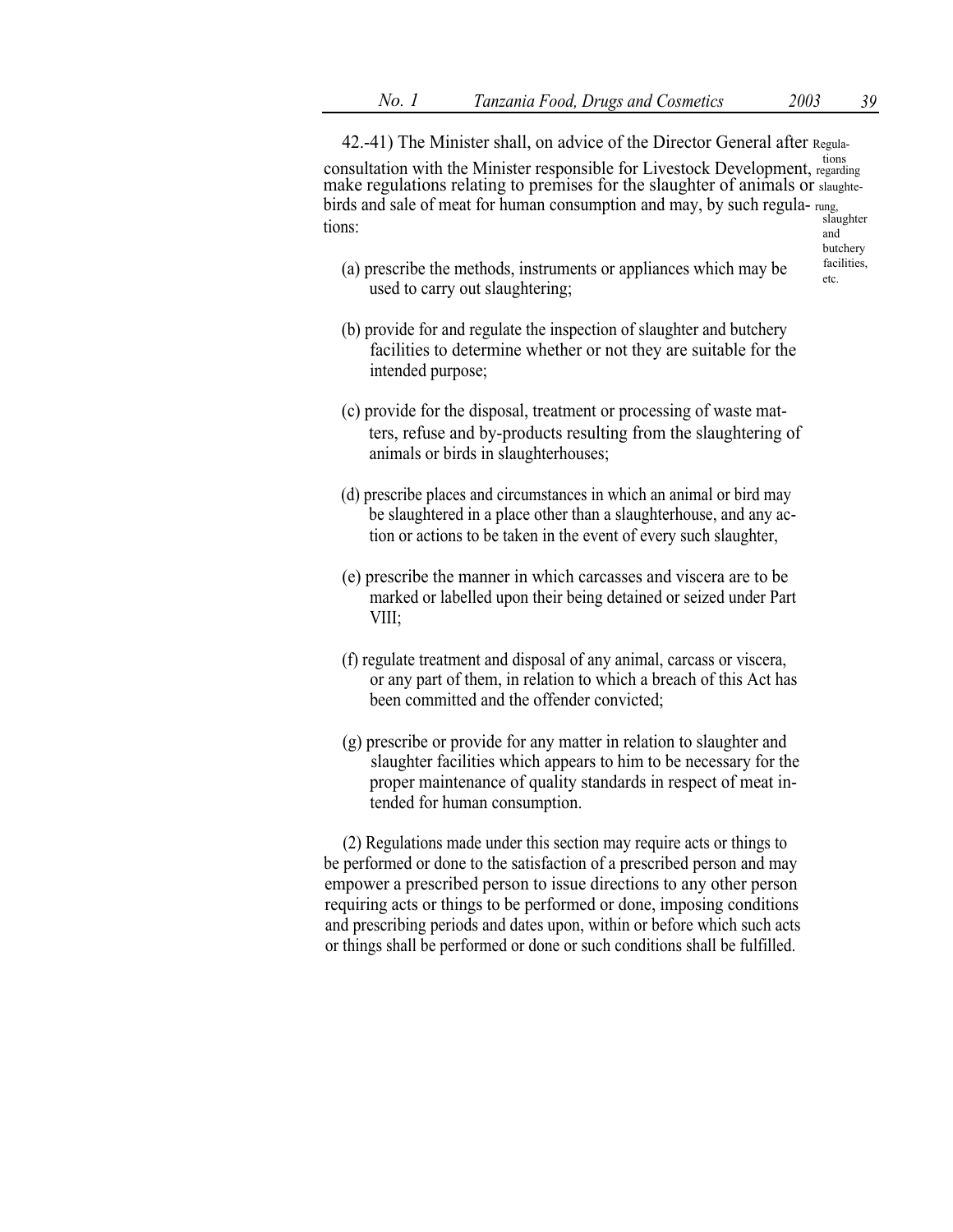(3) No regulation made under this section relating to any slaughter facility shall be so framed or construed as to deny to any religious community reasonable facilities for obtaining food, the flesh of animals or birds slaughtered by the method specially required by their religion.

(4) The Authority for the purpose of performing its functions under Sub Part (d) of Part III of this Act shall establish and maintain a system of consultation and cooperation with any person or body of persons, whose functions are related to those of the Authority or whose participation or collaboration in the work of the Authority is likely to advance the better and more effective furtherance of the objects specified under Sub Part (d), and in particular the institutions responsible for Hide and Skin Trade Act, 1963 and the Animal Diseases Ordinance, 1960.

Act No.68 of 1963, Cap. 156

Transportation of meat

43.-(I) Subject to subsection (2), no person shall conveyor cause to be conveyed any meat or meat product from a slaughter facility or cold store in any vehicle unless such vehicle has been approved in writing for that purpose by the Authority.

(2) Subsection (1) shall not apply to the transport of meat or meat products in hermetically sealed containers or in other containers of a type approved by the Authority.

(3) The Authority or, as the case may be, an inspector designated for that purpose by the Authority, may refuse to approve any vehicle, tray or load-carrying part of which is not covered; or which has no proper provisions for preventing contamination or which is considered for any other reason to be unsuitable for the carriage or meat or meat products.

(4) If at any time the Authority considers that any vehicle approved under subsection (1) of this section has ceased to be suitable for carrying meat or meat products, it may revoke the approval of that vehicle.

(5) Any person who contravenes this section is guilty of an offence and shall be liable on conviction to a fine of not less than one hundred thousand shillings or to imprisonment for a term not exceeding three months or to both such fine and imprisonment.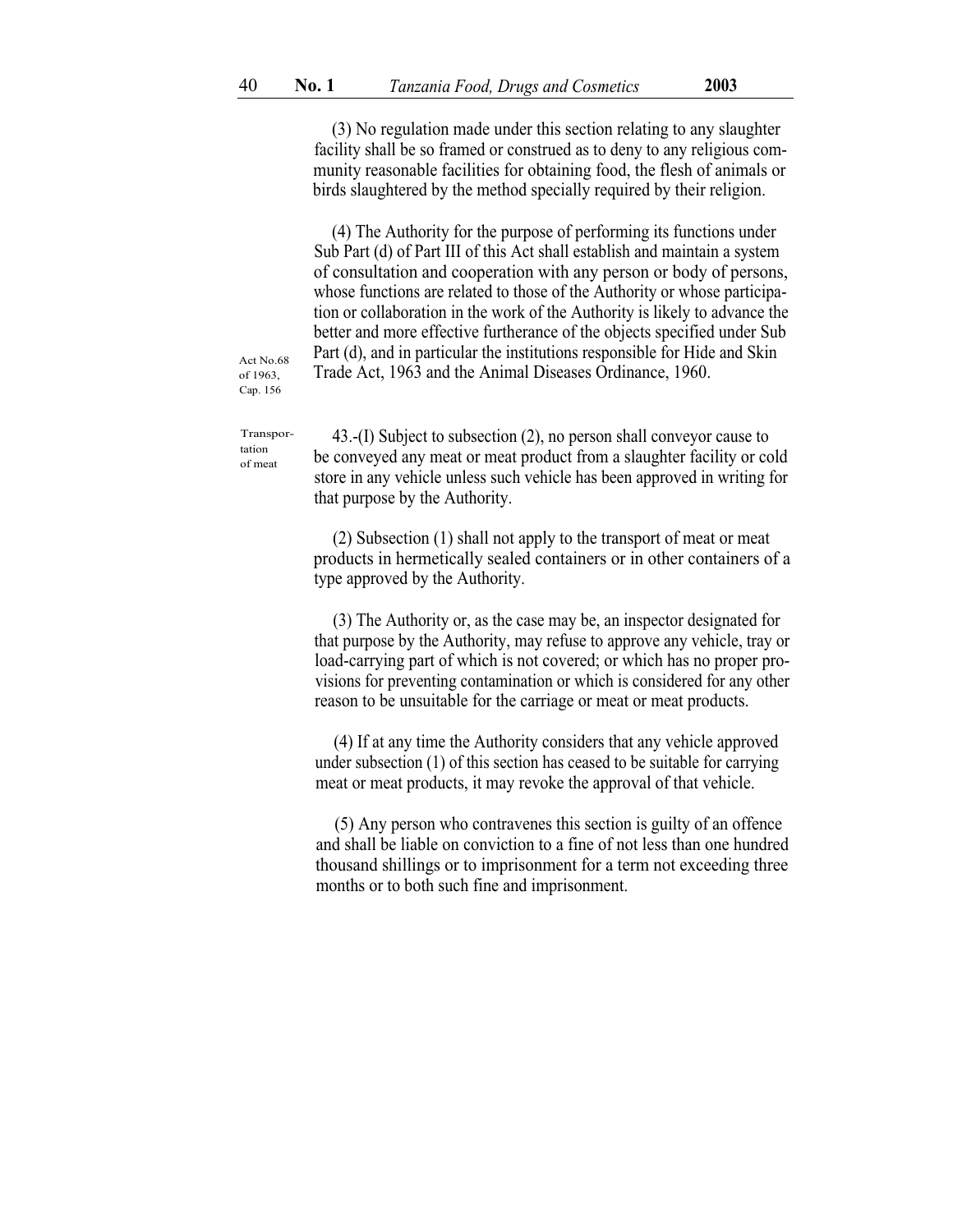# e. Food Hygiene

44.(1) The Minister may, after consultation with the Authority make  $\frac{M_{\text{inister to}}}{M_{\text{inorder}}}$  Minister to  $\frac{M_{\text{inorder}}}{M_{\text{outorder}}}$ regulations designed to secure the observance of sanitary and cleanly conditions and practices and wholesome methods in connection with - tions

- (a) the sale of food for human consumption;  $f_{\text{bogine}}$
- (b) the manufacture, transport, storage, packaging, marking, exposure for sale, service or delivery of food intended for human consumption.

(2) Without prejudice to the generality of the power conferred by subsection (1), the Minister may make regulations -

- (a) prohibiting, restricting or regulating the sale, or storage, possession or exposure for sale, of any specified food, in anyplace in the United Republic by any specified person or category of persons;
- (b) impose requirements as to the construction, layout, drainage, equipment, maintenance, cleanliness, ventilation and extraction of fumes or heat, lighting, water-supply and use of premises in, at or from which food for human consumption is manufactured or stored, or sold, offered or exposed for distribution or sale;
- (c) imposing requirements as to the provision, maintenance and cleanliness of sanitary and washing facilities in connection with those premises, the disposal of refuse and the maintenance and cleanliness of apparatus, equipment, furnishings and utensils used in such premises, and in particular, the regulations may impose requirements that every sanitary convenience situated in such premises be supplied with water through a suitable flushing appliance;
- (d) prohibiting or restricting spitting on or, in any other way, littering premises where food for human consumption is manufactured or stored, or sold, offered, or exposed, for distribution or sale;
- (e) imposing requirements as to the clothing to be worn by persons engaged to work in those premises;

regarding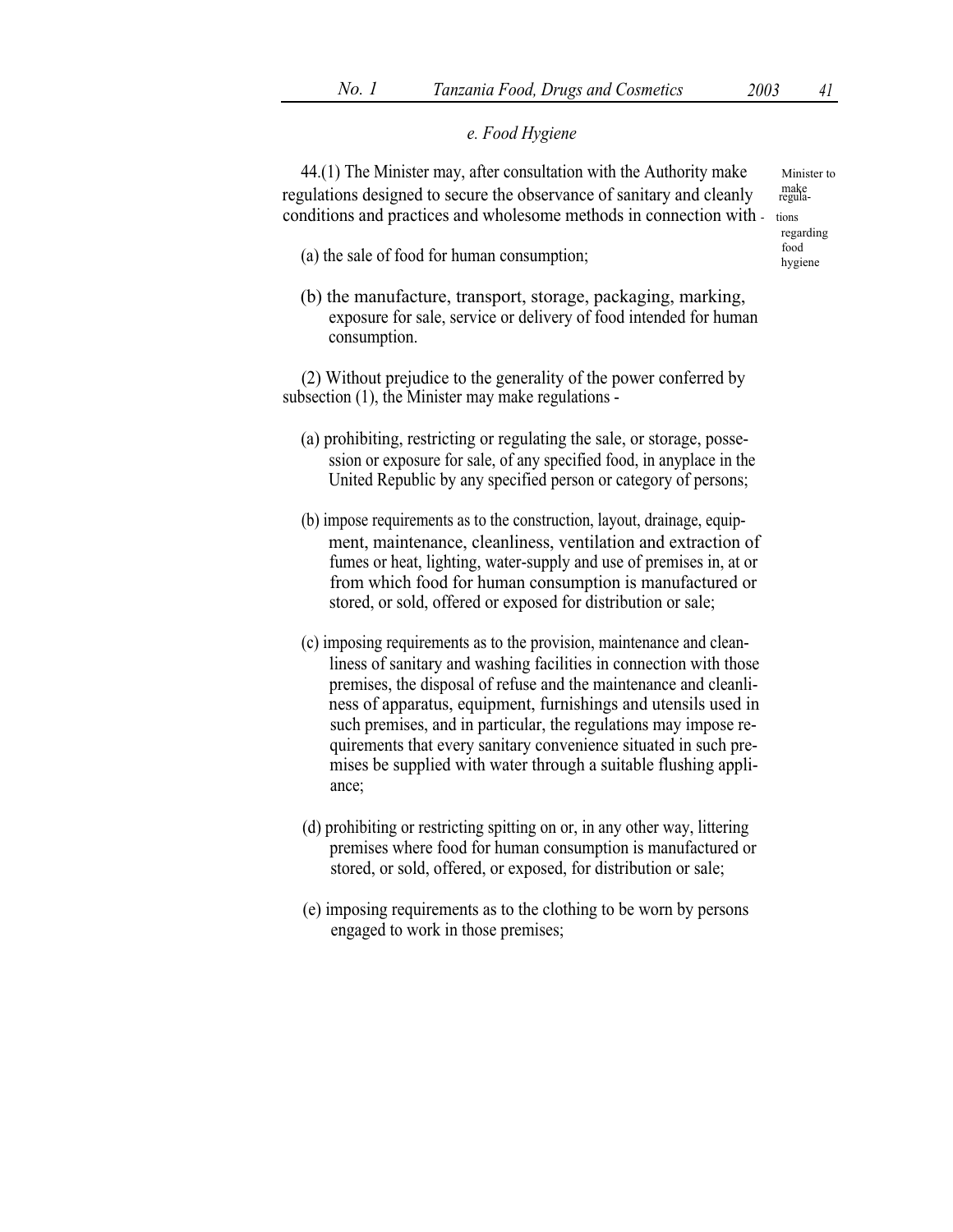- (f) requiring the periodic medical examination of persons engaged in those premises or a category of them, the immunization of those persons against any special disease and prohibiting the employment or continued employment of any of them found to be suffering from any specified disease;
- (g) regulating generally the treatment and disposal of any food which is unfit for human consumption or any food which is condemned by an inspector under section 34 or which is, in any other way, found by an inspector to be manufactured, distributed, or sold, or offered or exposed for sale, contrary to any of the provision of this Act.

(3) Regulations made under this section shall be published in the Gazette.

45.-41) Every person who works in direct contact with food in food processing and handling operations and who -

- (a) is suffering from a septic sore, diarrhoea, chronic cough or septic sorethroat; or ,
- (b) to his knowledge is suffering from, or is a carrier of typhoid or paratyphoid fever, any salmonella infection, dysentery or any staphyloccocal infection liable to cause food poisoning,

shall not be allowed to handle food and shall be required to take necessary measures including seeking medical attention and reporting the matter to the employer where applicable.

(2) Upon being informed of the circumstances specified in subsection (1), every employer or occupier shall forthwith stop the employee from handling food and cause such employee to be attended by a medical practitioner and shall keep records related to such incidence.

(3) The employer shall be required to notify the Authority without delay.

Notification of food borne diseases

46.-(I) Where a medical practitioner or any other person becomes aware, or suspects, that a patient under his care is suffering from food poisoning, he shall, without delay, send to the Medical Officer of Health of the area in which the patient ordinarily resides, a report stating -

Duty to report certain diseases and conditions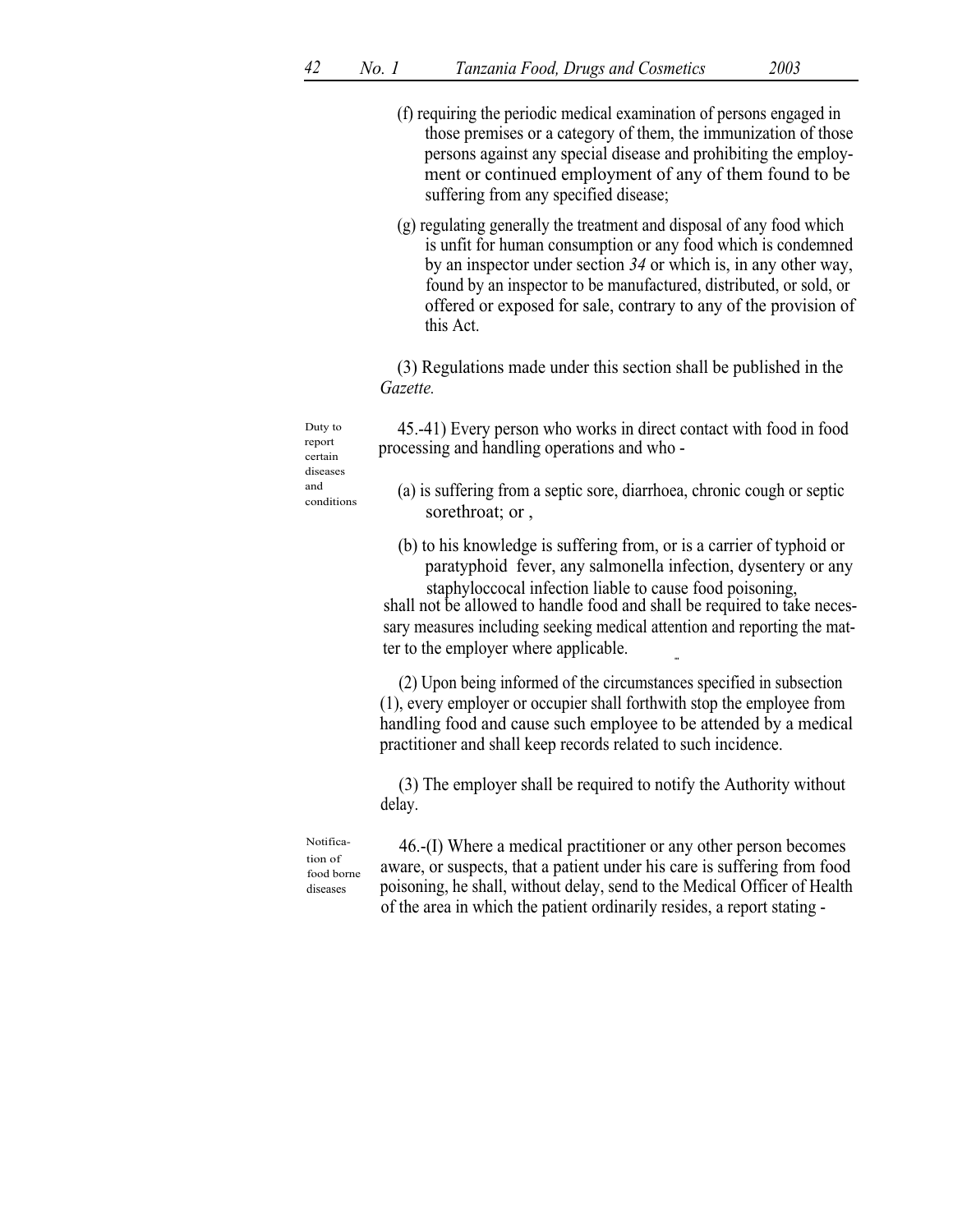- (a) the name, age and sex of the patient, and the address of the residence of that patient; and
- (b) particulars of the food poisoning from which the patient is, or is suspected to be suffering.

(2) Upon receipt of the report, the medical officer of health shall immediately take all necessary measures to investigate and prevent or put to a stop occurrences of food poisoning within the area under his jurisdiction and report such actions and measures to the Authority in a prescribed manner.

(3) Subject to subsection (2) of this section and section 45(3), the Authority shall prescribe a manner in which food borne incidence shall be reported.

## PART IV PROVISIONS REGARDING DRUGS

### a. Pharmacy

47.-41) No person other than a pharmacist either alone or in asso- Restriction ciation with other persons shall, on or after the coming into effect of this Act carry on the business of a pharmacist.

 $(2)$  No person shall manufacture for sale, sell, supply or dispense any drug except under the immediate supervision of a pharmacist.

(3) Subject to subsections (1) and (2), no person other than a pharmacist shall assume, take, exhibit, or in any way make use of any title, emblem, or description reasonably calculated to suggest that he is a pharmacist.

(4) The name and certificate of registration of the pharmacist having control of the business shall be conspicuously exhibited in the premises.

(5) Where the body is an association -

(a) a copy of the certificate of its registration under the Business Names (Registration) Ordinance or the Companies Ordinance or Cap 212 any other charter or instrument establishing such association, shall be lodged with the Authority;

on pharmacy business and use of<br>title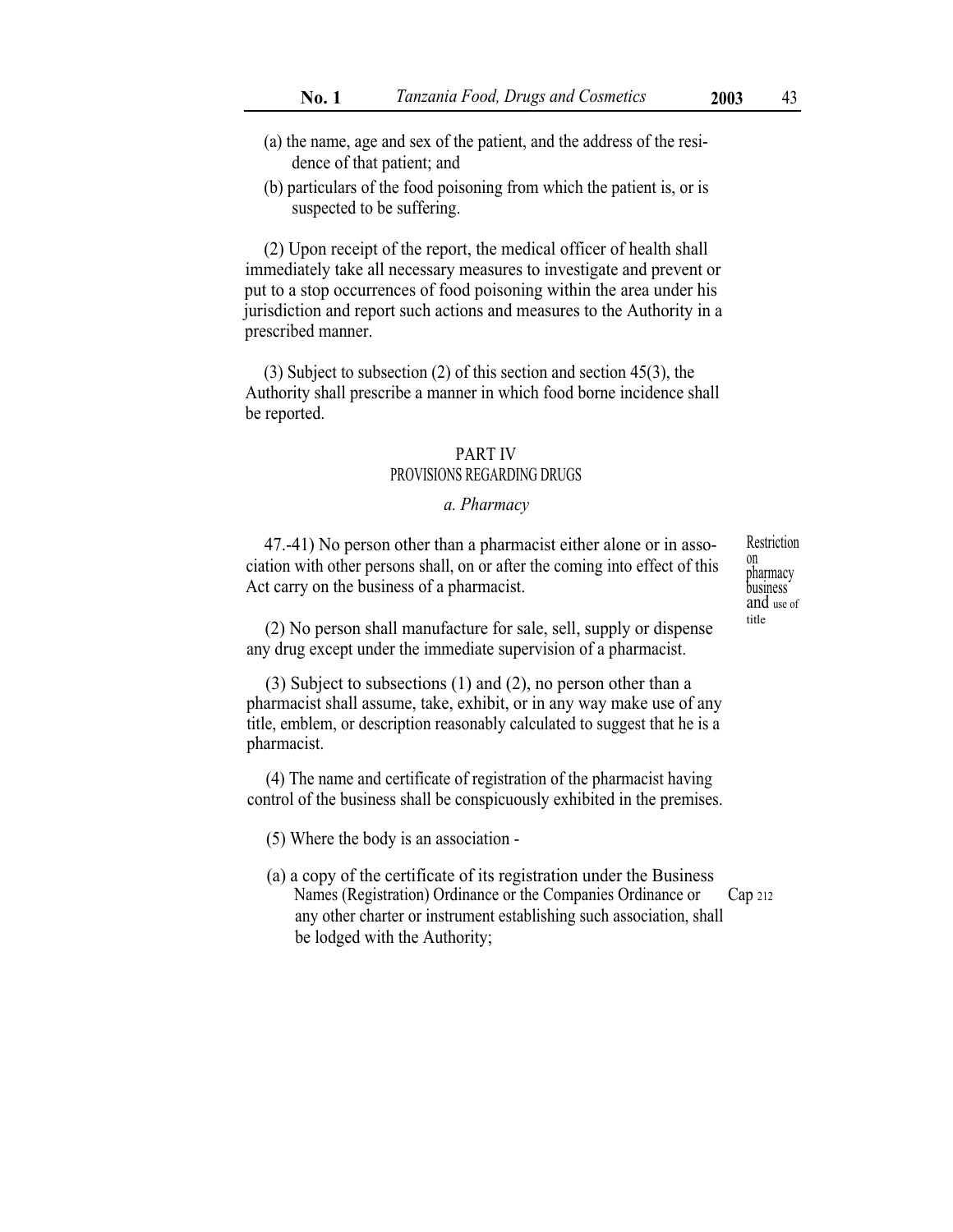|         | (b) the business shall be under the management of a superintendent<br>who shall be a pharmacist and also a member of its body of<br>directors who is not acting in a similar capacity for any other<br>body corporate;                                                                       |
|---------|----------------------------------------------------------------------------------------------------------------------------------------------------------------------------------------------------------------------------------------------------------------------------------------------|
|         | (c) in each set of premises for the retail sale of drugs, the business<br>shall be carried on by the superintendent.                                                                                                                                                                         |
|         | (6) Where the body is a partnership -                                                                                                                                                                                                                                                        |
| Cap 213 | (a) a copy of the certificate of its registration under the Business<br>Name (Registration) Ordinance, if any, shall be lodged with the<br>Authority;                                                                                                                                        |
|         | (b) one or more of the partners shall be a pharmacist; and                                                                                                                                                                                                                                   |
|         | (c) it shall comply with the provisions of subsection $(5)(c)$ .                                                                                                                                                                                                                             |
|         | (7) For the purpose of subsection (3), the use of any of the titles "pharmacist", "druggist", "dispensing chemist", "pharmaceutist" or "drug                                                                                                                                                 |
|         | chemist", or a similar word or combination of words in any language,<br>shall be deemed to be reasonably calculated to suggest the owner of the<br>business or the person having control of the business on the premises is<br>a pharmacist.                                                 |
|         | (8) Nothing in this section shall extend to or interfere with the<br>emergency supply of drug for use within twenty four hours to particular<br>person by qualified medical practitioner, a dentist or a veterinary sur-<br>geon for the purpose of medical, dental or veterinary treatment. |
|         | (9) Any person who contravenes this section, commits an offence<br>and is liable upon conviction:                                                                                                                                                                                            |
|         | (a) in case such a person is an individual to a fine of not less than one<br>million shillings or to imprisonment for a term not less than six<br>months, or to both such fine and imprisonment;                                                                                             |
|         | (b) in case such a person is an association, or firm or body corporate<br>to a fine of not less than five million shillings.                                                                                                                                                                 |
|         | (I 0) Notwithstanding the provision of subsection (2), no prescription<br>drug can be supplied or dispensed without the supervision of a<br>pharmacist.                                                                                                                                      |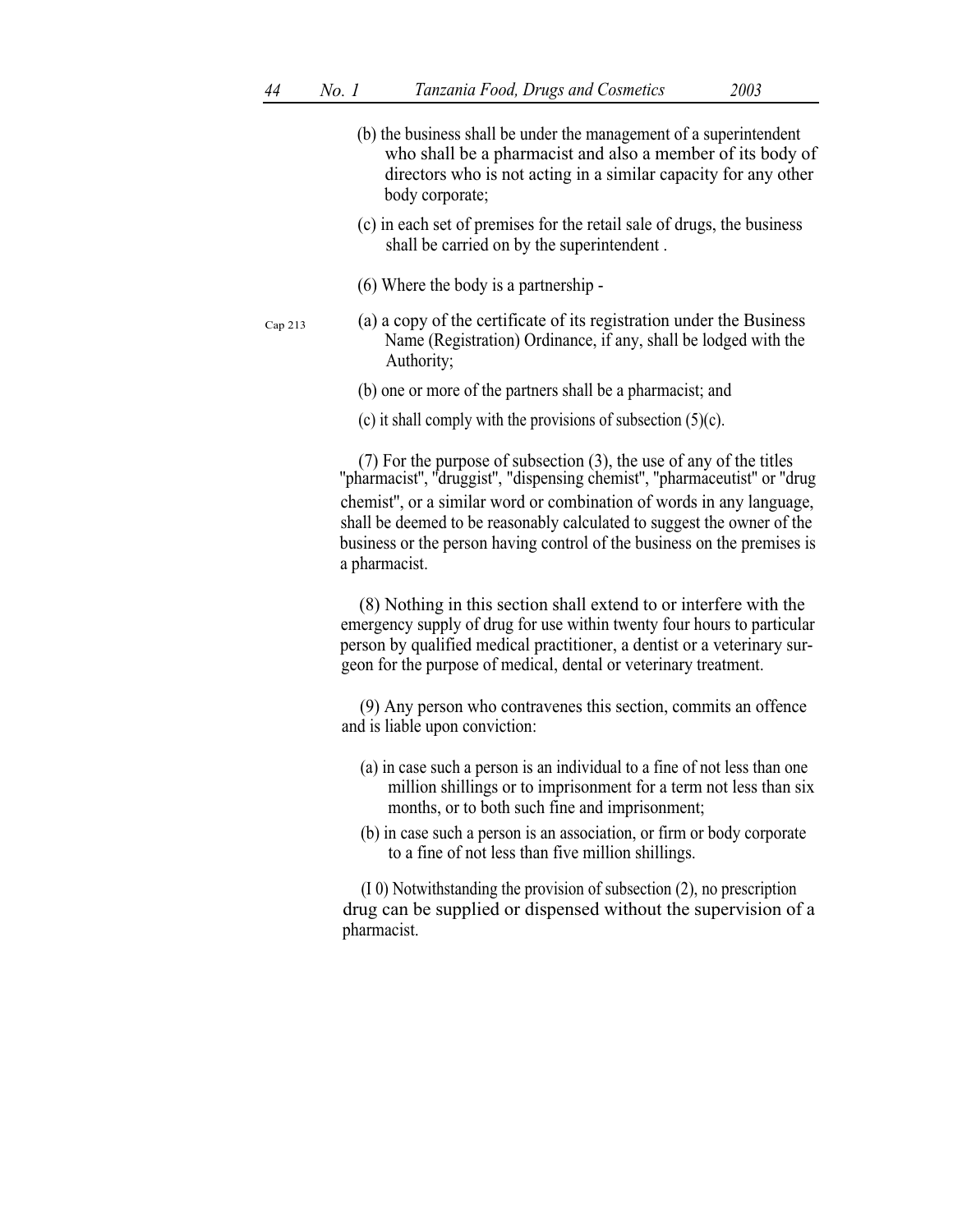48.-( 1) Any body corporate carrying on business comprising the sell of drugs shall be an authorized seller of drugs within the meaning of this Act if -

- (a) with regard to the keeping, selling, dispensing and compounding seller of  $\epsilon$  seller of of drugs the business is under the management of a superinten-<br>material being the submess to three the management of a superintent poisons poisons
	- (i) is a pharmacist;
	- (ii) has signed, and sent to the Director General a statement in writing on behalf of the body corporate stating his name and specifying whether or not he is a member of that body; and
	- (iii) is not at the time acting in similar capacity for any other body;
- (b) in each set of premises for the sell of drugs, the business is carried on either under the personal supervision of the superintendent or subject to his directions under the personal control of another pharmacist;
- (c) the name and certificate of registration of the superintendent or of some other pharmacist having control of the business is conspicuously exhibited in the Premises.
- (2) Where -
- (a) a body corporate which is an authorized seller of drugs has been convicted of an offence under this Act; or
- (b) any member of the body corporate or any of its officers or any officer employed by it in carrying on the business, has been convicted of any criminal offence, or has been guilty of misconduct which, in the opinion of the Authority renders him or would, if he were a pharmacist, render him unfit to be on the register, the Authority may inquire into the matter and may, subject to this Act, direct that-
	- (i) the body corporate cease to be an authorized seller of drugs, and be disqualified, for a period specified in the direction from being an authorized seller of drugs or,
	- (ii) any or all of the premises of drugs and the body corporate be removed from the register of premises and be disqualified for a Period specified in the direction from being registered.

**Conditions** for body corporate to become authorized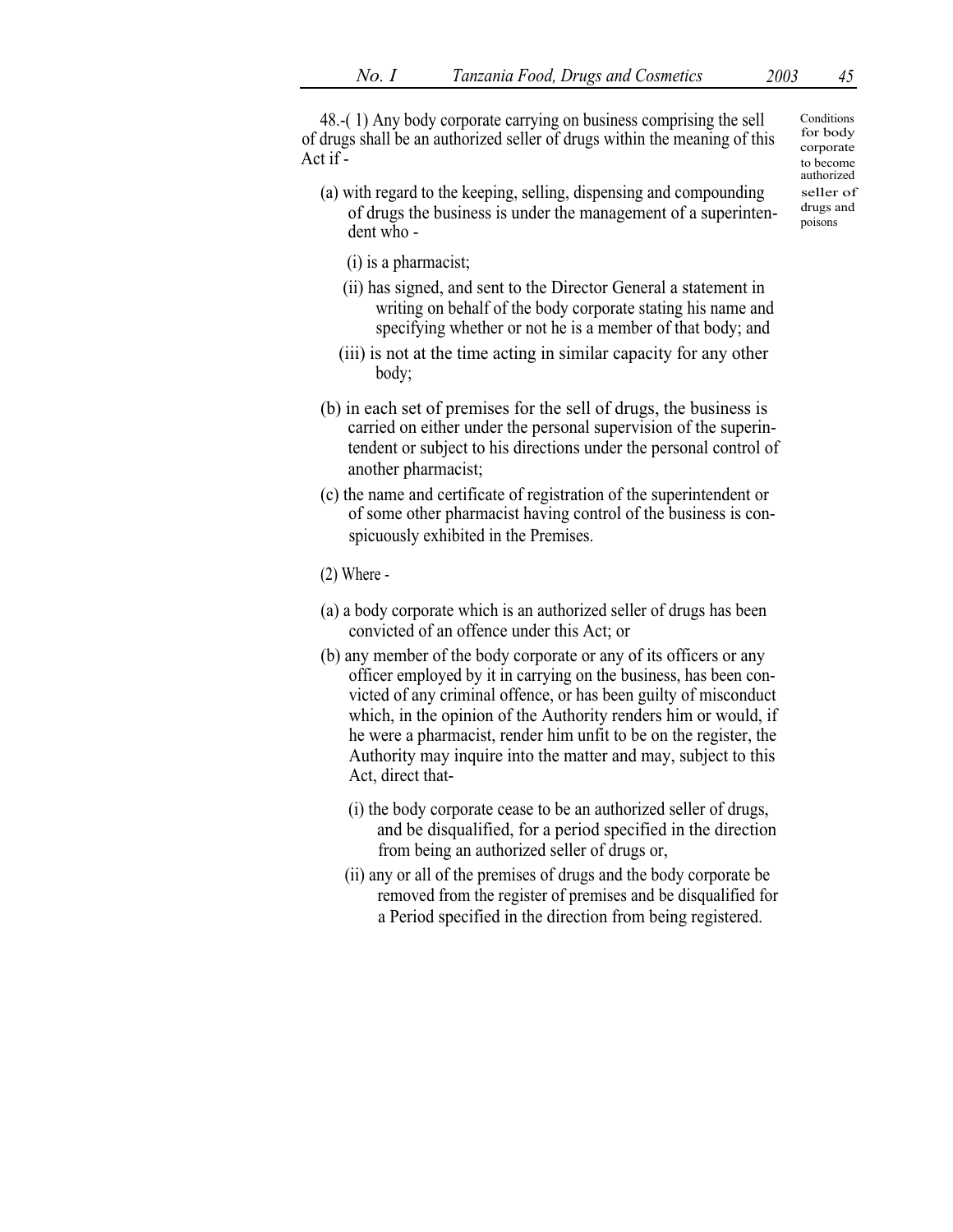(3) The Authority may if it deems necessary, either on its own motion or on application by the body corporate concerned, direct the cessation of any disqualification imposed under this section.

49.-4 1) Notwithstanding anything contained in the foregoing provisions of this Part-

Disposal of stocks by disentitled

(a) any person who having been permitted or licensed under this Act person to possess or sell any drug, becomes for any reason disentitled to possess or sell that drug may, with the consent of the Authority and subject to any conditions or directions which the Authority may impose, within ninety days from the date of his disentitlement, dispose any stocks of drugs lawfully acquired by him prior to the disentitlement;

> (b) the person or representative of any deceased person who immediately before his death was lawfully in possession of any licence to deal with drug under this Act and any lawfully appointed liquidator, receiver or other person dealing with the property of any person who has ceased to be entitled to possess any licence to deal with drug under this Act may, with the written permission, and subject to the directions of the Authority, sell that drug to a licensed wholesale dealer or to any authorized seller of drugs.

(2) Any person who carries on business or practices as a pharmacist in contravention of this section, commits an offence and upon conviction is liable to a fine of not less than one million shillings or to imprisonment for a term not less than six months or to both such fine and imprisonment.

Restrictions on directions by the Authority

50.41) Where an act or omission which, under this Part, may be made the ground of a direction by the Authority involving the seizure or restriction of the right of a person to have his name registered, is an act or omission on the part of an employee of the person, the Authority shall not give any such direction unless proof is given to its satisfaction of some or more of the facts specified in subsection (2) and the Authority is of the opinion that, having regard to the facts so proved, that person ought to be regarded as responsible for the act or omission.

(2) The facts for which the Authority must be satisfied before giving the direction referred to in subsection (1) are-

,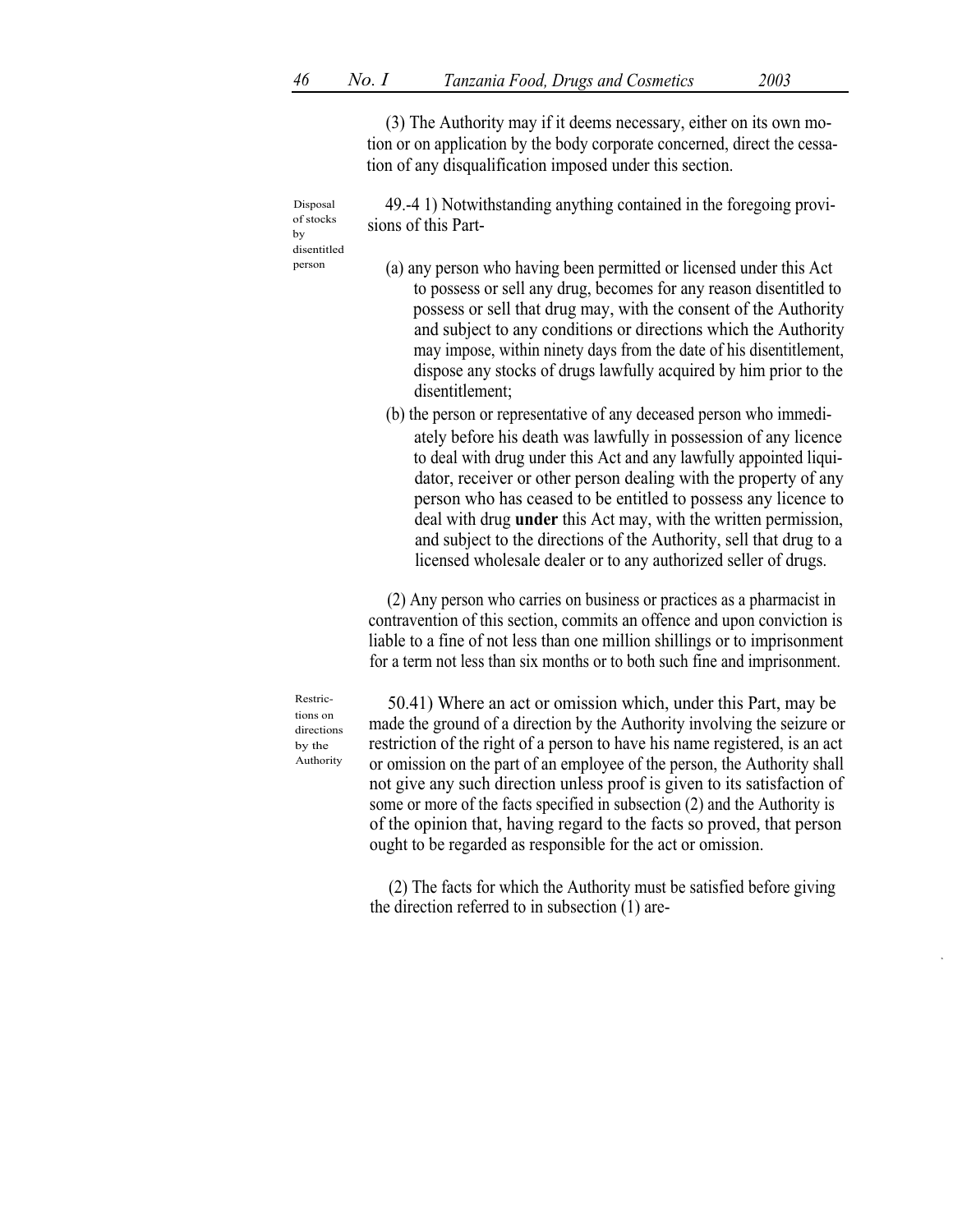- (a) that the act or omission in question was instigated or connived at by that person;
- (b) that person or his employee had been guilty, within twelve months immediately preceding the date when the act or omission concerned occurred, of similar act or omission and that person had, or reasonably ought to have had knowledge of that previous act or omission;
- (c) if the act or omission concerned was a continuing act or omission, that the said person had, or reasonably ought to have had, kno-wledge of its continuance;
- (d) in case of criminal offence which is an offence under this Act, that the person had not exercised due diligence to enforce the execution of the Act.

(3) In this section references to the responsibility, knowledge or diligence of the owner of the business shall, if the owner is an association, be construed as references to the responsibility, knowledge or diligence of that body as a whole.

## b. Registration of Drugs, Medical Devices or Herbal Drugs

51.-(I) The Authority shall approve the registration of a drug,  $\frac{\text{Condi}}{\text{tions for}}$ medical device or herbal drug if it considers that -

- (a) The availability of that drug is in the public interest and  $\frac{drugs}{dt}$
- (b) it is safe, efficacious and of acceptable quality; devices or
	- (i) in the case of a drug which is intended for use in human beings in relation to its effect on the health of man;
	- (ii) in the case of a veterinary drug in relation to its effect on the health of animals, consumers of food of animal origin, the environment and users; and
	- (iii) in the case of a medical device in relation to its safety and efficacy;
- (c) the premises and manufacturing operation complies with the current Good Manufacturing Practices requirements as provided in the regulations;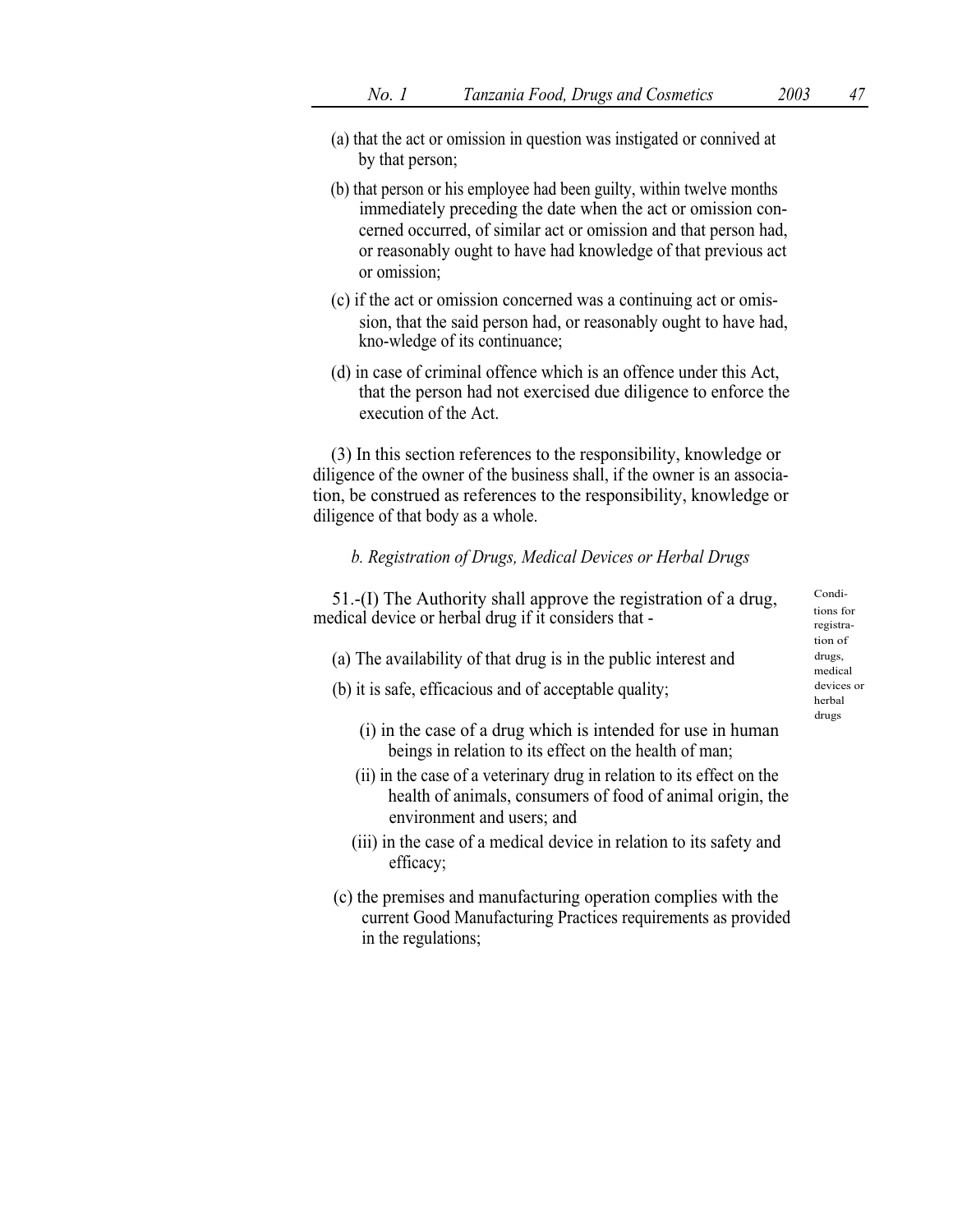(d) it complies with any other requirements as may be prescribed by the Authority.

Applications for registration of drugs, medical devices or herbal drugs

 $52-(1)$  Every application for the registration of a drug or medical device or herbal drug shall be submitted to the Director General in the prescribed manner and shall be accompanied by application fees, samples and such other particulars as are prescribed in the application guidelines issued by the Authority, and any other information as the Authority may require from time to time.

(2) As soon as possible after receiving an application in terms of subsection (1), the Director General shall notify the applicant that the application has been received.

(3) The Authority may charge any applicant such costs as it may incur for the Purposes of carrying out Good Manufacturing Practice inspection. or laboratory investigations prior to registration of any drug product.

(4) An application in terms of subsection  $(1)$  may, at any time be with- drawn by the applicant but such withdrawal shall not entitle the applicant to the refund of the application fees referred to in subsection (1).

Registration of drugs medical devices or herbal drugs

 $53.$   $\sim$  1) The Authority may, on application made and after conducting such investigation which it may consider necessary and if it is satisfied that the drug, medical device or herbal drug in question is suitable for the Purpose for which it is intended, and if it complies with the prescribed requirements it shall approve the registration of that drug or medical device or herbal drug subject to such conditions as it may impose.

- (2) Where the Authority -
- (a) refuses to approve the registration of a drug, a medical device or a herbal drug; or
- (b) approves registration of a drug subject to conditions fixed in terms of subsection (1), the Director General shall inform the applicant in writing of such decision and the reasons thereof.
- (3) Without the Prejudice of subsection (1) -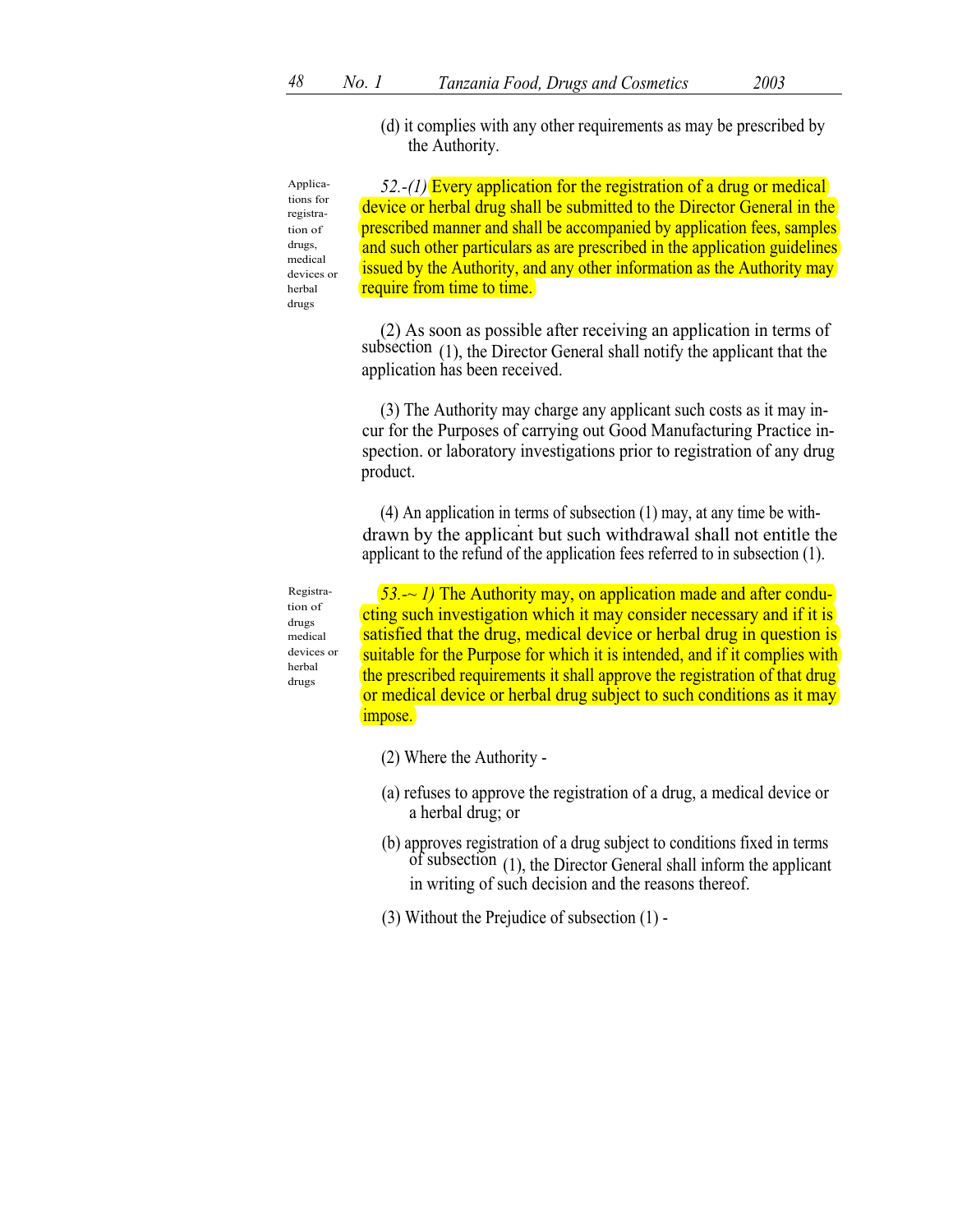- (a) if the applicant is not so satisfied with the decision of the Authority he may, within sixty days after the date of the notification furnish the Director General with his representations;
- (b) if after consideration of any comments so submitted the Authority is satisfied with the representations, it may approve the registration of such drug, medical device or herbal drug or if it is still not satisfied it shall reject the application.

(4) If the Authority approves the registration of any drug, medical device or herbal drugs, the Director General shall -

- (i) enter in the register the prescribed particulars of the drugs, medical devices or herbal drug and any condition or particulars as it may deem fit.
- (ii) allocate a registration number to the drug, medical devices or herbal drug; and
- (iii) issue to the applicant a certificate of registration in the prescribed form showing the registration number of that drug, medical device or herbal drug and any conditions subject to which it is registered.

(5) Notwithstanding the applicants proposed drug name, the Authority shall have power to reject a proprietary name on the grounds that it constitutes a safety hazard, misleading, is established based on International Non-proprietary Names (INN) stems for related substances, or for any other reason which the authority shall determine and every drug shall be registered under such a name or names as the Authority may approve.

(6) Where the Authority approves, refuses to approve or cancels the registration of a drug, medical device or herbal drug, the Director General shall cause to be published in the Gazette notification of such approval or refusal and shall in such notice specify, the name under which such drug is registered, the qualitative and quantitative content of its active components, the name of the registrant and the registration number.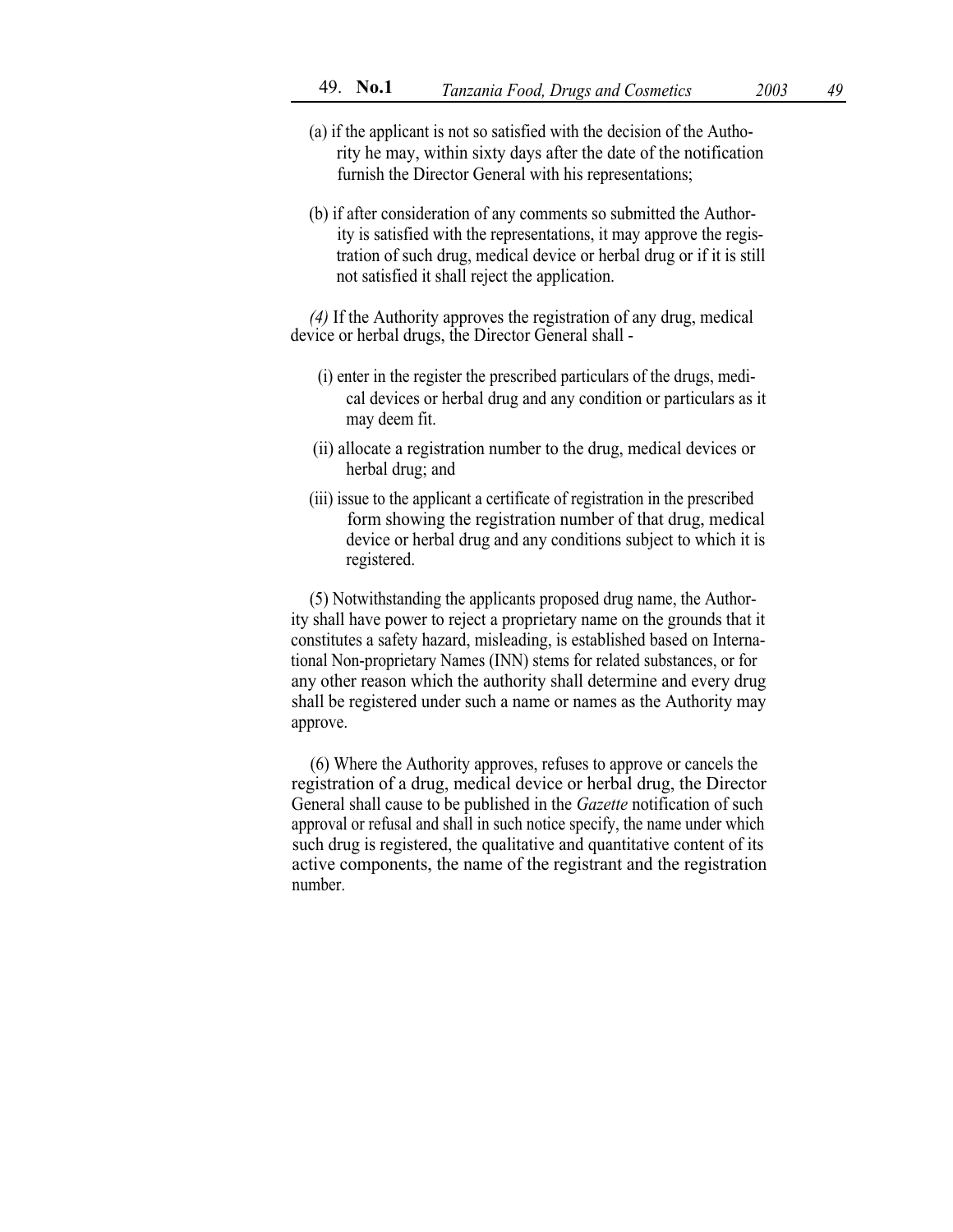(7) A certificate of registration issued under subsection (4) shall, unless earlier suspended or revoked, and subject to payment of prescribed annual retention fees be valid for a period of five years from the date of issue and may thereafter be renewed.

(8) Notwithstanding the provisions of subsection (7), where the application for renewal is made after the expiration of the period of validity of the Certificate of Registration of a drug, medical device or herbal drug, the application shall be considered as a fresh application and the provisions of section 51 shall apply accordingly.

Register of drugs, medical devices and herbal drugs

54-(I) Subject to the provisions of subsection (2), the Director General shall keep a register, to be known as the drugs, medical devices and herbal drugs register in a form approved by the Authority, in which he shall enter -

- (a) the particulars of any drug or medical device or herbal drug which the Authority has directed him to register, including the conditions, if any, subject to which that drug or device has been registered;
- (b) the cancellation of the registration or variation of the conditions of registration of a drug, medical device or herbal drug.

(2) The Drugs, Medical Devices or Herbal Drug Register shall have the following parts-

(a) Part I relating to human drug products

A

- (b) Part 11 relating to veterinary drug products;
- (c) Part III relating to herbal drugs;
- (d) Part IV relating to medical devices.
- (e) any other point as the Authority may determine.

(3) The Minister may prescribe any other products to form part of the register.

of conditions of registration

Cancella-  $55-(I)$  Where the Authority is of the opinion that -

variation (a) any person has failed to comply with the conditions subject to which a drug, medical device or herbal drug has been registered; or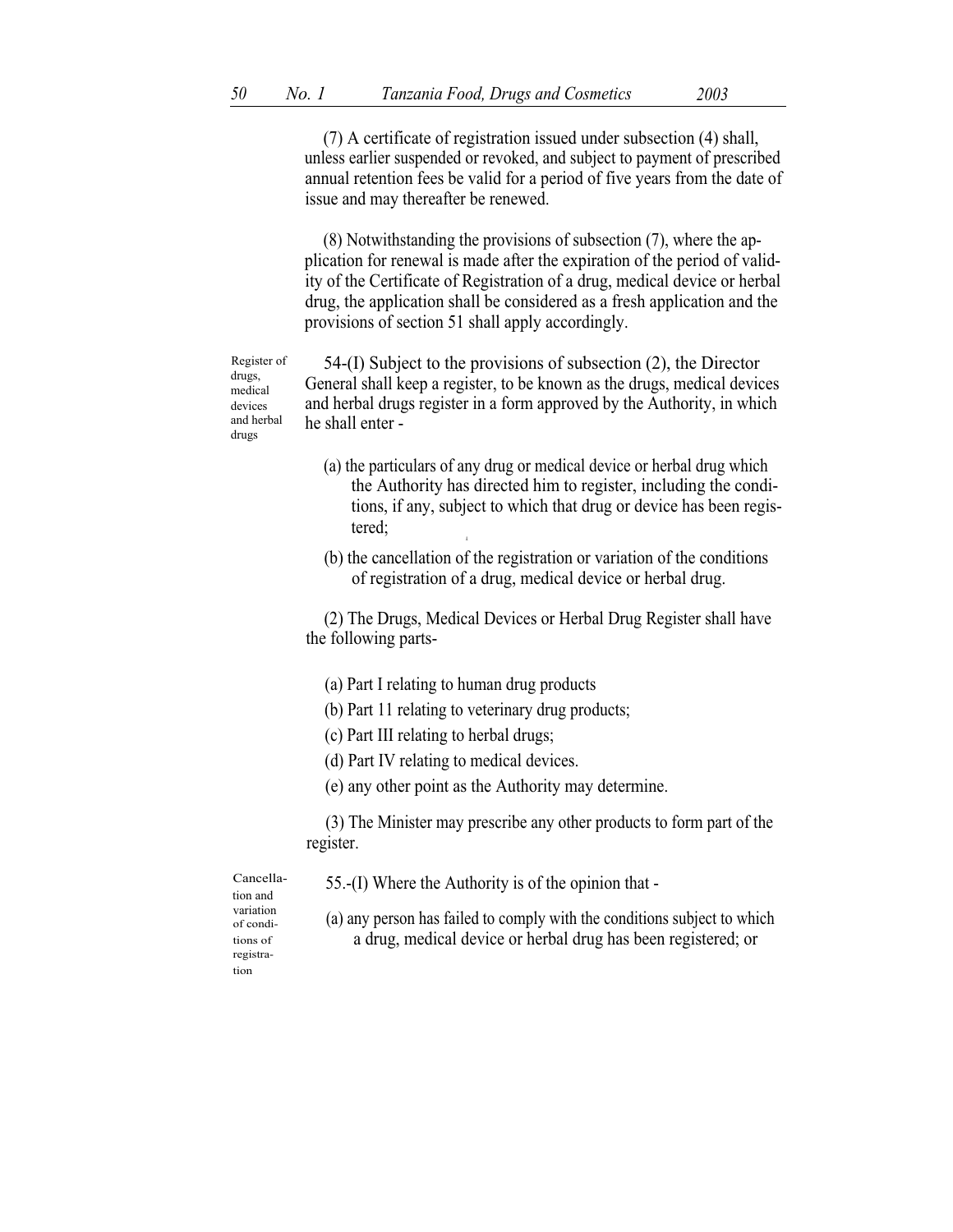- (b) the annual fee payable for the retention of the registration of a registered drug, medical device or herbal drug referred to this Act has not been paid;
- (c) a registered drug, medical device or herbal drug does not comply with any prescribed requirement;
- (d) a registered drug, medical device or herbal drug has been advertised in the United Republic in an advertisement which is false or misleading or does not comply with the provisions of section 96.
- (e) it is not in the public interest that a registered drug, medical device or herbal drug should be made or continue to be made available to the public;
- (f) if the Authority is satisfied that the applicant supplied false information in connection with his application for registration of any product it shall reject registration or remove the product from the register.
- (g) it is in the public interest to vary the conditions of registration of a registered drug, medical device or herbal drug, the Director General shall give notice thereof in writing to the person by whom or on whose behalf the application for the registration of that drug, medical device or herbal drug was made; the Director General shall give notice to the person concerned under this subsection and may vary, amend or cancel the registration concerned forthwith.
- (2) A notice given in terms of subsection (1) shall -
- (a) specify the grounds on which the opinion of the Authority is based; and
- (b) indicate that the person to whom it is directed may, within one month after the receipt thereof, submit to the Director General any representations he may wish to put forward in connection with the matter.
- $(3)$  If  $-$
- (a) no representations are submitted in terms of paragraph (b) of subsection (2); or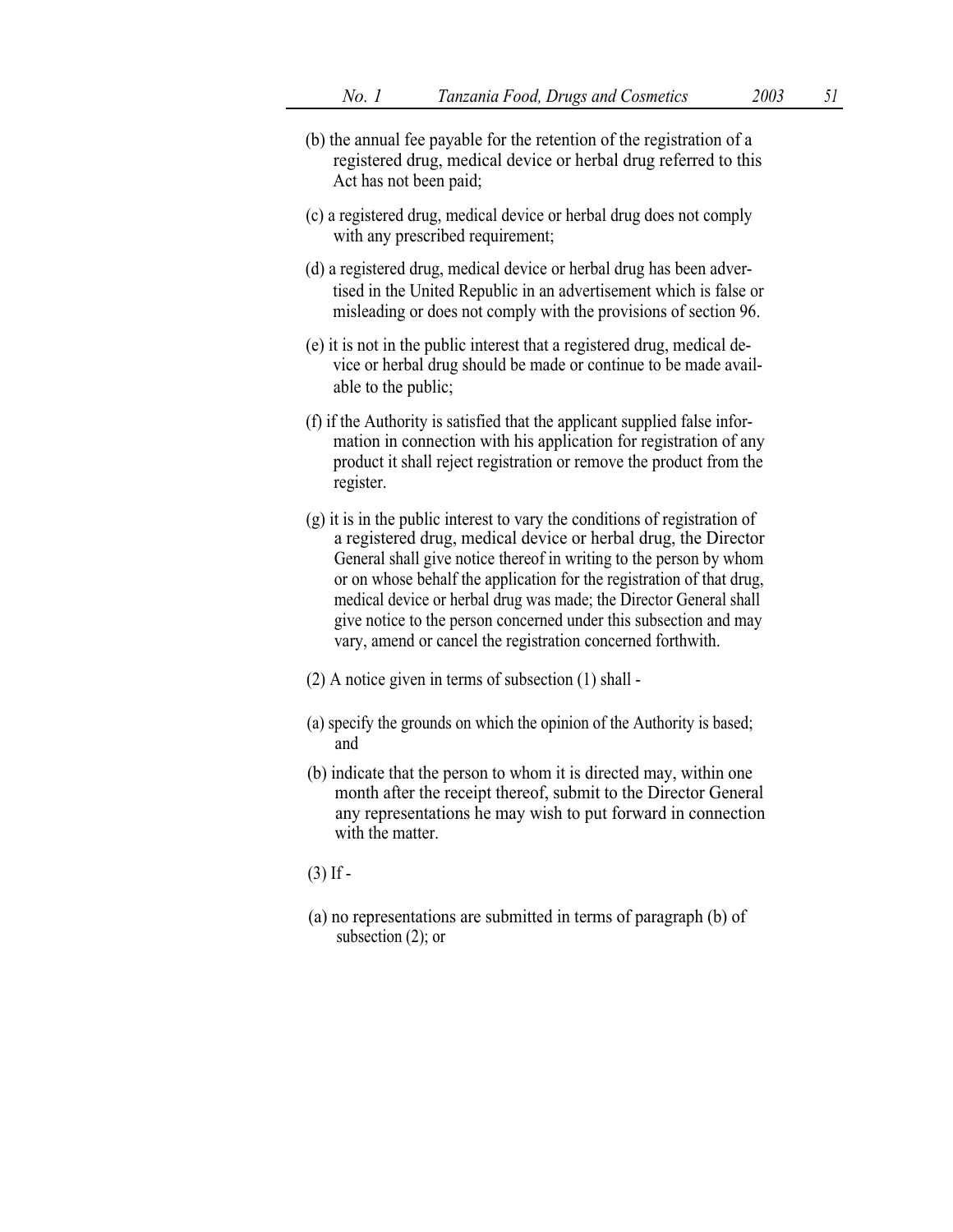(b) after consideration of any representations submitted in terms of paragraph (b) of subsection (2), the Authority is of the opinion for any reason specified in subsection (1) that the registration of the drug or device or herbal drug should be cancelled or the conditions of registration be varied, the Director General shall cancel, amend or vary the conditions of registration of that drug, medical device or herbal drug as the case may be.

(4) On the cancellation or variation of the conditions of registration of a drug, medical device or herbal drugs in terms of the provisions of subsection (1) or subsection (3), the Director General shall cause to be published in the Gazette notification of that cancellation or variation of conditions.

(5) Notwithstanding subsection (4), the Director General shall not publish notification of such cancellation or variation of conditions until the period for the lodging of an appeal has expired or, if the person has appealed against the decision of the Authority, until such time as the appeal has been abandoned or determined in terms of that section.

56--Q Subject to the provisions of this section, no person shall sell any registered drug or medical devices unless it is labelled with its reg-Drugs, medical devices, herbal and istered. name and registered number, in addition to any other prescribed drugs to be requirements. labelled

> (2) Labelling of containers and direction for use shall be in English or Kiswahili or both.

(3) A registered drug or medical device which is sold by -

- (a) a medical practitioner, dentist or veterinary surgeon for the treatment of a particular person or animal and supplied by that medical practitioner, dentist or veterinary surgeon for that person or animal; or
- (b) a pharmacist for the treatment of a particular person or animal and supplied by that pharmacist in accordance with a direction given by a medical practitioner, dentist or veterinary surgeon, shall be labelled with the registered name of the drug, medical device or herbal drug.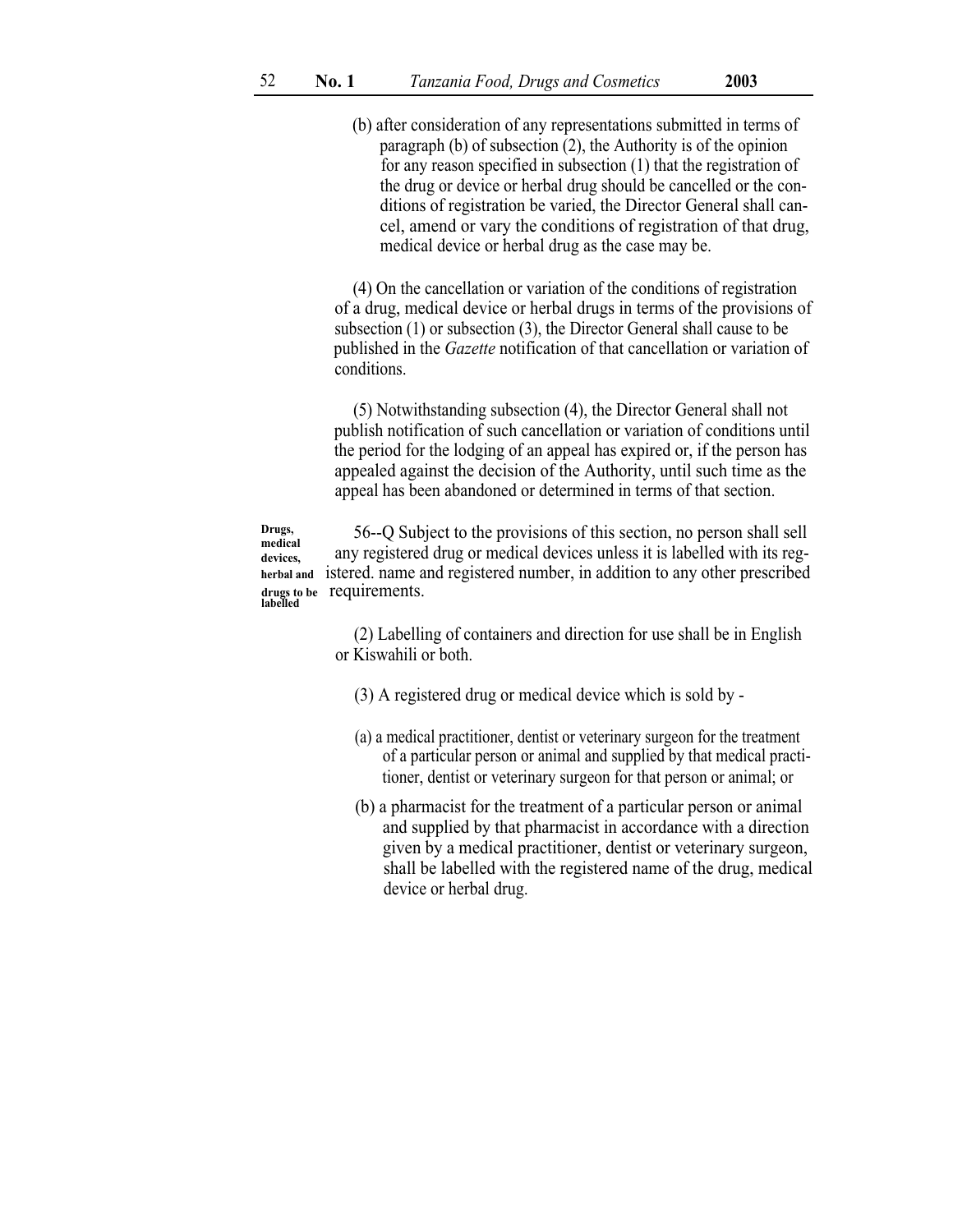57.-(I) The Authority upon application made to it may, authorize the sell, or supply, import or export of unregistered drugs, medical devices or herbal drugs for a specific purpose.

(2) In granting any authority in terms of subsection  $(1)$ , the Author- devices, ity may fix conditions subject to which a specified drug or medical device and may be so distributed, including conditions relating to the use of that drug or medical device by the purchaser.

(3) Where any conditions are fixed in terms of subsection (2), relating to the use of the drugs, medical devices or herbal drugs by the purchaser, the person to whom the authority is granted in terms of subsection (1) shall not sell that drug, medical devices or herbal drug unless he is satisfied that the purchaser is aware of and able to comply with the conditions so fixed.

(4) The Authority may at any time withdraw any authority granted in terms of subsection (1).

58.-(I) The Minister may, after consultation with the Director Prohibi-General make regulations to prohibit, control or restrict -  $\frac{1001}{\text{controls}}$ 

(a) the manufacture, compounding, dispensing, possession, sale or  $\frac{resinc}{tions in}$ use of any drugs or medical devices and herbal drugs poison or respect any substance; or

and<br>restricof drugs poisons and certain substances

- (b) the manufacture, possession, sale or use of.-
	- \ (i) any substance which is used, or manufactured, sold or presented as suitable for use, for cosmetic purposes or for the dressing of wounds or the stanching or absorbing or bleeding or other discharges from the body; or
	- (ii) any substance, medical device or article which is used, or is manufactured, sold or presented as suitable for use, for any purpose which brings it into contact with the body or any part thereof, if in the opinion of the Director General, such regulations are desirable in order to prevent infection or allergy or any other harmful effect resulting from that use; or
	- (iii) any medical device or article which is used, or manufactured, sold or presented as suitable for use, in the diagnosis or treatment of any physical or mental state in man if, in the

Sale of unregistered drugs, medical

drugs for specified purposes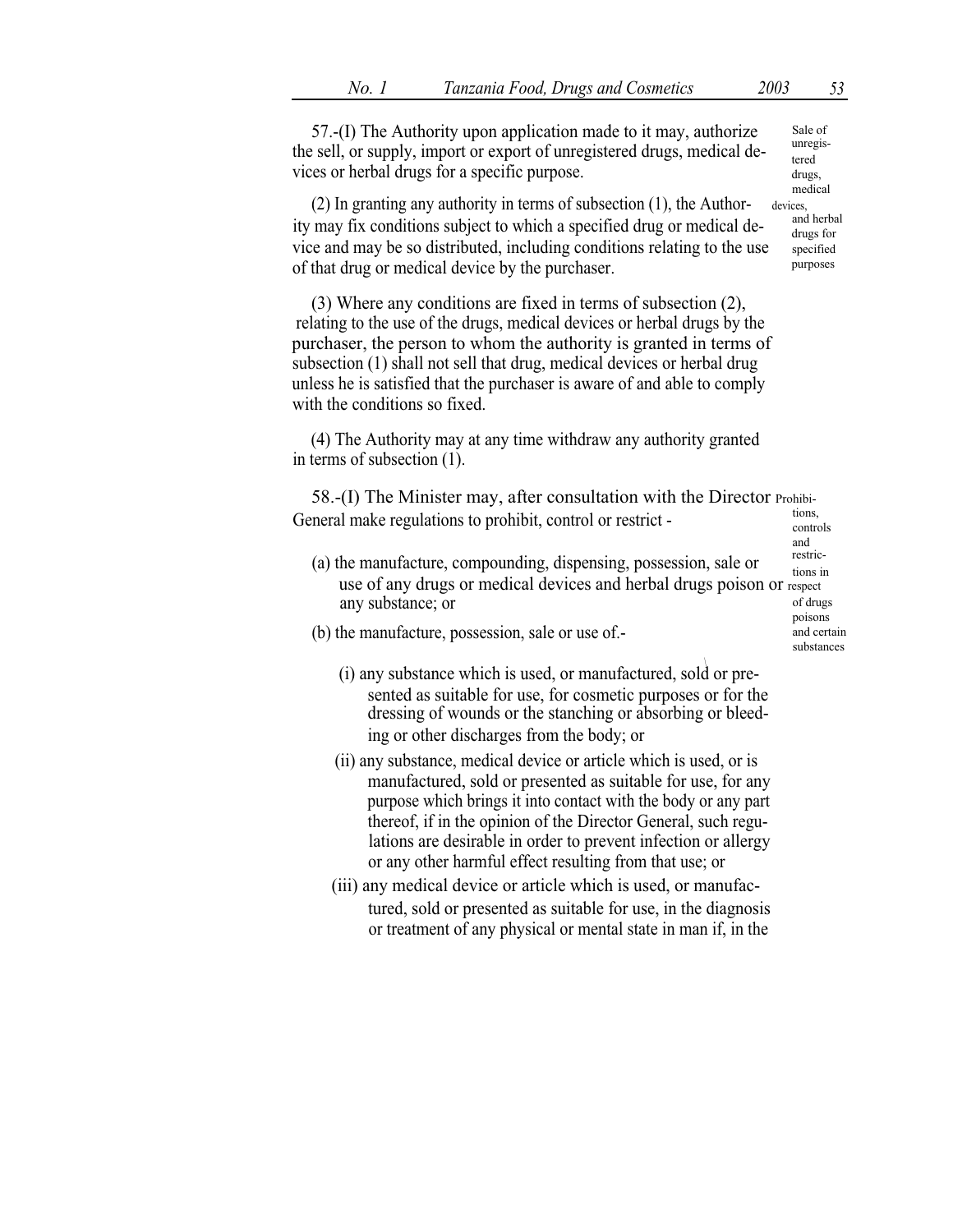opinion of the Director General, such regulations are desi-rable in the public interest.

(2) The regulations referred to in subsection (1), may prescribe the precautions to be taken by a person in possession of a drug, medical device herbal drug, poison or any substance to ensure its safe custody and the action to be taken by such person in the event of the destruction, loss or theft, thereof.

59.-41) The Authority may prescribe requirements with which any drugs or medical devices or component thereof must comply, including requirements as to the composition, therapeutic suitability and effect, purity or other properties and the conditions under which any drugs, medical devices or herbal drugs shall be prepared as stipulated in the Pharma-copoeia.

 $\sum_{\text{with}}$  (2) No person shall -

- require-<br>
(a) sell any drug, medical devices or herbal drugs in respect of which requirements referred to in subsection (1) have been prescribed unless that drugs, medical devices or herbal drugs complies with such requirements;
	- (b) prepare any drug, medical devices or herbal drugs in respect of which conditions referred to in subsection (1) have been prescribed otherwise than in accordance with such conditions.

(3) The Director General may, by notice in writing, require any person who manufactures, sells, administers or prescribes any drugs, medical devices or herbal drug on whose direction any drugs, medical devices or herbal drugs are administered to furnish him with information which that person has in his possession.

Prohibition of the manufacture, sale and distribution of undesirable drugs, medical devices or herbal drugs.

60.-(I) Where the Minister on advice of the Director General is satisfied that the use of any drug, medical devices or herbal drug is likely to involve any risk to human being or animal or that any drug, medical device or herbal drug does not have therapeutic value claimed or purported to be claimed for it or it contains ingredients and in such a quantity for which there is no therapeutic justification and that in the public interest it is necessary or expedient so to do, the Minister may, by notifi

Prohibition of sale of drugs, medical devices or herbal drugs which do not comply prescribed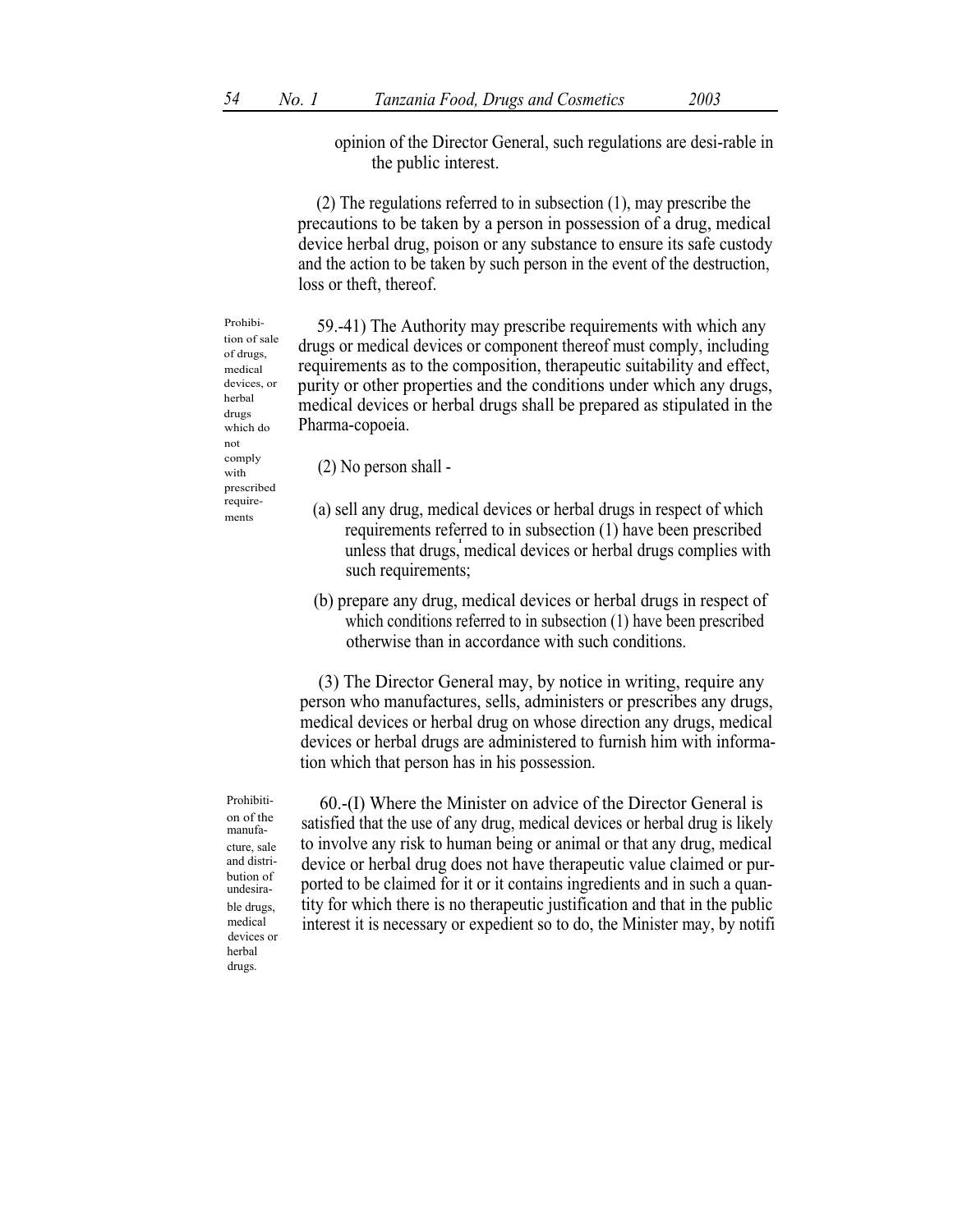cation in the Gazette prohibit the manufacture, sale or distribution of such drugs or medical devices.

(2) Any person whether by himself or by any other person on behalf manufactures, sells or distributes any drugs, medical devices or herbal drug in contravention of this provision or any notification issued under this section, commits an offence and upon conviction is liable to a fine of not less than one million shillings or to imprisonment for a term of not less than six months or to both such fine and imprisonment.

## c. Clinical Trials of Drugs, Medical Devices or Herbal Drugs

61.-41) In this Part, ''clinical trial'', means an investigation or series of investigations consisting of a particular description by, or under the direction of a medical practitioner, dentist or veterinary surgeon to the medical patient or animal where there is evidence that drugs, medical devices, or devices or herbal herbal drugs of that description has effects which may be beneficial to and safe to the patient or animal in question and the administration of the drugs, medical devices or herbal drugs is for the purpose of ascertaining beneficial and harmful effects.

Clinical trials of drugs, drugs

(2) Subject to the provisions of this Part, no person shall, in the course of a business carried on by him -

- (a) sale or supply any drugs, medical devices or herbal drugs for the purpose of a clinical trial; and
- (b) procure, import, manufacture or assemble any drugs, medical devices or herbal drugs for sale or supply for the purpose of clinical trial unless -
	- (i) he is the holder of a product registration which authorizes the clinical trial in question, or he does it to the order of the holder of such a licence, and in either case, he does it in accordance with the product registration; and
	- (ii) a ''Certificate'' for the purpose of this section (in this Act referred to as a ''Clinical Trial Certificate'') has been issued in writing to him certifying that, subject to the conditions of the certificate, the Authority has authorized the clinical trial in question and that a certificate is for the time being valid and the trial is to be carried out in accordance with that certificate or instruction issued in writing by the Director General.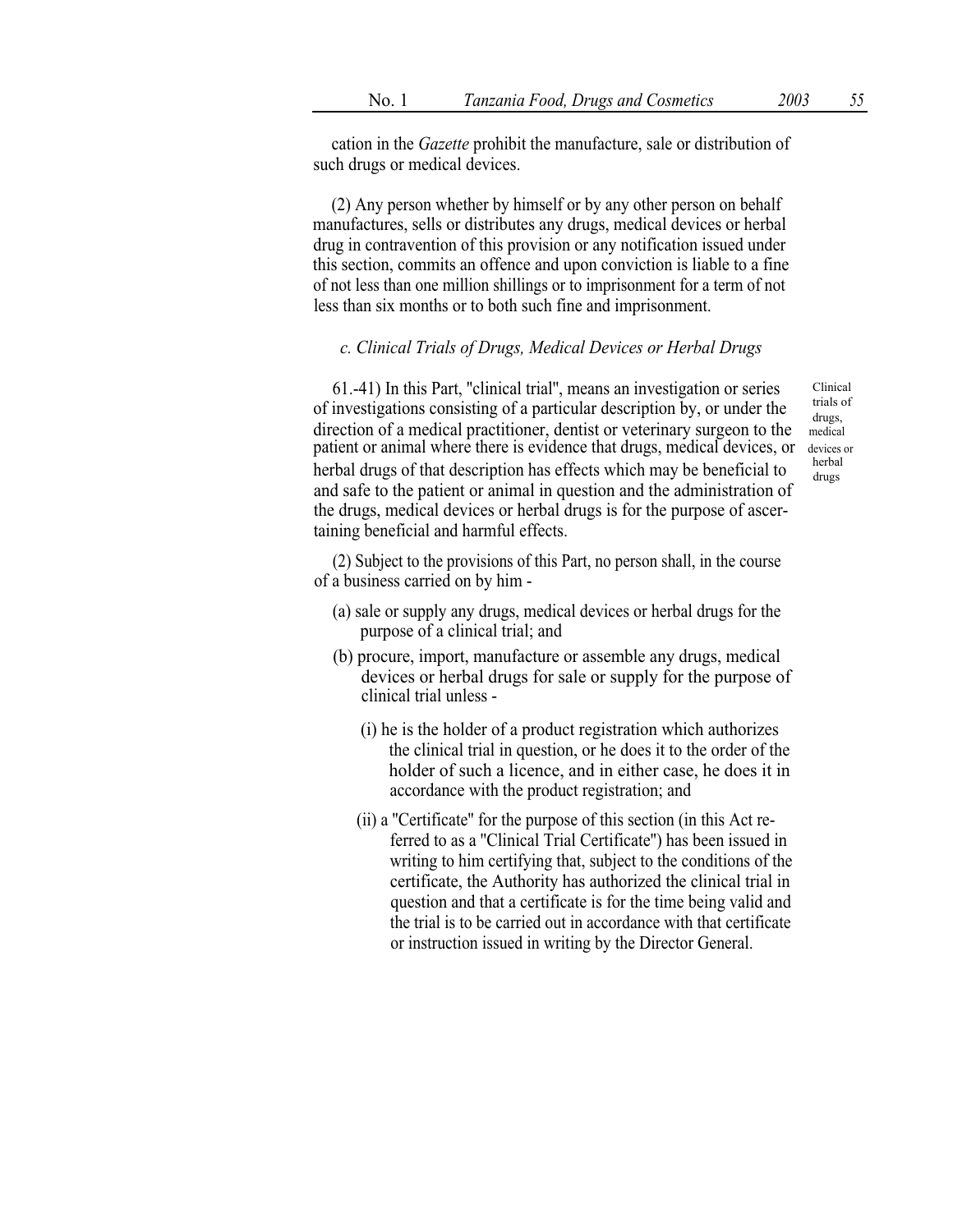A

62. No person shall conduct a clinical trial of any drug, medical device or herbal drug without the written authorization of the Director General. Conduct of clinical trials

63.-(I) Any person wishing to conduct a clinical trial of a drug, medical device or herbal drug shall submit to the Authority an application in the prescribed form, signed by him and accompanied with a prescribed fee, an Ethical Clearance Certificate issued by any approved institute for medical research and any relevant information as provided under the guidelines for registration of drugs for clinical trial.

(2) Where a clinical trial is to be conducted in a hospital, veterinary institution or other designated institution, the application referred to in subsection (1) shall be countersigned by a medical superintendent or medical officer, veterinary surgeon of such medical or veterinary institution.

(3) For the purpose of this section, a designated institution includes a medical or veterinary institution, or any other approved institution.

Authority to cause investigation to be conducted

Application to conduct clinical trials

> 64.-(1) Upon the receipt of an application in terms of subsection (1) of section 63, the Authority shall cause to be conducted such investigations to authentify the safety, efficacy and quality of a drug, medical device or herbal drug and if it is satisfied that the drug, medical device or herbal drug is reasonably safe, efficacious and of acceptable quality, the Authority shall register the product for the purposes of clinical trials.

(2) Subject to the provisions of subsection (1), the Director General shall issue Clinical Trial Certificate for the approved products.

(3) Any person who is aggrieved by a decision of the Authority of not granting authorization for the conduct of clinical trial may make his representation within sixty days to the Authority.

(4) If no such representation is submitted by the applicant within the said period or if after consideration of any comments so submitted the Authority is still not satisfied it shall reject the application.

Conditions to conduct clinical trials

65. Any clinical trial of any drug, or medical device or herbal drug authorized in terms of section 63 shall be subject to such specific and general conditions as the Authority may impose and, for the safety of all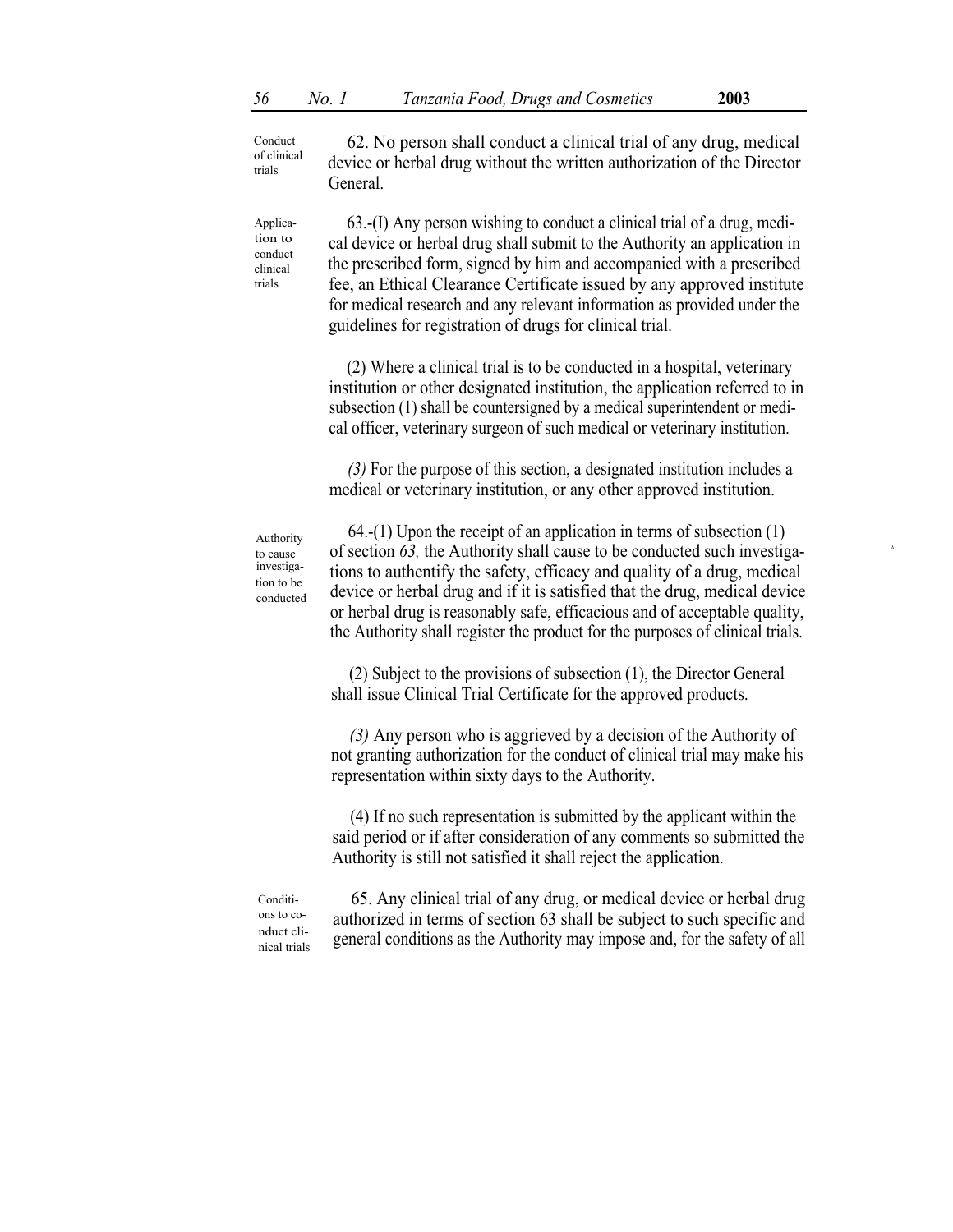persons, or animals taking part in such trial, the person conducting the trial shall observe strictly all the conditions imposed subject to which the trial was authorized.

66. Where the Director General grants written authorization under Consent<br>tion 64 for the senduated foodinized trial of a drug modical device and for clinical section 64 for the conduct of a clinical trial of a drug, medical device or  $\frac{\text{for } \text{cl}}{\text{trials}}$ herbal drug, no such trial shall take place until -

- (a) in the case of a drug, medical device or herbal drug for the treatment of adult persons, the voluntary written consents of all such persons taking part in the clinical trial have been freely obtained; and
- (b) in the case of a drug, medical device or herbal drug for the treatment of minors or persons under legal disability the voluntary written consents of their parents or legal guardians, as the case may be, have been freely obtained; and
- (c) in the case of a drug, medical device or herbal drug for the treatment of animal's, the voluntary written consent of the owners of all animal taking part in the clinical trial have been freely obtained, by the person conducting the trial.

67. Whenever a clinical trial of any drug, medical device or herbal drug is authorized in terms of the provisions of section 66, the person conducting the trial shall, before commencing the trial -

Supply of infortnation prior to clinical trials, etc.

- (a) inform all persons taking part in the trial or persons whose animals will take part in the trial about.
	- (i) the aims and objectives of the clinical trial and the way in which it will be conducted; and
	- (ii) the possible risks, discomforts and other adverse effects that may result there from;
- (b) ensure in such amounts as may be prescribed, from time to time, by the Authority all persons or animals taking part in the trial against any injury or risk of injury that may be sustained during the trial; and
- (c) sign an indemnity in such form as may be prescribed, indemnifying the Government and the Authority from liability in respect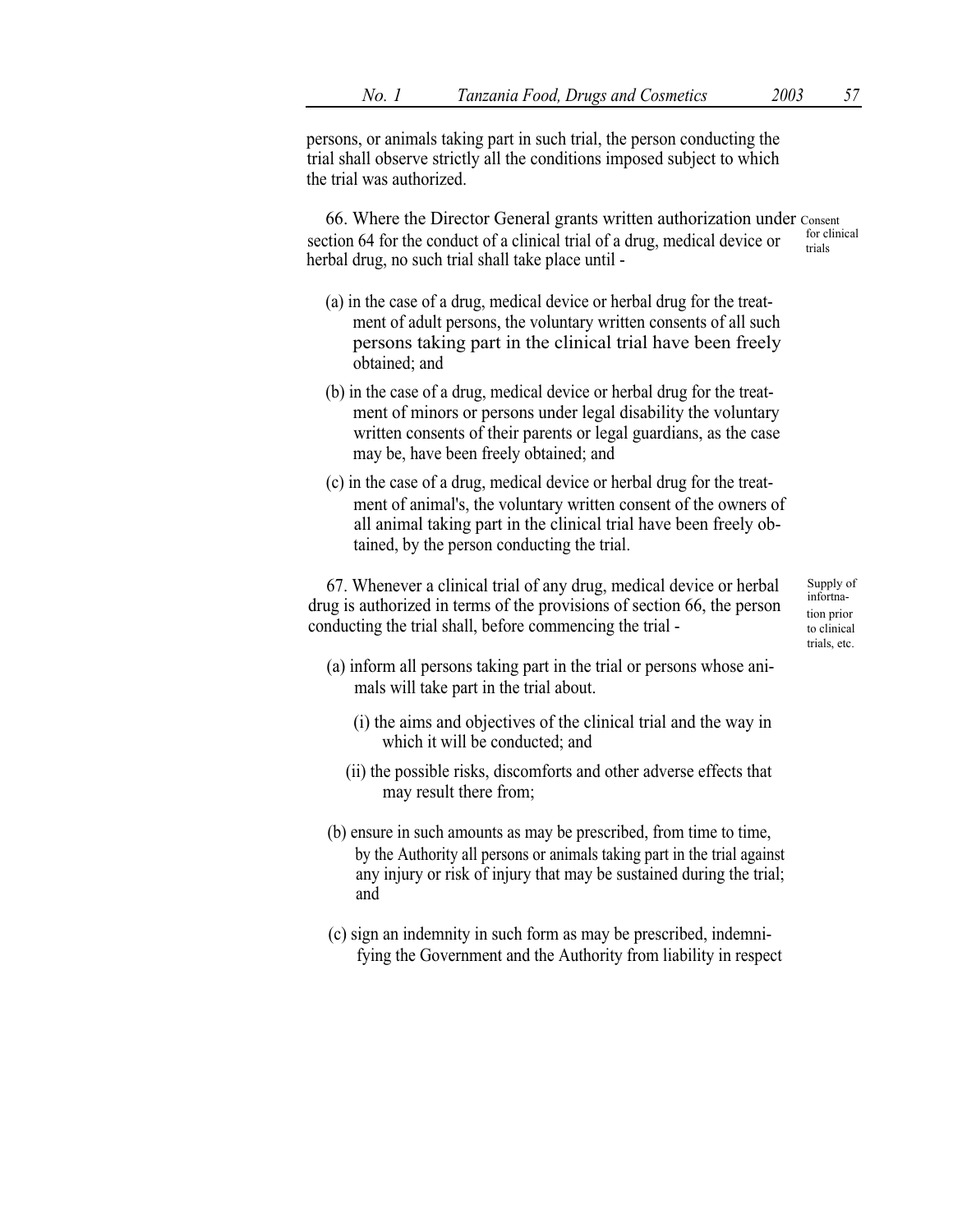|                                                                             | of any injury or adverse effect which may be sustained by any<br>person or animal, directly or indirectly, as a result of the conduct<br>of the trial and which occurs or reveals itself at the time of the<br>trial or subsequently.                                                                                                                                                                                                                                                                                                                              |
|-----------------------------------------------------------------------------|--------------------------------------------------------------------------------------------------------------------------------------------------------------------------------------------------------------------------------------------------------------------------------------------------------------------------------------------------------------------------------------------------------------------------------------------------------------------------------------------------------------------------------------------------------------------|
| Power<br>of the<br>Authority<br>to stop or<br>suspend<br>clinical<br>trials | 68.-41) If at any stage during the clinical trial of any drug, medical<br>device or herbal drug authorized in terms of the provisions of section 66,<br>the Authority is satisfied that having due regard to the initial risks,<br>discomforts or other adverse effects caused to persons or animals taking<br>part in the trial it is in the public interest to stop or suspend the trial, the<br>Authority shall order the person conducting clinical test to stop or<br>suspend the trial immediately.                                                          |
|                                                                             | $(2)$ Without prejudice to subsection $(1)$ , the Authority may, on any<br>other reasonable cause suspend, vary or stop any clinical trial.                                                                                                                                                                                                                                                                                                                                                                                                                        |
|                                                                             | (3) The Authority shall notify the person conducting the trial of its<br>decision and the reasons for such decision.                                                                                                                                                                                                                                                                                                                                                                                                                                               |
| Monitor-<br>ing of<br>clinical<br>trials by<br>the<br>Authority             | 69.-The Authority shall monitor such clinical trial from the begin-<br>ning to the end so in order to ensure adequate protection of the general<br>public against any risks or adverse effects from the clinical trial of any<br>drug authorized in terms of the provisions of section 63, as to satisfy<br>itself that all specific and general conditions subject to which the trial<br>was authorized are being strictly observed by the person conducting the<br>trial and that to all intents and purposes the trial will achieve its aims and<br>objectives. |
| Reports on<br>clinical<br>trials                                            | 70.-(I) The Authority may require the person conducting the trial to<br>submit to it such reports as it may direct.                                                                                                                                                                                                                                                                                                                                                                                                                                                |
|                                                                             | $(2)$ In addition to the report referred to in subsection $(1)$ , the person<br>who is conducting the trial shall, immediately report to the Authority of<br>any serious or adverse effects or reaction observed during the trial.                                                                                                                                                                                                                                                                                                                                 |
| Offences<br>and<br>penalties                                                | 71.-Any person who contravenes the provisions of this part,<br>commits an offence and upon conviction is liable to a fine of not less<br>than ten million shillings or to imprisonment for a term of not less than<br>five years or to both such fine and imprisonment.                                                                                                                                                                                                                                                                                            |
|                                                                             |                                                                                                                                                                                                                                                                                                                                                                                                                                                                                                                                                                    |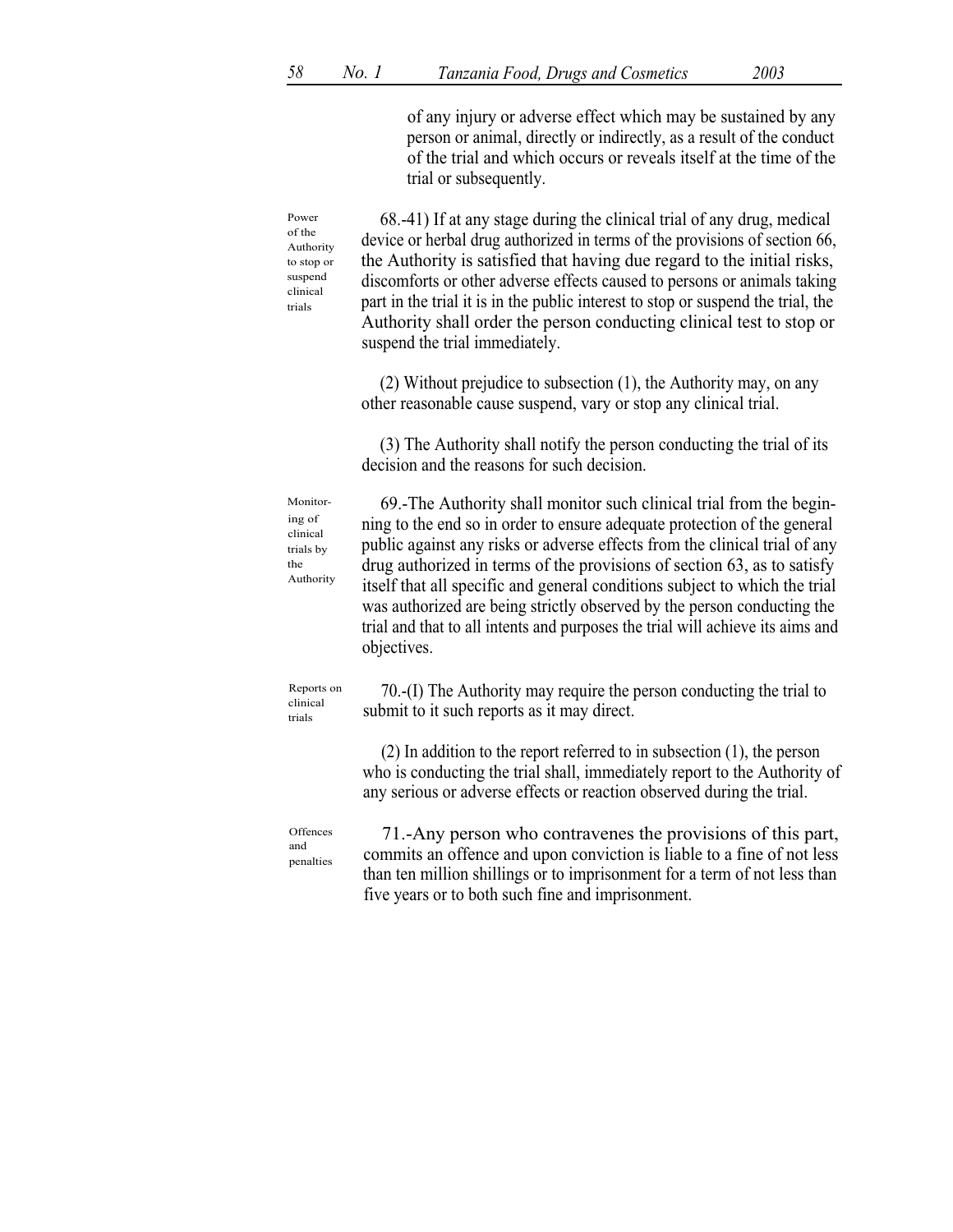72.-(I) Subject to the provisions of this section, every Clinical Trial Certificate unless previously renewed or revoked, shall expire at the end of the authorized period of the trial.

Renewal and revocation of Clinical Trial Cer-

devices,

poisons

 $(2)$  Any certificate, if it has not been revoked, may, on the application of the holder of the certificate be renewed by the Authority for a farther approved period.

# d Dealing in Drugs, Medical Devices, Herbal Drugs or Poisons

73.-(*I*) No person, other than a person issued with a licence or permit import and under the provisions of this Act, may import or export into Mainland drugs, Tanzania any drugs, medical devices, herbal drugs or poisons. medical

(2) Subject to subsection (1), the Authority may if it is in the public  $\frac{\text{herbal}}{\text{drugs or}}$ interest so to do, authorise parallel importation of any drug.

(3) Notwithstanding the provisions of this Act, any bona-fide tourist or visitor who enters into, or person normally resident, who re-enters the United Republic, may bring with him such quantity of any drug as may be required during a period of twenty-one days for the medical treatment of himself, or any member, or partner travelling with him.

(4) No person shall import any drug with shelf life more than twenty four months whose remaining shelf life is less than 60% and a drug with shelf life of less or equal to twenty four months whose remaining shelf life is less than 80%.

(5) If any person imports any drug, medical devices, herbal drugs or poison, contrary to the provisions of this Act, the Authority may order destruction or re-export of such drug, medical devices, herbal drugs or poisons at his own expenses.

(6) Any person who contravenes the provisions of this section commits an offence and upon conviction shall be liable to a fine of not less than one million or to imprisonment for a term of not less than six months or to both such fine and imprisonment.

(7) In this section ''parallel importation'' means importing a drug into the country without authorization of the drug registration holder from another country where it is legitimately placed.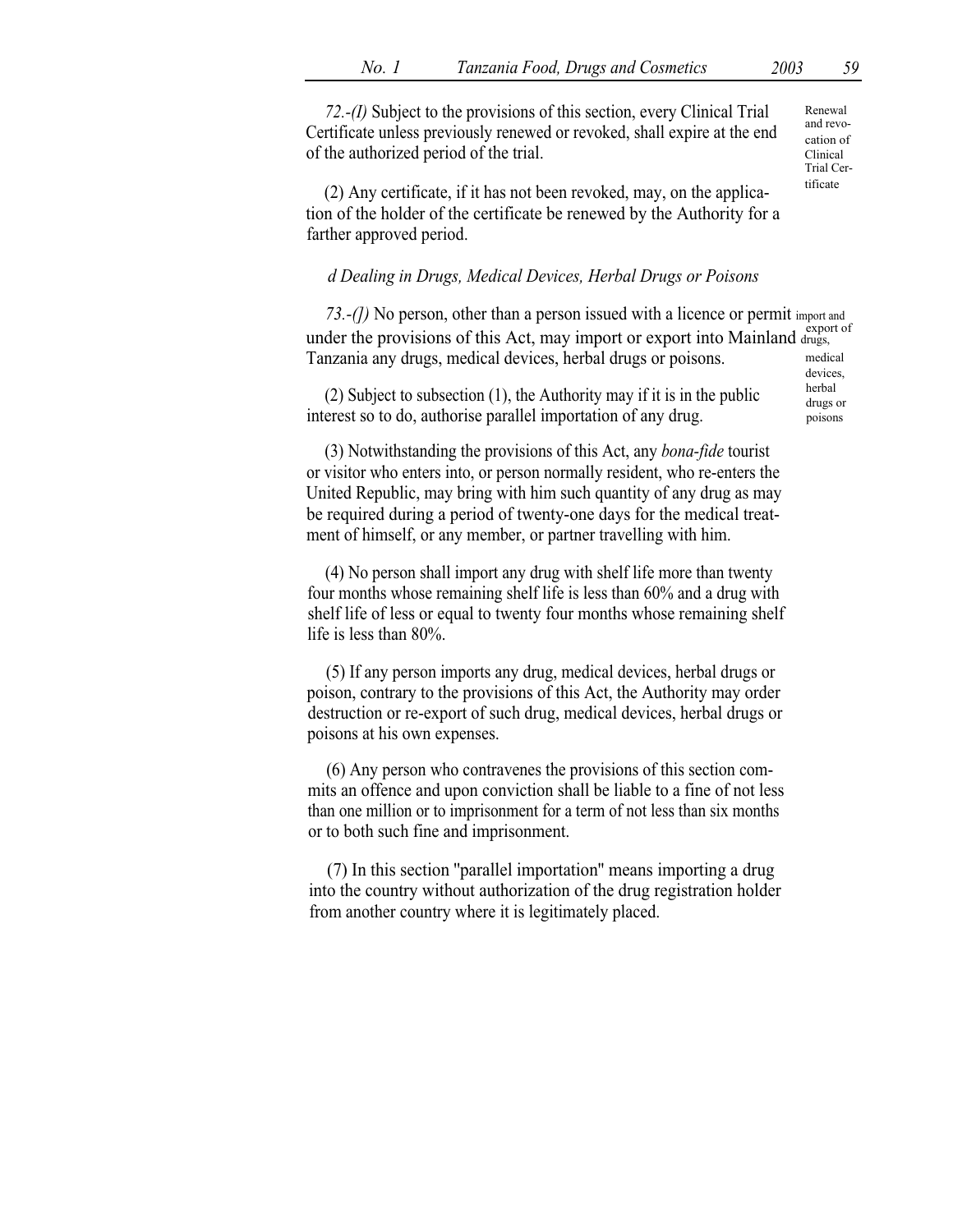I

Sale and administration of drugs subject to prescription by appropriate practi tioners

74--(I) Subject to the Provisions of this section, no Person shall sell by retail, or supply in circumstances corresponding to retail sale or administer, other than to himself, a drug product of a description or a class specified by order made by the Minister and published in the *Gazette* except in accordance with a Prescription given by appropriate practitioner.

(2) In this Part ''appropriate Practitioner'' means a medical practitioner, dentist, veterinary surgeon and any other person as the Minister may by Order published in the *Gazette* specify.

(3) Any Person who contravenes the provisions of this section commits an offence and upon conviction is liable to a fine of not less than one hundred thousand shillings or to imprisonment for a term not exceeding three months or to both such fine and imprisonment.

Prohibi- $75-(I)$  No Person shall -

tion of sale of ted or unfit drugs, medical and herbal drugs

adultera- (a) add any substance to, or substract any substance from a drug so as to affect adversely the composition of the drug with intention of selling the drug in that changed state; or

- devices (b) sell or supply, Or offer or expose for sale or supply, or have in his Possession for the purpose of sale or supply, any drug, medical devices, herbal drug Or Poison product whose composition has been affected by the addition thereto or subtraction there from of any substance; or
	- (c) sell or supply any drug, medical devices, herbal drug or Poison Product which is not of the nature or quality demanded by the Purchaser.
	- (2) No person shall -
	- (a) offer for sale;
	- (b) Procure for sale;
	- (c) sell;

(d) administer to any person or animal,

any drug which is unfit for intended Purpose.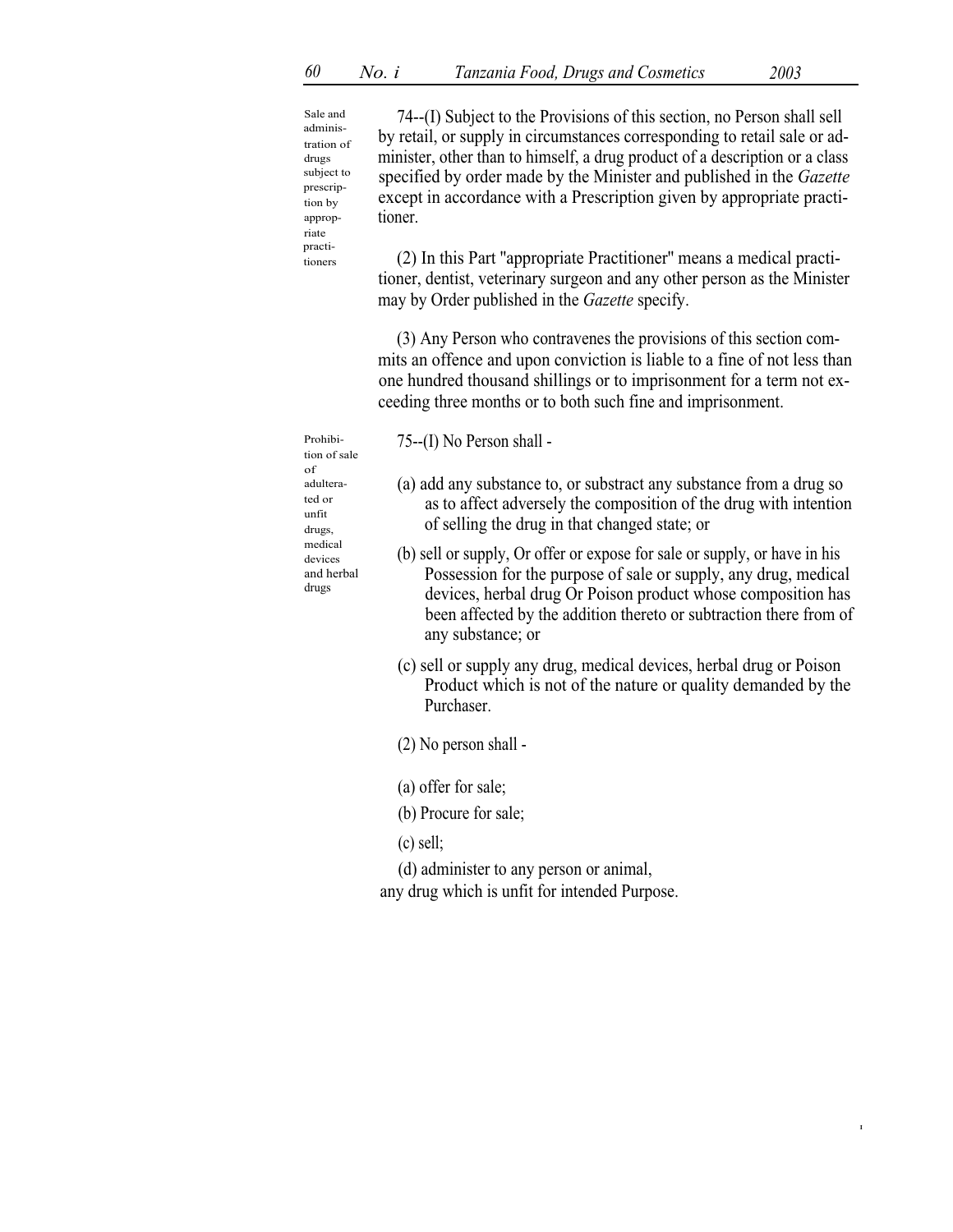(3) All drugs which are unfit for intended purpose shall be kept in separate place labelled ''unfit for intended use'' marked in red.

(4) For the purposes of this Act a ''drug which is unfit for intended use'' means a drug which has expired or which is not safe or efficacious or of undesired quality even before the expiry date.

(5) Where a drug, medical device, herbal drug or poison is sold or supplied pursuant to a Prescription given by an appropriate practitioner, subsection (1) shall have effects as if -

- (a) any reference to the ''purchaser'' includes a reference to the person for whom the drug, medical devices, herbal drugs or poisons was prescribed by an appropriate practitioner; and
- (b) for the words ''demanded by the purchaser'' shall be substituted by the words ''specified in the prescription''

(6) Any person who contravenes the provisions of this section, commits an offence and shall be liable on conviction -

- (a) if such a person is an individual to a fine of not less than five hundred thousand shillings or to imprisonment for a term of not less than three months or to both such fine and imprisonment;
- (b) if such a person is an association, or body corporate to a fine of not less than three million shillings.

76.-41) No person shall manufacture, import, supply, possess or Co-toffer for sale any counterfeit drug, herbal drug or medical device. medical

(2) Any person who deals in or manufactures counterfeit drugs, herbal drugs, medical devices, commits an offence and upon conviction is liable to fine of not less than five million shillings or to imprisonment for term of not less than two years or to both such fine and imprisonment.

(3) For the Purposes of this Act, a drug, medical device or herbal drug shall be deemed to be counterfeit if -

(a) it is manufactured under a name which belongs to another drug; or

devices or herbal drugs.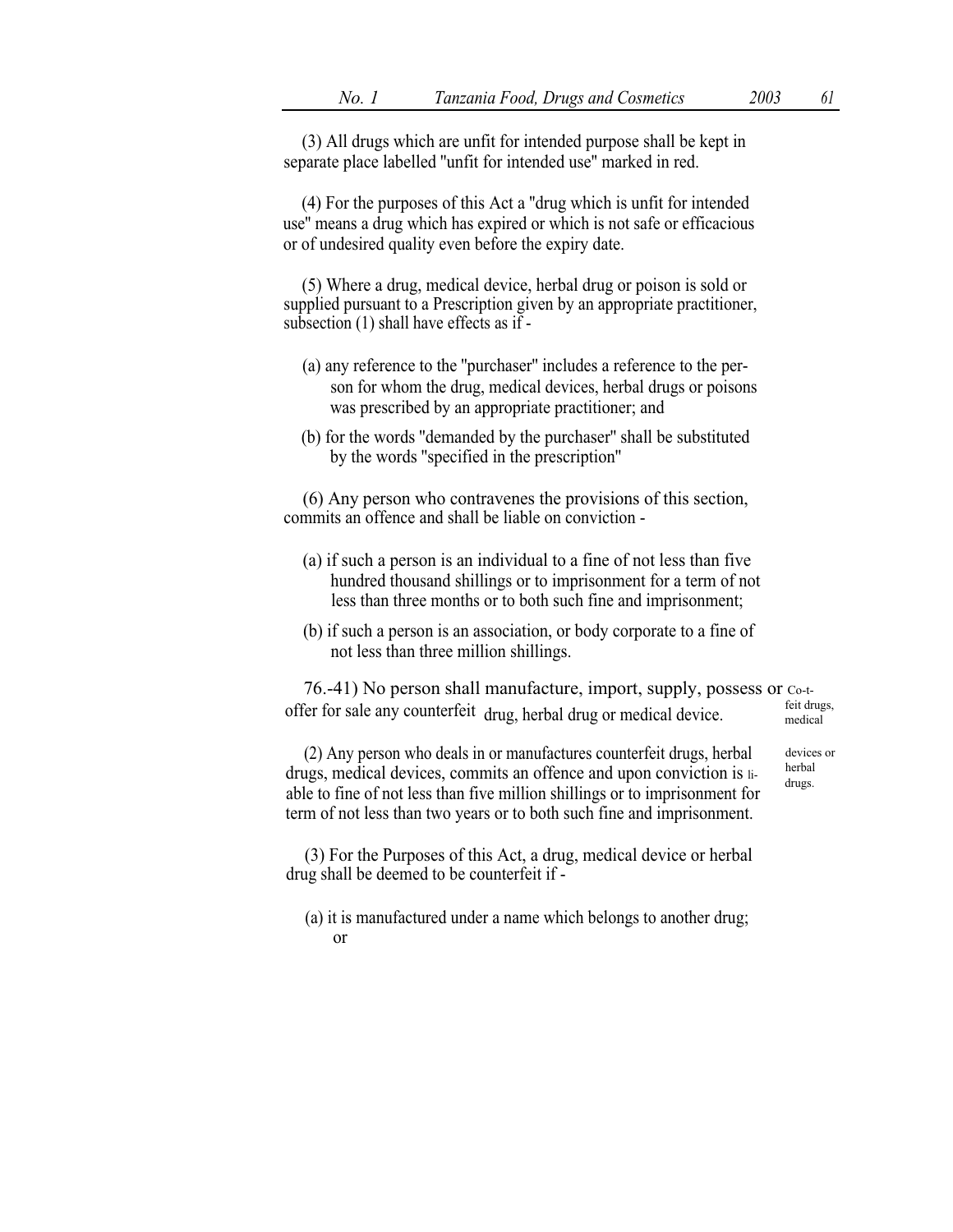- (b) it is an imitation of, or is a substitute for, another drug, medical device or herbal drug resembles another drug or medical device likely to deceive or bears upon its label or container the name of another drug, medical device or herbal drug unless it is plainly and conspicuously marked so as to reveal its true character and its lack of identity with such other drug, medical device or herbal drug; or
- (c) the label or container bears the name Of an individual or company Purporting to be a manufacturer of the drug, medical device or herbal drug; which individual or company is fictitious or does not exist; or
- (d) it has been substituted wholly or in Part by another drug substances; or
- (e) it Purports to be it is a Product of manufacturer of whom it is not truly product.

(5) It shall be a defence in any Prosecution for an offence under subsection (1), if it is Proved to the satisfaction of the court that the accused, not being a person selling the drug, medical devise or herbal drug to Which the false or misleading advertisement which is the subject of the prosecution relates, did not know and could not reasonably be expected to have known, the advertisement was in any respect' ''false'' or ''Misleading'' unless it is Proved that, the accused failed on demand by the Director General, an inspector or a Police officer, to furnish the name and address of the person at whose instance the advertisement was published or distributed or was brought to the notice of the public.

## e. Drugs and Poisons List

 $D_{\text{rugs}}$ ,  $77$ .--(I) The Minister may on advise of the Director General by Order in the Gazette, declare lists of substances Or articles which shall be treated as drugs, herbal drugs, medical devices or poisons for the Purposes of this Act.

> (2) The list Of drugs declared under subsection'(1) Of this section, shall be divided into but not limited to ''controlled drugs-drugs'' and ''general sale drugs- , Prescription

medical devices, herbal drugs and Poisons list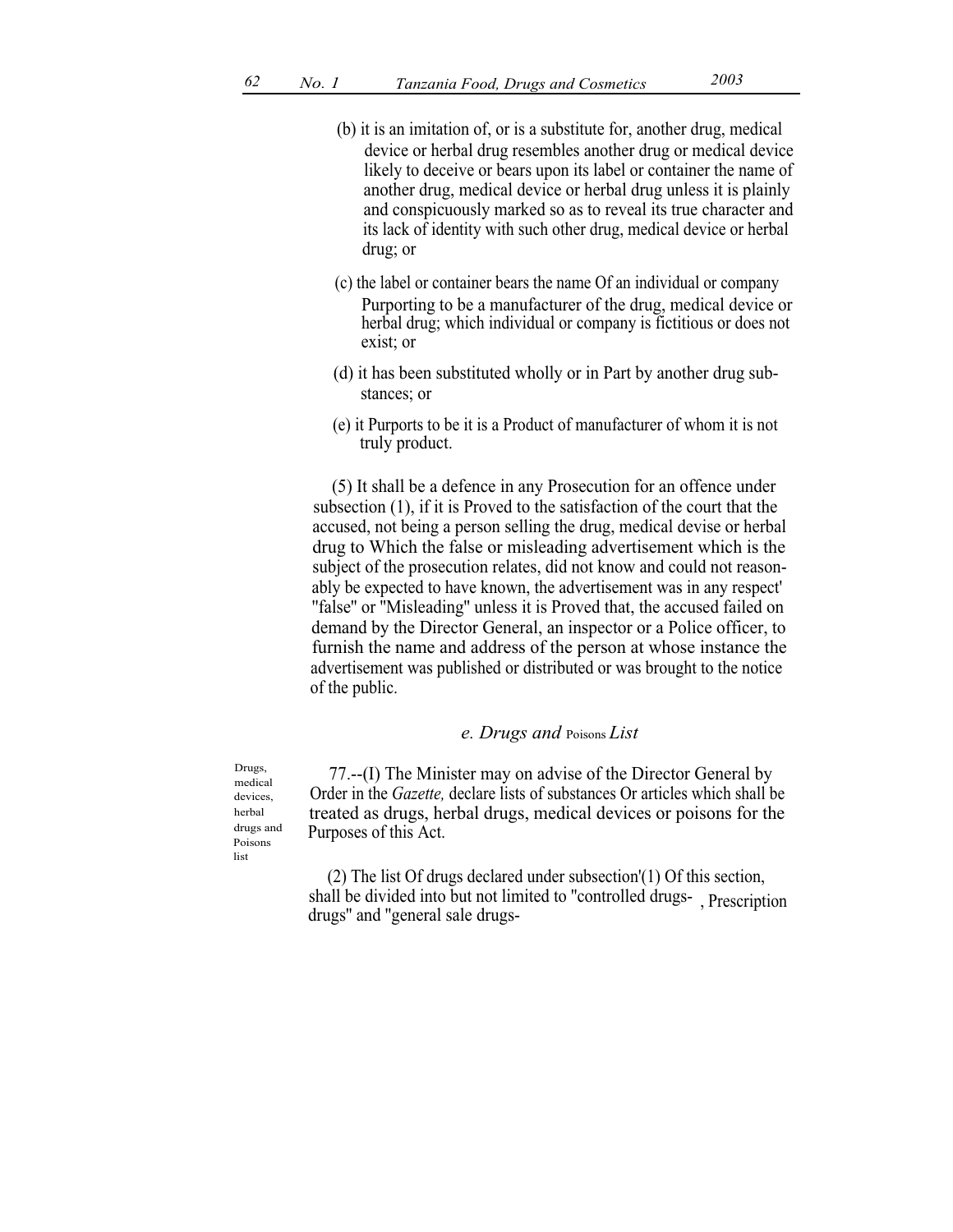(3) The Minister may on advise of the Director General in the like manner, amend or vary the list, from time to time, as he deems proper.

(4) Subject to such conditions as the Minister may prescribe in the regulations made under this Act, any general sale drug may be sold either by way of retail or wholesale in an open shop.

78.-(I) Without derogating the provisions of the Drugs and Preve- Applicantion Of Illicit Traffic in Drugs Act, 1995, no person shall manufacture, tion of the import, sell or use any controlled drug for medicinal or scientific pur-<br>nose unless be complies with the provisions of this Act pose unless he complies with the provisions of this Act.

(2) The provisions of the Drugs and Prevention of Illicit Traffic in Drugs Act, 1995 in relation to offences and penalties shall apply mutatis mutandis to offences committed under this Act.

(3) The provisions of this Act, shall be in addition to and not in derogation of the Drugs and Prevention of Illicit Traffic in Drugs Act, 1995, or any other written laws having functions similar to those specified under this Act.

(4) Notwithstanding the provision of subsection  $(6)$ , any person who contravenes or fails to comply with any provisions or regulation under this Act relating to the keeping of books or the issuing, or dispensing of Prescriptions containing controlled drugs to which this Act applies, commits an offence and shall upon conviction be liable to a fine of not less than fifty thousand shillings, or to imprisonment for a tecin not exceeding six months or to both such fine and imprisonment.

79.-~ 1) The Minister on the advise of the Director General may cause the regulations to be published in the *Gazette* specifying any description or classes of articles or substances which -

- (a) are manufactured, sold, supplied, imported or exported in a manner similar to drugs; or
- (b) are used as ingredient in the manufacture of drugs; or
- (c) if used without proper safeguards, are likely to be a risk to the public health or to be dangerous or injurious to animals.

Provisions for non medicinal products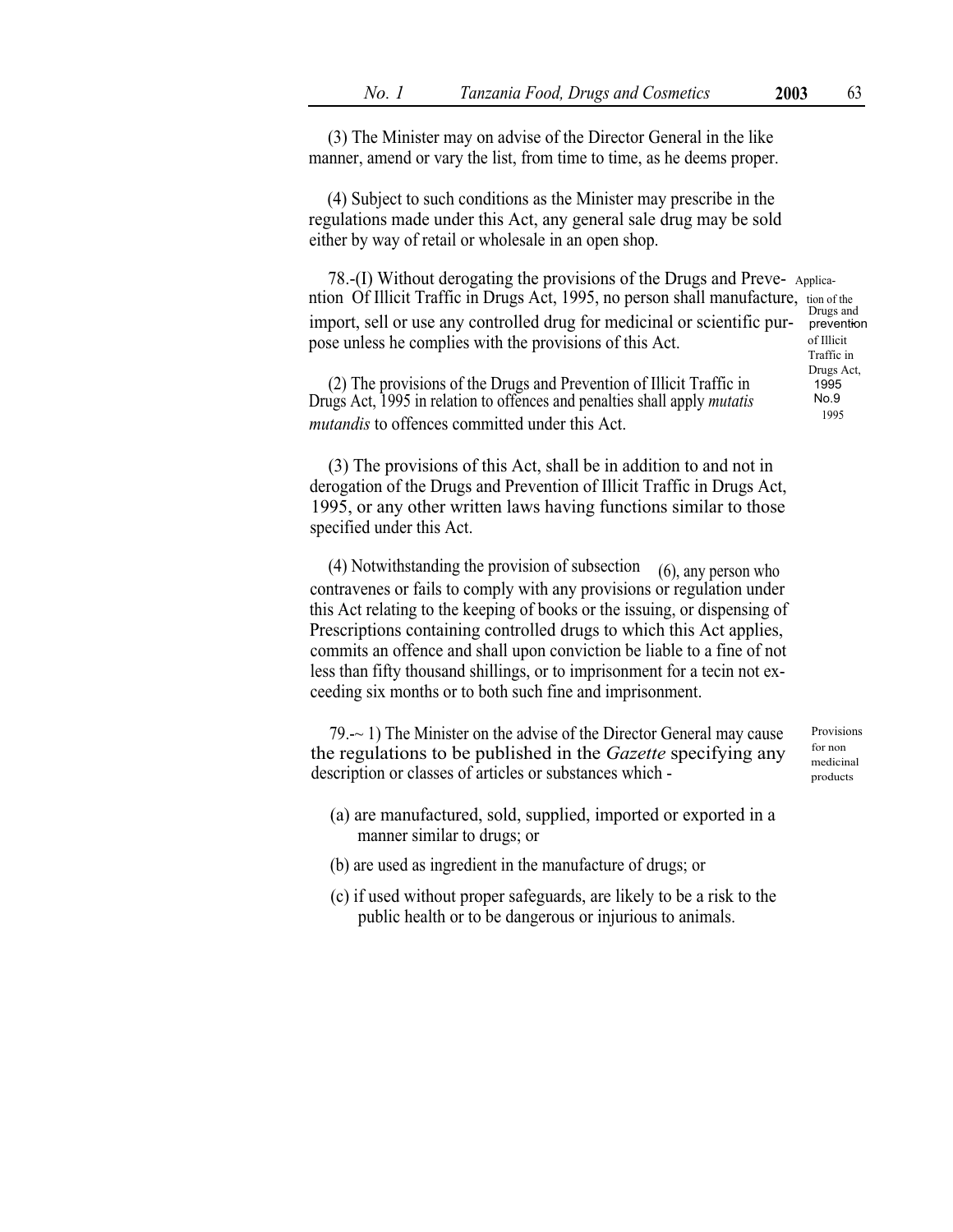(2) The Minister on advice of the Director General shall, provide that subject to such exceptions and modification as may be specified under the provisions of this Act, including those relating to offences and penalties have effect to such description or classes of articles or substances as if those provisions apply to drugs.

# f Prohibited Drugs

80. In this Part ''deal in'' in relation to any prohibited drug, includes to possess, sell or perform any act, whether as a principal, agent, carrier, messenger or otherwise, in connection with the delivery, collection, importation, exportation, transshipment, conveyance, supply, administration, manufacture or transmission of such drugs; and "prohibited drugs means any drug declared to be a prohibited drug in terms of the provisions of section 81 of this Act. 66

81. Whenever the Authority considers it necessary or desirable in the public interest that any drugs should be declared to be prohibited drug, the Minister may on advice of the Director General, by notice published in the Gazette, declare such drug to be a prohibited drug and may in like manner amend or revoke such notice. Prohibited drugs

Prohibi- 82.-41) No person shall deal in any prohibited drugs unless he holds a permit issued by the Authority. deal in

ted drugs (2) Any person who contravenes the provisions of subsection  $(1)$ , commits an offence and upon conviction shall be liable to imprisonment for a term of not less than five years and notwithstanding anything to the contrary contained in any other law for the time being in force, the court shall not order that the operation of the whole or any part of the sentence be suspended.

> (3) Where upon conviction the convicted person satisfies the court that there are special circumstances in the particular case, which circumstances shall be recorded by the court, why such a sentence should not be imposed, the convicted person shall be liable to a fine of not less than five million shillings or to imprisonment for a term of not less than one year or to both such fine and imprisonment.

Interpretation of 'deal in'' and ''prohibited

prohibi-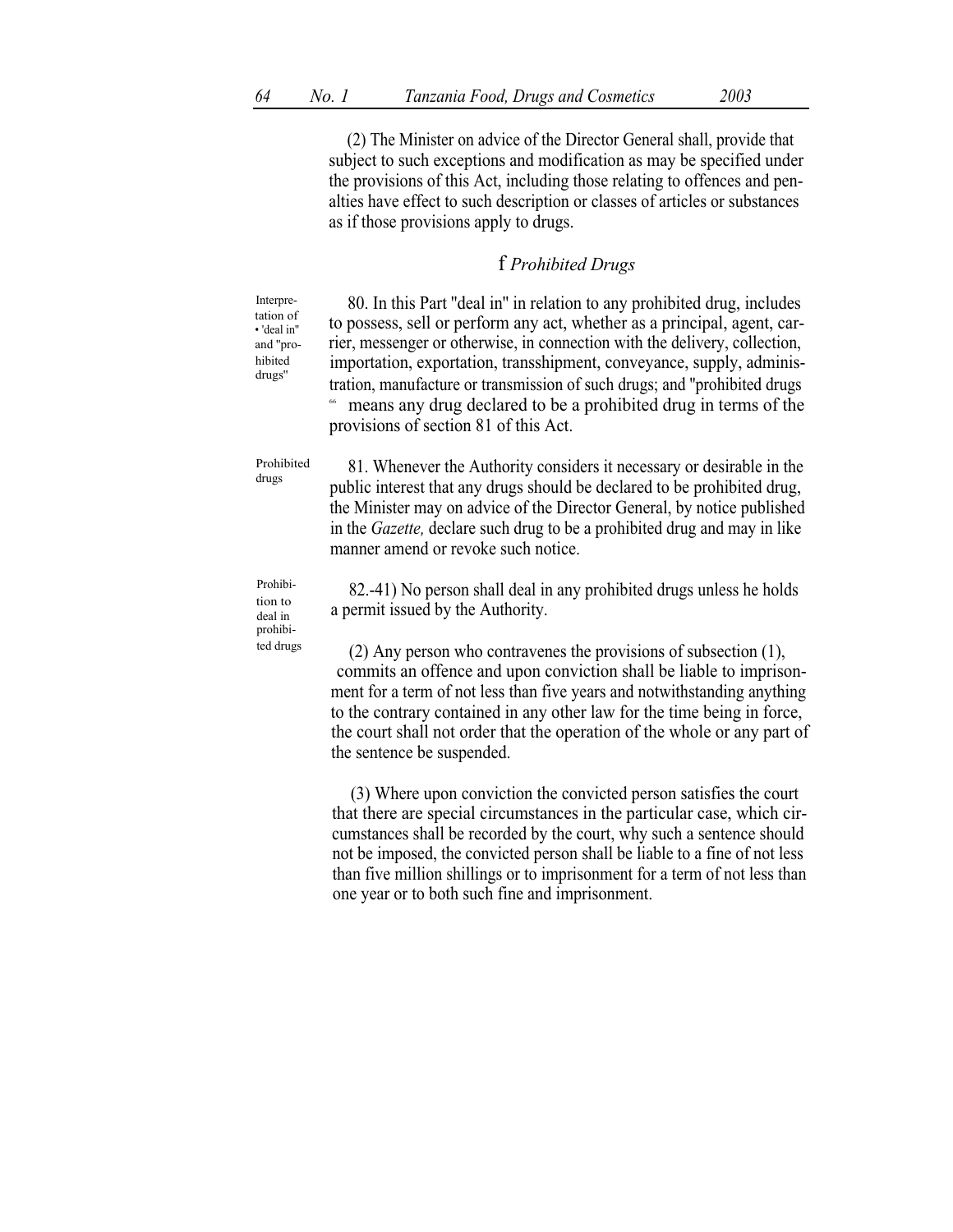83.-(1) Where any person is convicted of any offence under the provisions of section 82, the court -

(a) shall order that any drugs to which the conviction relates be forfeited to the Government;

Acts No.9<br>of 1985 (b) may order that any vehicle, aircraft, vessel, boat, animal, recep- and  $N_{0.6}$ tacle, container or thing in or upon which such drugs was found, of 1967 be forfeited to the Government and the provisions of the Criminal Procedure Act, 1985 and the Evidence Act, 1967, shall, mutatis mutandis, apply.

(2) In any prosecution under the provisions of section 82, if it is established to the satisfaction of the court that the convicted person used any motor vehicle to convey the products regulated under this Act, which the conviction relates, the court may order that the convicted person or, where the motor vehicle concerned was driven by another person, that other person, be prohibited from driving all classes of motor vehicles for a period not exceeding fifteen years and the appropriate provisions Of Act. No. 30 the Road Traffic Act, 1973 shall, mutatis mutandis, apply in respect of of 1973 any such prohibition.

84. Subject to the provisions of section  $83$ , the Director General Safe section of  $\frac{1}{2}$ shall keep such forfeited drugs into a safe custody until such date of forfeited disposal. disposal. The prohibited drugs

 $85.-41)$  Within seven days of the receipt from the court of any Destrucconsignment of forfeited prohibited drugs, the Director General shall communicate in writing to the Inspector General of Police, the Commissioner of Customs and the Attomey-General, the full particulars of prohibited drugs meant for destruction including their quantity and all other relevant information, which shall, in every material particular, correspond strictly with the particulars furnished to the Director General by the court at the time of delivery.

(2) Within fourteen days of the written communication referred to in subsection (1), the Director General shall appoint a date and time, which shall not be before the expiry of the period within which an appeal against the conviction concerned may be noted, for the total destruction, by incineration, or any other approved method of destruction.

Forfeiture on conviction, and prohibi-

tion from driving

forfeited prohibited drugs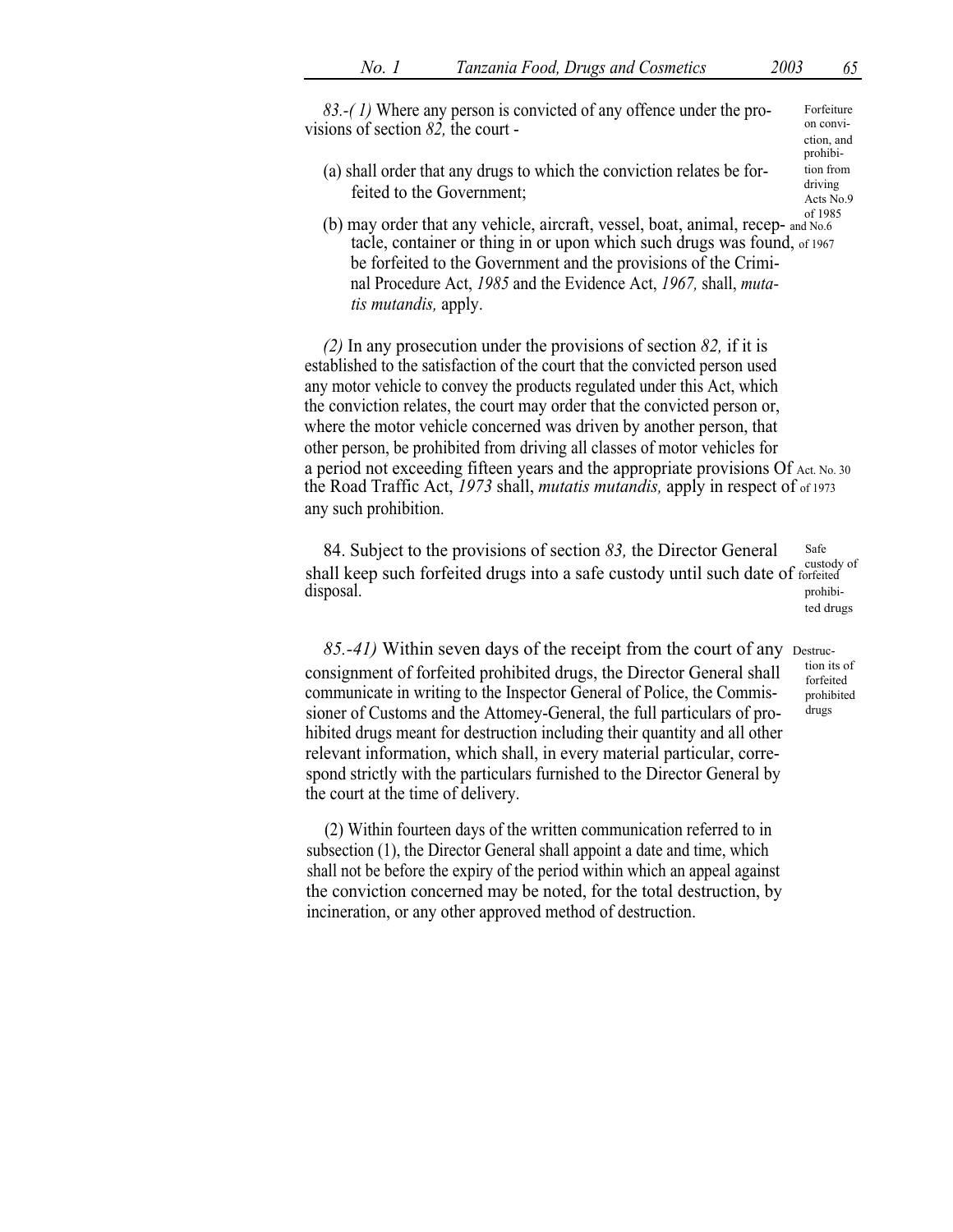(3) Where an appeal has been noted, pursuant to subsection (2), the forfeited prohibited drugs shall not be destroyed until such time as the appeal has been abandoned or determined, whereupon the provisions of this subsection shall apply.

(4) For the purposes of this Act, the Director General shall whenever necessary constitute a -panel comprising of a drug inspector, a public health officer, government officer from government institution responsible for environment and a police officer to supervise the destruction of all prohibited drugs forfeited to the Government.

(5) On the date and time appointed by the Director General in terms of subsection (2), the panel referred to in subsection (4) shall supervise the destruction of forfeited prohibited drugs and shall, immediately after the destruction, subscribe to and sign a joint declaration in the prescribed form, attesting to the total destruction of such drugs.

(6) Within fourteen days of the destruction of any prohibited drugs forfeited to the Government, the Minister shall upon the advice of the Director General cause to be published in the *Gazette* for general public information, the joint declaration referred to in subsection (5).

#### PART V COSMETICS

on on manufacture, importation, distribution and sale of cosme-tics

Restricti- 86. No cosmetics shall be sold, given, manufactured, imported, stored or exhibited for the purpose of being sold or given unless the cosmetic conforms to requirements prescribed by the Authority.

Prohibited ingredients

87.-(I) Whenever the Authority considers it necessary or desirable in the public interest that any ingredient should be declared to be prohibited, the Minister may, on advice of the Director General by notice in the Gazette declare such ingredient to be a prohibited ingredient and may in like manner amend or revoke such notice.

(2) Except as otherwise provided in the regulations, a cosmetic shall not contain any prohibited ingredients.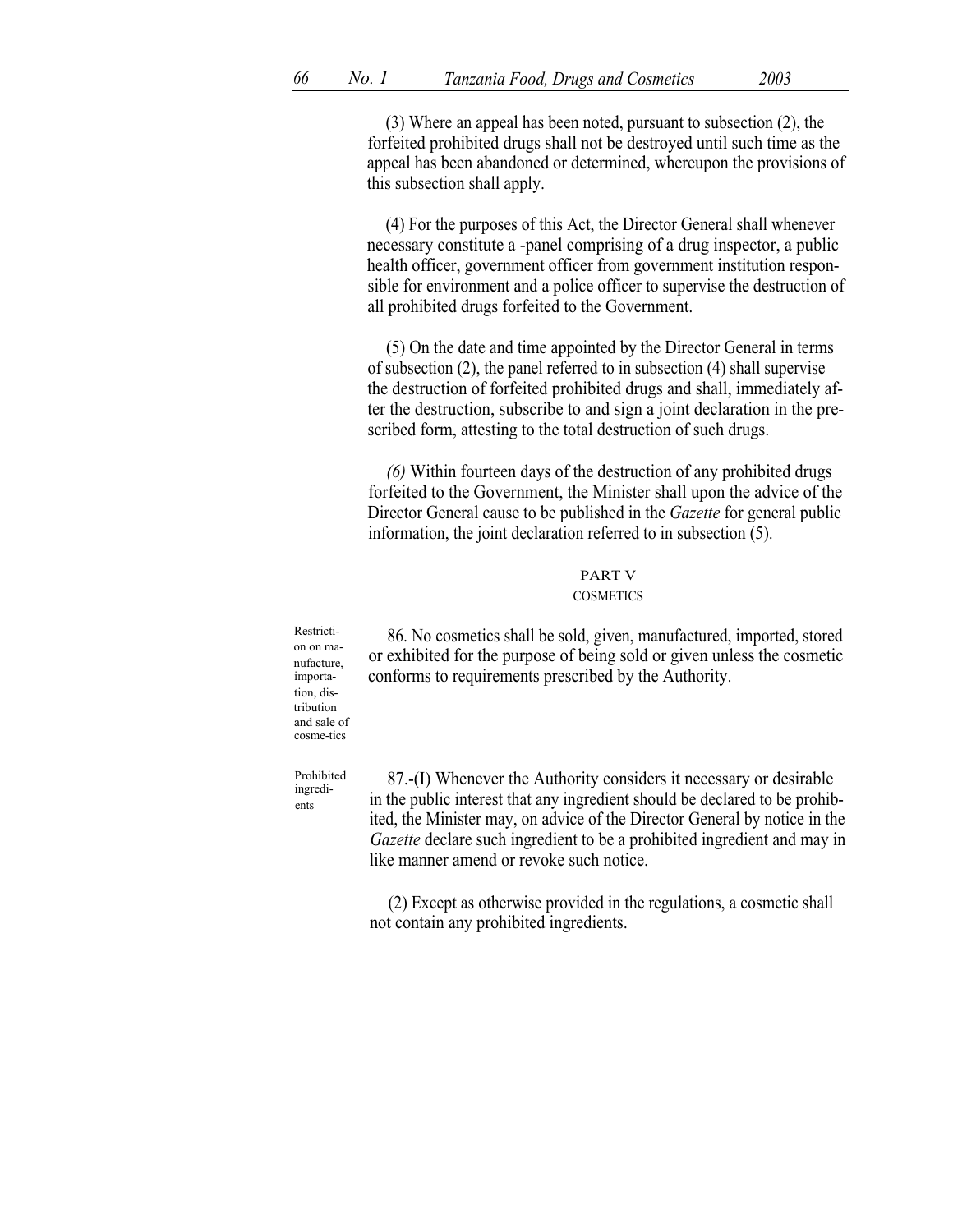(3) Only approved substances may be used to colour cosmetics. 88. No person shall himself or by any other person on his behalf - Prohibition of (a) sell, supply or distribute cosmetics that contain poisonous or harm- $\frac{1}{2}$ ful substances that might injure users under normal conditions; ture and sale of certain (b) manufacture or hold cosmetics under in sanitary conditions, us- cosmetics ing non-permitted colours, or including any filthy, putrid or decomposed substance; (c) sell, or stock or exhibit or offer for sale or distribute any cosmetic which has been imported or manufactured in contravention of any of the provisions of this Act. 89. For the purpose of this Act, a cosmetic shall be deemed to be Countercounterfeit if - feit cosmetics (a) it is manufactured under a name which belongs to another cosmetie; or (b) it is an imitation of, or a substitute for, another cosmetic or resembles another cosmetic in a manner likely to deceive or bears upon it or upon its label or container the name of another cosmetic unless it is plainly and conspicuously marked so as to reveal its true character and it lacks identity with such other cosmetie; or (c) the label or container bears the name of an individual or company purporting to be the manufacturer of the cosmetic which individual or company is fictitious or does not exist; or (d) it purports to be the product of a manufacturer of whom it is not truly his product. 90. Without prejudice to any other provisions contained in this Act, if the Minister on advice of the Director General is satisfied that the use Power to prohibit the manuof any cosmetic is likely to involve any risk to human being or that it facture, contains ingredients of such a type and quantity which there is no<br>justification and that in the public interest it is necessary or expedient to distribu-

prohibit, the Minister may, by notification in the Gazette prohibit the tion of importation, manufacture and sale of such a cosmetic.  $\sum_{\text{in public}}^{\text{cosmetics}}$ interest.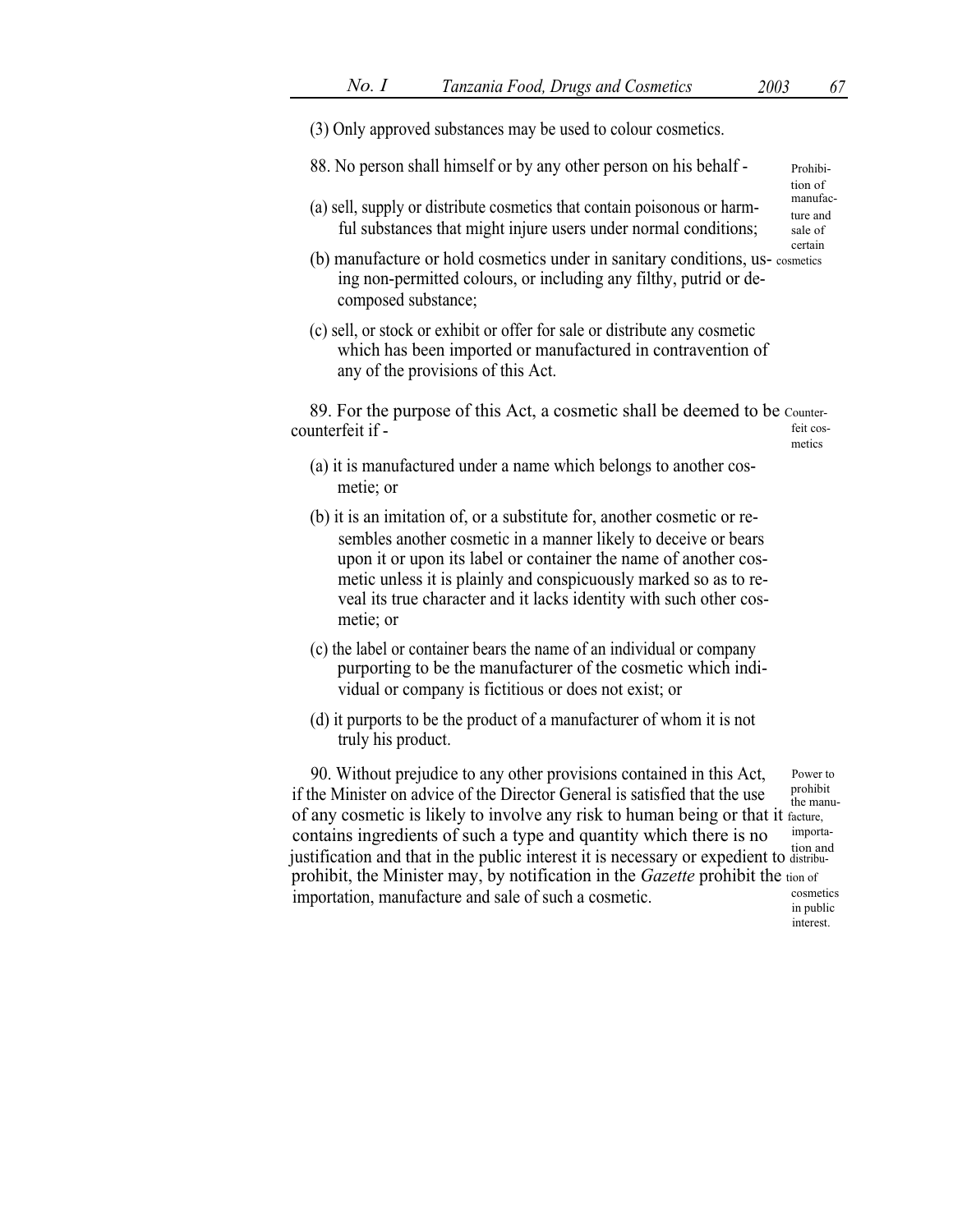**Offences** and penalties

91. Any person whether himself or on behalf of another person manufactures, imports, sells or distributes -

- (a) any counterfeit cosmetic as referred to in the provision of section 89, commits an offence and upon conviction is liable to a fine not exceeding one million shillings or to imprisonment for a term not exceeding six months or both such fine and imprisonment;
- (b) any cosmetic other than cosmetic referred to under the provisions of section 88, the import of which is prohibited, commits an offence and upon conviction is liable to a fine of not less than five hundred thousands shillings or to imprisonment for a term of not less than three months or both such fine and imprisonment.

## PART VI

#### PACKAGING AND LABELLING

Labelling of produets regulated under this Act

92.-41) No person shall, in the course of a business operated by him, sell or supply or have in his possession for purposes of selling or supplying any product regulated under this Act in a container or package which is not labelled in accordance with the regulations made under section 122.

(2) Without prejudice to subsection (1), no person shall in the course of a business carried on by him, sell or supply, food, drug, medical device, herbal drug or cosmetics of any description in a container or package which is labelled or marked in such a way that-

- (a) falsely describes the product; or
- (b) is likely to be misleading as to the nature, efficacy or quality of the product or as to the uses or effects of the product of that description.

(3) Any person who contravenes the provisions of subsection (2), commits an offence and upon conviction shall be liable -

(a) if such a person is an individual to a fine of not less than five hundred thousand shillings or to imprisonment for a term of not less than three months or to both such fine and imprisonment; and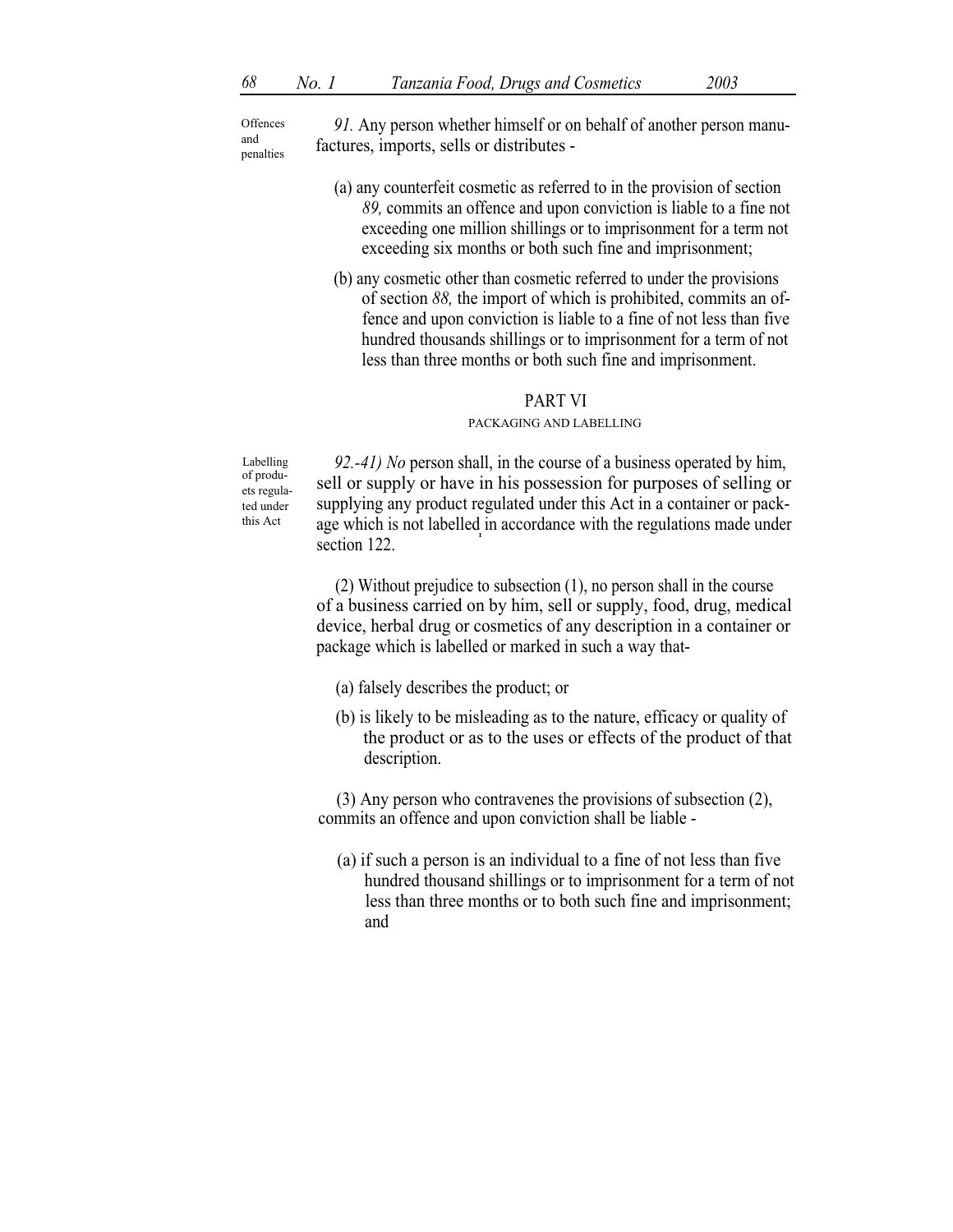(b) if such a person is an association or body corporate to a fine of not less than three million shillings.

93.-(I) No person shall, in the course of a business carried on by him, supply or have in his possession for the purpose of supplying together with food, drug, medical devices, or herbal drug a leaflet relating to such food, drug, medical devices or herbal drug which does not comply with the regulations made under section 122.

(2) Without prejudice to subsection (1), no person shall, in the course of a business carried on by him, supply or supply together with food, drug, medical devices or herbal drug, or have in his possession for the purpose of supplying a leaflet which:

- (a) falsely describes food, medical drug, drug device or herbal drug or cosmetics to which it relates; or
- (b) is likely to be misleading as to the nature, efficacy and quality of such product.

(3) Any person who contravenes the provisions of this section, commits an offence and upon conviction shall be liable -

- (a) if such a person is an individual to a fine of not less than one hundred thousand shillings or to imprisonment for a term of not less than one month or to both such fine and imprisonment, and
- (b) if such a person is an association or body corporate to a fine of not less than one million shillings.

94.(1) No person shall pack a product regulated under this Act ina container or package which will alter its efficacy, safety, quality or nutritional value of such a product .

Containers and Packages

(2) Any person who contravenes the provisions of this section, commits an offence.

Ixatlets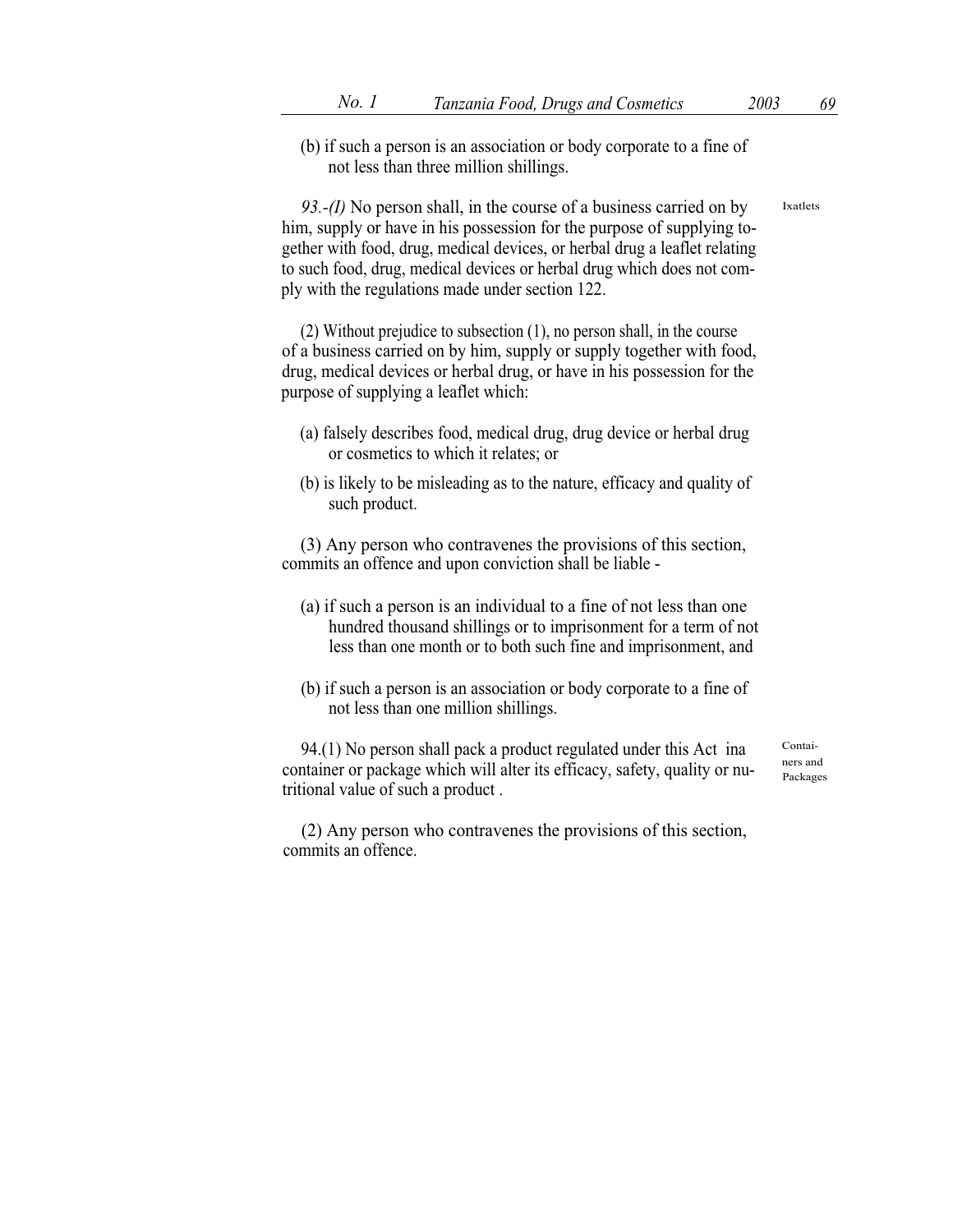# PART V11 PROMOTION

Regulati- 95. -The Minister on advice of the Director General, may make reguons on promotion of lotions to regulate any promotional activities connected to food drugs, food, dru- medical devices or herbal drugs. gs, medical devices or herbal drug

Advertisement of products regulated under this Act

tisement

96.-(I) Without prejudice to provisions of this Act, no person shall publish, distribute or in any other manner bring to the notice of the public or cause or permit to be published or distributed or to be so brought to the notice of the public any false or misleading advertisement of products regulated under this Act, except in accordance to the code of conduct for promotion of such products as provided in the regulations.

(2) If any drug, medical device or herbal drug has been registered subject to the condition that it shall be available to a medical practitioner, a dentist or a veterinary surgeon, no person shall advertise that drug, medical devices or herbal drugs other than: -

- (a) in a medical, dental, veterinary or pharmaceutical journal;
- (b) to members of the medical, dental, veterinary or pharmacy profession.

Meaning 97.-() In this Part "advertisement" includes every form of advertising, whether in a publication, or by the display of any notice or by means of any catalogue, price list, letter, whether circular or addressed to a particular person, or by the exhibition of a photograph or a cinematograph film, or by way of sound recording, sound broadcasting, or television or any other means of communication.

> (2) Notwithstanding anything contained in subsection  $(1)$ , "advertisement'' does not include spoken words except:

- (a) words forming part of a sound recording or embodied in a soundtrack associated with a cinematography film;
- (b) words broadcast by way of sound broadcasting or television or transmitted to subscribers to a diffusion service; and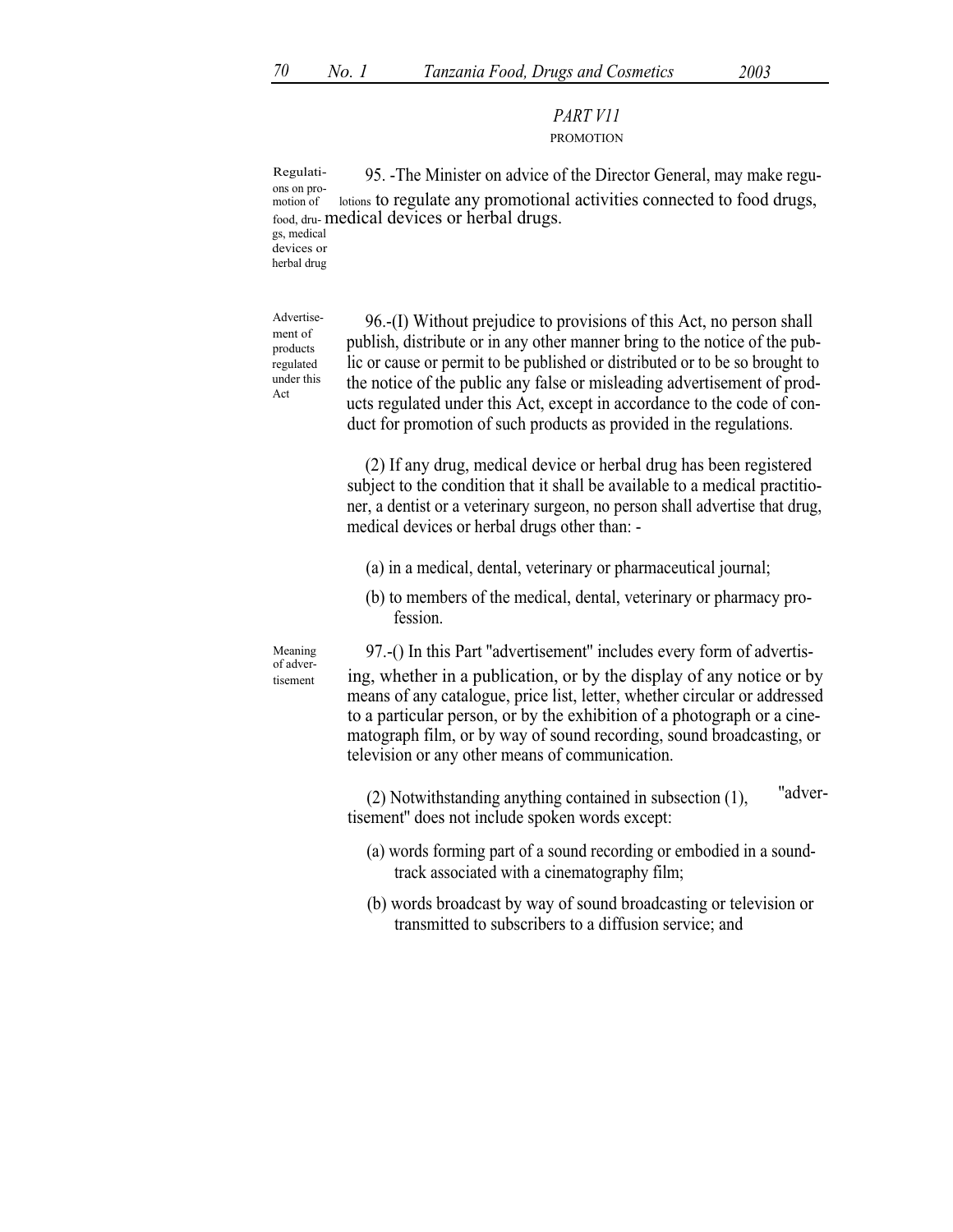(c) anything spoken in public.

I

(3) Except as regulations made under the provisions of section 122 may otherwise provide, for the purposes of this Part, the following shall not constitute an advertisement -

- (a) the sale or supply, or offer for sale or supply, of a food, drug, medical devices or herbal drugs in a labelled container or package;and
- (b) the supply, together with food, drugs, medical devices or herbal drugs of a leaflet relating solely to the use of the drugs supplied.

98.-41) No person shall advertise any product regulated under this Restricti-Act in a manner that is false, misleading or deceptive or is likely to create erroneous impression regarding its character, value, quantity, composition, merit, safety or efficacy as the case may be.

on on food, drugs, medical devices

or herbal (2) No person shall carry out any promotion activities on products drugs regulated under this Act, except and after getting a written approval from advertisethe Authority ment

(3) No person shall advertise or sell by retail any food, drugs, medical devices or herbal drugs in connection with any bonus, offer or discount.

(4) Any person who contravenes the provisions of this section, commits an offence and upon conviction is liable to -

- (a) if such a person is individual, a fine of not less than one hundred thousand shillings or to imprisonment for a term of not less than two weeks or to both such fine and imprisonment;
- (b) if such person is a body corporate or association to a fine of not less than one million shillings.

## PART VIII

ENFORCEMENT AND LEGAL PROCEEDINGS

## a. Inspection, Sampling and Analysis

99.-(I) The Authority may, if satisfied that any product regulated under this Act is unfit for the intended use, seize, forfeit and condemn such product and declare it unfit for intended use and shall order that product to be destructed at the owners cost.

Powers to seize, torfeit condemn and destruct unfit products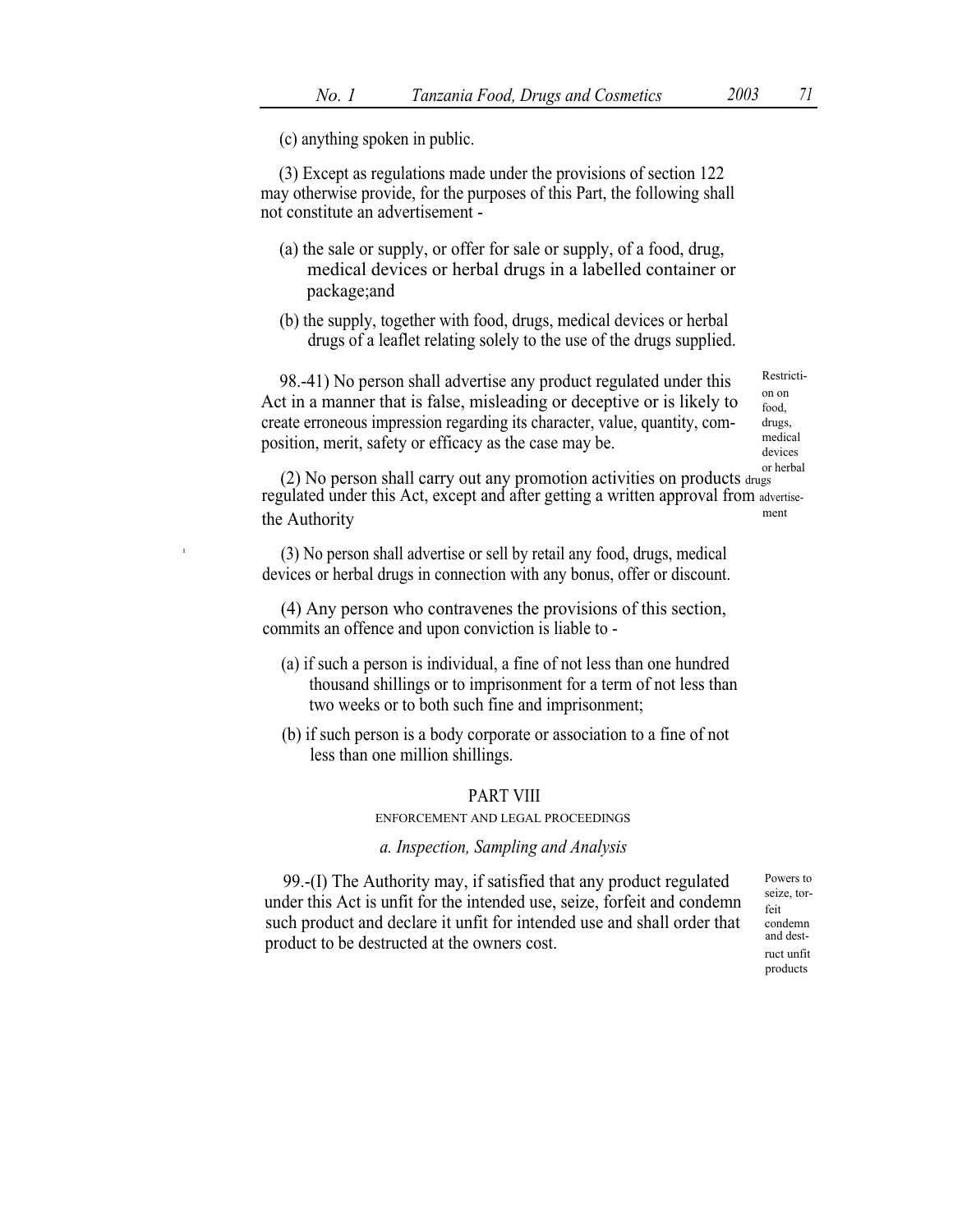(2) lf it appears to any inspector that any product regulated under this Act, whether or not seized under subsection (1), is unfit for intended purpose or that any provision of this Act, has been contravened in relation to that product regulated under this Act, he may -

- (a) affix to that product a mark, seal or other designation; or
- (b) destroy or dispose of that product in any other way at the owner's cost.
- (3) Any person who -
- (a) sells, offers or exposes that product regulated under this Act for sale;
- (b) deposits or consigns that product regulated under this Act to any person for the purpose of distribution, sale or manufacture for sale;
- (c) uses that product regulated under this Act in any other way; or
- (d) removes, alters or obliterates the mark, seal or other designation with intent to deceive any person,

commits an offence and on conviction shall be liable to a fine of not less than one hundred thousand shillings and not exceeding one million shillings or to imprisonment. for term not exceeding six months or to both such fine and imprisonment.

(4) Before any product regulated under this Act is destroyed or disposed of in any other way under subsection (2), the inspector concerned shall record a description and such other details as will suffice to identify that product and, subject to the procedure prescribed by this Act for the treatment of that product found to be unfit for human consumption, he shall forward a report connected with that product to the Authority.

Provisi-Ons regarding inspection of meat

1 00--~ 1) The Minister upon the advice of Director General shall, by notice published in the Gazette, authorise an inspector in relation to every slaughter facility or category of slaughter facilities, and every cold store, or category of cold stores, for the purposes of inspecting carcasses and viscera dealt with at the slaughter facility or slaughter facilities or, as the case may be, the cold store or cold stores.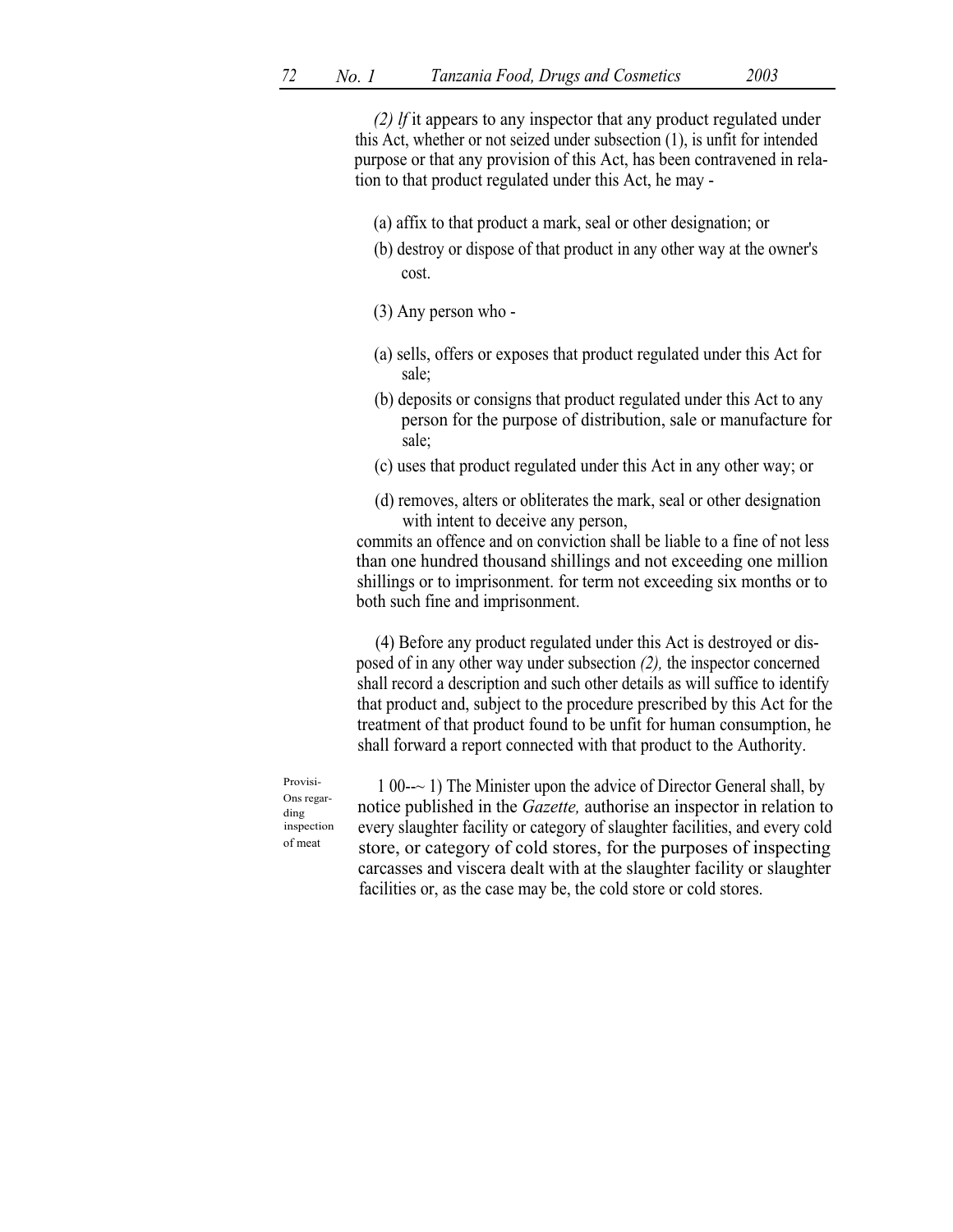(2) The Authority shall devise and cause to be provided a means of reproducing distinctive marks for use at all slaughter facilities and cold stores, so devised as to indicate the identity of the slaughter facility or cold store, and of the inspector.

(3) The inspector shall affix or impress the device provided under subsection (2) to or on any carcass or a part of it in every case in which he has inspected the whole carcass with all the viscera at the place of slaughter, and when the carcass or a part of it has appeared to him to be free of disease, sound, whole some and fit for human consumption, and the device shall not be used in any other way.

(4) Any person who makes use of a device identical with or similar to any device provided under subsection (2) with intent to deceive any person, commits an offence and on conviction shall be liable to a fine of not less than three hundred thousand shillings or to imprisonment for a term of not less than three months or to both such fine and imprisonment.

101. $-$ I) Subject to the provisions of this section and any regulations Power to take made under section 122, any inspector may take samples for analysis, or samples for other examination of any food, drugs or medical devices, cosmetics, and herbal drug or of any substance capable of being used in the manufacture of food, drugs, cosmetics' herbal drug, medical devices which appears to him to be intended for sell or to have been sold for use by man or animal which is found by him on or in any premises, stall, vehicle, vessel, conveyance, aircraft or place which he is authorized to enter for \ the purposes of ensuring compliance with this Act.

(2) Where the food, drugs, cosmetics, medical devices or herbal drugs which the inspector intends to take, is kept for retail sale in unopened packages, the sample shall consist of the whole of any one package.

(3) When taking any sample under this section, the inspector shall take any necessary measures to satisfy himself that the sample taken is a representative sample of the bulk of the food, drugs, cosmetics, medical devices and herbal drugs.

(4) Any person who fails to comply with any demand made by an inspector under this section, commits an offence and upon conviction is liable to a fine of not less than one hundred thousand shillings or to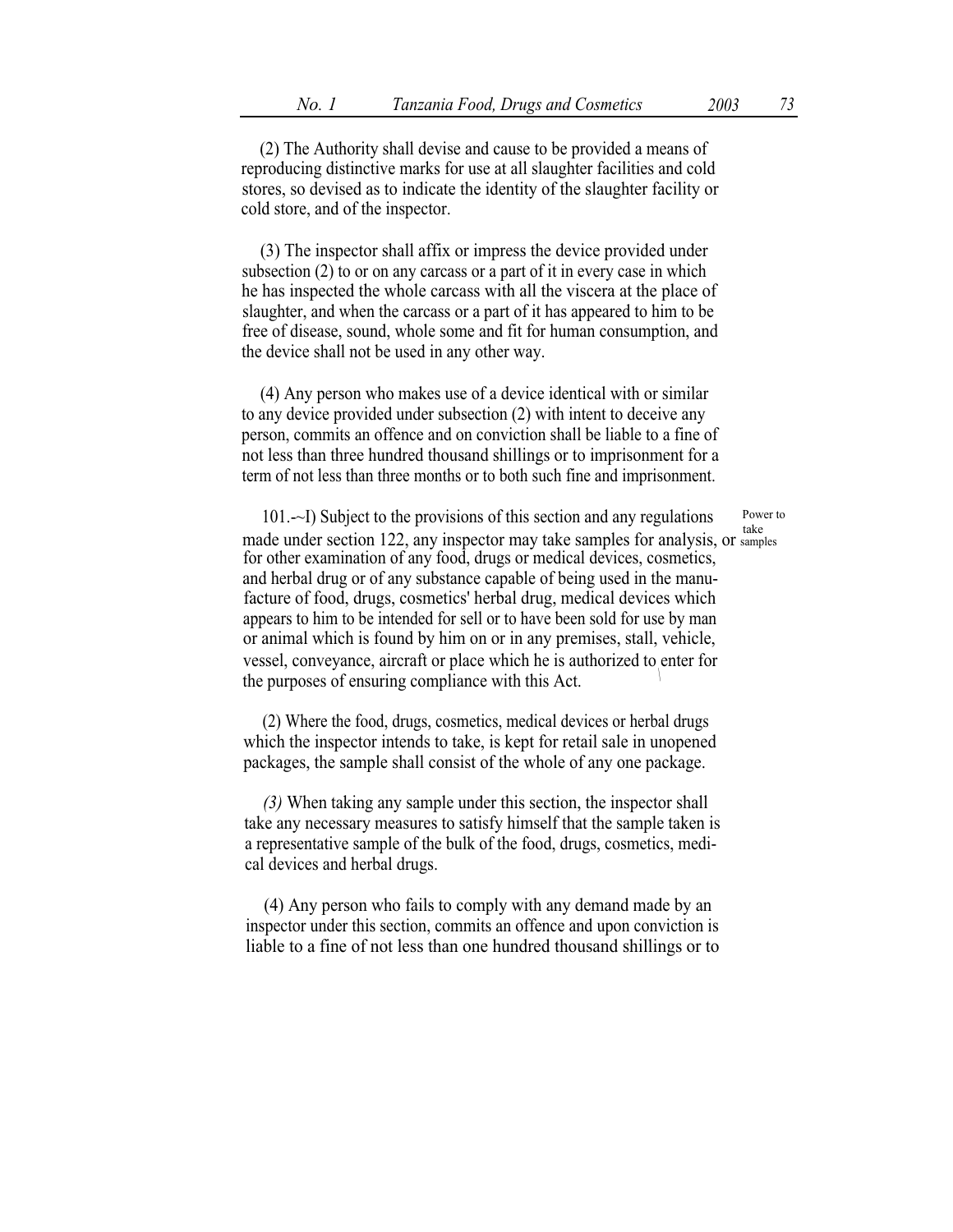lysis

imprisonment for a term of not less than two weeks or to both such fine and imprisonment.

102. Any inspector who has procured any food, drugs, cosmetics, medical devices and herbal drugs or other substance for use in the manufacture of food, drugs, cosmetics, medical devices and herbal drugs may submit a sample of it to an analyst for analysis. Right to submit sample to an analyst

Provisi- 103. $\sim$  1) Where an inspector who has taken a sample of any food or substance under the provisions of section 102 considers that it should be analysed, he shall forthwith divide that sample into at least three parts, each part to be marked and sealed or secured in the manner permitted by its nature and shall ons regarding the taking of samples for ana-

- (a) with respect to one part of the sample, comply with the provisions of subsection (2); and
- (b) with respect to the remaining parts of the sample, comply with the provisions of subsection (3).
- (2) (a) if the sample was obtained by purchase from a dealer in the food or substance concerned, the inspector shall permit the vendor to select and take one part from the three parts;
	- (b) if the sample was. obtained by purchase from an automatic machine:
		- (i) if there appears on the machine the name and address, within the United Republic, of its proprietor, the inspector shall give one part of the sample to that person;
		- (ii) in any other case, the inspector shall give one part to the occupier of the premises on which the machine stands or to which it is affixed;
	- (c) if the sample is of any food or substance consigned from outside the United Republic and was taken by that officer before delivery to the consignee, he shall give the one part of the sample to the consignee;
	- (d) if the sample is of any food or substance in transit from a consignor within the United Republic to a consignee within or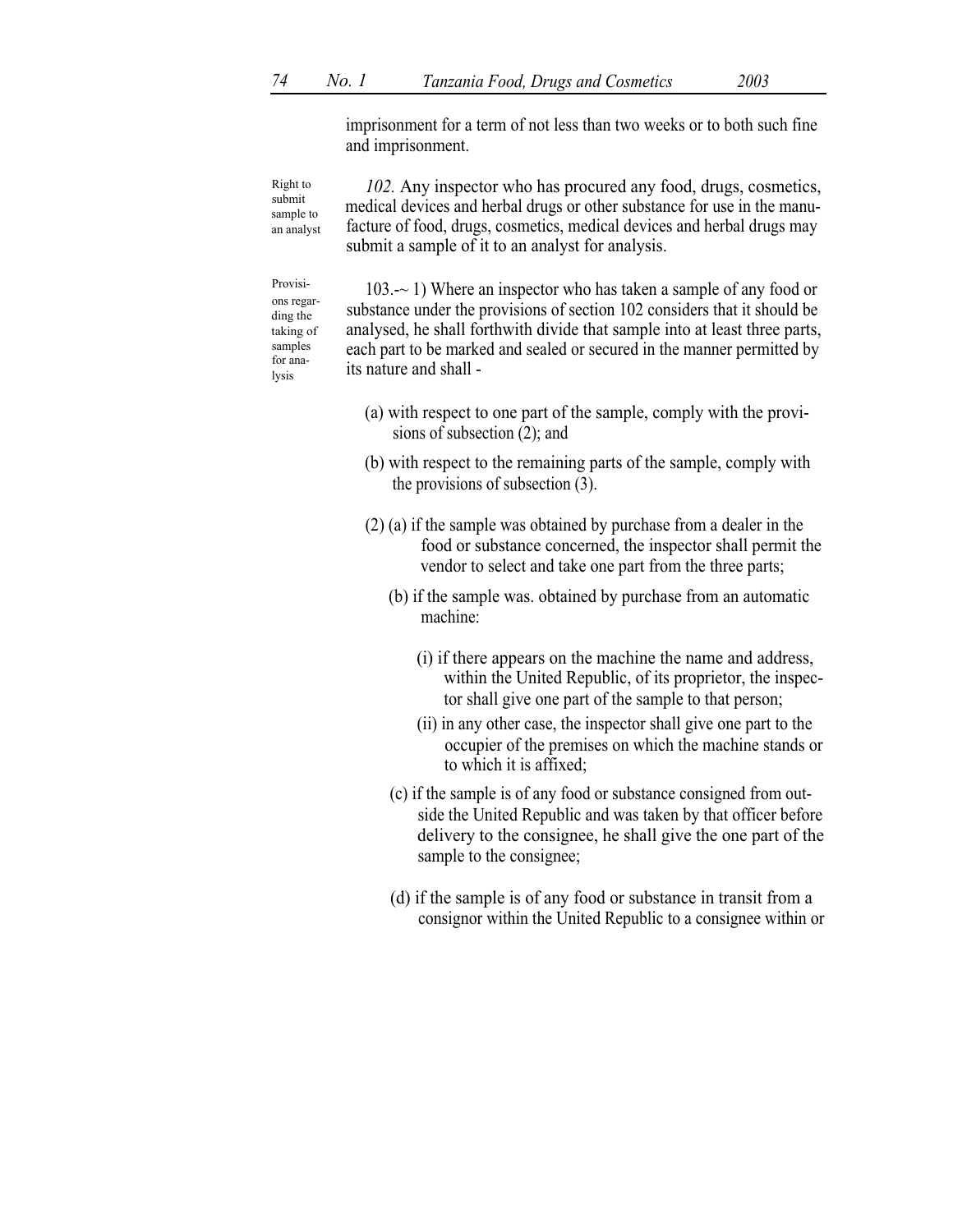outside the United Republic, the inspector shall give the one part of the sample to that consignor;

(e) if none of the presiding paragraphs of this subsection apply, the inspector shall give one part of the sample to the person appearing to him to be the owner of the food or substance from which the sample was taken.

(3) The inspector shall, unless he subsequently decides not to have an analysis made, personally submit to the analyst one of the remaining parts of the sample and retain the other or others for future comparison.

(4) In every case to which subsection (2), applies, the inspector shall inform the person to whom the part of the sample is given that the sample was taken for analysis by the analyst.

(5) Where any sample taken for analysis consist of the contents of an unopened package, the inspector may retain the packing material and, if he decides to have an analysis made, deliver the sample to an analyst.

(6) Any part of a sample which is to be given to any person under this section may be given either by delivering it to him or to his agent, or by sending it to him by post in a registered packet, but if after reasonable inquiry the inspector is unable to find the person to whom the part of the sample is to be given or ascertain his name and address, he may, in lieu of giving that part to that person, retain it.

(7) If it appears to the inspector that any food or substance a sample of which he has taken for analysis was manufactured or put into its wrapper or container by a person, other than one to whom any part of the sample required to be given, having his name and an address in the United Republic displayed on the wrapper or container, the inspector shall, unless he subsequently decides not to have an analysis made, within three days after taking that sample, send to that person a notice informing him that the sample has been taken by him and where the sample was taken or, as the case may be from whom it was purchased.

104. Where an inspector procures a sample consisting of food or substance contained in unopened packages, and the division into parts of the food or substance in the packages:

Where division of sample into parts impracticable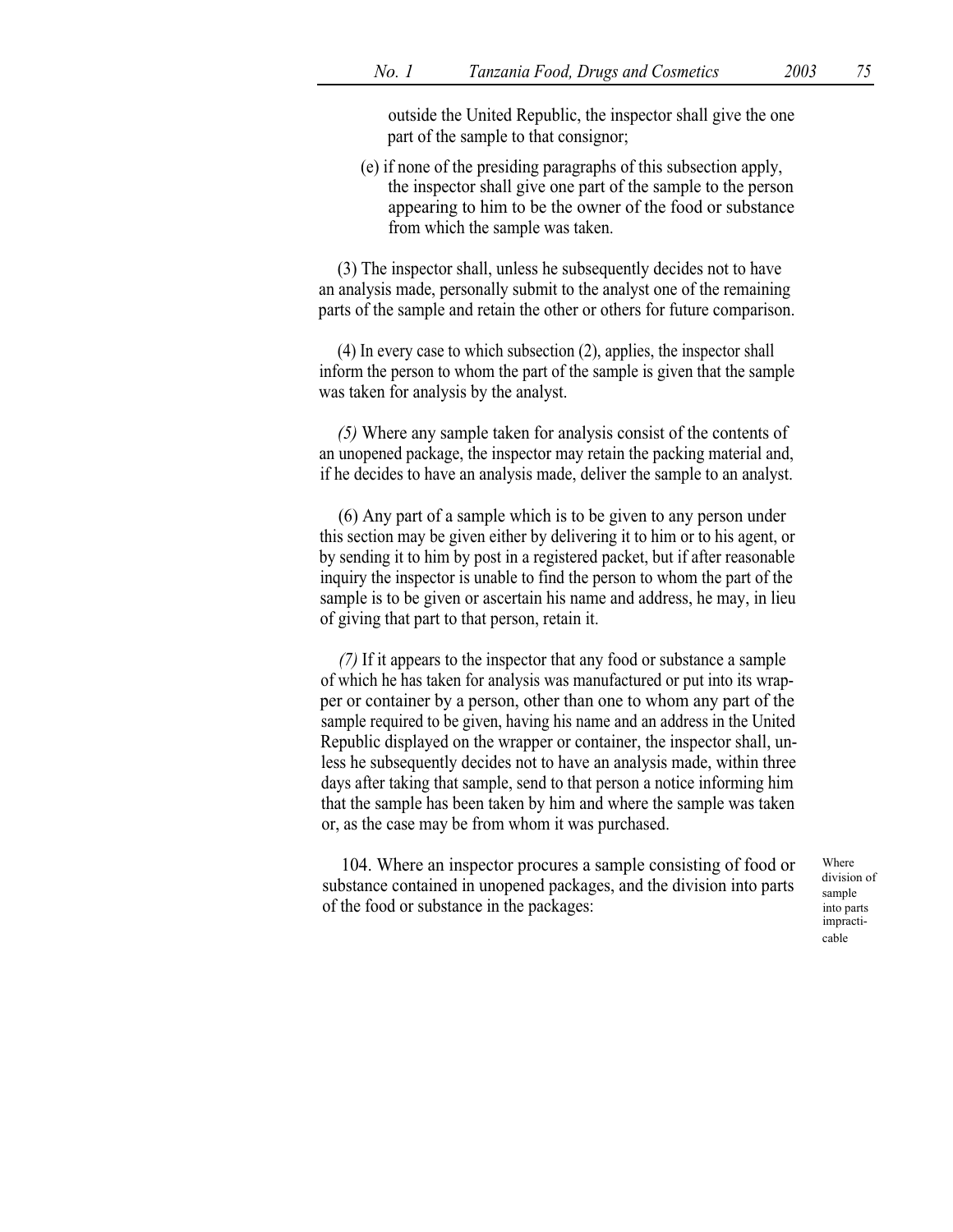(a) is not reasonably Practicable; or

(b) might affect the composition or impede the proper analysis of the contents,

the inspector shall be deemed to have complied with the provisions of section 103(2) if he divides the containers into the requisite number of lots and deals with each lot as if it were a part in the manner Provided by that section, and references in this Act to a part of a sample shall be construed accordingly.

Appoint  $105$ .-(I) For the Purpose of this Act, the Authority may authorisa- (a) appoint any pharmacist, medical Practitioner, health officer, food technologist, pharmaceutical technicians Or any public officer as an inspector; inspectors (b) authorise any inspector or officers appointed under any written laws whose functions relate to the functions of the Authority to Perform specific functions as inspectors under this Act; and (c) publish in the Gazette inspectors appointed under this Act. (2) The inspectors or officers referred to under Paragraph (b) of subsection (1) shall be recognised as authorised officers under this Act. (3) When appointing Or authorizing inspectors, the Authority shall take into account 'lot to appoint or authorize an inspector who has interest in the manufacture, Importation or sale of any Product regulated under this Act. 106.-(1) For the purposes of ensuring compliance under this Act, an inspector or inspectors may -

(a) at all reasonable times, enter-

- (i) any set Of Premises which is on the register Of Premises;
- (ii) any Premises in which any person whose name is entered in any register under this Act, carries on any business; and
- ('ii) any Premises in respect of which any Person is licensed under this Act;
- (b) at any time enter any Premises, stall, vehicle, vessel, or conveyance, any Premises suspected to be dealing with Products regulated under this Act for the Purposes of ensuring compliance with this Act;

```
ment,
tion and
recogni-
tion of
```

```
Powers of
inspectors
```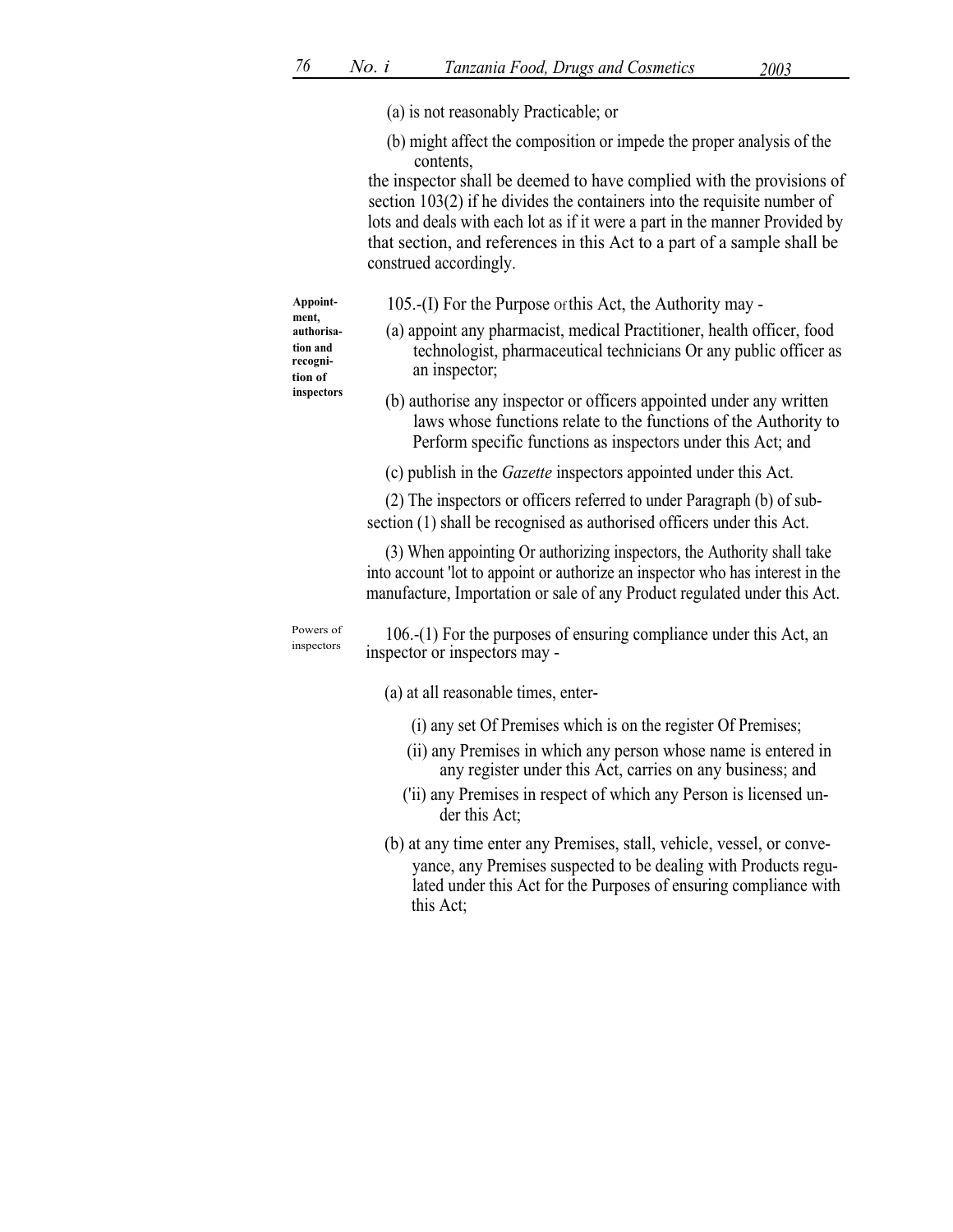- (c) examine or inspect any certificate of registration, licence, book, electronic information storage system or other document in the premises and, for that purpose, he may do such other things, including the taking of extracts from documents in the possession of the person, as may be necessary to effectual the examination or inspection;
- (d) seize and detain any food, drug, cosmetics, medical device, herbal drug, substance or article consisting of, or containing any poison which he has reasonable cause to suspect is liable to forfeiture under this Act;
- (e) seize and detain any drug, product, foods, cosmetics, medical device, herbal drug, article. record or other thing which appears to him to constitute or contain evidence of a contravention of any provision of this Act;
- (f) close the premises found to contravene the law and institute criminal proceedings;
- (g) order the return to the country of origin of any product regulated under this Act imported into the country in contravention of the provisions of this Act.

(2) The Director of Public Prosecutions may, on request of the Authority and upon being satisfied that there are officers or persons who possess the relevant knowledge and training in matters related to prosecution, by notice published in the *Gazette* authorize such officers or persons, to be public prosecutors for the purposes of this Act.

- (3) Any person who: -
- (a) willfully delays or obstructs an inspector in the exercise of his powers under this section; or
- (b) refuses or fails without reasonable excuse, to give any inforniation which he is lawfully required to give under this section; or
- (c) gives any information which is false in a material particular or which he reasonably believes to be untrue;

commits an offence and upon conviction is liable to a fine of not less than five hundred thousand shillings or to imprisonment for a term of not less than three months or to both such fine and imprisonment.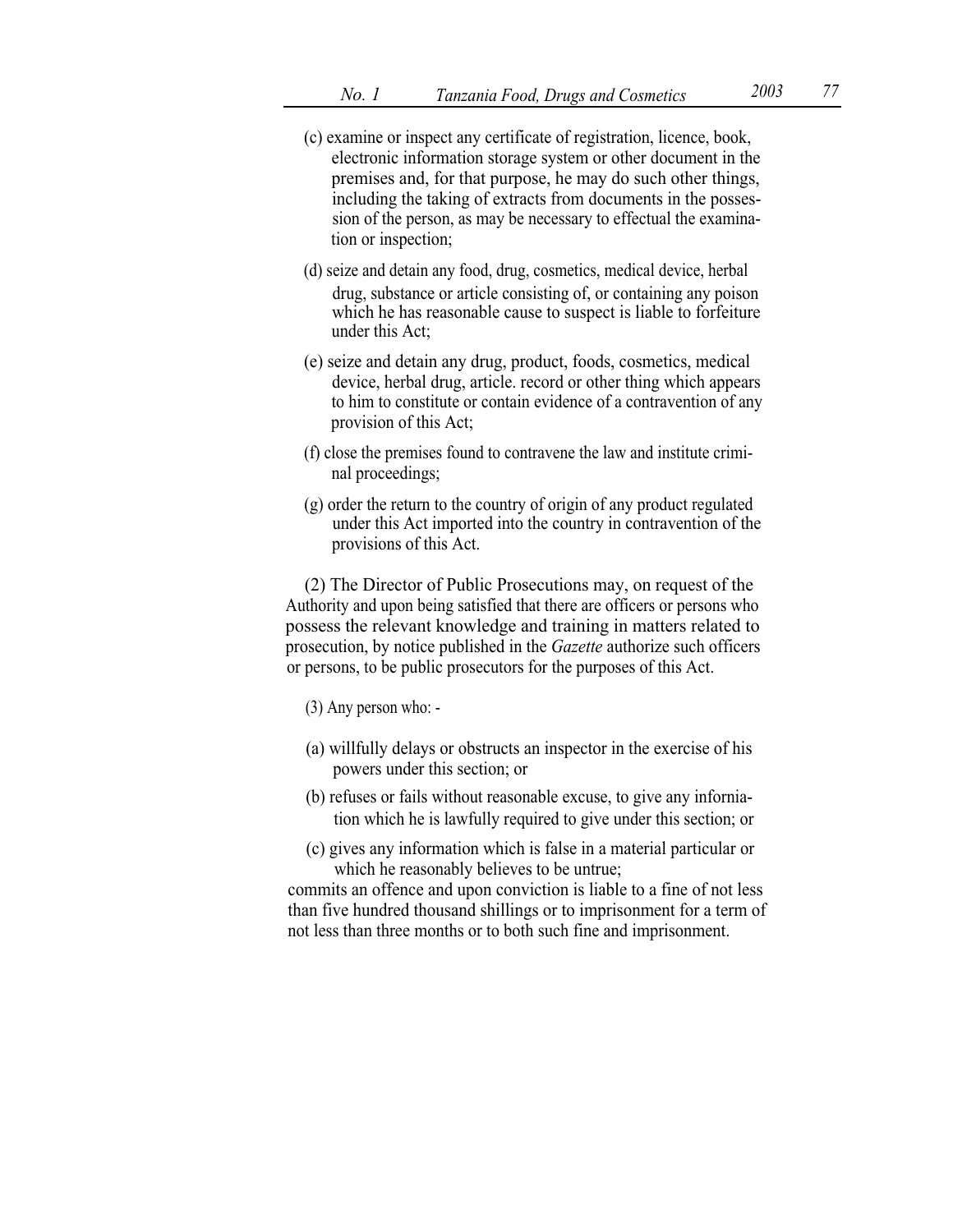Power to call information regarding cornposition of products regulated under this Act

107.-(I) The Director General may order in writing any person who carries on a business which includes the manufacture, importation, sell or use of substances of any kind specified in the order, to furnish to him, within a period specified in the order any specified particulars of the composition and use of those substances sold in the course of that business or used in the manufacture of product regulated under this Act.

(2) without prejudice to the generality of subsection (1), an order made under that subsection may require the following particulars to be furnished in respect of any substance, namely:

- (a) particulars of the composition and the chemical nature of the substance;
- (b) particulars of the manner in which the substance is used or proposed to be used in the manufacture of products regulated under this Act;
- (c) particulars of any investigation carried out by or to the knowledge of the person carrying in the business concerned, for the purpose of determining whether and to what extent the substance, or any product formed when the substance is used in the preparation of food nutritionally enriches that food or becomes injurious  $\alpha$  to, or in any way affects health;
	- (d) particulars of any investigations carried out by or to the knowledge of the person carrying on the business concerned for the purpose of determining the cumulative effect on the health of a person consuming the food in ordinary quantities.

(3) Save for the purposes of any proceedings for an offence against this Act, and subject to the provisions of section 120, no particulars furnished in accordance with an order made under subsection (1), and no information relating to any individual business obtained by means of those particulars, shall, without the previous written consent of the person carrying on the business concerned, be disclosed to anyone.

(4) Any person who discloses any particulars or information or fails to comply with the requirements set under the provisions of this section, commits an offence.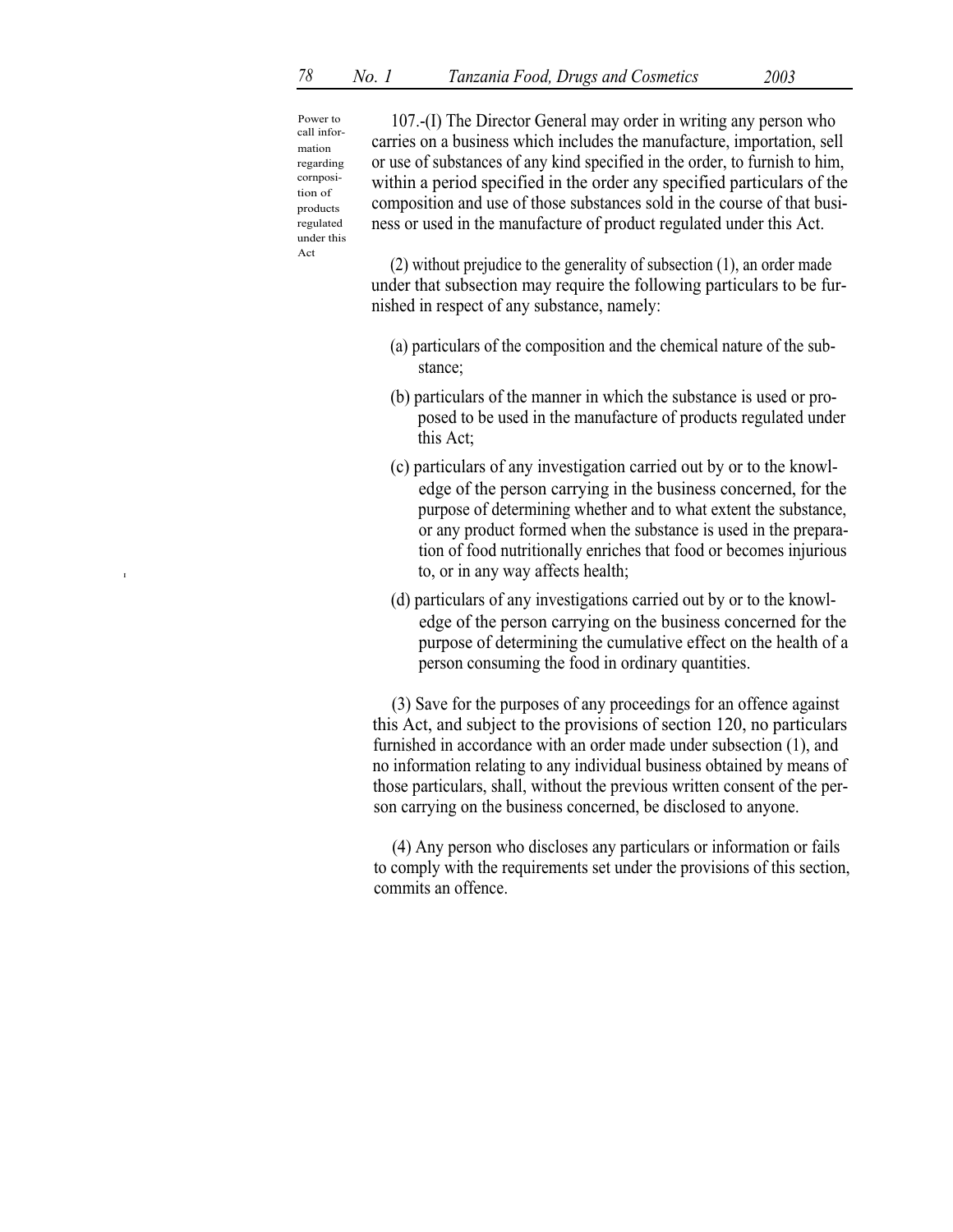(5) Any person who fails to comply with the requirements of any order made under subsection (1), commits an offence.

## b. Legal Proceedings

108.-(I) In every case in which a sample for analysis is delivered to the analyst under section 103, the analyst shall cause it to be analysed as soon as is practicable and shall give to the person who requested the analysis to be made a certificate specifying the result of the analysis in the prescribed form.

(2) A certificate of the result of an analysis given by the analyst under subsection (1), shall be signed by the head of the laboratory but the analysis may be made by any person acting under his instructions.

(3) Any person who, for the purpose of advertisement, uses any certificate of analysis he obtained under this section, commits an offence and upon conviction is liable to a fine of not more than one hundred thousand shillings or to imprisonment for a term of not less than two weeks or to both such fine and imprisonment.

109.-(1) In any proceedings for an offence under this Act, the production by one of the parties of a document purporting to be a certificate of the analyst given under the provisions of section 108, or a document supplied to him by the other party as being a copy of that certificate shall be sufficient evidence of the facts stated in it, unless, in the former case, the other party requires that the person who made the analysis be called as a witness.

(2) In any proceedings for an offence under this Act, if a defendant intends to produce a certificate of the analyst, or to require, under subsection (1), that the person who made the analysis be called as a witness, he shall give notice of that intention to the other party, together, in the former case, with a copy of the certificate, three days before the date fixed for hearing of the case and if the notice is not given, the court may, if it thinks fit, adjourn the hearing on terms which it considers proper.

(3) If any relevant method of analysis has been prescribed under this Act, evidence of an analysis carried out by that method shall be preferred to be evidence of any other analysis or test.

Certificate of analysis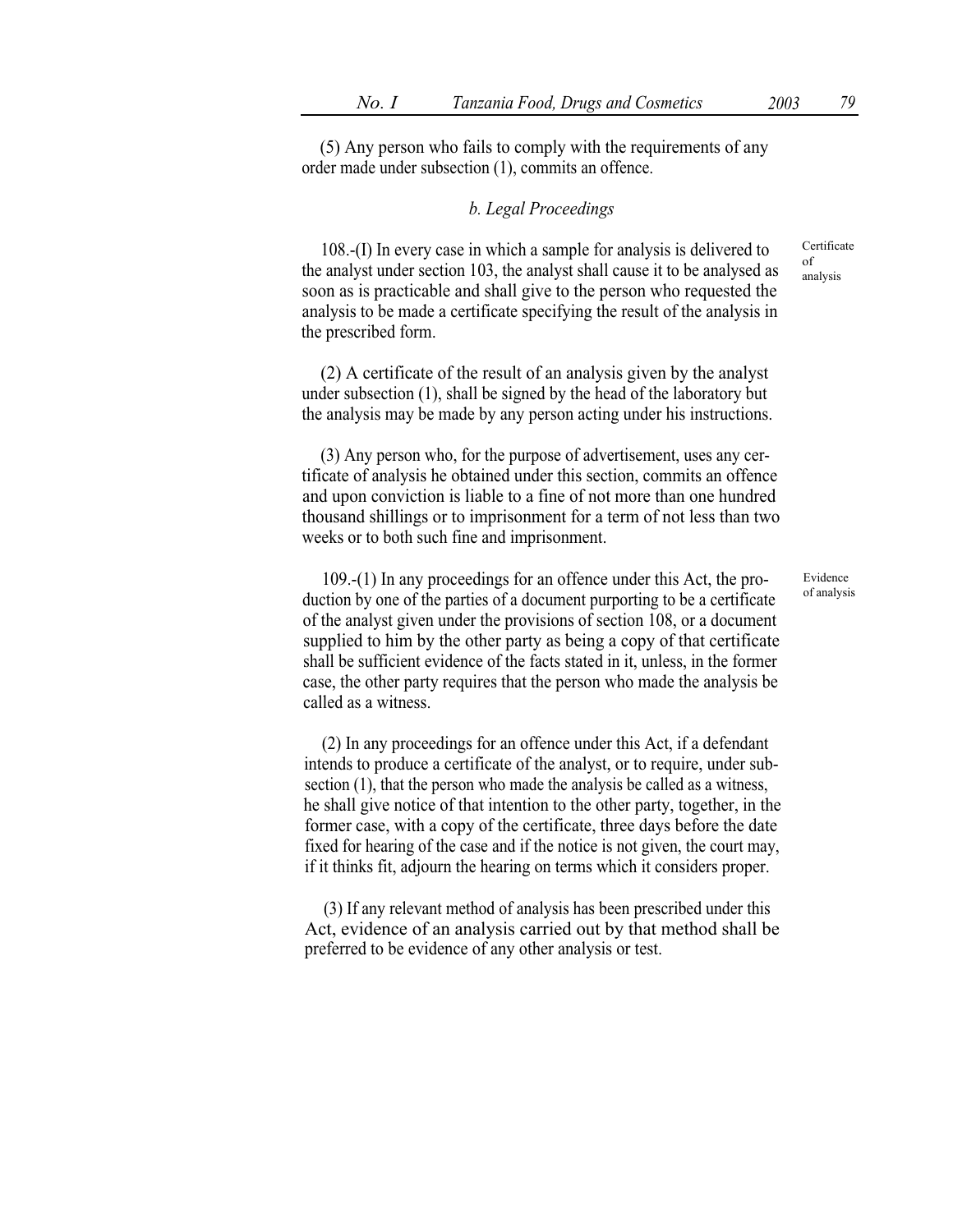(4) In any proceedings under this Act, where a sample has been procured in circumstances which necessitates the requirement that it be divided into parts, the part of the sample retained by the person who took it shall be produced at the hearing.

(5) A certificate of the result of an analysis transmitted by an analyst under this section shall be signed by the Head of the Laboratory but the analysis may be made by any person acting under the direction of the Head of the Laboratory and any certificate so transmitted by the analyst shall be sufficient evidence of the truth of the facts stated in it unless any Party to the Proceedings requires that the person who made the analysis be called as a witness.

tions

 $P$ resump- $110-(I)$  For the purpose of this Act -

- (a) any article commonly used for human consumption shall, if sold or offered, exposed or kept for sale, be presumed until the contrary is proved, to have been sold or, as the case may be, to have been or to be intended for sale for human consumption;
- (b) any article commonly used for human consumption, and any article commonly used for the manufacture of products for human consumption which is found in any Premises or in any vessel, vehicle or container used for the manufacture, storage, transport or sale of that article or those Products, shall be Presumed, until the contrary is proved, to be intended for sale, or for manufacturing products for sale for human consumption;
- (c) any substance capable of being used in the composition or manufacture of any article commonly used for human consumption, which is found in any premises or vessel where that article is manufactured shall until the contrary is proved, be Presumed to be intended for that use;
- (d) any drug, medical device, cosmetics or herbal drug commonly used by man or animal, or any article commonly used in the manufacture of drugs, cosmetics, medical devices or herbal drugs for use by man or animal, which if is found on any premises or in any vessel, vehicle, aircraft or container used for the manufacture, storage, transport or sell of that drugs, cosmetics, medical devices, herbal drugs or article, shall be presumed, until the contrary is Proved, to be intended for sell or as the case may be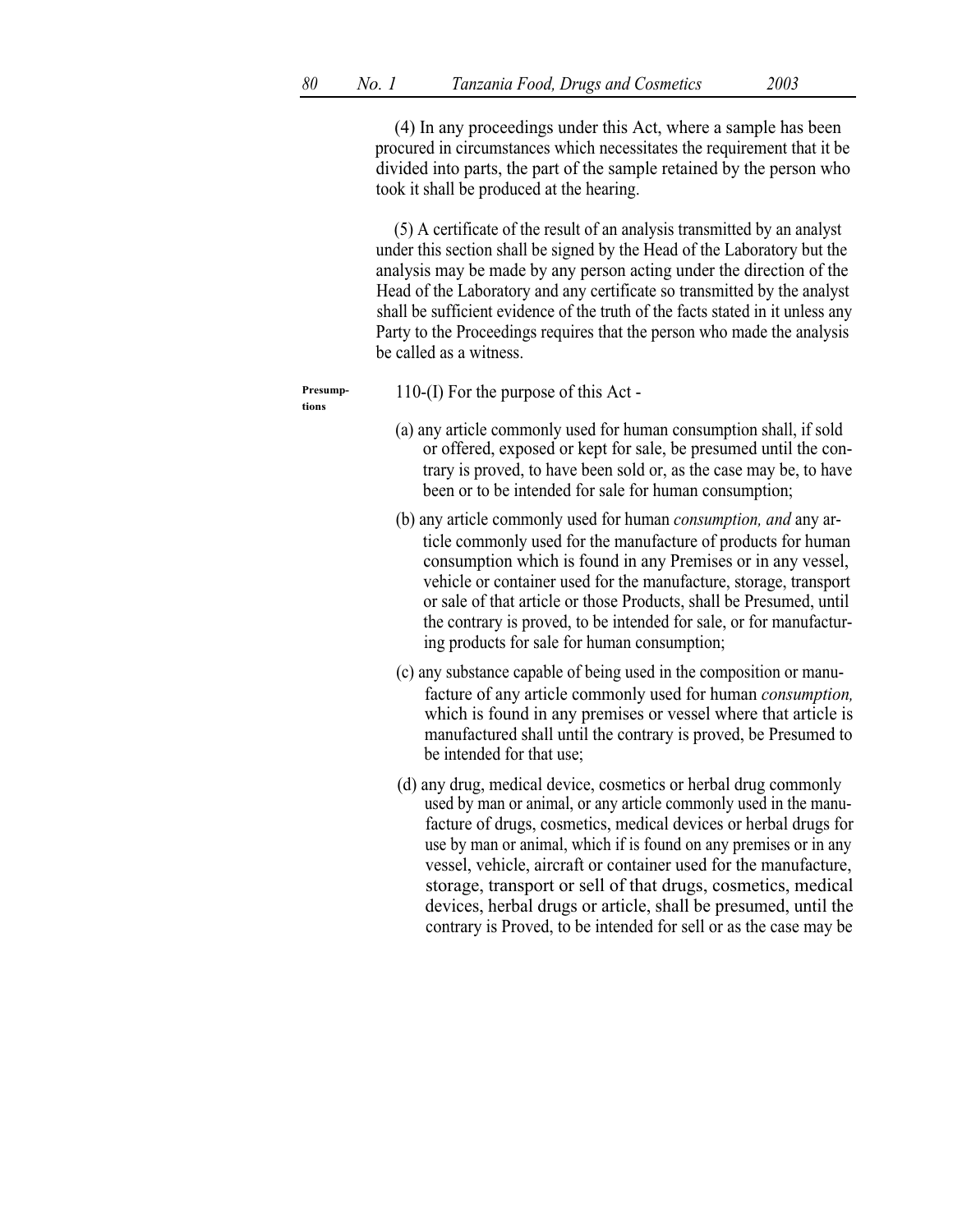for the manufacture of drugs, medical devices, cosmetics, and herbal drug for use by man or animal;

(e) any substance capable of being used in the compounding or manufacturing of any drug product, cosmetics, medical device and herbal drug commonly used by man or animal which is found on any premises or in any vessel where that drug cosmetics, medical devices, or herbal drug is manufactured shall be presumed to be intended for that use.

(2) Where any product regulated under this Act is sold, or deposited with or consigned to any person for the purpose of sale for use by man or animal in an unopened package, any person who appears from any statement on or attached to the package to have enclosed it in that package shall, until the contrary is proved, be deemed to have imported, manufactured or enclosed such products.

111.41) In any proceedings for an offence which consists of selling When waor offering or exposing or advertising for sale or having in possession be pleaded for the purpose of sale, any food, drug, cosmetics, medical device, herbal as defence drug or substance, it shall be a defence for the defendant to prove that -

- 
- (a) he purchased it as being an article or substance which could lawfully be sold or dealt with under the name or description or for the purpose under or for which he sold or dealt with it, and with a written warranty to that effect; and
- (b) he had no reason to believe, at the time when the alleged offence was committed, that it was something other than what he says it was in paragraph (a); and
- (c) it was then in the same state as when he purchased it.
- (2) A warranty shall only be a defence in proceedings under this Act if:
- (a) the defendant
	- (i) has, not later than three days before the date of the hearing, sent to the prosecutor a copy of the warranty with a notice that he intends to rely on it and specifying the name and address of the person from whom he received it; and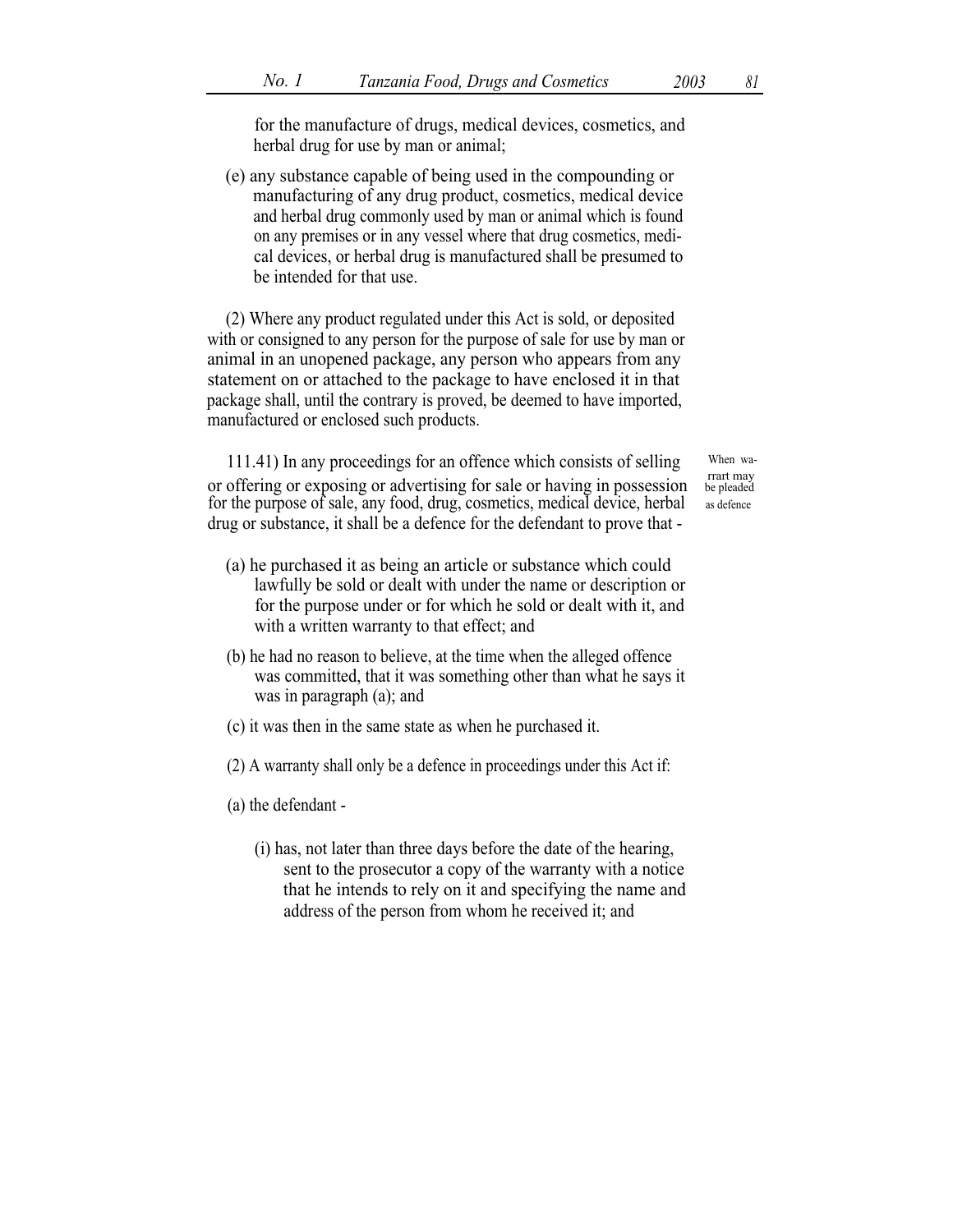(b) in the case of a warranty given by a person resident outside Tanzania, the defendant proves that he had taken reasonable steps to ascertain, and did in fact believe in, the accuracy of the statement contained in the warranty.

(3) A defendant who is an employee or agent of the person who purchased the article or substance under a warranty may rely on this section in the same way as his employer or principal would have done had he been the defendant.

(4) The person by whom the warranty is alleged to have been given may appear and give evidence at any hearing, and the court may, if it thinks fit, adjourn the hearing.

(5) For the purposes of this section and of the provisions of section I 1 3, a name or description entered in an invoice shall be deemed to be a written warranty that the article or substance to which the entry refers can be sold or dealt with'in any other way under that name or description by any person without contravening this Act.

Sale, 112. For the purposes of this Act, any person who, whether on his etc, by ernployersor own account or as the employee of another person, sells, offers, exposes or advertises for sale, or has in his possession for sale, any product regulated under this Act shall be deemed to sell, offer, expose or advertise for sale, or have in his possession for sale, that product regulated under this for intended purpose, and if that person is an employee or agent of some other person, that other person shall subject to this Act, be under the same liability as if he had himself sold, exposed or advertised that product regulated under this Act. agents

113.-(I) A defendant who, in any proceedings under this Act, willfully applies in relation to any article or substance a warranty or certificate of analysis given in relation to any other article or substance, commits an offence and upon conviction is liable to a fine of not less than three hundred thousand shillings or to imprisonment for a term of not less than one month or to both such fine and imprisonment. **Offences** 

in reiation to waranties or certificates of analysis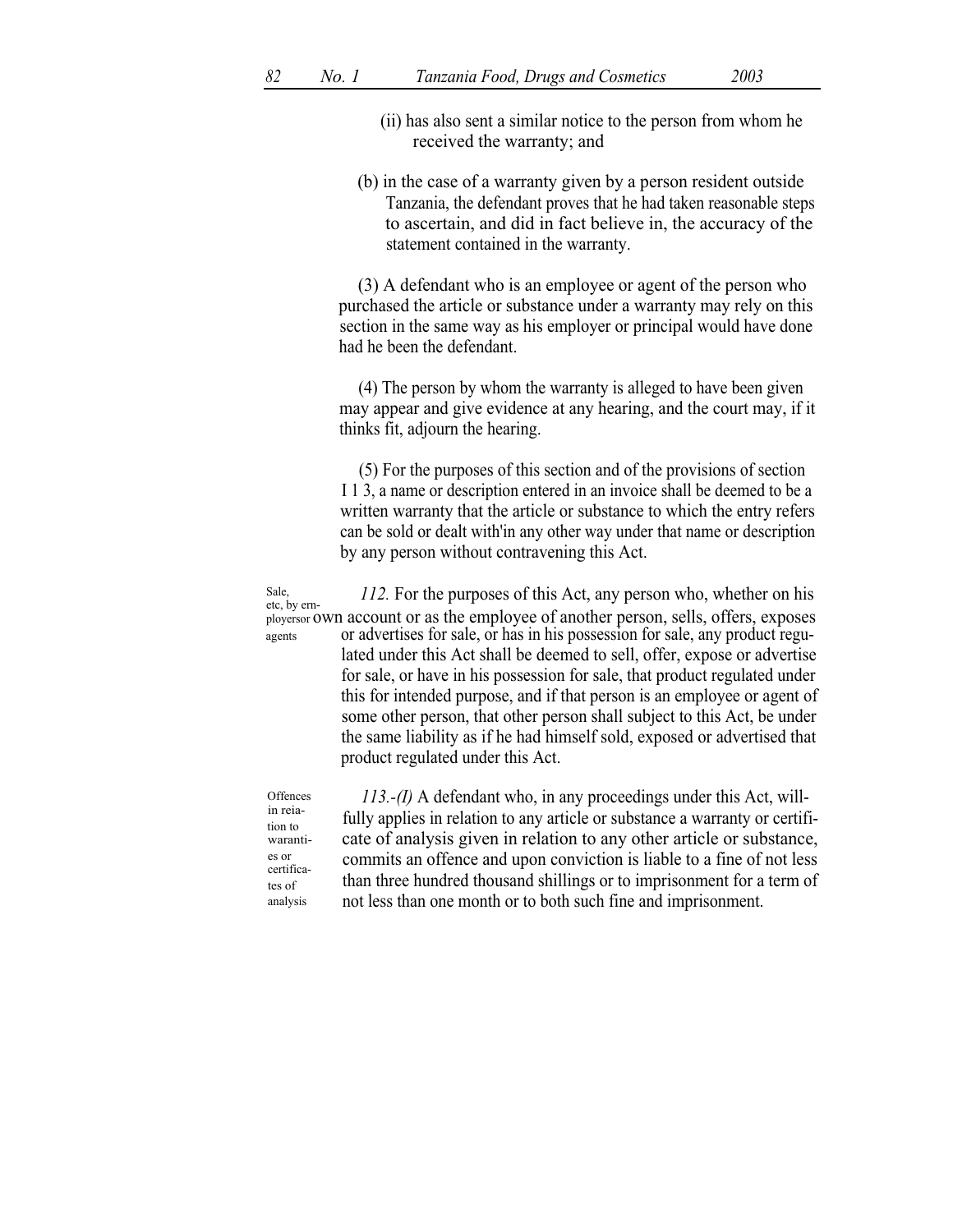(2) Any person who, having sold any article or substance in respect of which a warranty might be pleaded under the provision of section 111 gives to the purchaser a false warranty in writing, commits an offence and upon conviction is liable to a fine of not less than three hundred thousand shillings or to imprisonment for a term of not less than one month unless he proves that when he gave the warranty he had reason to believe that the statements or description contained in it were accurate.

114.-41) Where a person is convicted of an offence under this Act, Recovery of expethe court may order that all expenses incidental to the taking of any nses sample or the making of any analysis of any product regulated under this incidental<br>Act in regnect of which the conviction is obtained shall be noted by the to taking Act in respect of which the conviction is obtained shall be paid by the  $\frac{\text{to taking}}{\text{samples}}$ person convicted.

(2) All expenses recoverable under this section shall be recovered in the same manner as a fine is recovered.

115.-~ 1) In any proceedings for an offence under this Act, the court before which the offence is tried shall, in addition to any order or sentence it makes or imposes, order that any food, drug, cosmetics, medical device, herbal drug or other article with respect to which the offence was committed be forfeited to the government. Forfeiture

(2) An order of forfeiture may be made by the court under this section whether or not any person has been convicted of the offence alleged to have been committed.

(3) Any food, drug, medical devices, herbal drug or other article in respect of which an order for forfeiture is made under this section shall be deemed to be free from any rights of any person.

116.-41) Any person aggrieved by a decision of the Authority may Appeals appeal to the Minister against that decision.

(2) The Authority may appear as respondent and be heard on any appeal against its decision.

(3) Notwithstanding the provisions of this section, the Attorney General shall have the right to intervene in any suit or matter instituted by or against the Authority for public interest.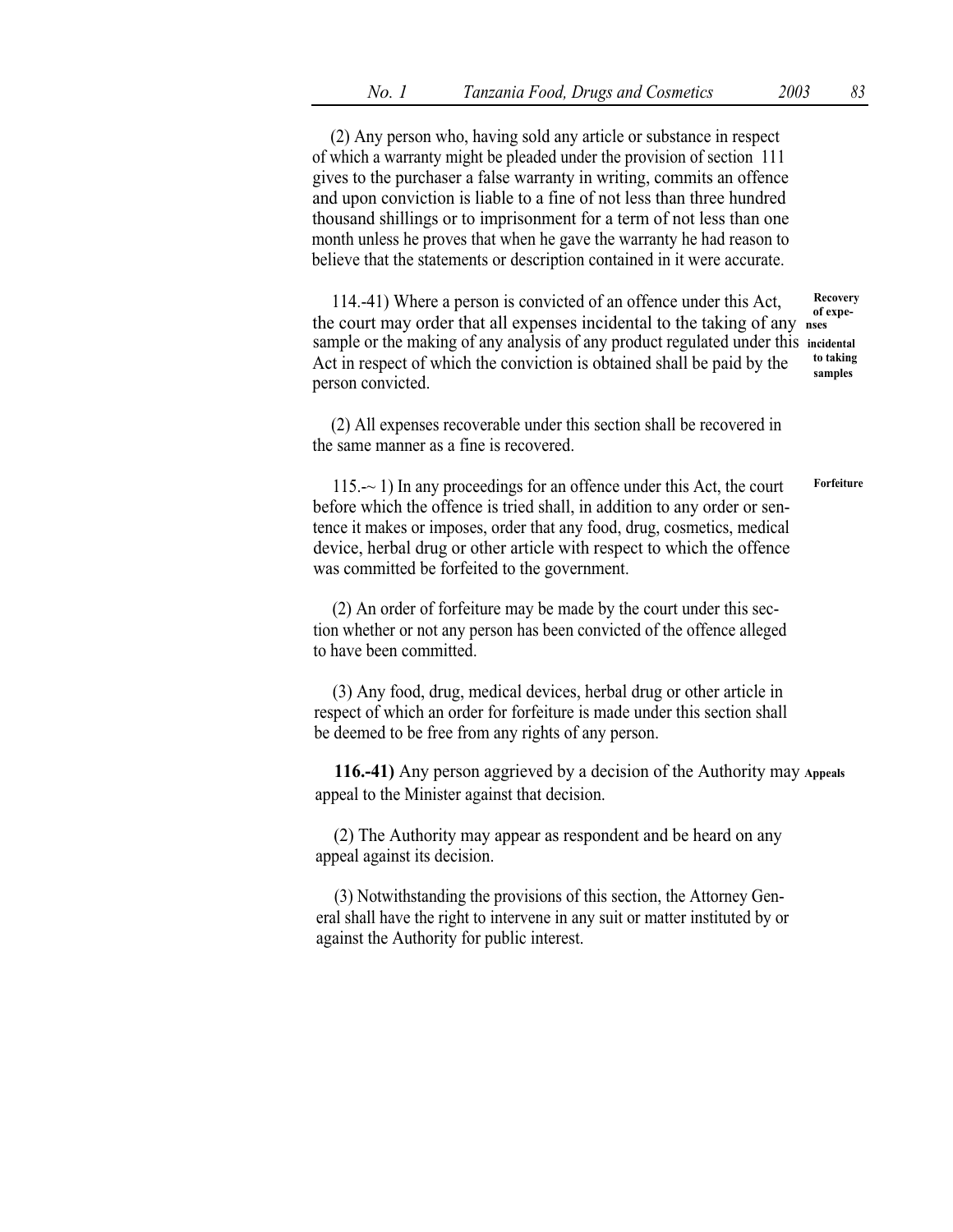Act No. 16 of 1967

(4) Where the Attorney General intervenes in any suit or matter in pursuance of subsection (3), the provisions of the Government Proceedings Act, 1967 shall apply in relation to the proceedings of that suit or matter as if it had been instituted by or against the Government.

Prohibition to carry on business or to dispose of any product pending an appeal

117.-(I) When a decision of the Authority or of a court in any proceedings under this Act, makes it unlawful for a person to carry on any business which he was lawfully carrying on at the date when that decision was given, or to use any premises for any purpose for which he was lawfully using at that date, he shall not carry on that business and shall not use the premises for the purpose, and if any appeal is lodged, until the appeal is finally disposed of or abandoned or withdrawn.

(2) When the Authority or a court in any proceedings declares a product to be unfit for the intended purpose the owner shall not manufacture for sale, sell, supply or distribute that product, and if any appeal is lodged until the appeal is finally concluded.

Liability of members of the Authority etc.

118. Any thing done by the Director General, any member of the Board, the Directors, an inspector or any other person empowered to perform any function under this Act shall, if done in good faith in execution or purported execution of his function under this Act, shall not, render the Director General, Directors, that member, the inspector or that other person personally liable for the matter or thing done.

Protection of informers

119.-41) Subject to this subsection, no complaint made in respect of an offence under this Act shall be admitted in evidence and no witness in any proceedings for an offence under this Act shall be obliged or permitted to disclose the name or address of any informer or state any matter which might lead to his discovery, and, if any books, documents or any other papers which are in evidence or liable to inspection in those proceedings contain any entry in which any informer is named or described or which might lead to his discovery, the court shall cause all those passages to be concealed from view or to be obliterated so far as may be necessary to protect the informer from discovery, but no further.

(2) If the court, after full inquiry into the case, is satisfied that the informer willfully made in his information a statement which he knew or believed to be false in a material particular, or which he did not believe to be true, or if it appears to the court that justice cannot be fully done, it

I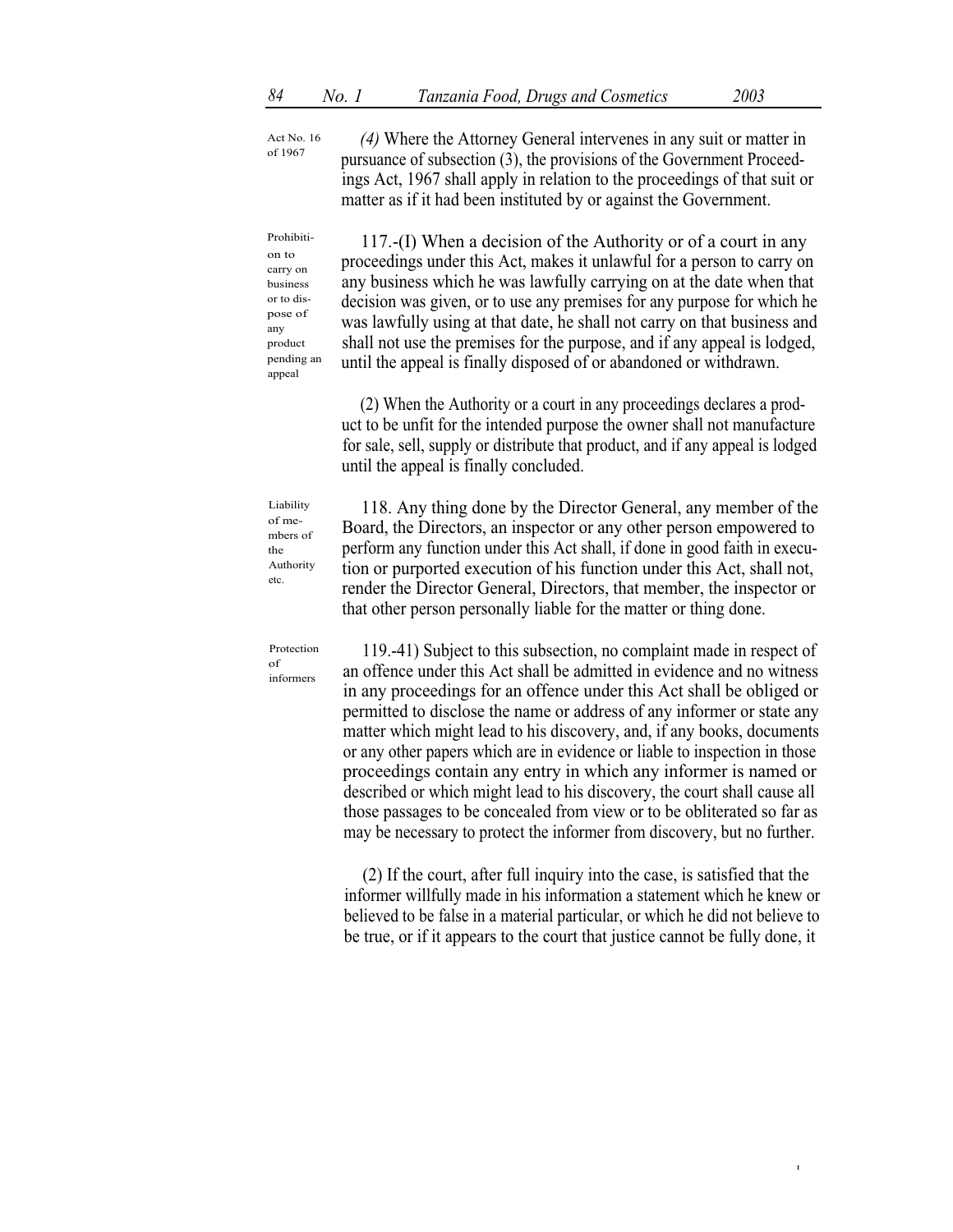may require the production of the original information and permit inquiry and require full disclosure concerning the informer.

120. If any person is convicted of any offence against this Act, relat-<br>tion of the sale or manufacture for sale of any product regulate under this Act, the Director General may cause to be published in any news tions paper or newspapers widely circulating in the United Republic -

- (a) the name of the offender;
- (b) the address, if any, of the place where the offence was committed;
- (c) the nature of the offence;
- (d) the kind of product involved; and
- (e) the fine, forfeiture or other penalty imposed.

121. The Minister may, upon consultation with the Authority when he considers fit and proper by order published in the Gazette, delegate to any other person, institution or body of persons some of the functions or powers of the Authority conferred upon it by this Act. delegate

 $122.~$  - 1) The Minister on advice of the Authority may make regulations with respect to any of the following matters or for any of the following purposes -

- (a) prohibiting the sell of any specified drug, medical device or herbal drugs product except on a prescription lawfully given by a dentist, medical practitioner or veterinary surgeon;
- (b) prohibiting, regulating or restricting the sell of any drug, medical device, cosmetics, herbal drug or poisons;
- (c) providing for the better regulation of the manufacture, compounding, sell or advertising of foods, drugs, medical device, herbal drug and poisons.
- (d) the safe custody, storage and transport of foods, medical devise drugs, herbal drug and poisons;
- (c) the regulation of the manufacture, importation, exportation, distribution and labelling of food, drugs, device, herbal medicines, cosmetics and poisons;

convic-

Regulations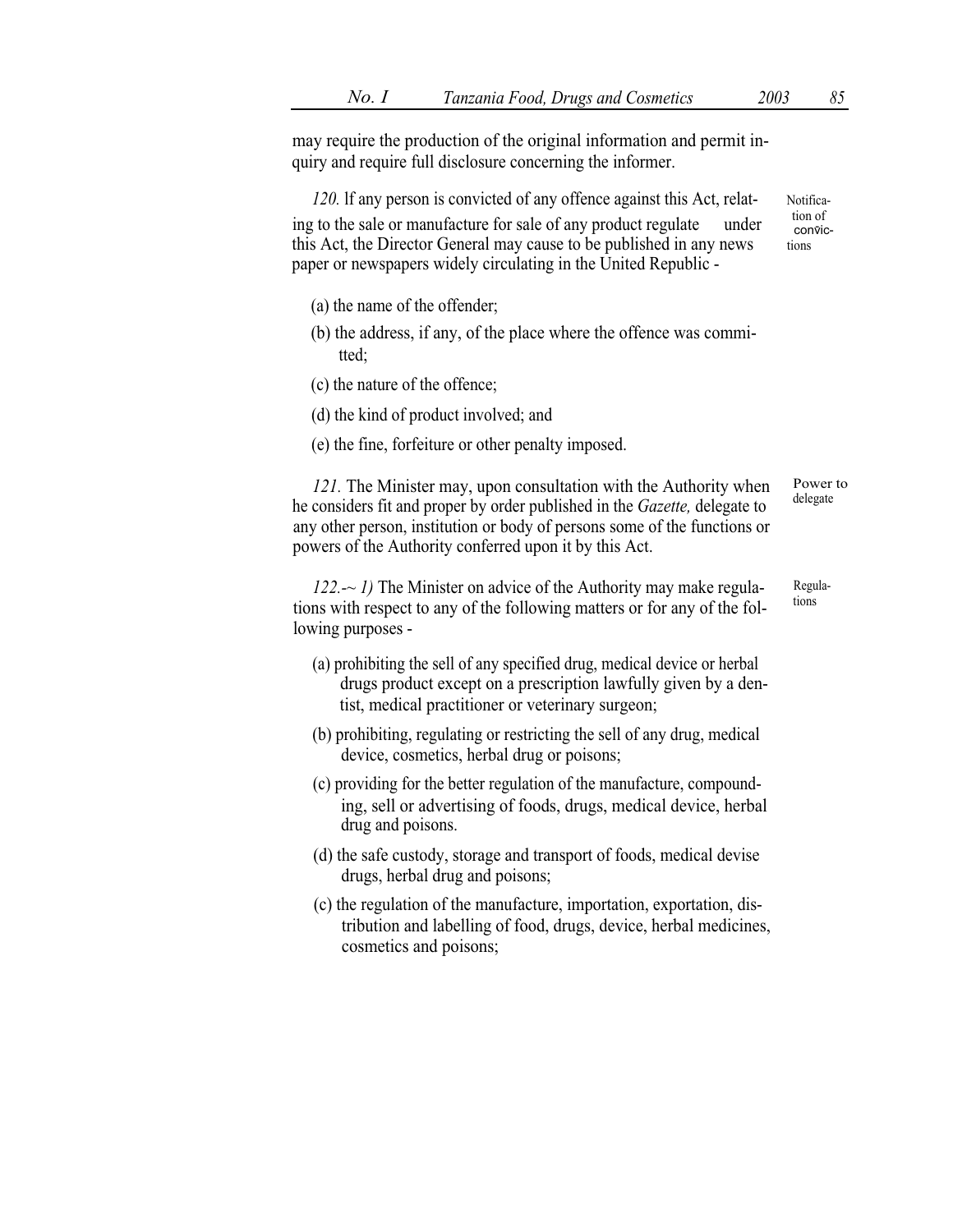|         | (f) the regulation of the prices of both manufactured and imported<br>food, drugs, medical devices herbal drug and poisons;                                                        |
|---------|------------------------------------------------------------------------------------------------------------------------------------------------------------------------------------|
|         | (g) regulating of containers or packaging material in which food, medi-<br>cal device, herbal drug or poisons may be contained;                                                    |
|         | (h) exempting any person from any of the provisions of this Act relat-<br>ing to the sell, supply or dispensing of drugs or herbal medicines;                                      |
|         | (i) prescribing the forms, the manner, the procedure and the fees pay-<br>able in respect of applications for licences or registration and<br>registers to be kept under this Act; |
| Cap. 32 | 0) the conduct of inquiries under this section shall be in accordance<br>with the Inquiries Ordinance;                                                                             |
|         | (k) provide a code of conduct for food and drug inspectors;                                                                                                                        |
|         | (1) prescribing the grounds for suspension or cancellation of a li-<br>cence issued or registration granted under this Act;                                                        |
|         | (m) provide regulations for registration of food, drugs, medical de-<br>vices and herbal drugs;                                                                                    |
|         | (n) provide regulations on the establishment of laboratories for test-<br>ing and analysing drugs, food, cosmetics or herbal drugs;                                                |
|         | (o) provide regulations on minimum requirements of Good Manu-<br>facturing Practice;                                                                                               |
|         | (p) provide regulations on conditions for undertaking clinical trials;                                                                                                             |
|         | (q) provide for minimum requirements for a product leaflet;                                                                                                                        |
|         | (r) provide regulations on drug promotional activities for product<br>regulated under this Act;                                                                                    |
|         | (s) provide regulations for controlling of manufacturing, selling,<br>possessing and distribution of narcotic drugs and psychotropic<br>substances;                                |
|         | (t) provide regulations on the disposition of narcotic and psychotro-<br>pic substances;                                                                                           |
|         | (u) provide regulations on prohibition of manufacture, sell and dis-<br>tribution of herbal drug;                                                                                  |
|         | (v) provide regulations on sampling procedures, analysis and treat-<br>ment of the analysis results;                                                                               |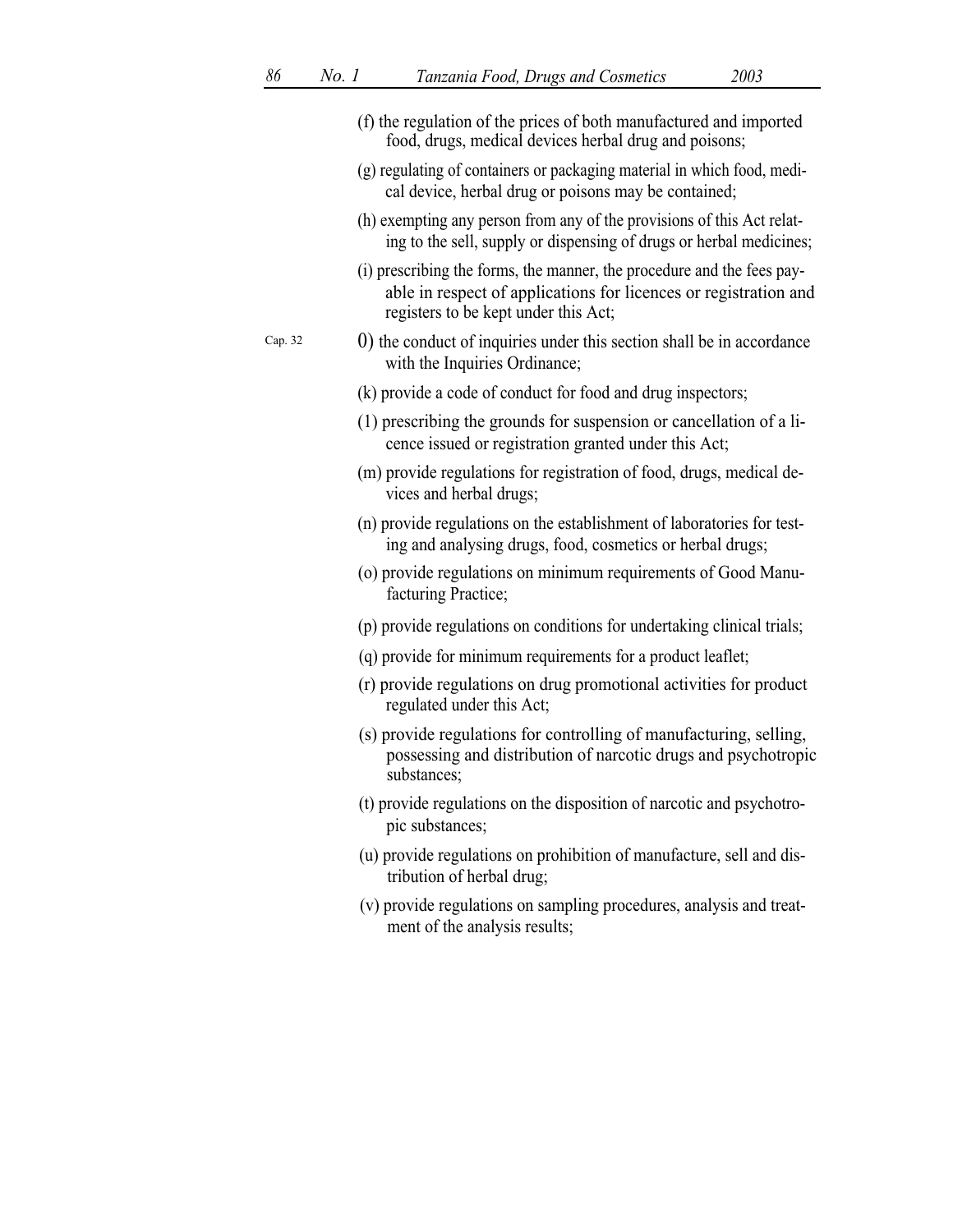- (w) provide schedules for inspectors identity card, conditions to be provided in the card and commitment form;
- W provide regulations on recall of products which do not comply with any section of this Act;
- (Y) Provide regulations for the categories of drugs;
- W provide regulations for destruction of unfit food, drugs, medical devices, cosmetics, herbal drug and poisons; and
	- (aa) prescribing the manner and the procedure of hearing appeals by the Authority against a decision of an inspector in relation to registration Of premises;
	- (bb) prescribing particulars to be registered in relation to persons permitted to import food;
	- (cc) Prescribing functions, composition and number of the Technical Committees;
	- (dd) regulating, prescribing or providing for any matter or thing which is required or permitted to be regulated, prescribed or provided for by or under this Act.

(2) The power to make regulations under this section in relation to product regulated under this Act, includes the power to make rules in the Gazette in relation to any category of such products or any particular product.

123.-(I) Any person who, commits an offence under this Act for General which no specific penalty is provided shall be liable upon conviction to penalty a fine of not exceeding one million shillings or to imprisonment for a term of not exceeding six months or to both such fine and imprisonment.

(2) Where the court is of the opinion, in the case of a second or subsequent offence, that a fine will not meet the circumstances of the case and that the offence was committed through the personal act, default or culpable negligence of the accused person, it may, in lieu of or in addition to any fine, impose a sentence of imprisonment for a term not exceeding twelve months.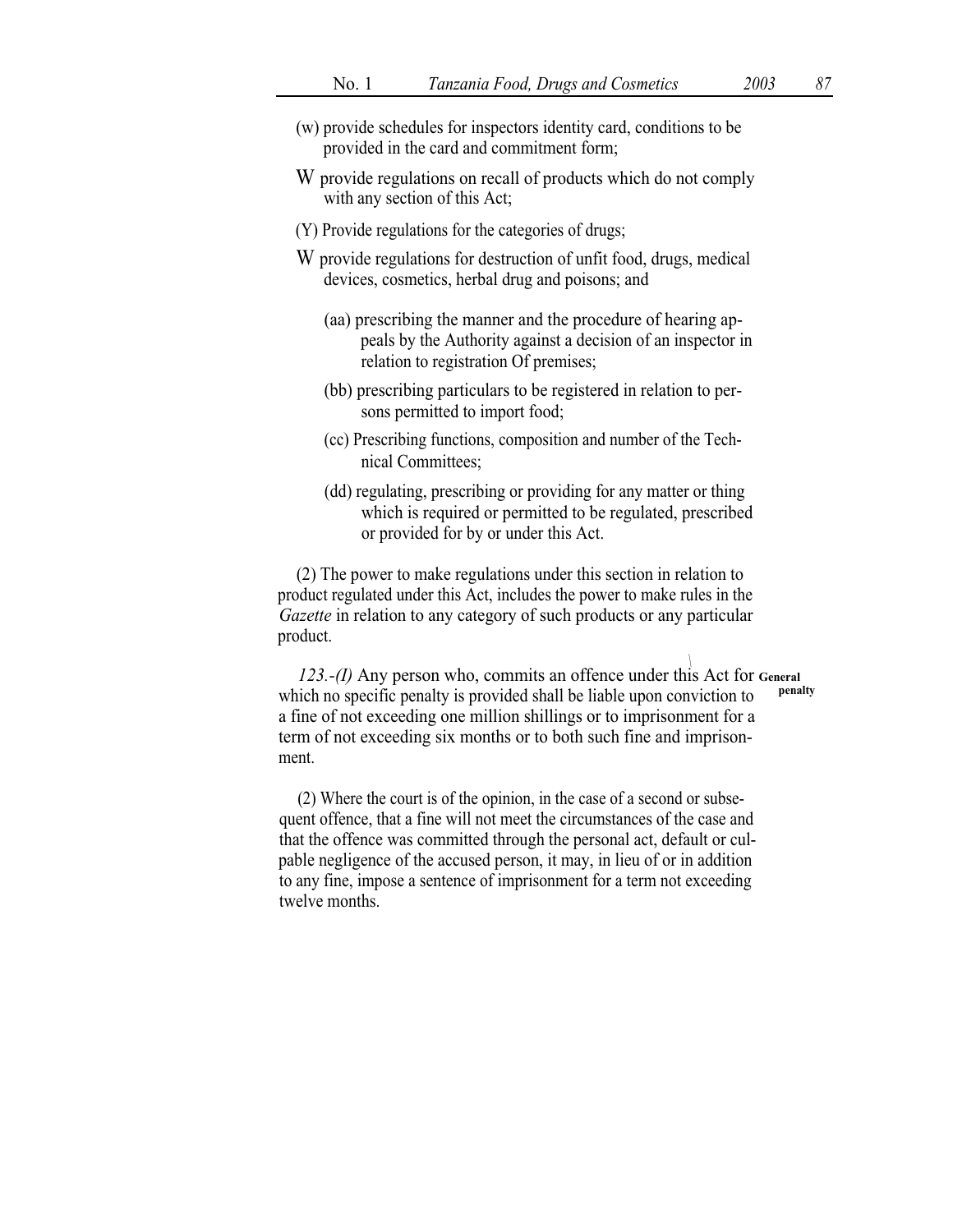## PART IX

## MISCELLANEOUS PROVISIONS AND SAVINGS

power to amend, vary or exclude products

Minister's 124. The Minister may, on the advise of the Authority and subject to such conditions as the Authority may recommend, exclude any product regulated under this Act from the operation of any or all provisions of this Act and may, in a like manner, amend or withdraw such products.

Repeal Act Nos.9 of 1978 and 10 of 1978

Transitional and savings provisions

125. The Pharmaceuticals and Poisons Act, 1978 and the Food (Control of Quality) Act, 1978 are hereby repealed.

126.-(I) Notwithstanding the repeal of the Pharmaceuticals and Poisons Act, 1978 and the Food (Control of Quality) Act, 1978, any subsidiary legislation, licence, certificate and any other administrative order, direction or instruction made, given or issued under or in pursuance of the provisions of the respective Acts which are in force on the commencement of this Act, shall be deemed to have been made, given or issued under or in pursuance of the provisions of this Act, and shall remain in force until revoked, replaced or rescinded by subsidiary legislation, licence, certificate or any administrative order, directions or instruction made or issued under this Act.

(2) All officers appointed pursuant to the Food (Control of Quality) Act, 1978 or the Pharmaceuticals and Poisons Act, 1978 to perform functions in relation to food and drugs, shall continue to perform those functions in so far as this Act relates to them, unless their appointments are revoked or their appointment cancelled and shall for that purpose, be deemed to be inspector appointed under this Act..

SCHEDULE

APPOINTMENTS, COMPOSITION AND PROCEDURE OF THE BOARD (Made Under section 9)

Composi- 1.---(I) The Board shall consist of tion of

(a) a Chairman, who is the Permanent Secretary in the Ministry responsible for health;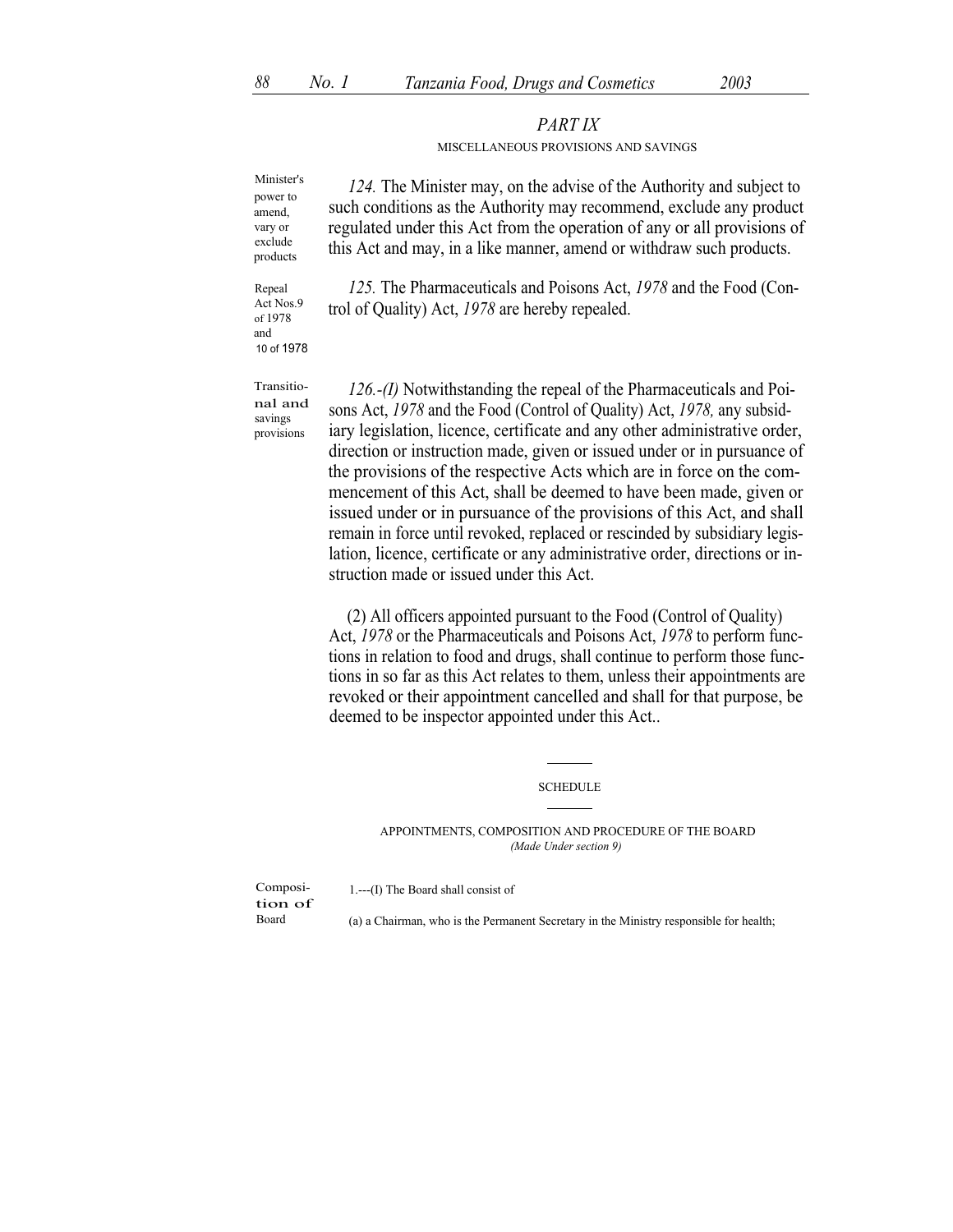(b) a legally qualified person holding office in the Attorney-General's Chambers nominated in that behalf by the Attorney-General;

- (c) Chief Medical Officer;
- (d) Director of Veterinary Services;
- (e) Director of National Food Security;
- (1) the Chief Government Chemist;
- (g) Director of Tanzania Bureau of Standards;
- (h) a representative from the Local Government;
- (i) Director of the Tanzania Food and Nutrition Center;
- 0) the Director General of Medical Services in the Revolutionary Government of Zanzibar;
- (k) a representative from the Ministry responsible for beekeeping and fisheries matters;
- (1) the Director General of the Tanzania Atomic Energy Commission.
- (m) one member vested with the knowledge of products regulated by the Authority who is not in the public service appointed by the Minister;

2. The Board when dealing with a specific matter for which extra expertise is required may co- Co-option opt persons who have the relevant expertise; such co-opted persons shall cease to be members when the matter is determined and shall have no right to vote.

of Members

|  | $3. -2$ 1) A member appointed under paragraphs (b), (h), (k) and (m). | Tenure of |
|--|-----------------------------------------------------------------------|-----------|
|--|-----------------------------------------------------------------------|-----------|

## office

- (a) shall unless his appointment is sooner terminated by the Minister, or he ceases in any other way to be a member, hold office for a period of not more than three years but may be eligible for re-appointment; or
- (b) may at any time resign his office by giving notice in writing addressed to the Minister, and from the date specified in the notice or, if no date is so specified from the date of the receipt of the notice by the Minister, he shall cease to be a member.

(2) In the case of a member who is a member by virtue of his holding some other office, he shall cease to be a member upon his ceasing to hold that office.

4. It a member of the Board who is a member by virtue of his holding some other office is unable for any reason to attend any meeting of the Board, he may nominate another person from his organization to attend the meeting in his place. Proxy representation

5. Where any appointed member ceases to be a member for any reason before the expiration of Ceasing his term of office, the appointing authority may appoint another person in his place and the person to be a so appointed shall hold office for the remainder of the term of office of his predecessor. member

6. The Board shall hold its meetings as often as the Chairman may determine, but not less than Meetings twice in each financial year.  $\bullet$  of the set of the set of the set of the set of the set of the set of the set of the set of the set of the set of the set of the set of the set of the set of the set of the set of the set Board